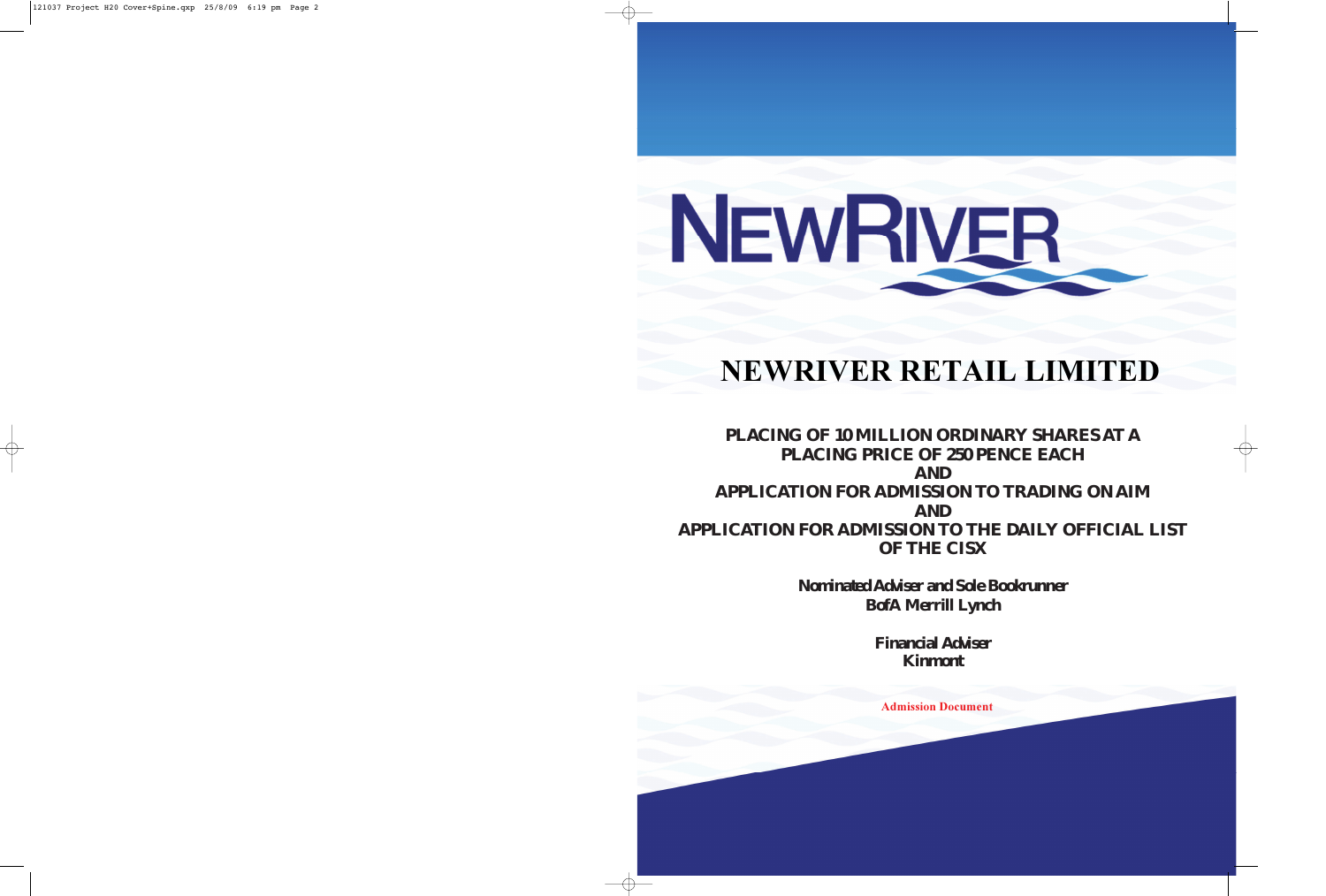#### **THIS DOCUMENT IS IMPORTANT AND REQUIRES YOUR IMMEDIATE ATTENTION. If you are in any doubt about the contents of this document, or the action that you should take, you should consult your stockbroker, bank manager, solicitor, accountant or other independent financial adviser authorised under the Financial Services and Markets Act 2000 who specialises in advising on the acquisition of shares and other securities.**

This document comprises a listing document for the purposes of the application for admission of the entire ordinary issued share capital of the Company to the Daily Official List of the Channel Islands Stock Exchange, LBG ("**CISX**") and includes particulars given in compliance with the CISX Listing Rules for the purpose of giving information with regard to the Company in relation to such application for admission and listing. The CISX has been recognised by the UK HM Revenue & Customs under section 841 of the Income & Corporation Taxes Act 1988 and approved by the FSA as a Designated Investment Exchange within the meaning of FSMA. Neither the admission of the Shares to the Daily Official List of the CISX nor the approval of this document pursuant to the listing requirements of the CISX shall constitute a warranty or representation by the CISX as to the competence of the service providers to, or any party connected with, the Company, the adequacy and accuracy of the information contained in this document of the suitability of the Company for investment or for any other purpose. **This document also comprises an AIM Admission Document which has been drawn up in accordance with the AIM Rules.**

**The Company has been registered as a Registered Closed Ended Investment Scheme registered under Section 8 of The Protection of Investors (Bailiwick of Guernsey) Law, 1987, as amended and the Registered Collective Investment Scheme Rules 2008 issued by the Guernsey Financial Services Commission. The Guernsey Financial Services Commission in granting registration has not reviewed this document but instead has relied on specific warranties provided by the Administrator of the Company. Neither the States of Guernsey Policy Council nor the Guernsey Financial Services Commission take any responsibility for the financial soundness of the Company or for the correctness of any statements made or opinions expressed with regard to it. To receive such registration an application was made under the Guernsey Financial Services Commission's framework relating to Registered Closed-ended Investment Funds.** Ordinary shares have not and will not be offered to the public in the United Kingdom (within the meaning of section 1028 FSMA), save in circumstances when it is lawful to do so, without an approved prospectus (within the meaning of section 85 FSMA) being made available to the public before the offer is made.

**Application has been made for the whole of the ordinary share capital of NewRiver Retail in issue and to be issued pursuant to the Placing to be admitted to trading on AIM. AIM is a market designed primarily for emerging or smaller companies to which a higher investment risk tends to be attached than to larger or more established companies. AIM securities are not admitted to the Official List of the UK Listing Authority. A prospective investor should be aware of the risks of investing in such companies and should make the decision to invest only after careful consideration and, if appropriate, consultation with an independent financial adviser. Each AIM company is required pursuant to the AIM Rules to have a nominated adviser. The nominated adviser is required to make a declaration to the London Stock Exchange on admission in the form set out in Schedule Two of the AIM Rules for Nominated Advisers. Neither the UK Listing Authority nor the London Stock Exchange has examined or approved the contents of this document and this document does not constitute a prospectus for the purposes of the Prospectus Rules published by the UK Listing Authority.** The AIM Rules are less demanding than those of the Official List of the UK Listing Authority. It is emphasised that no application is being made for admission of the Ordinary Shares to the Official List. Other than the application for admission of the entire issued and to be issued share capital of the Company to the Daily Official List of the CISX, no application has been made for the Ordinary Shares to be listed on any other recognised investment exchange.

It is expected that Admission will become effective and dealings in the Ordinary Shares will commence on AIM and CISX at 8.00 a.m. (London time) on 1 September 2009.

# **NEWRIVER RETAIL LIMITED**

*(a closed-ended investment company incorporated in Guernsey with registered no. 50463)*

#### **PLACING OF 10 MILLION ORDINARY SHARES AT A PLACING PRICE OF 250 PENCE EACH AND**

# **APPLICATION FOR ADMISSION TO TRADING ON AIM**

**AND**

#### **APPLICATION FOR ADMISSION TO THE DAILY OFFICIAL LIST OF THE CISX**

*Nominated Adviser and Sole Bookrunner* **BofA Merrill Lynch**

> *Financial Adviser* **Kinmont**

#### **Prospective investors should read the entire document and, in particular, your attention is drawn to the risk factors in Part 1 (Risk Factors) of this document, when considering an investment in the Company.**

No person has been authorised to give any information or make any representations other than those contained in this document and, if given or made, such information or representations must not be relied upon as having been so authorised. The delivery of this document or any subscriptions made hereunder shall not, under any circumstances, create any implication that there has been no change in the affairs of the Group since the date of this document or that the information contained in this document is correct as of any time subsequent to the date of this document.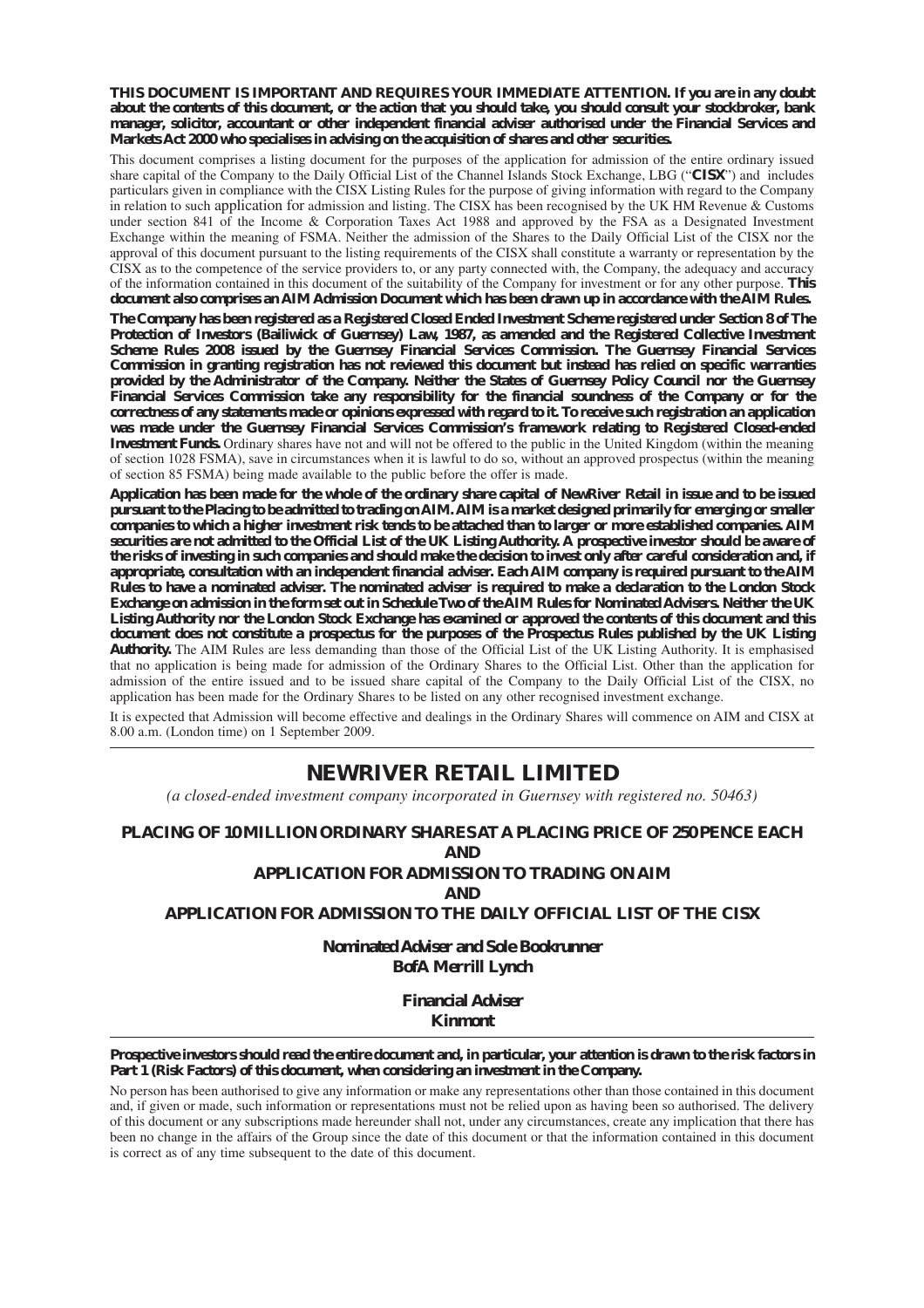**THE WHOLE OF THIS DOCUMENT SHOULD BE READ BY PROSPECTIVE INVESTORS. AN INVESTMENT IN THE COMPANY INVOLVES A SIGNIFICANT DEGREE OF RISK AND MAY NOT BE SUITABLE FOR ALL RECIPIENTS OF THIS DOCUMENT. A PROSPECTIVE INVESTOR SHOULD CONSIDER CAREFULLY WHETHER AN INVESTMENT IN THE COMPANY IS SUITABLE FOR HIM OR HER IN THE LIGHT OF HIS OR HER PERSONAL CIRCUMSTANCES AND THE FINANCIAL RESOURCES AVAILABLE TO HIM OR HER. YOUR ATTENTION IS SPECIFICALLY DRAWN TO THE DISCUSSION OF CERTAIN RISKS AND OTHER FACTORS THAT SHOULD BE CONSIDERED IN CONNECTION WITH AN INVESTMENT IN THE ORDINARY SHARES, AS SET OUT IN THE SECTION ENTITLED "RISK FACTORS" ON PAGES 16 TO 27 (INCLUSIVE) OF THIS DOCUMENT.**

In making an investment decision, each prospective investor must rely on their own examination, analysis and enquiry of the Company and the terms of the Placing, including the merits and risks involved.

**This document includes particulars given in compliance with the CISX Listing Rules for the purpose of giving information with regard to the Company. The Company, whose registered office appears on page 8 of this document, and the Directors, whose names appear on page 8 of this document, accept responsibility for the information contained in this document. To the best of the knowledge and belief of the Directors (who have taken all reasonable care to ensure that such is the case), the information contained in this document is in accordance with the facts, and does not omit anything likely to affect the import of such information.**

No representation or warranty, express or implied, is made by Merrill Lynch International or Kinmont as to the accuracy, completeness or verification of the information set out in this document, and nothing contained in this document is, or shall be relied upon as, a promise or representation in this respect, whether as to the past or the future. Neither Merrill Lynch International nor Kinmont assumes any responsibility for its accuracy, completeness or verification and accordingly each disclaims, to the fullest extent permitted by applicable law, any and all liability whether arising in tort, contract or otherwise which they might otherwise be found to have in respect of this document or any such statement.

The investors also acknowledge that: (i) they have not relied on Merrill Lynch International or Kinmont or any person affiliated with Merrill Lynch International or Kinmont in connection with any investigation of the accuracy of any information contained in this document or their investment decision; and (ii) they have relied only on the information contained in this document, and that no person has been authorised to give any information or to make any representation concerning the Company or its subsidiaries or the Ordinary Shares (other than as contained in this document) and, if given or made, any such other information or representation should not be relied upon as having been authorised by the Company, Merrill Lynch International or Kinmont.

The Placing Shares will, on issue, rank in full for all dividends and other distributions declared, paid or made in respect of the Ordinary Shares after Admission and will otherwise rank *pari passu* in all respects.

Cenkos Channel Islands Limited, which is a member of the CISX, is the sponsor to the listing on the CISX and is acting exclusively for the Company in relation to the Placing and the listing and no one else and will not be responsible to anyone other than the Company for providing the protections afforded to clients of Cenkos Channel Islands Limited, nor for providing advice in relation to the Placing, the contents of this document or any transaction or arrangements referred to herein.

Merrill Lynch International and Kinmont are regulated in the United Kingdom by the Financial Services Authority and are acting exclusively for the Company and for no one else in connection with the Placing and Admission. Merrill Lynch International and Kinmont will not regard any other person (whether or not a recipient of this document) as their respective client and will not be responsible to anyone other than the Company for providing the protections afforded to customers of Merrill Lynch International and Kinmont respectively or for advising any other person on the contents of this document or the Placing and Admission. Apart from the responsibilities and liabilities, if any, which may be imposed on Merrill Lynch International and Kinmont by FSMA or the regulatory regime established thereunder or under the regulatory regime of any other jurisdiction where exclusion of liability under the relevant regulatory regime would be illegal, void or unenforceable, neither Merrill Lynch International nor Kinmont nor any of their respective affiliates accepts any responsibility whatsoever for the contents of this document or for any statement made or purported to be made by it, or on its behalf, in connection with the Company, the Placing Shares or the Placing. Merrill Lynch International and Kinmont and each of their respective affiliates, each accordingly disclaims all and any liability whether arising in tort, contract or otherwise (save as referred to above) which they might otherwise have in respect of such document or any such statement. No representation or warranty express or implied, is made by either Merrill Lynch International or Kinmont or any of their respective affiliates as to the accuracy, completeness or sufficiency of the information set out in this document.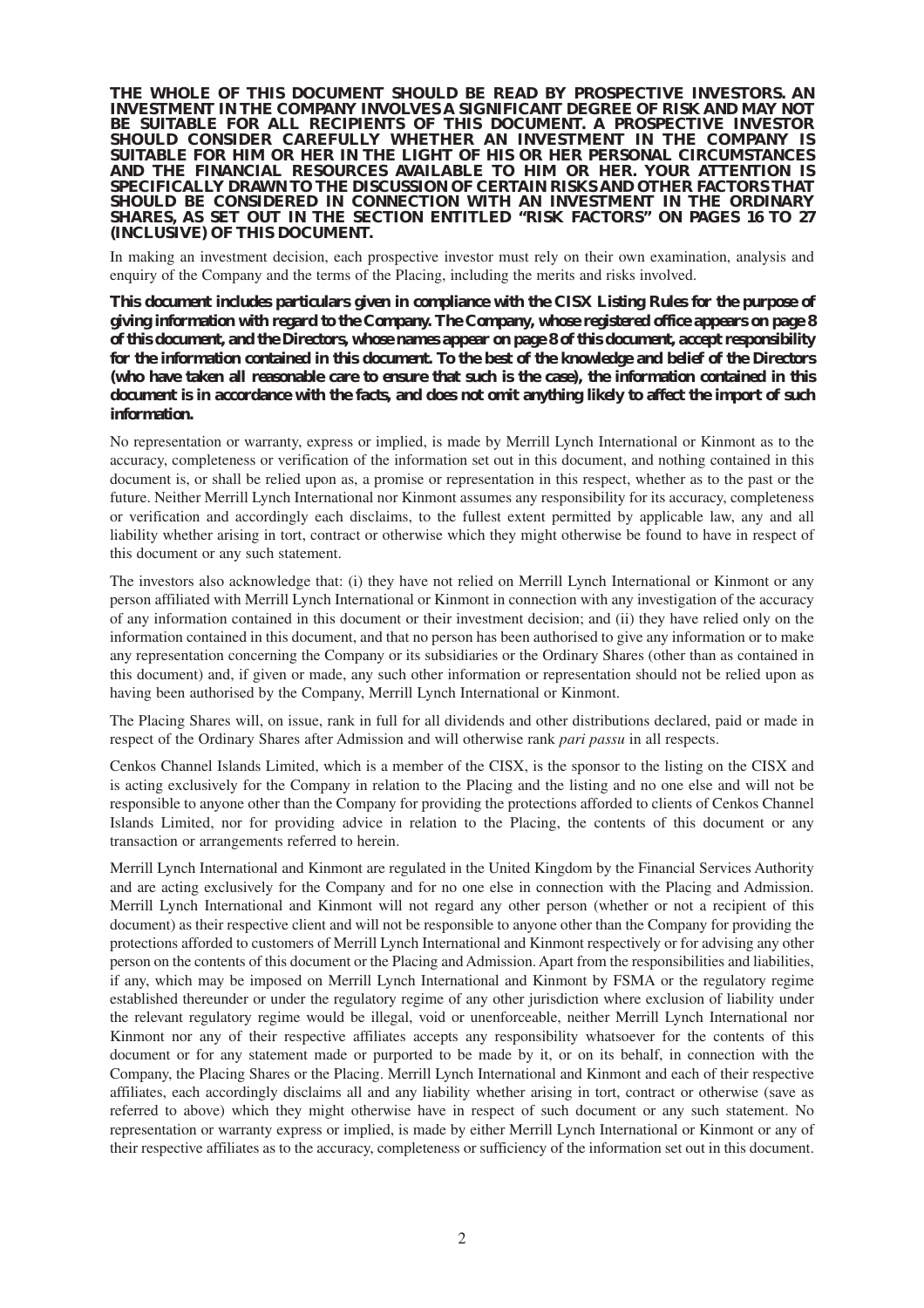The Ordinary Shares are subject to restrictions on transferability and resale and may not be transferred or resold except as permitted under applicable securities laws and regulations. Investors should be aware that they may be required to bear the financial risks of this investment for an indefinite period of time.

The offer and sale of the Ordinary Shares and the Warrants have not been, nor will they be, registered under the US Securities Act of 1933, as amended (the "Securities Act"), or with any securities regulatory authority of any state or other jurisdiction of the United States. In addition, the Company has not been, and will not be, registered under the US Investment Company Act of 1940, as amended (the "Investment Company Act"), and investors will not be entitled to the benefits of that Act. The Ordinary Shares and the Warrants may not be offered, sold, pledged or otherwise transferred or delivered within the United States or to, or for the account or benefit of, any US person (each, as defined in Regulation S under the Securities Act, a "US Person"). In connection with the Placing, the Ordinary Shares and the Warrants are being offered and sold only outside the United States to, and for the account or benefit of, non-US Persons in "offshore transactions" within the meaning of, and in reliance on the exemption from registration provided by, Regulation S under the Securities Act. For further details, see Part 7 (Selling and Transfer Restrictions) in this document.

The Ordinary Shares and the Warrants have not been and will be not qualified or registered under the applicable securities laws of Australia, Canada, Japan, South Africa or the Republic of Ireland. Accordingly, the Ordinary Shares and the Warrants may not be offered or sold to within, or to any national, resident or citizen of Australia, Canada, Japan, South Africa or the Republic of Ireland.

This document does not constitute or form part of any offer or invitation to sell or issue, or any solicitation of any offer to purchase or subscribe for, any Ordinary Shares (i) in any jurisdiction in which such offer, invitation or solicitation is not authorised; (ii) in any jurisdiction in which the person making such offer, invitation or solicitation is not qualified to do so; or (iii) to any person to whom it is unlawful to make such offer, invitation or solicitation or invitation. The distribution of this document and any accompanying documents, and the offer and sale of the Ordinary Shares may be restricted by law. Persons into whose possession this document and any accompanying documents come must therefore inform themselves about and observe any such restrictions. Any failure to comply with these restrictions may constitute a violation of the securities laws of any such jurisdiction. In particular, no document may be distributed, forwarded to or transmitted in, into or from the United States, Australia, Canada, Japan, South Africa or the Republic of Ireland or to any US Person. Any person within the United States and any US Person who obtains a copy of this document must disregard it.

No action has been taken by the Company, NewRiver Capital, Merrill Lynch International, Kinmont or their affiliates that would permit the offer or sale of the Ordinary Shares or possession or distribution of this document or any accompanying documents in any jurisdiction where action for that purpose is required.

Accordingly, neither this document nor any advertisement or any other offering material may be distributed or published in any jurisdiction except under circumstances that will result in compliance with any applicable laws and regulations. Persons into whose possession this document comes are required to inform themselves about and observe any such restrictions, including those set out in the preceding paragraphs. Any failure to comply with these restrictions may constitute a violation of the securities laws of such jurisdiction. For further information on the manner of distribution of the Placing Shares, and the transfer restrictions to which they are subject, see below.

In connection with the Placing, Merrill Lynch International and any of its affiliates acting as an investor for its own account may take up the Placing Shares and in that capacity may retain, purchase or sell for its own account such securities and any securities of the Company or related investments and may offer or sell such securities or other investments otherwise than in connection with the Placing. Accordingly, references in this document to the Placing Shares being offered or placed should be read as including any offering or placement of securities to Merrill Lynch International and any of its affiliates acting in such capacity. Merrill Lynch International does not intend to disclose the extent of any such investment or transactions otherwise than in accordance with any legal or regulatory obligation to do so.

None of the Company, Merrill Lynch International or Kinmont, or any of their respective representatives, is making any representation to any placee or purchaser of the Ordinary Shares regarding the legality of an investment in the Ordinary Shares by such placee or purchaser under the laws applicable to such placee or purchaser. Each investor should consult with his or her own advisors as to the legal, tax, business, financial and related aspects of a purchase of the Ordinary Shares.

#### **Notice to prospective investors in the Dubai International Financial Centre**

This document relates to an exempt offer in accordance with the Offered Securities Rules of the Dubai Financial Services Authority. This document is intended for distribution only to persons of a type specified in those rules. It must not be delivered to, or relied on by, any other person. The Dubai Financial Services Authority has no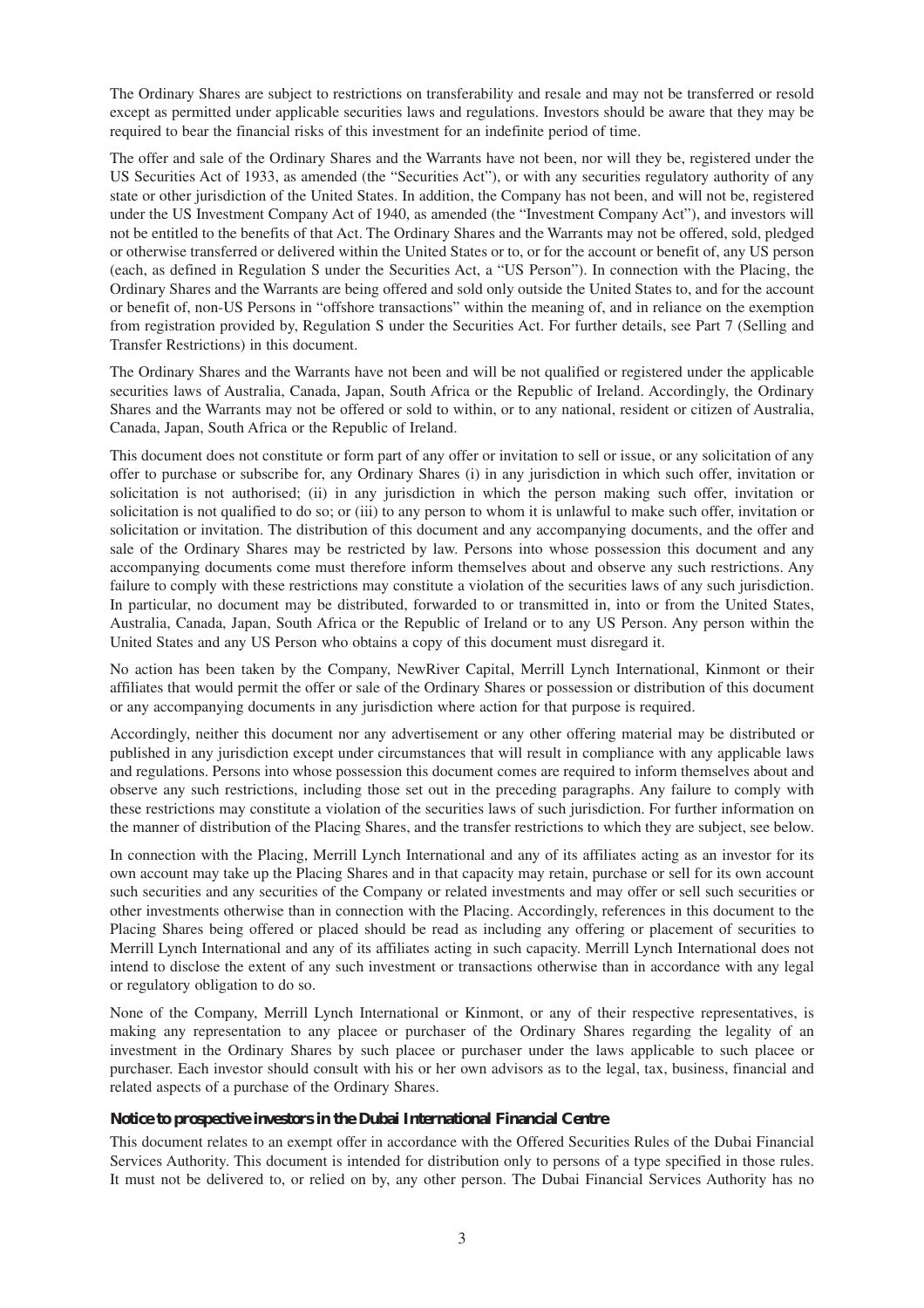responsibility for reviewing or verifying any documents in connection with exempt offers. The Dubai Financial Services Authority has not approved this document nor taken steps to verify the information set out in it, and has no responsibility for it. The Placing Shares which are the subject of the Placing contemplated by this admission document may be illiquid and/or subject to restrictions on their resale. Prospective purchasers of the Placing Shares offered should conduct their own due diligence on the Placing Shares. If you do not understand the contents of this document you should consult an authorised financial adviser.

#### **Notice to prospective investors in the European Economic Area**

No Ordinary Shares have been offered or sold, or will be offered or sold, to the public in any member state of the European Economic Area which has implemented the Prospectus Directive (each, a "Relevant Member State"), with effect from and including the date on which the Prospectus Directive is implemented in that Relevant Member State (the "Relevant Implementation Date") except (with effect from and including the Relevant Implementation Date): (a) to legal entities which are authorised or regulated to operate in the financial markets or, if not so authorised or regulated, whose corporate purpose is solely to invest in securities; (b) to any legal entity which has two or more of (i) an average of at least 250 employees during the last financial year; (ii) a total balance sheet of more than  $643,000,000$  and (iii) an annual net turnover of more than  $650,000,000$ , as shown in its last annual or consolidated accounts; (c) to fewer than 100 natural or legal persons (other than "qualified investors" as defined in the Prospectus Directive), subject to obtaining the prior consent of Merrill Lynch International and Kinmont; or (d) in any other circumstances which do not require the publication by the Company of a prospectus pursuant to Article 3 of the Prospectus Directive.

#### **Notice to prospective investors in France**

Neither this document nor any other offering material relating to the Ordinary Shares described in this document has been prepared in the context of a public offer of securities in the Republic of France within the meaning of article L.411-1 of the French Code monétaire et financier and articles 211-1 *et seq.* of General Regulations of the Autorité des marchés financiers and has been and will be submitted to the clearance procedures of the Autorité des marchés financiers or the competent authority of another Member State of the EEA and notified to the Autorité des marchés financiers. The Ordinary Shares have not been and will not be offered or sold or otherwise transferred, directly or indirectly, to the public in the Republic of France and any offer, sale or other transfer of Ordinary Shares in the Republic of France will be made in accordance with article L.411-2 of the French Code monétaire et financier only to:

- (i) qualified investors (investisseurs qualifiés) acting for their own account except as otherwise stated under French laws and regulations; and/or
- (ii) a restricted circle of investors (cercle restreint d'investisseurs) acting for their own account, all as defined in and in accordance with articles L.411-2, D.411-1 to D.411-4, D.734-1, D.744-1, D.754-1 and D.764-1 of the French Code monétaire et financier; and/or
- (iii) persons providing portfolio management services on a discretionary basis (personnes fournissant le service d'investissement de gestion de portefeuille pour compte de tiers); and/or
- (iv) in a transaction that, in accordance with article L.411-2-II-1 or -2 or -3 of the French Code monétaire et financier and article 211-2 of the General Regulations of the Autorité des marchés financiers, does not constitute a public offer.

The Ordinary Shares may be resold, directly or indirectly, only in compliance with articles L.411-1, L.411-2, L.412-1 and L.621-8 through L.621-8-3 of the French Code monétaire et financier.

The Company has represented and agreed that it has not distributed or caused to be distributed and will not distribute or cause to be distributed in the Republic of France this document or any other offering material relating to the Ordinary Shares described in this document, other than to investors to whom offers, sales or other transfers of the Ordinary Shares in the Republic of France may be made as described above.

This document and any other offering material relating to the Ordinary Shares described in this document, are not to be further distributed or reproduced (in whole or in part) by the addressee and have been distributed on the basis the addressee invests for its own account, as necessary, and does not resell or otherwise retransfer, directly or indirectly, the Ordinary Shares to the public in the Republic of France, other than in compliance with articles L.411-1, L.411-2, L.412-1 and L.621-8 to L.621-8-3 of the French Code monétaire et financier.

#### **Notice to prospective investors in Germany**

This document is not a Securities Selling Prospectus (Verkaufsprospekt) within the meaning of the German Securities Prospectus Act (Verkaufsprospektgesetz) of 9 September 1998, as amended, and has not been filed with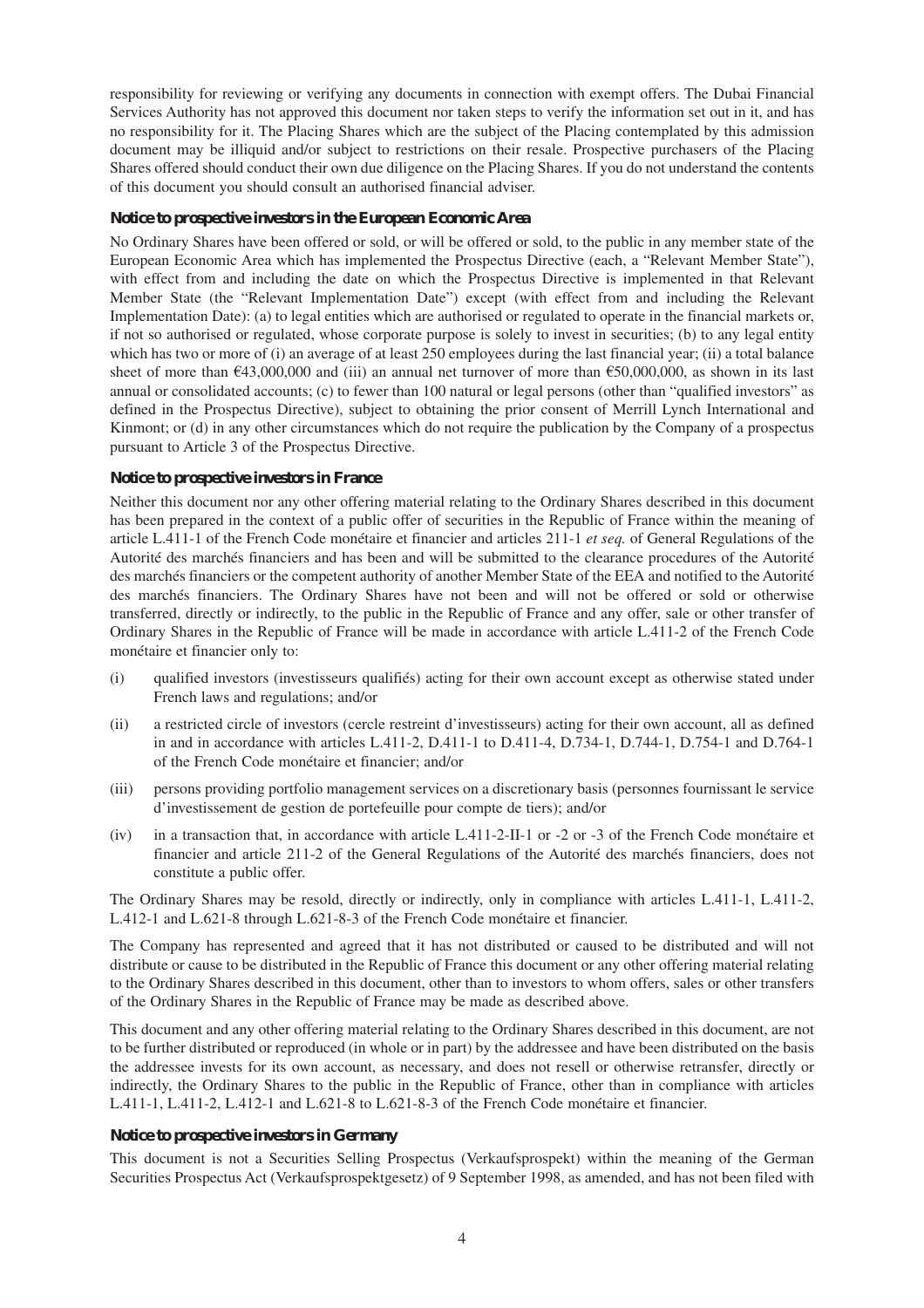and approved by the German Federal Supervisory Authority (Bundesanstalt fur Finanzdienstleistungsaufsicht) or any other German governmental authority, and the Ordinary Shares may not be offered or sold and copies of this document or any document relating to the Ordinary Shares may not be distributed, directly or indirectly, in Germany subject to persons falling within the scope of paragraph 2 numbers 1, 2 and 3 of the German Securities Prospectus Act.

#### **Notice to prospective investors in Guernsey**

Pursuant to the Guernsey Registered Collective Investment Scheme Rules 2008, shares in a Registered Closed Ended Investment Scheme cannot be offered directly to the public in Guernsey.

#### **Notice to prospective investors in Japan**

The Placing Shares and related subscription rights have not been and will not be registered under the Financial Instruments and Exchange Law of Japan (the "Financial Instruments and Exchange Law"). This document is not an offer of securities for sale directly or indirectly in Japan or to, or for the benefit of, any resident of Japan (which term as used herein means any person resident in Japan, including any corporation or other entity organised under the laws of Japan) or to others for re-offering or re-sale, directly or indirectly, in Japan or to, or for the benefit of, any resident of Japan in, except pursuant to an exemption from the registration requirements of, and otherwise in compliance with, the Financial Instruments and Exchange Law and other relevant laws and regulations of Japan.

#### **Notice to prospective investors in Switzerland**

The Ordinary Shares may not be offered or sold, and will not be offered or sold, to any investors in Switzerland other than on a non-public basis. This document does not constitute a prospectus within the meaning of Article 652a and Art. 1156 of the Swiss Code of Obligations (Schweizerisches Obligationenrecht); and none of the Placing or the Ordinary Shares has been or will be approved by any Swiss regulatory authority.

The Ordinary Shares will not be listed on the SWX Swiss Exchange and, therefore, the documents relating to the Ordinary Shares, including, but not limited to, this document, do not claim to comply with the disclosure standards of the listing rules of SWX Swiss Exchange and corresponding prospectus schemes annexed to the listing rules of the SWX Swiss Exchange.

The Placing Shares are being offered in Switzerland by way of a private placement, i.e. to a small number of selected investors only, without any public offer and only to investors who do not purchase the Placing Shares with the intention to distribute them to the public. The investors will be individually approached by the Company from time to time.

This document as well as any other material relating to the Ordinary Shares is personal and confidential and does not constitute an offer to any other person. This document may only be used by those investors to whom it has been handed out in connection with the Placing described herein and may neither directly nor indirectly be distributed or made available to other persons without the express consent of the Company. It may not be used in connection with any other offer and shall in particular not be copied and/or distributed to the public in (or from) Switzerland.

#### **Notice to prospective investors in the United Kingdom**

This document is only being distributed to and is only directed at: (a) persons who are outside the UK; (b) investment professionals falling within Article 19(5) of the Financial Services and Markets Act 2000 (Financial Promotion) Order 2005 (the "Order"); (c) high net worth companies, unincorporated associations and other bodies falling within Article 49(2)(a) to (d) of the Order and (d) other persons to whom it may lawfully be communicated (all such persons together being referred to as "relevant persons"). The Ordinary Shares are only available to, and any invitation, offer or agreement to subscribe, purchase or otherwise acquire such shares will be engaged in only with, relevant persons. Any person who is not a relevant person should not act or rely on this document or any of its contents.

Persons into whose possession this document comes are required by the Company and Merrill Lynch International to inform themselves about and to observe any restrictions as to the offer or sale of Ordinary Shares and the distribution of this document under the laws and regulations of any territory in connection with any applications for Ordinary Shares, including obtaining any requisite governmental or other consent and observing any other formality prescribed in such territory. No action has been taken or will be taken in any jurisdiction by the Company, Merrill Lynch International or the Registrar that would permit a public offering of the Ordinary Shares in any jurisdiction where action for that purpose is required, nor has any such action been taken with respect to the possession or distribution of this document other than in any jurisdiction where actions for that purpose are required.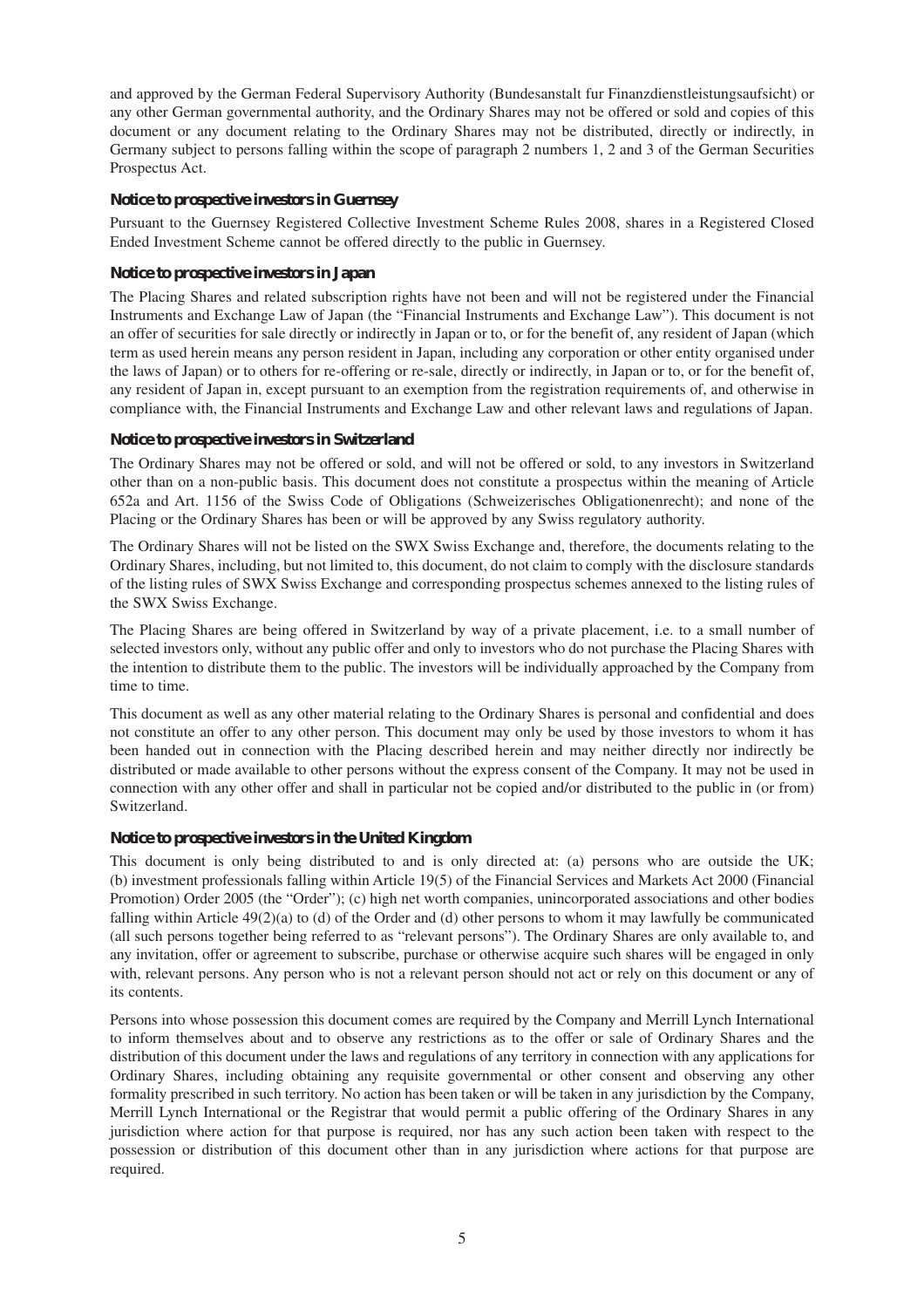#### **Forward-looking statements**

All statements in this document other than statements of historical fact are, or may be deemed to be, "forwardlooking statements". In some cases, these forward-looking statements may be identified by the use of forwardlooking terminology, including the terms "targets", "believes", "estimates", "anticipates", "expects", "intends", "may", "will" or "should" or, in each case, their negative or other variations or comparable terminology. They appear in a number of places throughout the document and include statements regarding the intentions, beliefs or current expectations of the Company and/or Directors concerning, among other things, the trading performance, results of operations, financial condition, liquidity, prospects and dividend policy of the Company. By their nature, forward-looking statements involve risks and uncertainties because they relate to events and depend on circumstances that may or may not occur in the future. Forward-looking statements are not guarantees of future performance. The Company's actual performance, result of operations, financial condition, liquidity and dividend policy may differ materially from the impression created by the forward-looking statements contained in this document. In addition, even if the performance, results of statements contained in this document, those results or developments may not be indicative of results or developments in subsequent periods. Important factors that may cause these differences include, but are not limited to, changes in economic conditions generally; changes in interest rates and currency fluctuations; impairments in the value of the Company's assets; legislative/regulatory changes; changes in taxation regimes; the availability and cost of capital for future expenditure; the availability of suitable financing; the ability of the Group to retain and attract suitably experienced personnel and competition within the industry. Prospective investors should specifically consider the factors identified in this document which could cause actual results to differ before making an investment decision.

#### **PRESENTATION OF FINANCIAL AND OTHER DATA**

#### **Presentation of financial information**

The Company is newly formed and as of the time of the Placing has no operating history and limited financial information available. All future financial information for the Group is intended to be prepared in accordance with IFRS as adopted by the European Union and, unless otherwise indicated, the financial information in this document has been prepared in accordance with IFRS as adopted by the European Union. In making an investment decision, prospective investors must rely on their own examination of the Company and the Group from time to time, the terms of the Placing and the financial information in this document (and should give consideration to the fact that such financial information is limited).

#### **Industry, market and other data**

Information regarding markets, market size, market share, market position, growth rates and other industry data pertaining to the Group's business and the track record of the NRC Management Team contained in this document consists of estimates based on data and reports compiled by professional organisations and analysts, information made public by investment vehicles previously managed by the NRC Management Team, on data from external sources and on the Company's and the NRC Management Team's knowledge of the UK real estate market. Information regarding the macroeconomic environment in the UK has been compiled from publicly available sources. In many cases, there is no readily available external information (whether from trade associations, government bodies or other organisations) to validate market-related analyses and estimates, requiring the Company to rely on internally developed estimates. The Company takes responsibility for compiling, extracting and reproducing market or other industry data from external sources, including third parties or industry or general publications, but none of the Company, Merrill Lynch International or Kinmont has independently verified that data. The Company gives no assurance as to the accuracy and completeness of, and takes no further responsibility for, such data. Similarly, while the Company believes its and the NRC Management Team's internal estimates to be reasonable, they have not been verified by any independent sources and the Company cannot give any assurances as to their accuracy.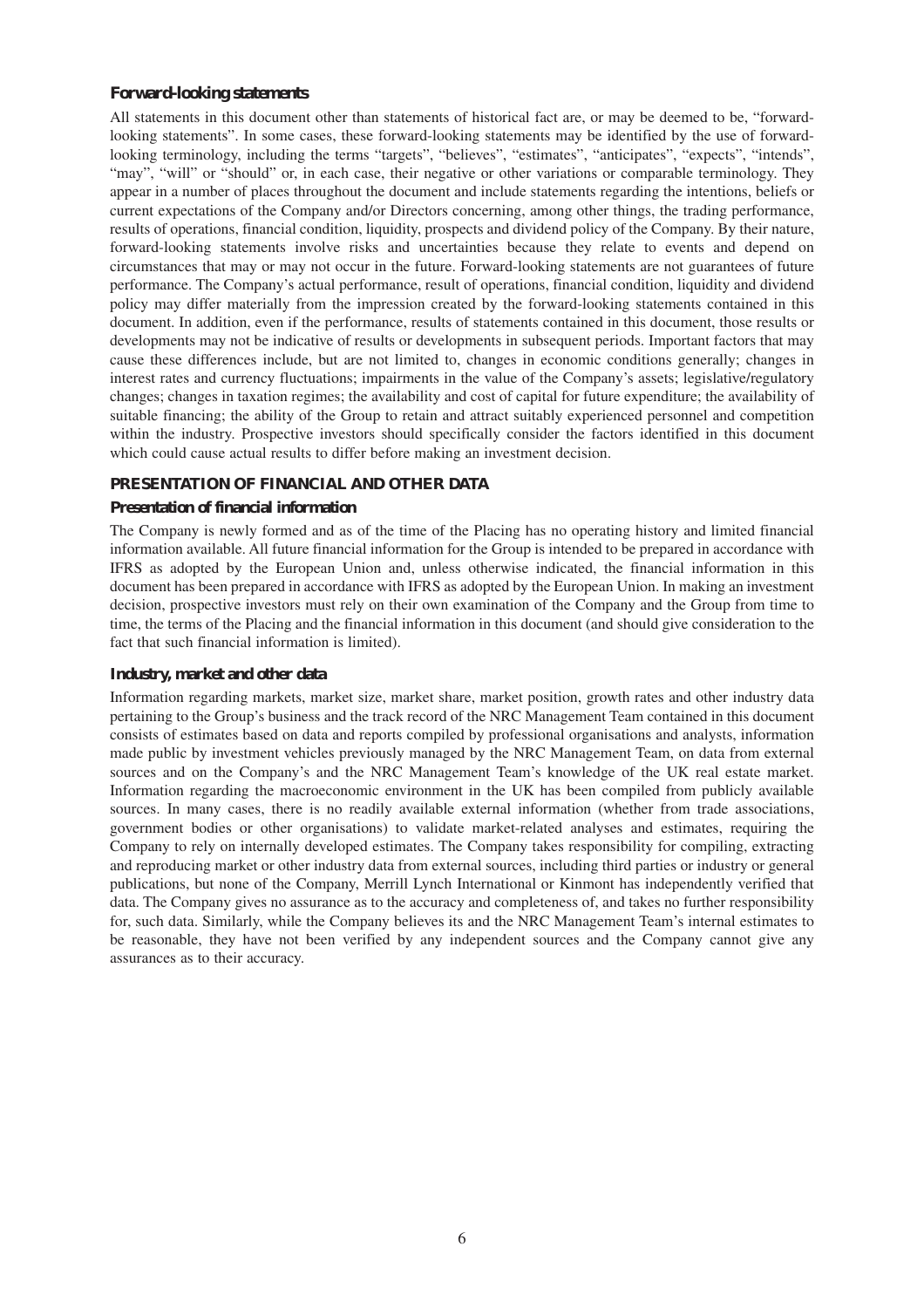# **CONTENTS**

|                                                               |                                      | Page |
|---------------------------------------------------------------|--------------------------------------|------|
| Directors and Advisers                                        |                                      | 8    |
| Key Information                                               |                                      | 10   |
| Expected Timetable of Principal Events and Placing Statistics |                                      | 15   |
| Part 1                                                        | <b>Risk Factors</b>                  | 16   |
| Part 2                                                        | The Investment Opportunity           | 28   |
| Part 3                                                        | Information on the Group             | 36   |
| Part 4                                                        | Financial Information on the Company | 50   |
| Part 5                                                        | Taxation                             | 53   |
| Part 6                                                        | <b>Placing Arrangements</b>          | 58   |
| Part 7                                                        | Selling and Transfer Restrictions    | 61   |
| Part 8                                                        | Summary of the Warrants              | 65   |
| Part 9                                                        | <b>Additional Information</b>        | 75   |
| Definitions and Glossary                                      |                                      | 121  |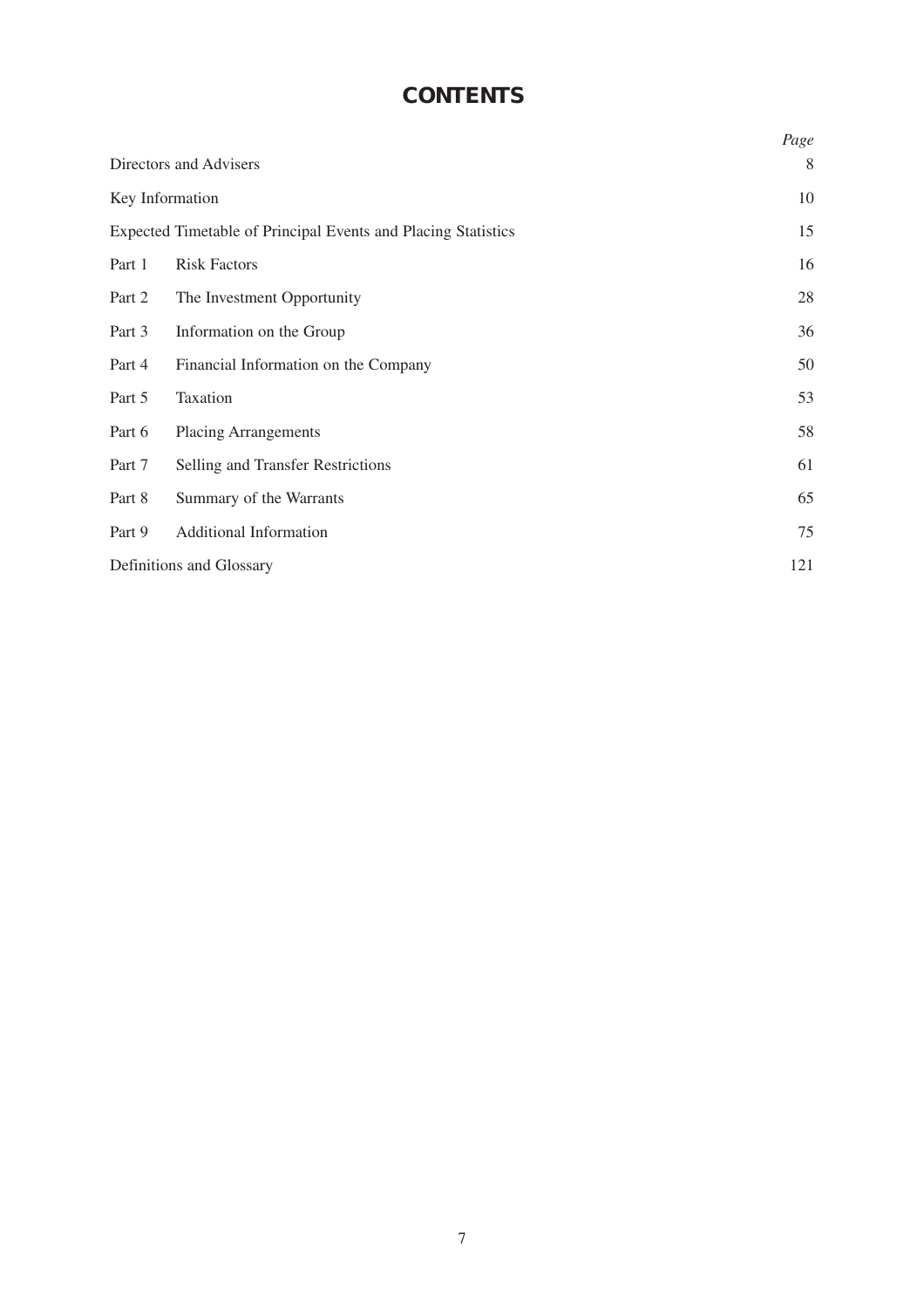# **DIRECTORS AND ADVISERS**

| <b>Directors</b>                                                      | Paul Roy (Chairman)<br>David Lockhart (Director)<br>Susie Farnon (Director)<br>Shelagh Mason (Director)<br>Peter Tom CBE (Director)<br>Serena Tremlett (Director) |
|-----------------------------------------------------------------------|-------------------------------------------------------------------------------------------------------------------------------------------------------------------|
| <b>Registered Office</b>                                              | <b>Isabelle Chambers</b><br>Route Isabelle<br>St. Peter Port<br>Guernsey<br>Channel Islands GY1 3TX                                                               |
| <b>Investment Manager</b>                                             | NewRiver Capital Limited<br>18 Hanover Square<br>London W1S 1HX                                                                                                   |
| <b>Nominated Adviser and Sole</b><br><b>Bookrunner to the Company</b> | BofA Merrill Lynch<br>Merrill Lynch Financial Centre<br>2 King Edward Street<br>London EC1A 1HQ                                                                   |
| <b>Financial Adviser to the</b><br><b>Company</b>                     | Kinmont<br>5 Clifford Street<br>London W1S 2LG                                                                                                                    |
| <b>Legal Advisers to the Company</b><br>as to English Law             | Eversheds LLP<br>One Wood Street<br>London EC2V 7WS                                                                                                               |
| <b>CISX Listing Sponsor</b>                                           | Cenkos Channel Islands Limited<br>P.O. Box 222<br>16 New Street<br>St. Peter Port<br>Guernsey<br>Channel Islands GY1 4JG                                          |
| <b>Legal Advisers to the Company</b><br>as to Guernsey law            | Ozannes<br>P.O. Box 186<br>1 Le Marchant Street<br>St. Peter Port<br>Guernsey<br>Channel Islands GY1 4HP                                                          |
| <b>Legal Advisers to the Placing</b>                                  | Herbert Smith LLP<br><b>Exchange House</b><br><b>Primrose Street</b><br>London EC2A 2HS                                                                           |
| <b>Auditors</b>                                                       | Deloitte LLP<br><b>Regency Court</b><br><b>Glategny Esplanade</b><br>St. Peter Port<br>Guernsey<br>Channel Islands GY1 3HW                                        |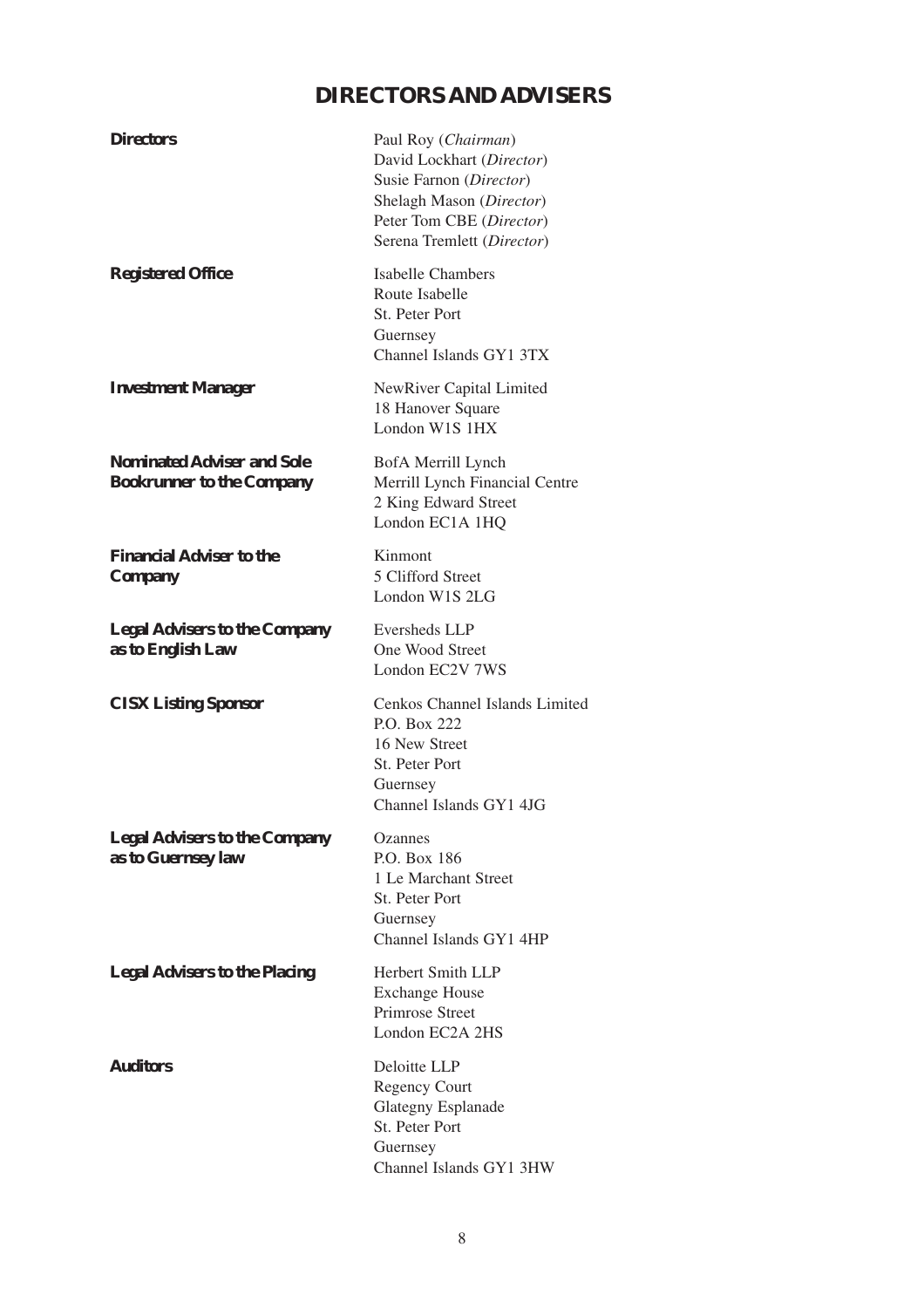| <b>Reporting Accountants</b>                           | Deloitte LLP<br><b>Regency Court</b><br>Glategny Esplanade<br>St. Peter Port<br>Guernsey<br>Channel Islands GY1 3HW                                         |
|--------------------------------------------------------|-------------------------------------------------------------------------------------------------------------------------------------------------------------|
| <b>Administrator and Company</b><br><b>Secretary</b>   | Morgan Sharpe Administration Limited<br>P.O. Box 327<br>Isabelle Chambers<br>Route Isabelle<br><b>St. Peter Port</b><br>Guernsey<br>Channel Islands GY1 3TX |
| <b>Registrar and CREST Services</b><br><b>Provider</b> | Capita Registrars (Guernsey) Limited<br>Longue Hougue House<br>St. Sampson<br>Guernsey<br>Channel Islands GY2 4JN                                           |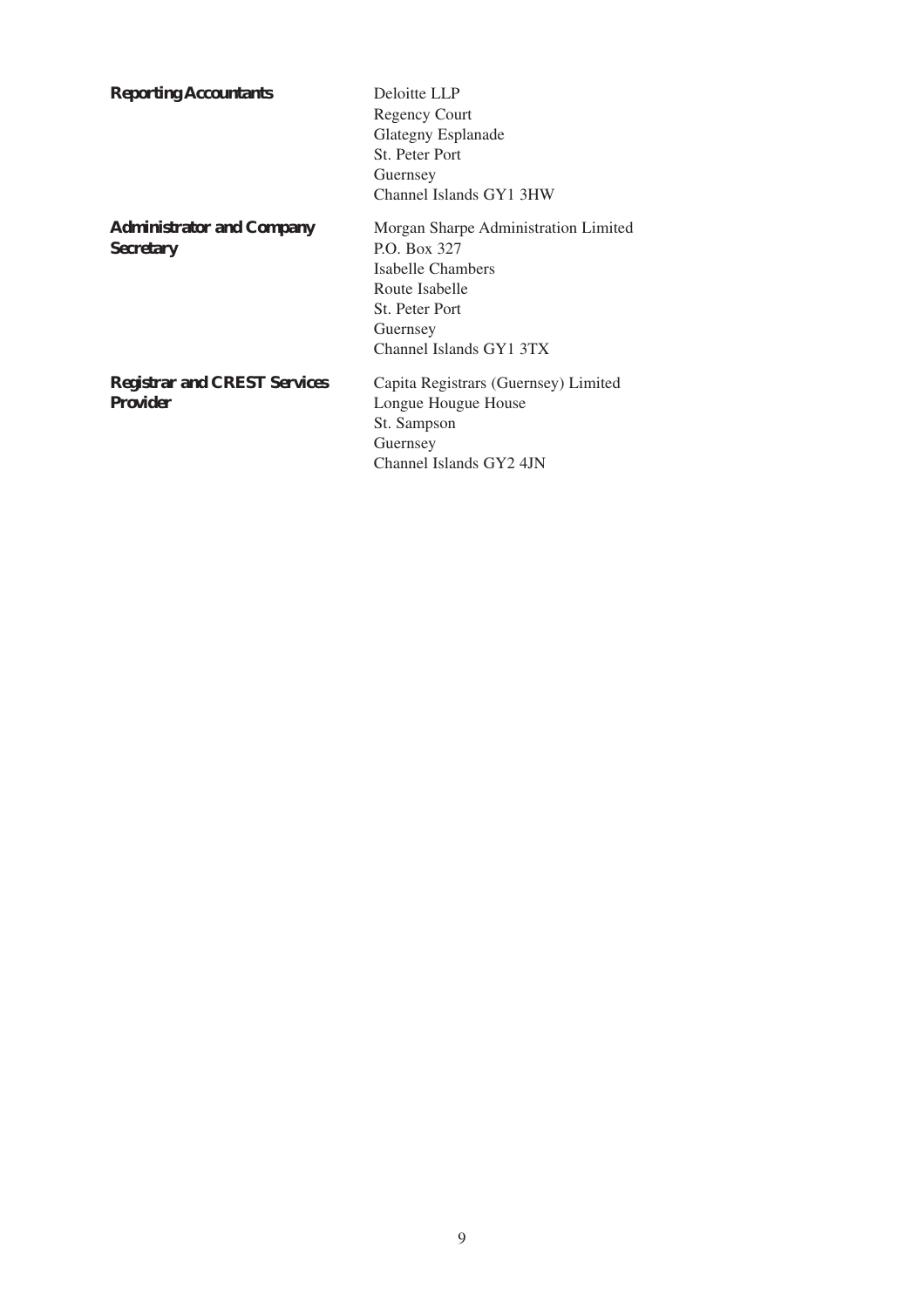### **KEY INFORMATION**

**The following is a summary of certain information appearing elsewhere in this document. This summary is qualified in its entirety by and should be read in conjunction with the more detailed information appearing elsewhere in this document. This summary does not contain all the information that is important to investors or that potential investors should consider before subscribing for Placing Shares. In particular you should consider carefully the factors set forth under the heading "Risk Factors" in Part 1 of this document.**

#### **1. NEWRIVER RETAIL'S BUSINESS AND OPPORTUNITY**

NewRiver Retail has been established as a specialist real estate investor and asset manager for the purposes of taking advantage of certain opportunities that the Directors believe the next cycle in the UK property market will present, with particular focus on the UK retail sector.

The Company will be advised on property matters (both investment and management) by NewRiver Capital, a recently incorporated vehicle which will become a wholly-owned subsidiary of the Company with effect from Admission and which will be operated by a highly experienced management team, including David Lockhart and Allan Lockhart. The NRC Management Team has a strong long-term track record, established across both a variety of real estate ventures and across a range of economic conditions in the real estate sector. David Lockhart and Allan Lockhart were both key members of the management team which successfully led Halladale Group plc, a real estate management and development company previously traded on AIM until its sale in 2007. More information in relation to David Lockhart's and Allan Lockhart's experience and track record is provided below.

The Directors believe that now is the right time to establish a platform from which to invest in the next cycle of the property market. The Company intends to create value through active and entrepreneurial asset management and risk controlled development, utilising both its own balance sheet and co-investment and joint venture structures. The Company will be an active investor and intends to implement strategies to enhance the quality and value of the assets which it acquires and improve annual rental income. A key objective of NewRiver Retail is to become one of the leading sector-focused value-creating property investment businesses operating in the UK retail sector.

The Directors believe that a quoted, capitalised vehicle is appropriate for such an opportunity. The Company is therefore proceeding with an initial fundraising of  $£25$  million of seed capital, which it intends to use to: (i) seek to acquire assets which fit with the Company's investment policy, as set out in paragraph 3 below; (ii) take forward joint venture discussions which are currently in progress and, where appropriate, enter into joint venture or co-investment discussions with other parties; and (iii) finalise the recruitment of the core NRC Management Team.

Following the initial raising of seed capital, the Company intends to raise further equity capital at a later date in order to accelerate its business plan and acquire assets in accordance with the Company's investment policy. Whilst any further equity fundraisings are anticipated to be for more than the initial fundraising of seed capital, there can be no guarantee that any further fundraising(s) will occur. If this is the case, the Directors believe that there are a number of alternative opportunities the Company could pursue to further its investment policy, including, in particular, joint ventures and other co-investment structures with third parties.

Based on current market conditions, the Directors intend that the Group's level of borrowings will be between 50 per cent. and 65 per cent. of the gross value of its real estate assets (as at the last published NAV valuation date). However, gearing will be governed by careful consideration of both the cost and availability of borrowing and the ability to mitigate the impact of interest rate rises. The Company's articles of incorporation do not contain any borrowing limits.

#### **2. MANAGEMENT EXPERIENCE AND TRACK RECORD**

The Company will be advised on property matters (both investment and management) by its wholly-owned subsidiary, NewRiver Capital. NewRiver Capital has appointed a highly experienced management team, led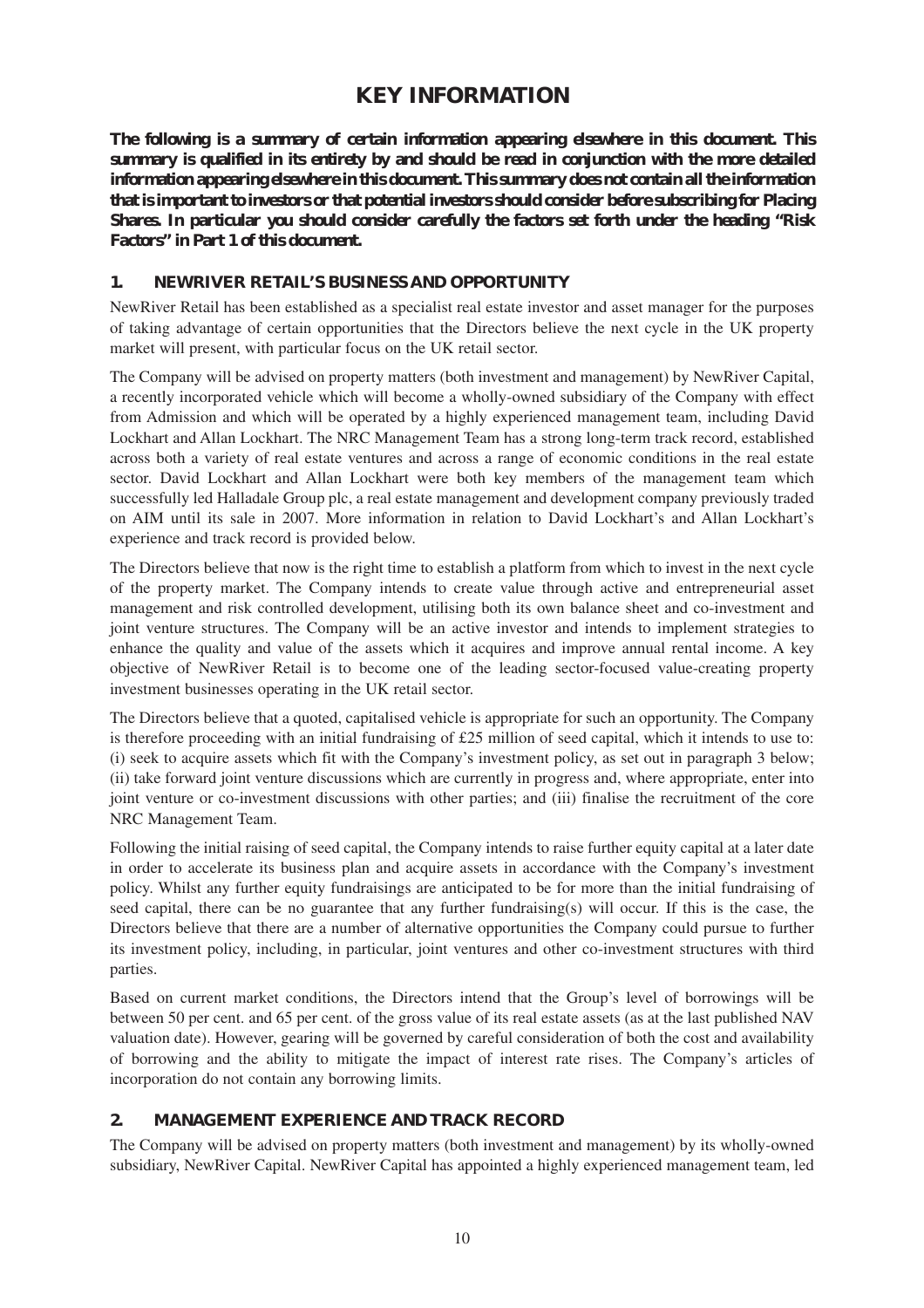by David Lockhart and Allan Lockhart, who have been involved in the UK commercial property market for over 30 years and 20 years respectively.

David Lockhart founded the real estate management and development company, Halladale, in 1991. Halladale was a success as a public company, generating significant returns for its shareholders from its admission to AIM in 2001 until it was sold in 2007.

Allan Lockhart, after 13 years advising major property companies and institutions on retail investment and development at Strutt & Parker, joined Halladale in 2002 as Retail Director of its principal trading subsidiary and was responsible for co-ordinating the acquisition and implementation of the asset management strategies of over 20 shopping centres as well as acquiring and completing several profitable retail developments.

Halladale was admitted to trading on AIM in April 2001 with a market capitalisation of approximately £10 million and was sold to Stockland Corporation in April 2007 for £171 million (having raised over £60 million of additional equity and convertible unsecured loan capital during the intervening period). In share price terms, this resulted in a 440 per cent. Total Shareholder Return for investors who held shares in Halladale from the time of its admission to AIM until its sale, compared with Total Shareholder Returns on the FTSE All Share Real Estate and FTSE All Share indices, respectively, of 175 per cent. and 44 per cent. over the same period. This represented an out-performance of those indices of 265 per cent. and 396 per cent., respectively, and an internal rate of return of approximately 31 per cent. per annum. At the time of its admission to trading on AIM, Halladale's NNNAV per share was 63.7 pence. The offer price paid by Stockland when it acquired Halladale in 2007 was 225 pence per share. Over this time, Halladale's portfolio of third party assets under management grew from approximately £116 million to approximately £1.5 billion.

In the financial years from April 2002 to April 2006, Halladale's profits before tax grew at a compound annual growth rate of 52.9 per cent. (to £6.3 million) and dividends per share grew at a compound annual growth rate of 32 per cent. (to 3.8 pence).

#### **3. INVESTMENT POLICY**

In the context of the NRC Management Team's experience and the Directors' analysis of the opportunities currently available in UK real estate, NewRiver Retail will focus on retail sector investments in the United Kingdom. It intends to capitalise on the significant and rapid fall in capital values in the retail sector by identifying opportunities that the Directors expect to deliver added value and generate returns for Shareholders through capital and rental income growth, active and entrepreneurial asset management, risk controlled development and refurbishment opportunities and recycling of assets. Whilst the approach will be opportunistic, as a result of the NRC Management Team's extensive sector knowledge and the bespoke research on which NewRiver Retail's business plan is based, the Company initially intends to target opportunities where rental income is derived from tenants operating mainly in the value, aspirational and food retailing sectors. This strategy would be accelerated should the Company raise further equity capital. The Directors believe that investments in these areas should be capable of achieving total geared returns of in excess of 15 per cent. per annum. There can, however, be no guarantee that the Company will achieve its target investment returns.

The Directors believe that the key attractions of investing in the UK retail sector are as follows:

- The sector has displayed good, longer term performance characteristics with the added benefit of lower volatility and a lower risk profile when compared with other segments of UK real estate.
- The retail sector is forecast to show positive growth from 2010 (source: CBRE).
- The retail sector is large, accounting for 46 per cent. of the IPD All Property index, thus providing liquidity in the longer term.
- The occupational market is constantly evolving and changing format, which plays to the skills of an experienced and well-organised team.
- UK retail sales volumes have proved to be very resilient in the current economic climate.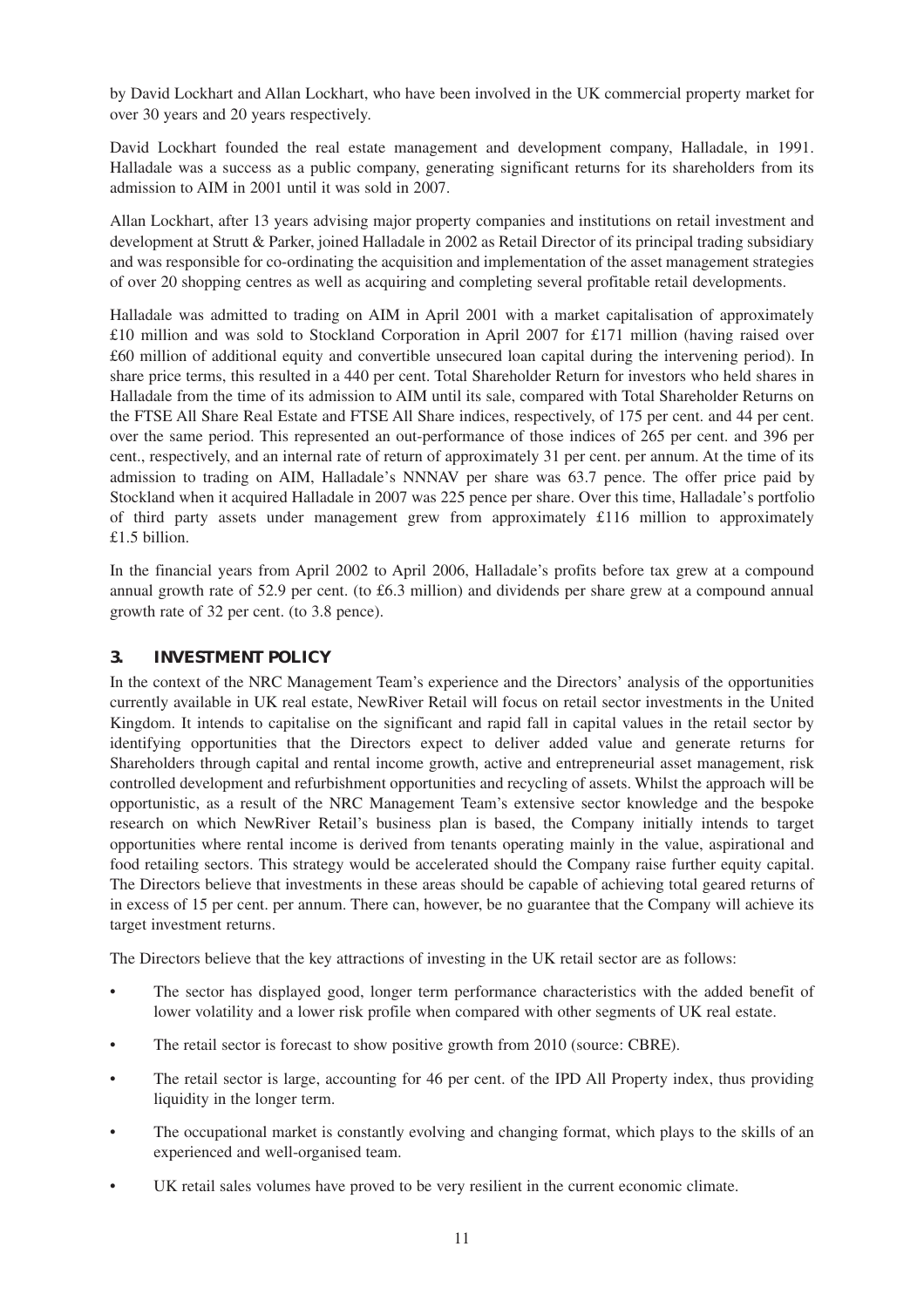Given the geographical spread and growth of multiple retail tenants, strong relationships can be built with these tenants, providing the ability to roll-out value-creating strategies to different assets.

The Directors believe that this property cycle will produce above average returns for those industry participants able to execute focused business plans through careful real estate asset selection, implementation of value-creating strategies and well-timed exits. Opportunism will continue to be important, but reliance on yield compression and financing structures may not be able to drive returns as it has done in the last 5 years. The Directors believe that the sector knowledge, expertise and active and entrepreneurial asset management skills of the NewRiver Capital Management Team will place the Company in a strong position to exploit the opportunities in the UK retail sector.

Against this background, NewRiver Retail will adopt an opportunistic investment policy targeting shopping centres, retail parks, portfolio retail assets and vacant stores with sub-division potential and which will focus on:

- The food sector within retail, where sales growth continues to be positive, retailers are keen to acquire space across a range of store formats and good tenant covenants are available.
- Towns which are demographically balanced, with lower occupational costs and where there is limited competition from both out-of-town retailing and competing town centres, which should attract a broader range of retailers, thus leading to rental growth.

In addition, NewRiver Retail will also target, in locations with an under-provision of food retailing, the acquisition of shopping centres with a food retailer as an existing anchor tenant and shopping centres or other key property assets where, through the application of the NRC Management Team's extensive sector experience, NewRiver Capital will seek to create opportunities to attract a major food retailer as an anchor tenant. In certain cases, NewRiver Retail may make investments using co-investment structures or with joint venture partners.

It is the intention of the Directors to target the acquisition of asset lot sizes of £5 million to £50 million to produce a diversified portfolio for the Company in accordance with its investment policy. However, NewRiver Retail also plans to take advantage of any other investment opportunities which may arise, including from forced sales, debt restructuring and bank foreclosures, in lot sizes that may fall outside the above range or the core investment strategy. Where NewRiver Retail identifies opportunities of a larger scale, it may choose to pursue these opportunities by investing through co-investment structures or with joint venture partners and it has already identified potential joint venture partners in relation to potential investments, with whom it has commenced discussions. In particular, until the Company has completed a further fundraising or fundraisings, it may need to pursue opportunities through joint ventures or co-investment structures.

#### **4. INVESTMENT MANAGEMENT AND NEWRIVER CAPITAL**

The Company and NewRiver Capital entered into the Property Management and Advisory Agreement on 26 August 2009. The Property Management and Advisory Agreement is conditional upon Admission occurring.

As the Group's property manager and adviser, NewRiver Capital will have responsibility for:

- reviewing and making recommendations in relation to the investment policy, as set out in paragraph 3 above;
- sourcing and assisting with the acquisition of properties that fall within the Company's investment policy;
- implementing a comprehensive and focused active and entrepreneurial asset management strategy to deliver added value for NewRiver Retail;
- arranging senior and subordinated debt (if required) to optimise the capital structure and support the acquisition process;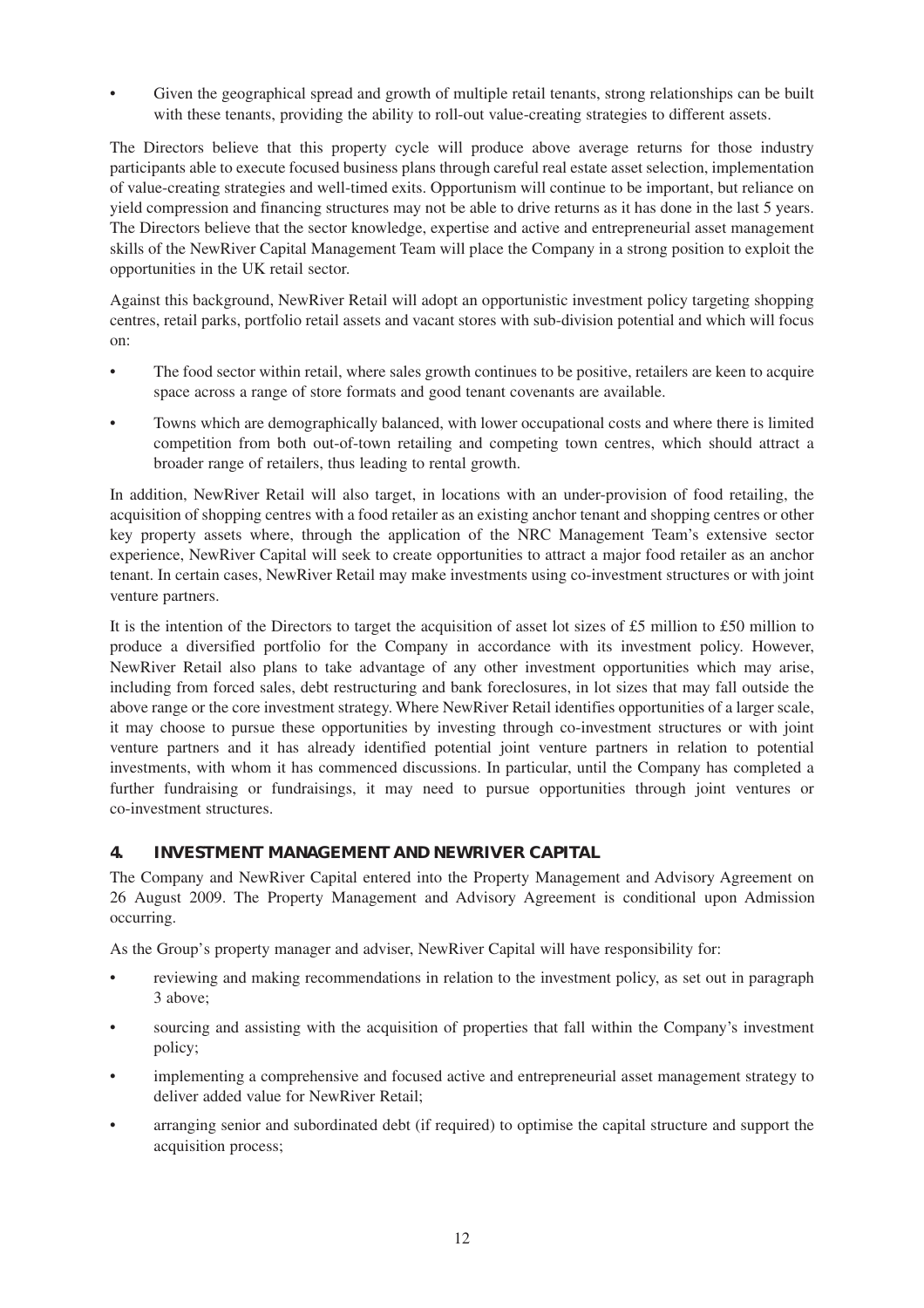- advising in relation to the creation of a range of co-investment structures and sourcing joint venture partners as an alternative source of capital; and
- sourcing work-out opportunities with banks and other major property owners seeking to reduce their exposure to UK commercial real estate.

Once a potential opportunity has been identified, NewRiver Capital will carry out detailed due diligence and produce a business plan which will analyse and include a risk and opportunity assessment in relation to: (i) rental streams; (ii) exit strategies; (iii) asset management; and (iv) external factors, such as ancillary income growth and risk controlled redevelopment. NewRiver Capital is subject to certain constraints in incurring costs associated with due diligence and will be required to seek prior approval from the Board for incurring costs in the event that such costs are likely to exceed certain thresholds.

Where the Board has given express initial approval for an investment or this is not required under the terms of the Property Management and Advisory Agreement, then subject to the overall supervision and approval of the Board, NewRiver Capital will negotiate the purchase, investment, joint venture or other terms of the investment with the relevant counterparty. At the end of the due diligence and negotiation process, NewRiver Capital's investment committee, using all of the information available to it, will decide whether to make a recommendation to the Board in relation to the relevant investment opportunity and the Board will have the ultimate decision as to whether or not to proceed. If the Board then resolves to pursue an opportunity, it will notify NewRiver Capital accordingly.

NewRiver Capital has entered into an asset management agreement with Sackville TCI Property (GP) Limited ("Sackville"), a member of the Scottish Widows group, dated 28 April 2008 relating to the Bury Street Shopping Precinct in Abingdon, Oxfordshire (the "Abingdon Management Contract"), under which it is required to assist Sackville in maximising the internal rate of return of the property. Further information in relation to the Abingdon Management Contract can be found in paragraph 6.7 of Part 9 of this document.

#### **5. DIVIDEND POLICY**

Subject to compliance with Section 304 of the Law and the satisfaction of the solvency test set out therein (as described in more detail in paragraph 11 of Part 3 of this document), it is the intention of the Directors to pay dividends on the basis of a progressive and sustainable dividend policy. There can, however, be no guarantee as to the amount of any dividend payable by the Company.

#### **6. PLACING AND USE OF PROCEEDS**

The Placing is expected to raise £25 million before expenses, from institutional and other investors, as well as from certain Directors and members of the NRC Management Team who will be investing approximately £5 million in aggregate. Application has been made for the entire issued ordinary share capital of the Company to be admitted to trading on AIM and to listing on the Daily Official List of the CISX. It is expected that Admission will become effective and dealings in the Ordinary Shares will commence on AIM and the CISX at 8.00 a.m. (London time) on 1 September 2009. The Directors intend to use the funds from the Placing to: (i) seek to acquire assets which fit with the Company's investment policy; (ii) take forward joint venture discussions which are currently in progress and, where appropriate, enter into joint venture or co-investment discussions with other parties; and (iii) finalise the recruitment of the core NRC Management Team.

The net proceeds of the Placing will be deployed according to the investment policy set out above and in paragraph 4 of Part 2 of this document.

Certain of the Directors and certain members of the NRC Management Team who will be acquiring new Ordinary Shares pursuant to the Placing have undertaken, save in limited circumstances, not to dispose of any of their Ordinary Shares for a period of one year following Admission.

In addition, the Company has agreed with Merrill Lynch International not to issue or agree to issue any Ordinary Shares (or options over Ordinary Shares) for a period of 180 days from Admission without Merrill Lynch International's prior written consent (such consent not to be unreasonably withheld or delayed).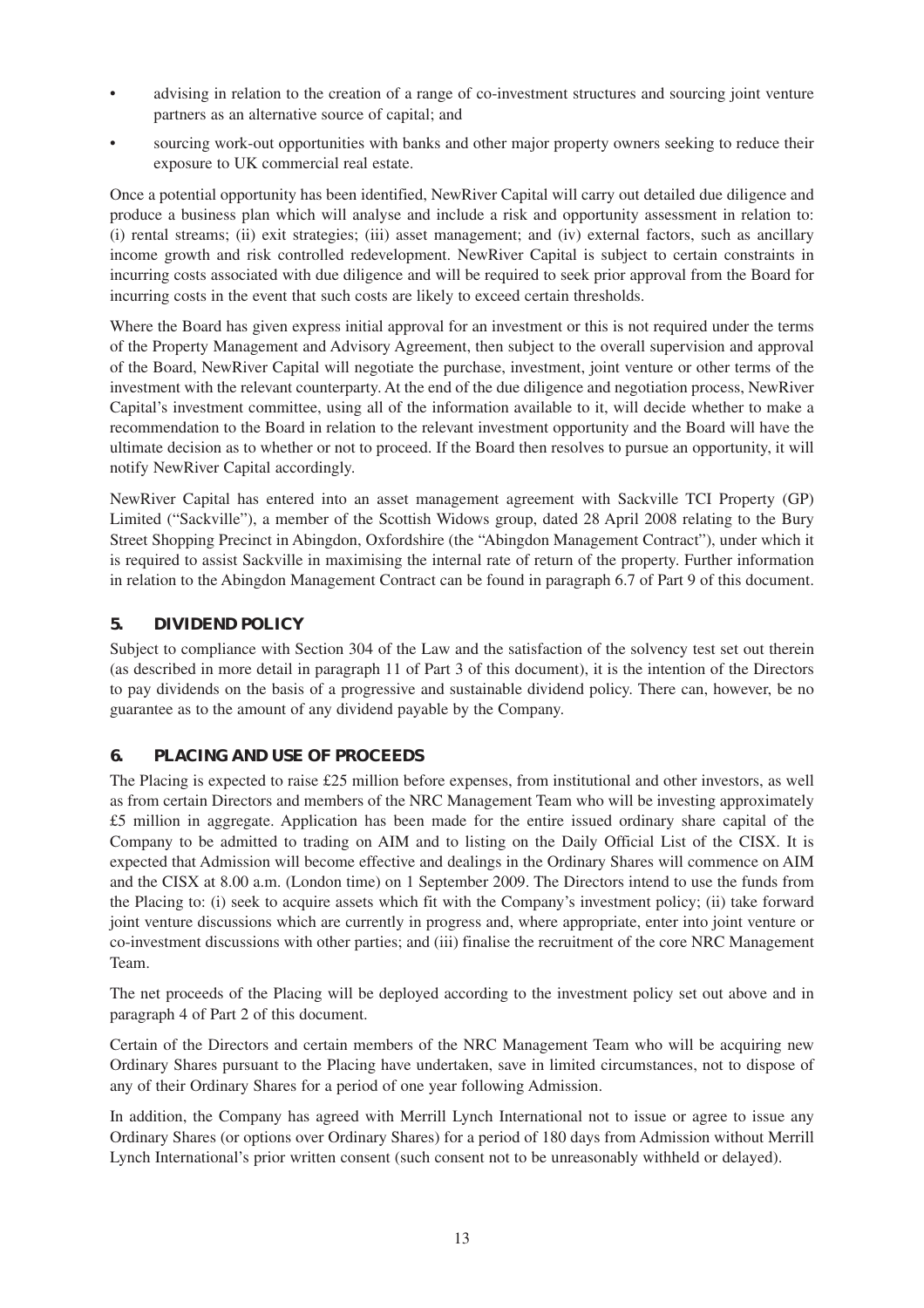#### **7. WARRANTS**

Shareholders who subscribe for Placing Shares in the Placing will receive Warrants to subscribe for Ordinary Shares representing 3 per cent. in aggregate of the Fully Diluted Share Capital. The terms of the Warrants are set out in Part 8 of this document. It is not currently intended that the Warrants will be admitted to trading on AIM, the CISX or any other stock exchange.

#### **8. SUMMARY RISK FACTORS**

Prior to investing in the Ordinary Shares, prospective investors should consider, together with the other information contained in this document, the risk factors set out in Part 1 of this document.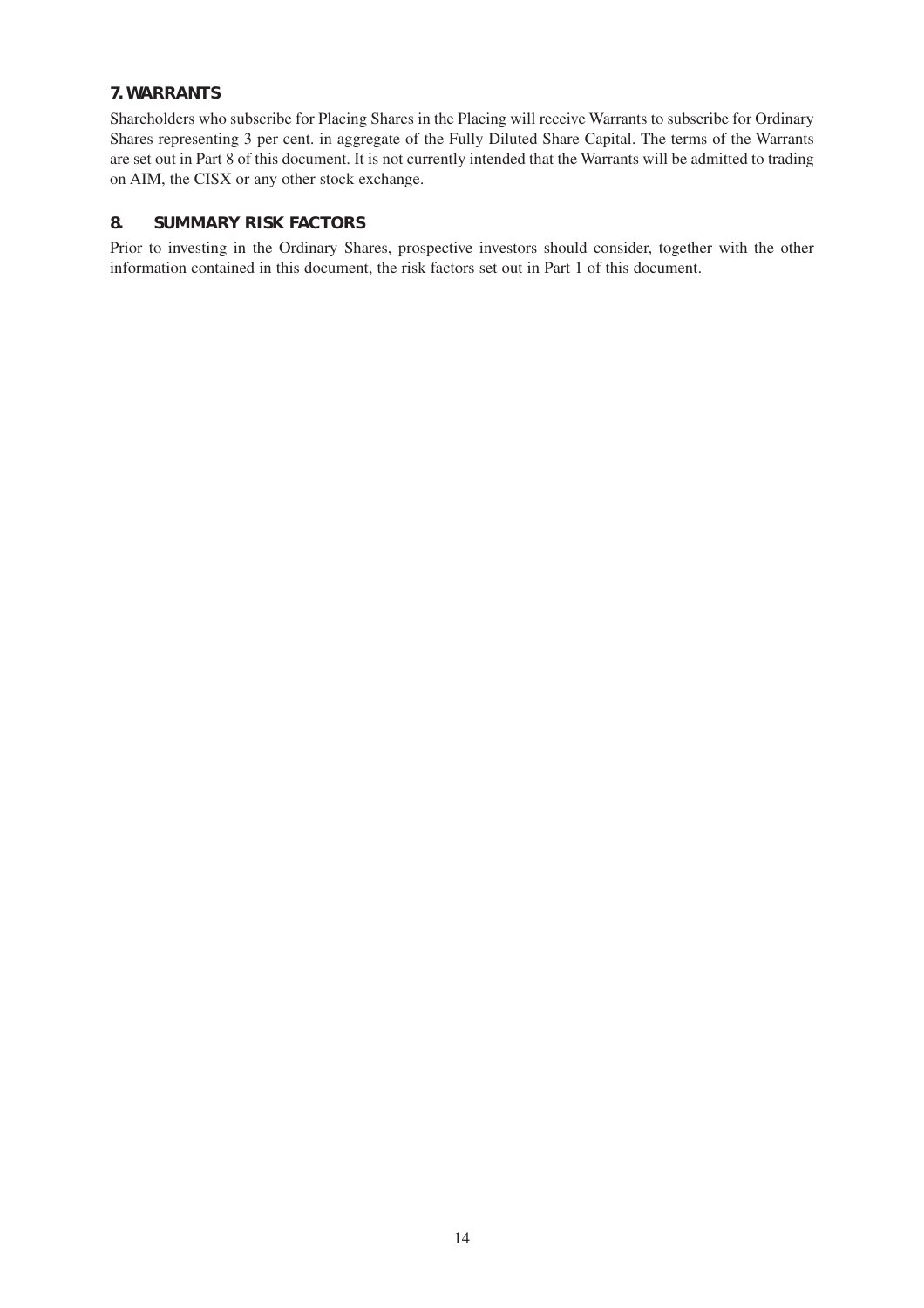# **EXPECTED TIMETABLE OF PRINCIPAL EVENTS**

**Each of the times and dates set out below are subject to change without further notice. All times are London times unless otherwise stated.**

| <b>Admission and dealings in the Ordinary Shares</b><br>commence on AIM                           | 8.00 a.m. 1 September 2009 |
|---------------------------------------------------------------------------------------------------|----------------------------|
| <b>Admission and dealings in the Ordinary Shares</b><br>commence on CISX                          | 8.00 a.m. 1 September 2009 |
| <b>CREST</b> accounts expected to be credited with Ordinary Shares<br>$(if$ applicable $)^{(1)}$  | 1 September 2009           |
| Despatch of definitive share certificates (if applicable) in respect of<br><b>Ordinary Shares</b> | 16 September 2009          |
| Notes:                                                                                            |                            |

(1) Or as soon as practicable thereafter. No temporary documents of title will be issued.

# **PLACING STATISTICS**

| <b>Placing Price per Ordinary Share</b>                                              | 250p         |
|--------------------------------------------------------------------------------------|--------------|
| Number of new Ordinary Shares being placed <sup>(1)</sup>                            | 9.999.999    |
| <b>Number of Ordinary Shares in issue</b><br>immediately following the Placing $(2)$ | 10,000,000   |
| Market capitalisation of the Company at the Placing Price                            | £25,000,000  |
| Estimated net proceeds of the Placing receivable by the Company                      | £24,231,100  |
| <b>ISIN</b> code                                                                     | GG00B4Z05859 |

**Notes:**

(1) Assumes the Placing is fully subscribed.

(2) Assumes that the Placing is fully subscribed and no exercise of the Warrants.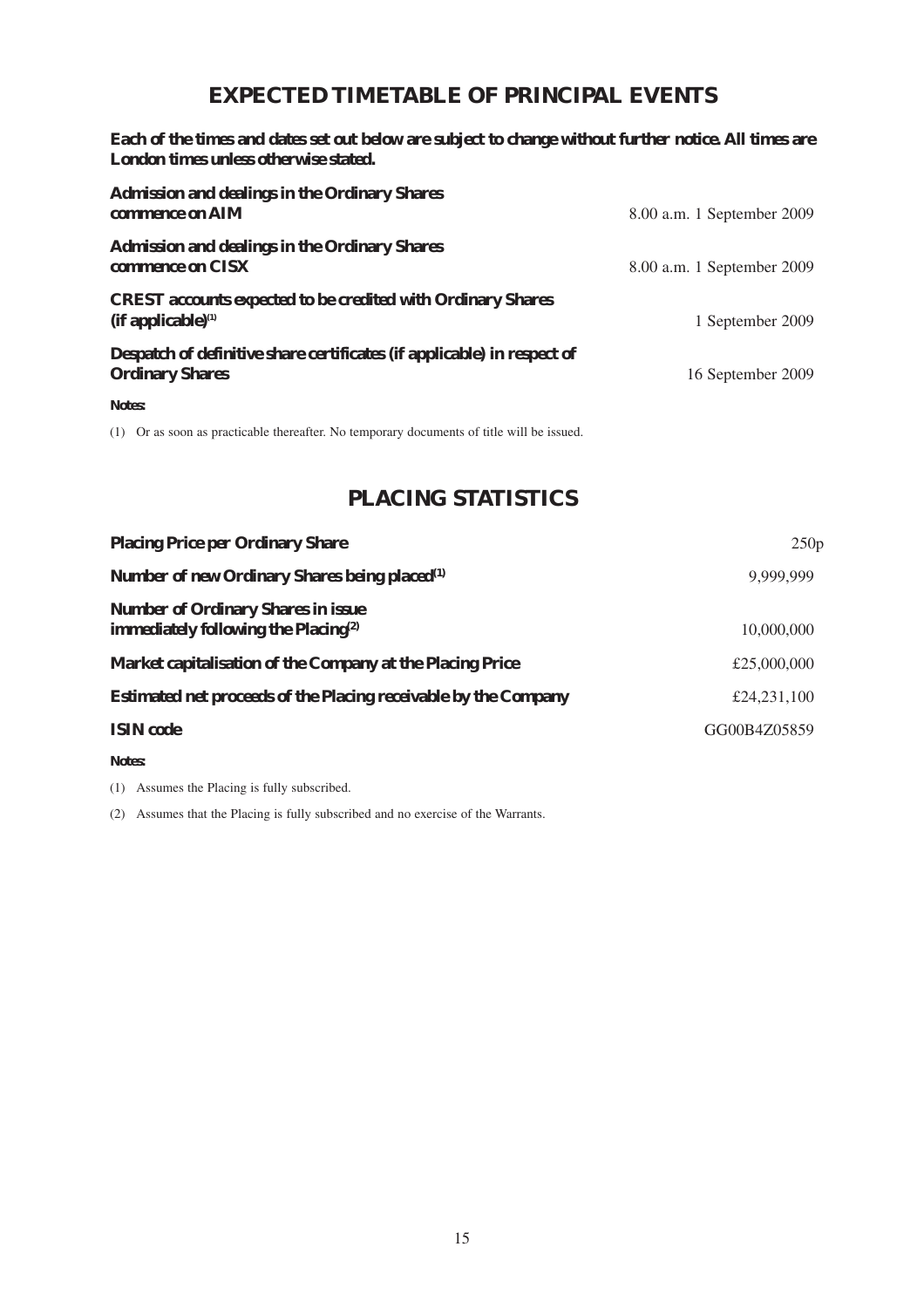#### **PART 1**

#### **RISK FACTORS**

**An investment in the Company is only suitable for investors who understand the potential risk of capital loss, who understand that there may be limited liquidity in the underlying investments of the Company, for whom an investment in the Ordinary Shares constitutes part of a diversified investment portfolio, who fully understand and are willing to assume the risks involved in investing in the Company and who have sufficient resources to be able to bear any losses (which may be equal to the whole amount invested) which may result from such an investment.**

**The Directors have identified the risks described below as the material risks involved in an investment in the Ordinary Shares but additional risks and uncertainties not presently known to the Directors or that the Directors consider immaterial may also adversely affect the Company, its business, results of operations and/or financial condition, certain of such risks being inherent in any investment in equity securities. If any or a combination of the following risks materialise, the Company's business, financial condition and operational performance could be materially adversely affected. In that case, the trading price of the Ordinary Shares could decline and potential investors may lose some or all of their investment.**

**Investment in the Company should not be regarded as short-term in nature. There can be no guarantee that any appreciation in the value of the Company's investments will occur or that the investment objectives of the Company will be achieved. Investors may not get back the full amount initially invested.**

**Prospective investors should carefully consider all the information in this document, including the risks described below. If in any doubt, prospective investors should immediately seek their own personal financial advice from their independent financial adviser authorised under FSMA who specialises in advising on the acquisition of shares and other securities or other advisers such as legal advisers and accountants.**

**References below to the Company are also deemed to include, where appropriate, any member of the Group.**

#### **GENERAL RISK FACTORS**

#### **The Company is a new company with no operating history**

The Company is recently incorporated and has no operating history upon which to evaluate its likely performance.

Whilst the Company has designed and implemented financial controls and reporting systems and procedures to support its governance, reporting and disclosure obligations as a publicly traded company on AIM, as a newly-incorporated entity which has yet to commence operations these have yet to be tested in a live environment and there is no certainty that they will function as designed in practice or at all. In addition, at Admission, the Group will not have appointed a Finance Director. Accordingly, no assurance can be given that the Company will be able to provide investors with the financial information they may expect or desire or that the Company will be able to provide such information within the timeframe that investors expect.

Any failure in achieving its investment or financing strategy or in managing its financial controls, reporting systems or procedures could have a material adverse effect on the Group's results of operations, financial condition and business prospects.

#### **The Company may not be able to raise further equity capital to implement its business plan and investment policy**

The Company is proceeding with an initial fundraising of £25 million of seed capital pursuant to the Placing. The Company intends at a later date to raise further equity capital in order to accelerate its business plan and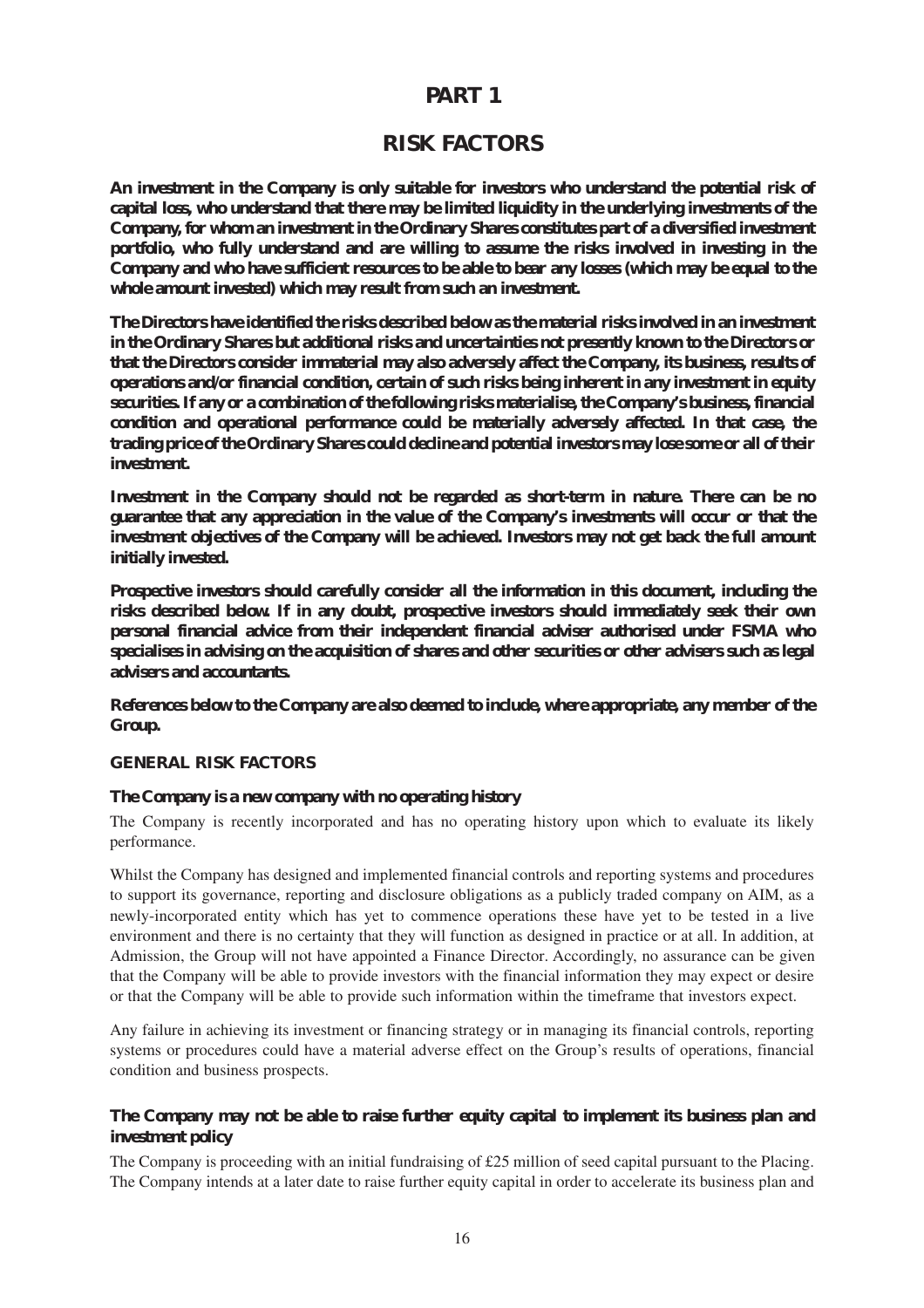acquire assets in accordance with the Company's investment policy, as described in paragraph 4 of Part 2 of this document. Whilst the further equity fundraisings are anticipated to be for more than the initial fundraising of seed capital, there can be no guarantee that any further fundraising(s) will occur or, if they do, that the amount raised will be sufficient to implement the Company's investment policy as currently envisaged. If this is the case, the Directors nevertheless believe that there are a number of alternative opportunities the Company could pursue to further its investment policy in such circumstances, such as entering into additional joint ventures, the failure to raise additional capital and implement its investment policy as envisaged could nevertheless have an adverse effect on the Group's financial condition and results of operations and the returns available to Shareholders.

#### **Market value of Ordinary Shares**

Following Admission, it is likely that the Company's share price will fluctuate and may not always accurately reflect the underlying value of the business. The value of Ordinary Shares may go down as well as up and investors may lose some or all of the original sum invested. The price that investors may realise for their holdings of Ordinary Shares, when they are able to do so, may be influenced by a large number of factors, some of which are specific to the Company and others of which are extraneous. Such factors may include the possibility that the market for the Ordinary Shares will be less liquid than for other equity securities and that the price of the Ordinary Shares will be relatively volatile. In addition, further issues of shares may cause the market price of the Ordinary Shares to decline. See the risk factor headed "Future issues of shares" below for more information in this respect.

#### **Life of the Company**

The Company does not have a fixed winding-up date and, therefore, unless Shareholders vote to wind up the Company, Shareholders may only be able to realise their investment through selling their Ordinary Shares in the open market-place.

#### **AIM and CISX**

Application has been made for the Ordinary Shares to be admitted to AIM, a market designated primarily for emerging or smaller companies. Application will also be made for the Ordinary Shares to be admitted to the Daily Official List of the CISX. The AIM Rules are less demanding than those of the Official List of the UK Listing Authority. Further, neither the London Stock Exchange nor the UK Listing Authority has examined or approved the contents of this document. Investment in shares on AIM and on CISX is perceived to involve a higher degree of risk and therefore may be less liquid than an investment in shares quoted on the Official List of the UK Listing Authority. AIM and CISX have been in existence since June 1995 and October 1998 respectively, but their future success and liquidity in the market for the Company's securities cannot be guaranteed. A prospective investor should be aware of the risks of investing in such companies and should make the decision to invest only after careful consideration and, if appropriate, consultation with an independent financial adviser.

#### **No assurance that an active trading market will develop**

Although an application has been made for the Ordinary Shares to be admitted to AIM, as there has been no public trading market for the Ordinary Shares, there can be no assurance that an active trading market will develop or, if one does develop, that it will be maintained. Shareholders who need to dispose of their Ordinary Shares may be forced to do so at prices that do not fully reflect the Net Asset Value per Ordinary Share.

#### **No right of redemption**

The Company has been established as a closed-ended investment company and, accordingly, Shareholders will have no right to have their Ordinary Shares redeemed or repurchased by the Company at any time. While the Company intends that the Directors will be authorised from time to time to effect repurchases of Ordinary Shares, they are under no obligation to use such powers at any time and investors should not place any reliance on the willingness of the Directors so to act. Shareholders wishing to realise their investment in the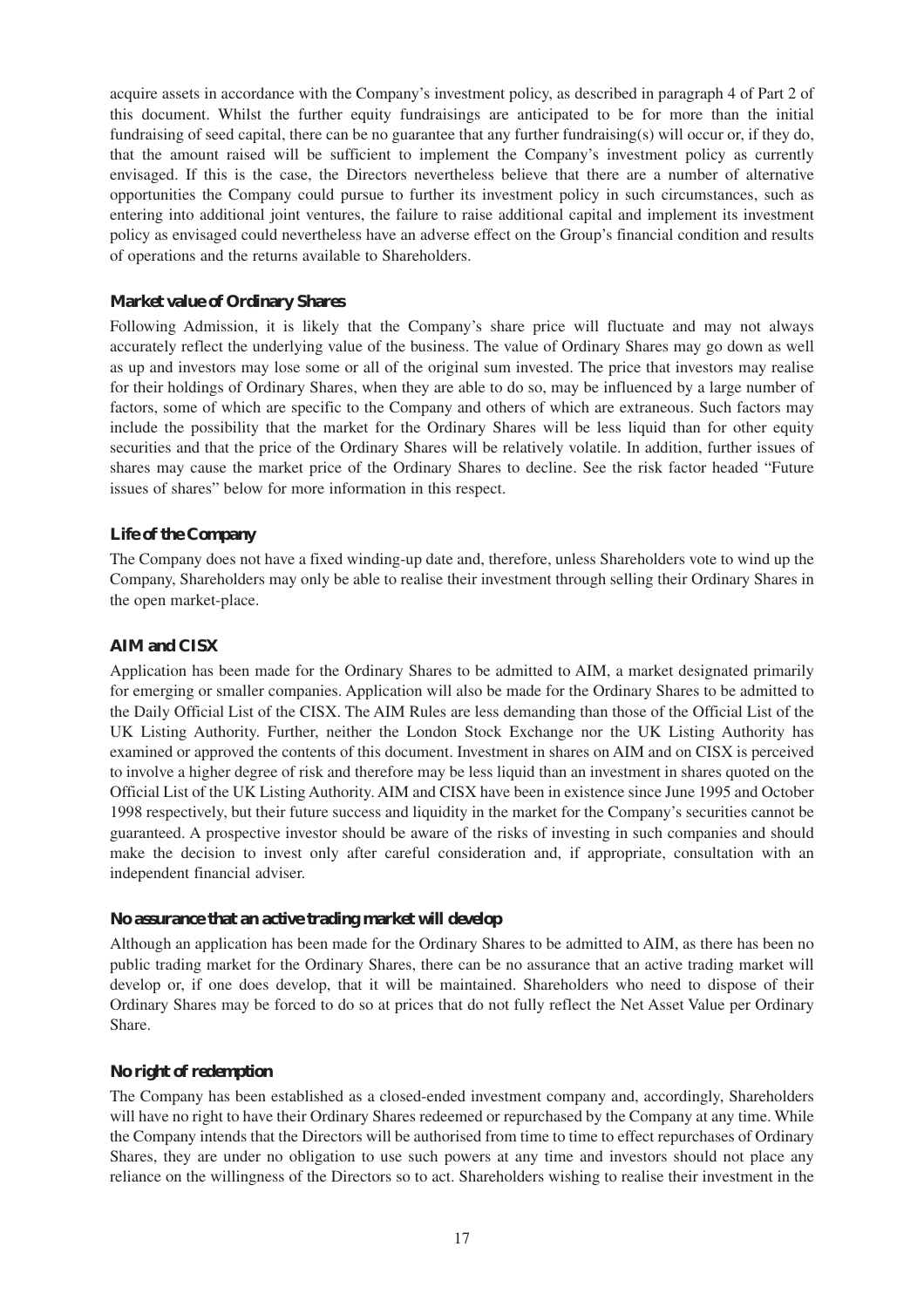Company will, therefore, be required to dispose of their Ordinary Shares on the market. Accordingly, Shareholders' ability to realise their investment at Net Asset Value or at all is dependent on the existence of a liquid market in the Ordinary Shares, of which there is no guarantee.

#### **Future issues of shares and the future exercise of Warrants or options will result in immediate dilution**

Following expiry of the period during which the Company is prohibited from issuing new shares pursuant to the lock-in arrangements described in paragraph 3 of Part 6 and paragraph 6.4 of Part 9 of this document or otherwise at Merrill Lynch International's consent, the Company may issue additional shares in subsequent public offerings or private placements. In addition, as stated elsewhere in this document, the Company intends to carry out a further fundraising or fundraisings. The Company is not required under Guernsey law to offer any such shares to existing Shareholders on a pre-emptive basis. However, pre-emption rights have been incorporated into the Company's Articles prohibiting the issue of shares for cash consideration without such shares being offered to Shareholders first, subject to the disapplication of such pre-emption rights generally by a special resolution of the Company in relation to the issue of Ordinary Shares upon the exercise of Warrants and specifically in relation to the issue of up to 10 per cent. of the Company's issued share capital in any calendar year. Therefore, existing Shareholders may not be offered the right or opportunity to participate in such future share issues, which may dilute the existing Shareholders' interests in the Company. Furthermore, the issue of additional shares may be on more favourable terms than the Placing (including the issue of shares at less than NAV). In addition, the issue of additional shares by the Company or the exercise of Warrants or options, or the possibility of such issue or exercise, may cause the market price of the Ordinary Shares to decline and may make it more difficult for Shareholders to sell Ordinary Shares at a desirable time or price.

#### **Sales of Ordinary Shares by certain Directors and members of the NRC Management Team, or the possibility of such sales, and the future exercise of Warrants may affect the market price of the Ordinary Shares**

The Directors and members of the NRC Management Team that subscribed for Ordinary Shares in the Placing have agreed for a one year period after Admission, subject to certain exceptions, and among other things, not to offer, sell, contract to sell, grant options over or otherwise dispose of, directly or indirectly, any of their Ordinary Shares, without the prior written consent of Merrill Lynch International. Although there is no present intention or arrangement to do so, those Directors and members of the NRC Management Team may, following the expiry of the initial one year lock-in period, sell their Ordinary Shares and/or Warrants without restriction, subject to customary orderly market provisions which last for a further 12 months. In addition, a substantial amount of Ordinary Shares being sold, including following the exercise of any Warrants, or the perception that sales of this type could occur, could also depress the market price of the Ordinary Shares.

#### **Dividends**

There can be no guarantee that the Company will, at all times, satisfy the solvency test required to be satisfied pursuant to section 304 of the Companies (Guernsey) Law, 2008 enabling the Directors to effect the payment of dividends or any share buy-back or that, at the relevant time, the Directors will consider the payment in the best interests of the Company. In addition, if there are dividends, these may fluctuate. The payment of dividends, and any dividend growth on the Ordinary Shares, will depend on, *inter alia*, rental and capital value growth in the underlying assets.

If, under Guernsey law, there were to be a change to the basis on which dividends can be paid by Guernsey companies, or if there were to be changes to accounting standards or the interpretation of accounting standards, this could have a negative effect on the Company's ability to pay dividends or make other distributions to Shareholders.

#### **Future performance**

There is no certainty and no representation or warranty is given by any person that the Company will be able to achieve any returns referred to in this document. The financial operations of the Company may be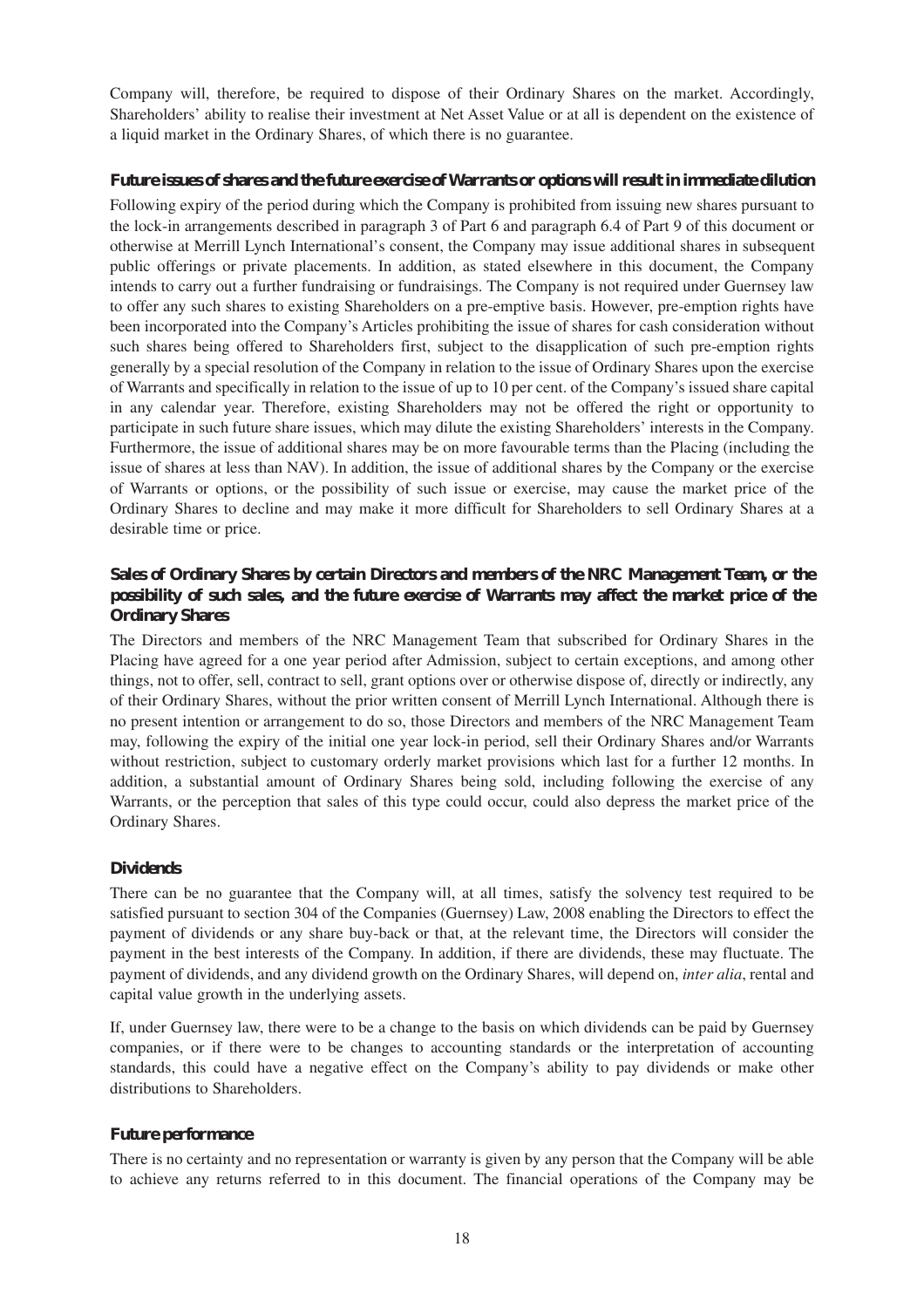adversely affected by general economic conditions, by conditions within the UK property market generally or the retail sub-sector in particular or by the particular financial condition of other parties doing business with the Company. In particular, changes in the rates of inflation and/or interest rates may affect the income generated by, and the capital value of, the Group's property portfolio.

#### **Discount to Net Asset Value and volatility**

The Ordinary Shares may trade at a discount to Net Asset Value per Ordinary Share for a variety of reasons, including due to market conditions or to the extent investors undervalue the management activities of the Group. In addition, the volatility of the Ordinary Shares may be greater than the underlying Net Asset Value per Ordinary Share volatility.

#### **General economic and market conditions**

The success of the Group's activities and the value of the Ordinary Shares may be affected by general economic and market conditions, such as interest rate fluctuations, availability of credit, inflation rates, economic uncertainty, changes in laws and national and international political circumstances. These factors may affect the level and volatility of securities prices (including the market price of the Ordinary Shares), the value of commercial property and the liquidity of the Group's investments. Illiquidity could impair the value and profitability of the Group's investments and have a material adverse effect on the business, financial condition and results of operations of the Company. Please see also the risk factor headed "Economic and legal/political risk" below.

#### **RISK FACTORS RELATING TO THE COMPANY'S INVESTMENT POLICY**

#### **Lower returns could be experienced until the Company's capital is fully invested**

Suitable investment opportunities may not be available to the Group at the time of completion of the Placing or in the future for a number of reasons (including negative market conditions). The Company cannot definitively predict how long it will take to deploy its capital fully. In addition, the Company may not be able to re-invest the proceeds of any investments that are subsequently realised in other suitable property assets. Until such time as all of the net proceeds of the Placing are applied by the Company to fund real estate investments, the unapplied portion of the net proceeds will be held by the Company on interest bearing deposit or invested in a selection of money market funds in anticipation of future investment and to meet the running costs of the Group. Such deposits or investments are likely to yield lower returns than the expected returns from real estate investment and substantially below the targeted geared investment returns and may themselves involve investment risk. The Company can give no assurance as to how long it will take it to invest any or all of the net proceeds of the Placing, if at all, and the longer the period the greater the likely impact on the Group's results of operations and financial condition.

#### **The Company's performance will depend on its ability to make good real estate asset investment decisions and manage them successfully, including by identifying and retaining appropriate tenants on satisfactory terms**

Revenues earned from, and the capital value and disposal value of, properties held by the Group and the Group's business may be adversely affected by a number of factors, including, but not limited to:

- poor real estate asset investment decisions which do not produce the returns or yields anticipated;
- decreased tenant demand;
- the Group's inability to recover certain operating costs such as local taxes and service charges on vacant space;
- the Group's inability to collect rent and other contractual payments from tenants on a timely basis, including the risk of debtors defaulting on their obligations and seeking the protection of bankruptcy or insolvency laws, could result in delays in receipt of rental and other contractual payments, inability to collect such payments at all or the termination of a tenant's lease;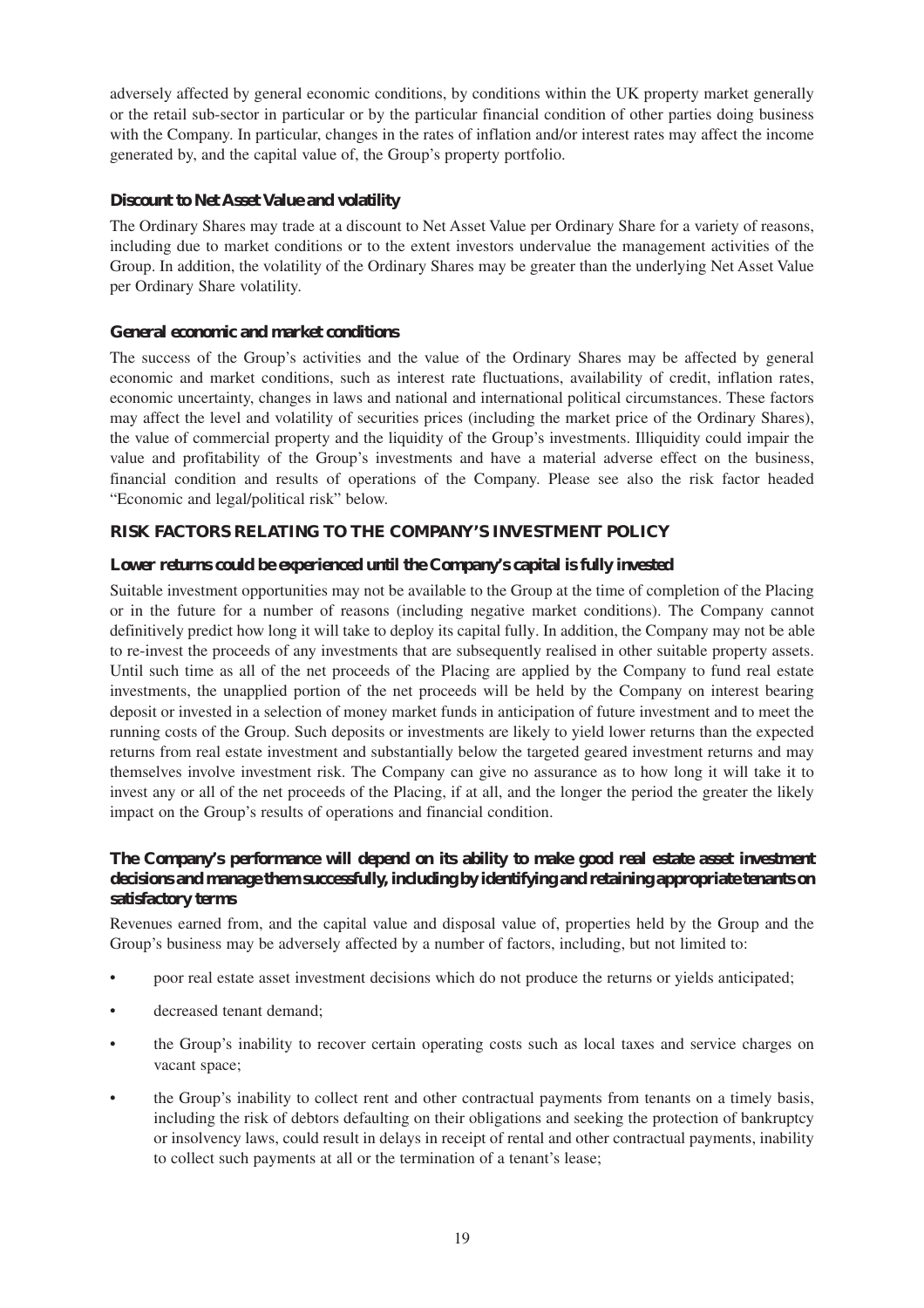- a material decline in rental values could affect the Group's cash flows, income and capital values;
- a number of tenants with material rental obligations defaulting at and/or a material tenant defaulting at a specific property may hinder or delay the sale of such property; and
- the Group's operating and other expenses or cash needs could increase without a corresponding increase in its turnover or tenant reimbursements. Factors which could increase operating and other expenses include increases in the rate of inflation if it exceeds rental growth, property taxes and other statutory charges, insurance premia and other void costs, and unforeseen capital expenditure affecting the properties which cannot be recovered from tenants.

#### **Investment objectives may not be met**

There can be no guarantee that the investment objectives of the Company will be met or that the Company will be successful in identifying and obtaining suitable investments on financially attractive terms. If relevant property values appreciate significantly between the time of the Placing and the funds being invested, the potential returns from property investments, and therefore available for Shareholders, may be less than those targeted by the Directors. Property values can go down as well as up.

The investment approach and strategy recommended by NewRiver Capital may be modified and altered from time to time, so it is possible that the approach adopted by the Company to realise its investment objectives and policies in the future may be different from that presently expected to be used and disclosed in this document.

#### **The past performance of the NRC Management Team is not a guarantee of the future performance of the Company**

The past performance of the real estate assets managed or operated by the NRC Management Team (and, in particular, the performance of Halladale) should not be construed as an indication of the future performance of any investments recommended by NewRiver Capital to the Company. There may be differences between the real estate assets previously managed by the NRC Management Team and those of the Group which may affect the Company's performance and results of operations.

#### **Investment in undervalued assets**

The Company's investment policy may include, amongst other things, investing in properties which are undervalued at the relevant time and to enhance their value through rental growth, asset management and/or risk controlled development opportunities. The success of this investment policy could be adversely affected by a swift and general upturn in the property market (or the retail property market, in particular), making it harder to identify and acquire those assets which would benefit from the successful application of the Company's investment policy.

#### **Gearing**

The Directors intend to seek to secure borrowing facilities in the future, subject to prevailing market conditions. It is not certain that such facilities will be able to be secured at levels or on terms acceptable to the Directors. Any amounts that are secured under a bank facility are likely to rank ahead of Shareholders' entitlements and, accordingly, should the Company's assets not provide sufficient returns to cover the costs of establishing and operating the Company, Shareholders may not recover their initial investment.

Prospective investors should be aware that, whilst the use of borrowings is intended to enhance the Net Asset Value of the Ordinary Shares where the value of the Company's underlying assets is rising, it will have the opposite effect where the underlying asset value is falling. In addition, in the event that the rental income of the Group's property portfolio falls, including as a result of defaults by tenants pursuant to their leases with the Group, the use of borrowings will increase the impact of such falls on the net income of the Company and, accordingly, will have an adverse effect on the Company's ability to pay dividends to Shareholders.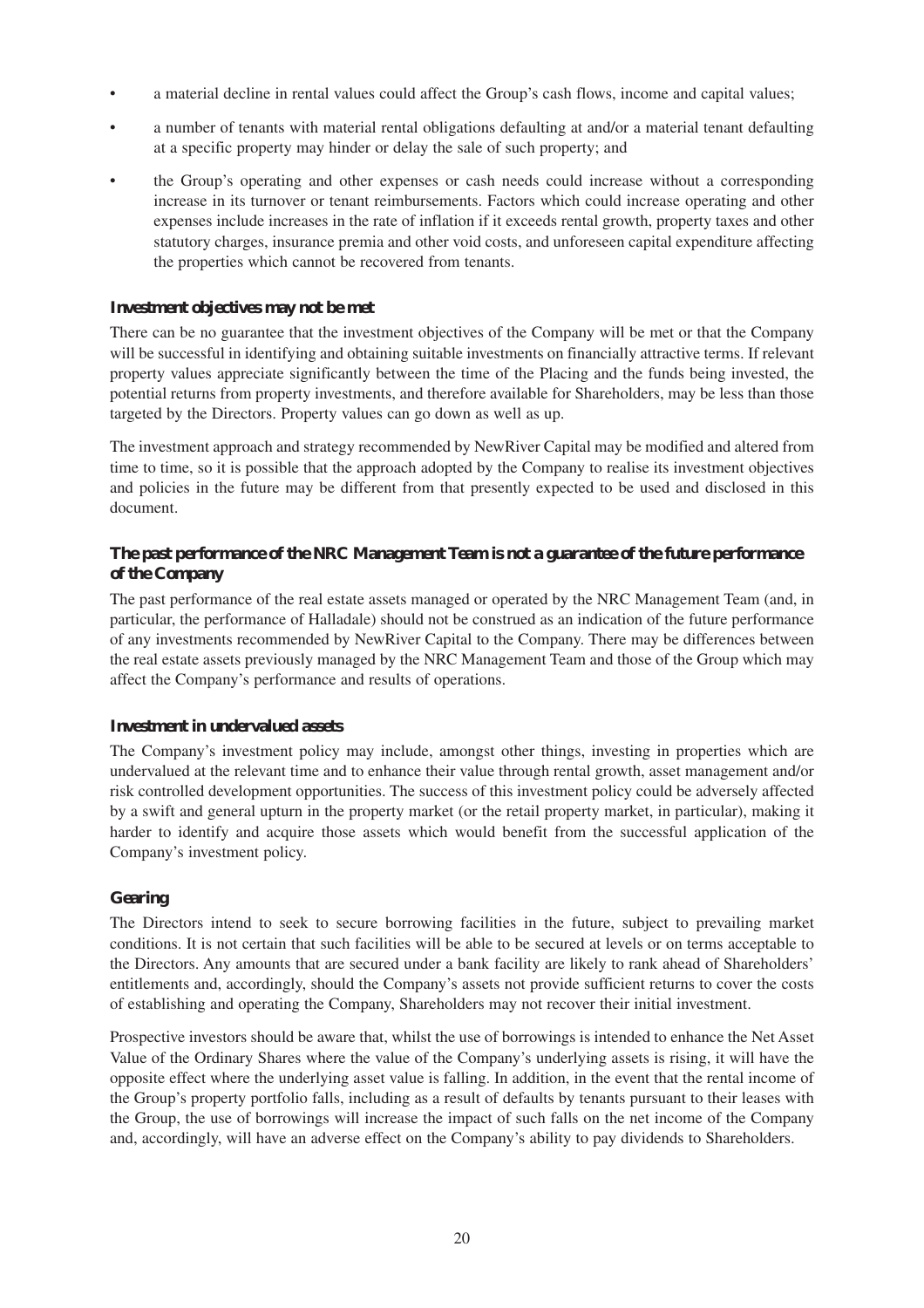Should any fall in the underlying asset value or revenues result in the Company or another member of the Group breaching financial covenants given to any lender, the Company or that member of the Group may be required to repay such borrowings in whole or in part together with any related costs. If the Company or that member of the Group is required to repay all or part of its borrowings, it may be required to sell assets at less than their market value or below the acquisition value.

The Company's ability to achieve attractive rates of return on its investments and, consequently, to pay dividends will depend on its ability to access sources of indebtedness at attractive rates. An increase in either the general levels of interest rates or in the risk spread demanded by sources of indebtedness would make it more expensive to finance such investments and may have a negative impact on the ability to pay dividends.

Furthermore, the Company will be required to repay borrowings from time to time, which may require such borrowings to be refinanced. Many factors, including circumstances beyond the Company's control, such as changes in interest rates, conditions in the banking market and general economic conditions, may make it difficult for the Company to obtain such new finance on attractive terms or even at all. If the Company's cost of borrowing becomes more expensive relative to the income it receives from its investments, then the Company's profits will be adversely affected. Further, if the Company is not able to refinance when required, it may need to alter its investment policy and it may suffer losses, which could be substantial, as a result of having to dispose of investments on unfavourable terms.

#### **Dependence on NewRiver Capital, David and Allan Lockhart and the other members of the NRC Management Team**

The Company's ability to provide returns to shareholders and achieve its investment objective is substantively dependent upon the performance of NewRiver Capital and the NRC Management Team (particularly David and Allan Lockhart) in the identification of suitable acquisitions and disposals, the management of such investments and the determination of financing arrangements. The Company will depend to a significant extent on the experience, diligence, skill and network of business contacts of David and Allan Lockhart and the other members of the NRC Management Team and the information and opportunities presented to the Directors by them during the normal course of their activities. The Directors will monitor the performance of NewRiver Capital but its performance cannot be guaranteed. Failure by NewRiver Capital and the NRC Management Team to identify, secure and manage investments effectively could have a material adverse effect on the Company's business, financial condition and results of operations. In addition, the Company has no employees (other than the Directors) and, as such, is reliant on NewRiver Capital and the NRC Management Team (particularly David and Allan Lockhart). If NewRiver Capital or the Company terminated the Property Management and Advisory Agreement or David Lockhart and/or Allan Lockhart or a significant number of the NRC Management Team departs from NewRiver Capital, there is a risk that suitable and effective replacements may not be found. Therefore, the Company's business, results of operations and financial condition may be adversely affected if the services of NewRiver Capital, David and Allan Lockhart and/or the NRC Management Team (including other key personnel employed by NewRiver Capital) cease to be available to the Group.

#### **The Company is substantively dependent on the provision of investment management and advisory, administrative and other support services by third parties**

The Company has limited resources. It is therefore dependent on NewRiver Capital and certain third parties to provide investment advisory and management, administrative and other support services. To mitigate this risk, the Company has entered into the Property Management and Advisory Agreement and the Administration Agreement, although the agreements are terminable, subject to certain terms and conditions, by the relevant counterparties. However, in the case of the Property Management and Advisory Agreement, this is with NewRiver Capital, which is a wholly-owned subsidiary of NewRiver Retail. Furthermore, NewRiver Capital has the ability to sub-contract the provision of certain services to third parties pursuant to the Property Management and Advisory Agreement.

The relevant counterparties will themselves be subject to operational risks, which can arise from inadequate or failed processes, people and systems or from external factors affecting these. The information technology and other systems of such counterparties, or their business processes and procedures on which the Company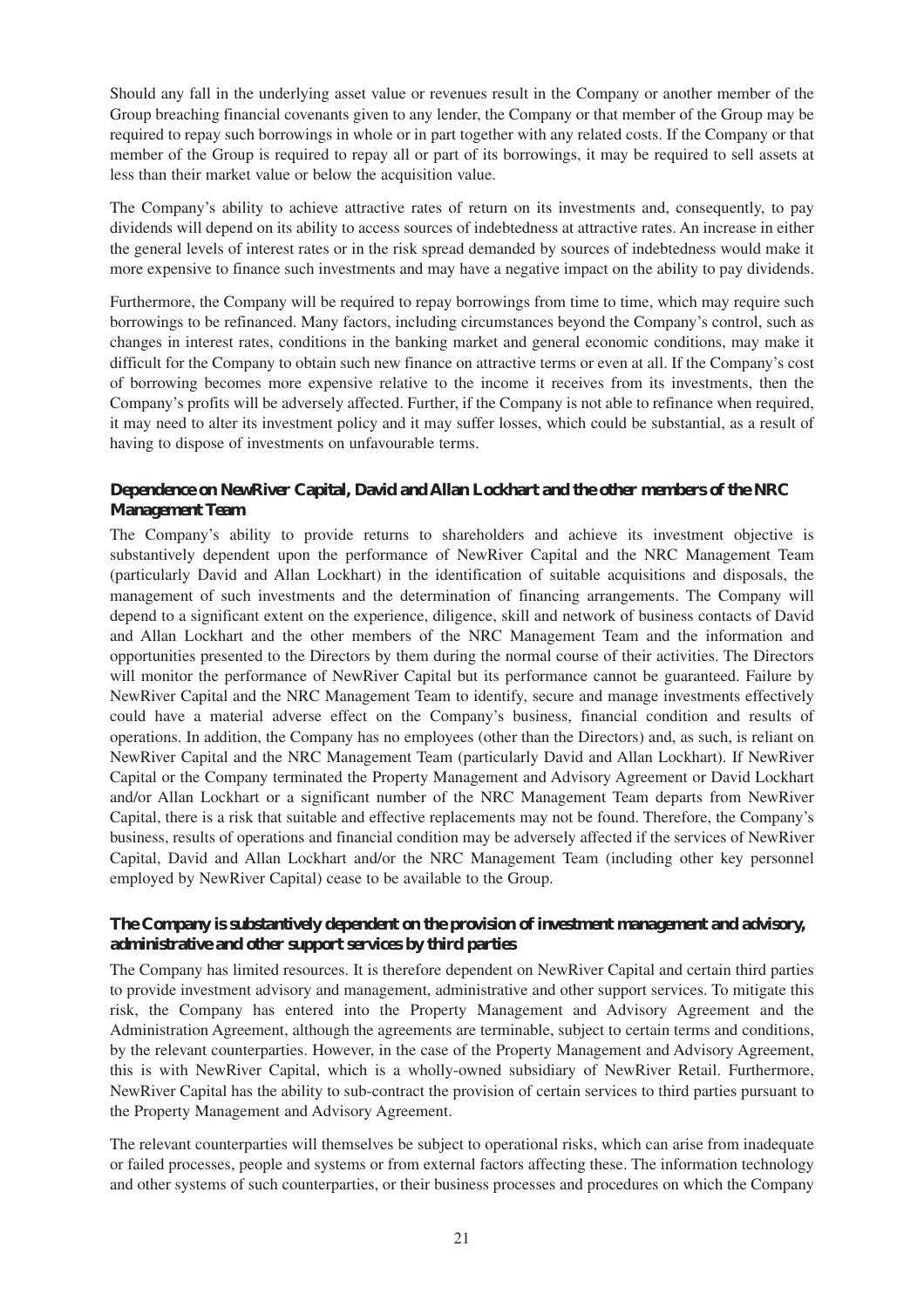may depend, may not perform as expected. This includes the ability to recover from unanticipated disruptions to their business.

#### **Non-control over joint ventures**

Under the Company's investment policy, the Company may have interests in joint ventures or other entities (including options over property) over which it does not exercise control. In such structures, the remaining ownership interest will be held by third parties and the subsequent management and control of such an entity may entail risks associated with multiple owners and decision-makers. Any such investment also involves the risk that third party owners might become insolvent or fail to fund their share of any capital contributions which might be required. In addition, such third parties may have economic or other interests which are inconsistent with the Company's interests, or they may obstruct the Company's plans (for example, in implementing active asset management measures), or they may propose alternative plans. If such third parties are in a position to take or influence actions contrary to the Company's interests and plans, the Company may face potential risks of delay or deadlock on decisions that affect its ability to implement its strategies and/or dispose of the asset or entity.

#### **The Company's investments may be relatively few in number or concentrated in particular areas**

The Company intends to build a diversified portfolio of property and property-related investments in the long term, concentrating on the retail sector. However, it may, for a variety of reasons, for example, an inability to identify potential investment opportunities or a lack of such opportunities coming on to the market for an extended period, only make or have made a limited number of investments, which may be concentrated within one specific market or geographic region or on a key tenant. Such limited concentration will carry a higher degree of risk. Consequently, the aggregate returns that the Company may realise may be adversely affected if any such investments perform poorly or the value of any of such investments is substantially written down.

#### **The Company's investments may not appreciate in value or generate investment income or capital growth**

The Company intends to build a diversified portfolio of property and property-related investments in the long-term, concentrating on the retail sector, with a view to giving investors access to the potential for longterm, predictable cash flows and capital growth. However, investments that the Company makes may not appreciate in value and may, in fact, decline in value. Therefore, there can be no assurance that the Company's investments will generate gains or income or that any gains or income generated will be sufficient to offset any losses that may be sustained.

#### **Any costs associated with potential investments which do not proceed to completion will affect the Company's performance**

The Company expects to incur certain third party costs associated with the sourcing and acquisition of suitable assets. The Company can give no assurance as to the level of such costs, and given that there can be no guarantee that the Company will be successful in its negotiations to acquire any given property, the greater the number of deals that do not reach completion, the greater the likely impact of such costs on the Group's results of operations and financial condition.

#### **Due diligence to be undertaken by NewRiver Capital on potential investments and the making of recommendations to the Company**

Before the Company makes a property or property-related investment, NewRiver Capital will arrange due diligence to be conducted for the Company that the Directors deem reasonable and appropriate based on the facts and circumstances applicable to each investment. When considering the due diligence, NewRiver Capital will be expected to evaluate a number of important business, financial, tax, accounting, environmental and legal issues in determining whether or not to recommend that the Company proceeds with an investment. External consultants, legal advisers, accountants, surveyors and property valuers and environmental agents and other professional advisers are expected to be involved with the due diligence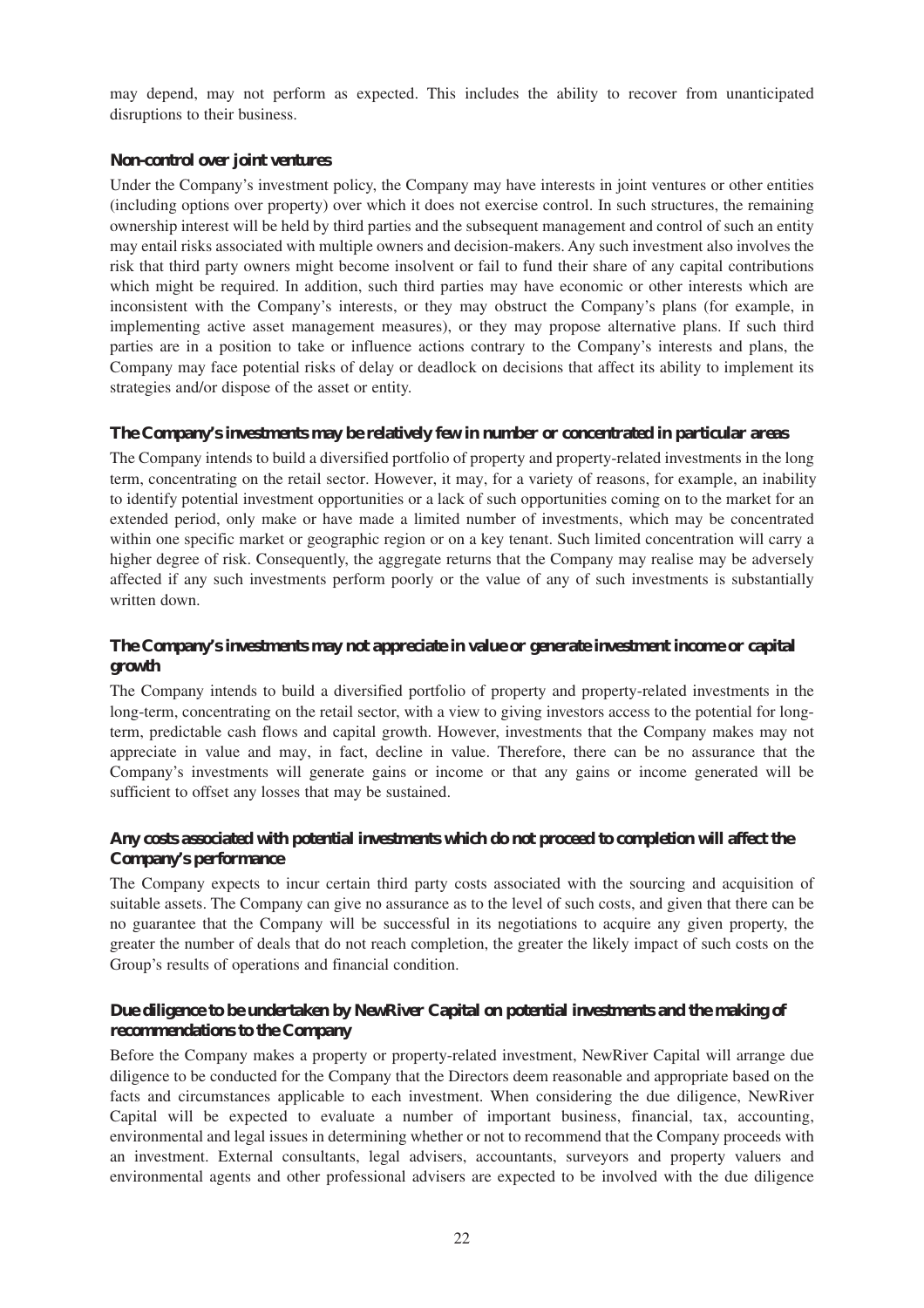process in varying degrees. Throughout the due diligence process, NewRiver Capital, and ultimately the Company, as advised by NewRiver Capital, will be required to rely on resources available to it, including information provided by the owners of the target investment and, in some cases, third party investigations. Accordingly, there can be no assurance that the due diligence process carried out with respect to any investment opportunity will reveal or highlight all relevant facts that may be necessary or helpful in evaluating the investment opportunity. There can also be no assurance that such an investigation will result in an investment being successful. In many cases, the Company's due diligence into a potential investment may be the only comfort it receives before committing to a transaction and there can be no assurance that following the consummation of a transaction or the making of an investment, liabilities or other unforeseen matters of an adverse nature, such as an undiscovered latent environmental contamination liability, may come to light which had not been revealed by the due diligence carried out in respect of such transaction or investment. Were this to happen in relation to any of the investments made by the Company, it could have a material adverse effect on the investment in question, the Company's Net Asset Value, its financial condition and/or results of operations.

#### **The Group may be subject to liability following the disposal of investments**

The Group may be exposed to future liabilities and/or obligations with respect to disposal of investments. The Company may be required to set aside provisions for warranty claims or contingent liabilities in respect of property disposals. The Company may be required to pay damages (including but not limited to litigation costs) to a purchaser to the extent that any representations or warranties that it had given to a purchaser prove to be inaccurate or to the extent that it has breached any of its covenants or obligations contained in the disposal documentation. In certain circumstances, it is possible that any incorrect representations and warranties could give rise to a right by the purchaser to unwind the contract in addition to the payment of damages. Further, the Group may become involved in disputes or litigation in connection with such disposed investment. Certain obligations and liabilities associated with the ownership of investments can also continue to exist notwithstanding any disposal, such as certain environmental liabilities. Any such claims, litigation or obligations, and any steps which the Company is required to take to meet this cost, such as the sale of assets or increased borrowings, could have a material adverse effect on the Group's results of operations, financial condition and business prospects.

#### **RISK FACTORS RELATING TO PROPERTY**

In addition to the risks already described, the following relate specifically to property investments:

#### **Development**

Whilst it may not be the Group's core activity, the Group may undertake risk-controlled development (including redevelopment) of property or invest in property that requires a complete new build or refurbishment prior to renting or selling the property. The risks of development or refurbishment include, but are not limited to: (i) delays in timely completion of the project; (ii) cost overruns; (iii) poor quality workmanship; (iv) inability to rent or inability to rent at a rental level sufficient to generate profits; and (v) inability to sell or inability to sell at a level sufficient to generate profits. The Company may invest in developments for which end-users or purchasers of the property have not been identified at the time of investment. If all or any of these risks were to materialise, this would have an adverse effect on the Group's financial condition and results of operations. The Company may, from time to time, acquire options over property. In a worst case scenario, such instruments could expire with no value attributable to them.

#### **Financial stability of tenants and prospective tenants**

The success of the Company depends on the financial stability of the Group's tenants. General economic conditions may affect the financial stability of tenants and prospective tenants and/or the demand for and value of real estate assets, including in the retail sector, resulting in a renegotiation of loan terms in favour of tenants. In the event of a delay in the making of, or a default on a lease payment or rental default by, a tenant or the expiry of a lease, the Group will suffer a rental shortfall and incur additional costs, including legal expenses, in maintaining, insuring and re-letting the property. If a lease is terminated, the Group may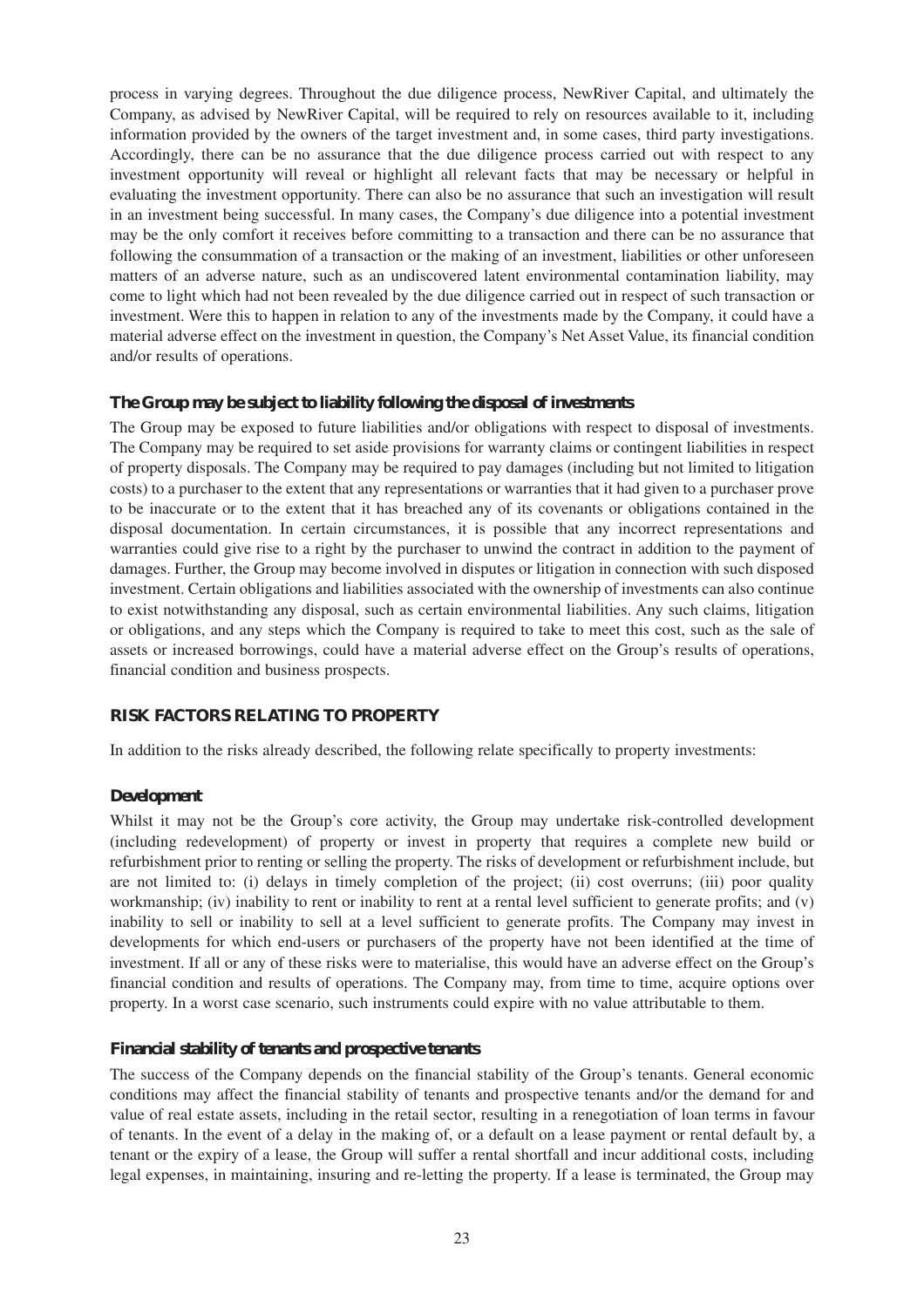be unable to lease the property for the rent previously received or sell the property without incurring a loss. In such circumstances, the Group may incur costs attaching to the property, such as local taxes and nonrecoverable insurance and service charge contributions.

#### **Rental income and defaults**

The performance of the Company would be adversely affected by a downturn in the UK property market in terms of capital value or a weakening of rental yields. In the event of a default by a tenant or during any other void period, the Group will suffer a rental shortfall and incur additional expenses until the property is re-let. These expenses could include legal and surveyor's costs in re-letting, maintenance costs, insurance costs, rates and marketing costs.

Retail income may not grow at a consistent rate and may, indeed, fall. Future income is dependent on, amongst other things, the Company negotiating suitable lease terms when compared to associated financing costs. Rent reviews may not necessarily result in an increase in the rental income received. Any yield compression prior to the investment of the Placing proceeds by the Company may also affect the ability of the Company to generate income.

Certain of the properties owned by the Group may have some level of vacancy. Properties may be specifically suited to the particular needs of a tenant for any vacant space it has in its properties. If the vacancy continues for a longer period of time, the Group may suffer reduced revenues resulting in less cash being available to be distributed to Shareholders. In addition, the resale value of a property could be diminished because the market value of a particular property will depend principally upon the valuation of the rental income.

#### **Liquidity**

Investments in property are relatively illiquid and more difficult to realise than investments in either equities or bonds. Such illiquidity may affect the Group's ability to vary its portfolio or dispose of or liquidate part of its portfolio in a timely fashion and at satisfactory prices in response to changes in economic, real estate market or other conditions. This could have an adverse effect on the Group's financial condition and results of operations.

#### **Lack of funding for future tenant improvements**

When a tenant at one of the properties does not renew its lease or otherwise vacates its space in one of the properties, it is likely that, in order to attract one or more new tenants, the Group will be required to expend funds to construct new tenant improvements in the vacated space or to provide financial inducements to the new tenants, such as rent free periods. While the Group intends to manage its cash position or financing availability to pay for any improvements or other benefits required for re-letting and to meet the loss of revenue that may result, the Group cannot be certain that it will have adequate sources of funding available to it for such purposes in the future.

#### **Uninsured losses**

The Group's properties could suffer physical damage resulting in losses (including loss of rent) which may not be fully compensated for by insurance, or at all. Although, as part of the Group's property management arrangements, NewRiver Capital will attempt to ensure that all of the Group's properties are adequately insured to cover casualty losses, there are certain types of losses, for example, of a catastrophic nature, that may be uninsurable or are not economically insurable. In addition, changes in the cost or availability of insurance or in building codes and ordinances, environmental considerations and other factors could expose the Group to uninsured losses. In the event that any of the properties incurs a loss that is not fully covered by insurance, the value of the Group's assets will be reduced by any such uninsured loss. In addition, the Group may have no source of funding to repair or reconstruct the damaged property, and it cannot be certain that any such sources of funding will be available to it for such purposes in the future. The Group might also remain liable for any debt or other financial obligation in relation to which the uninsured loss is incurred.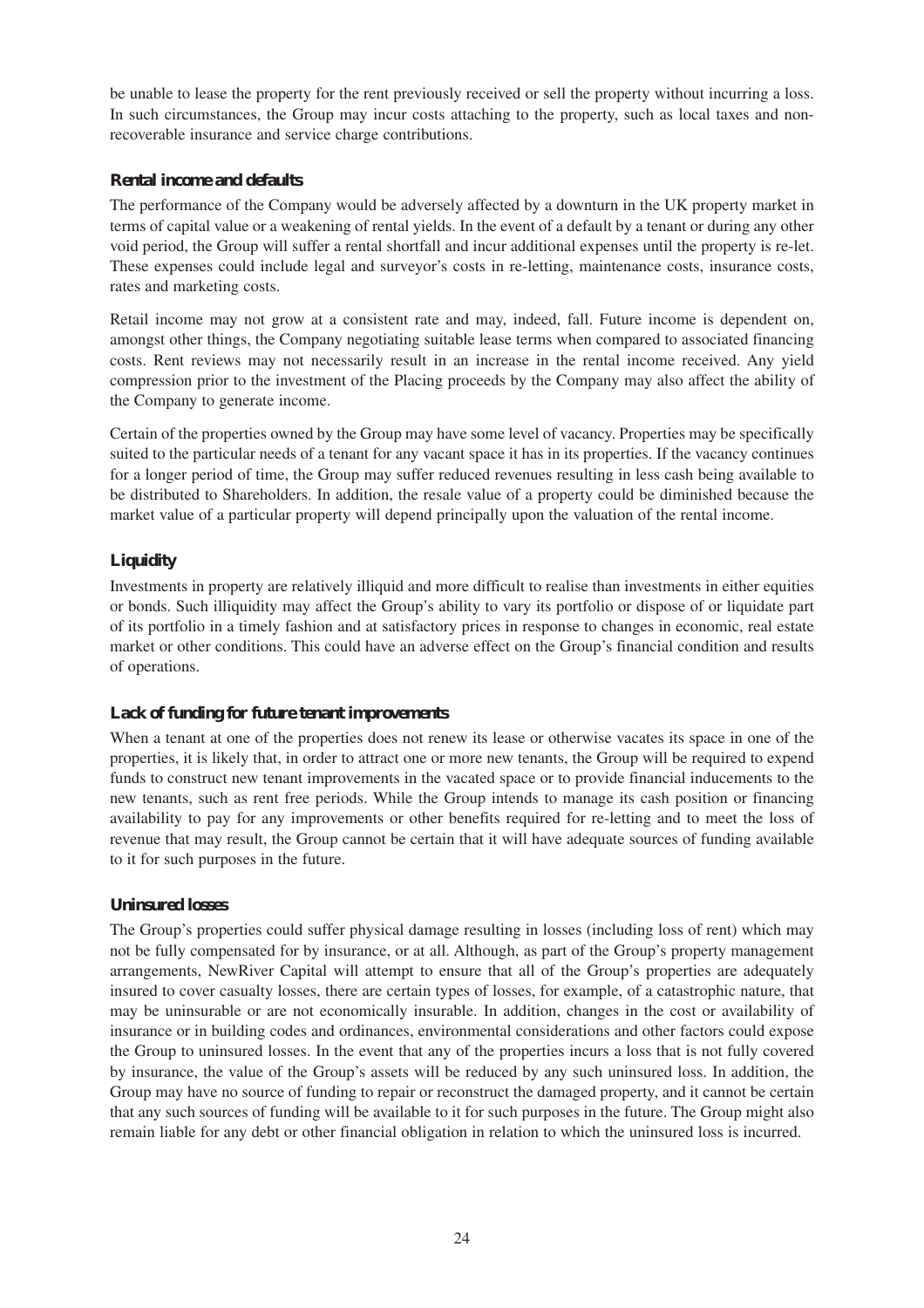#### **Inability to sell a property**

The property market is affected by many factors that are beyond the Company's control, such as general economic conditions, availability of financing, changes in property tax rates, interest rates and other factors, including investor/buyer supply and demand. Investments in property may be difficult, slow or impossible to realise. The Company cannot predict whether the Group will be able to sell any property for the price or on the terms set by it, or whether any price or other terms offered by a prospective purchaser would be acceptable to the Group. Nor can the Company predict the length of time needed to find a willing purchaser and to complete the sale of a property. This may lead to a reduction in the net asset value of the Company and/or its market value and/or its ability to pay dividends.

The Group may be required to expend funds to correct defects or to make improvements before a property can be sold. The Company cannot be certain that the Group will have funds available to correct such defects or to make such improvements.

#### **Valuation**

Property and property-related assets are inherently subjective as regards value due to the individual nature of each property. As a result, valuations are subject to uncertainty. There is no assurance that the actual sale proceeds will reflect the corresponding valuations even where any such sales occur shortly after the relevant valuation date.

#### **Competition**

The Group may face significant competition from other property investors and other competitors may have greater financial resources than the Group. A number of international investment funds and companies have been formed recently and there is growing interest in real estate investment. Competition in the property market may, for example, lead to prices being driven up through competing bids by potential purchasers and, as a consequence, lead to an over-supply of commercial premises through overdevelopment. Accordingly, the existence of such competition may have a material adverse impact on the Group's ability to secure tenants for its properties at satisfactory rental rates and on a timely basis and to acquire properties at satisfactory prices.

#### **Environmental issues**

Under various environmental laws, a current or previous owner or operator of real property may be liable for the cost of removing or remediating hazardous or toxic substances on such property. Such laws often impose liability whether or not the owner or operator knew of, or was responsible for, the presence of such hazardous or toxic substances. Environmental laws also may impose restrictions on the manner in which property may be used or businesses may be operated. A property owner who violates environmental laws may be subject to sanctions which may be enforced by governmental agencies or, in certain circumstances, by private parties. In connection with the acquisition and ownership of properties, the Company may be exposed to such costs. The cost of defending against environmental claims, compliance with environmental regulatory requirements or remediating any contaminated property could materially adversely affect the Company's business, assets or results of operations and, consequently, amounts available for dividends to Shareholders.

#### **Economic and legal/political risk**

The performance of the Group and the ability of the Company to make dividend payments would be adversely affected by a downturn in the property market in terms of capital value or a weakening of rental income.

In addition, any future property market recession could materially adversely affect the value of properties. Returns from an investment in property depend upon the amount of rental income generated from the property and the costs and expenses incurred in the maintenance and management of the property, as well as changes in its market value.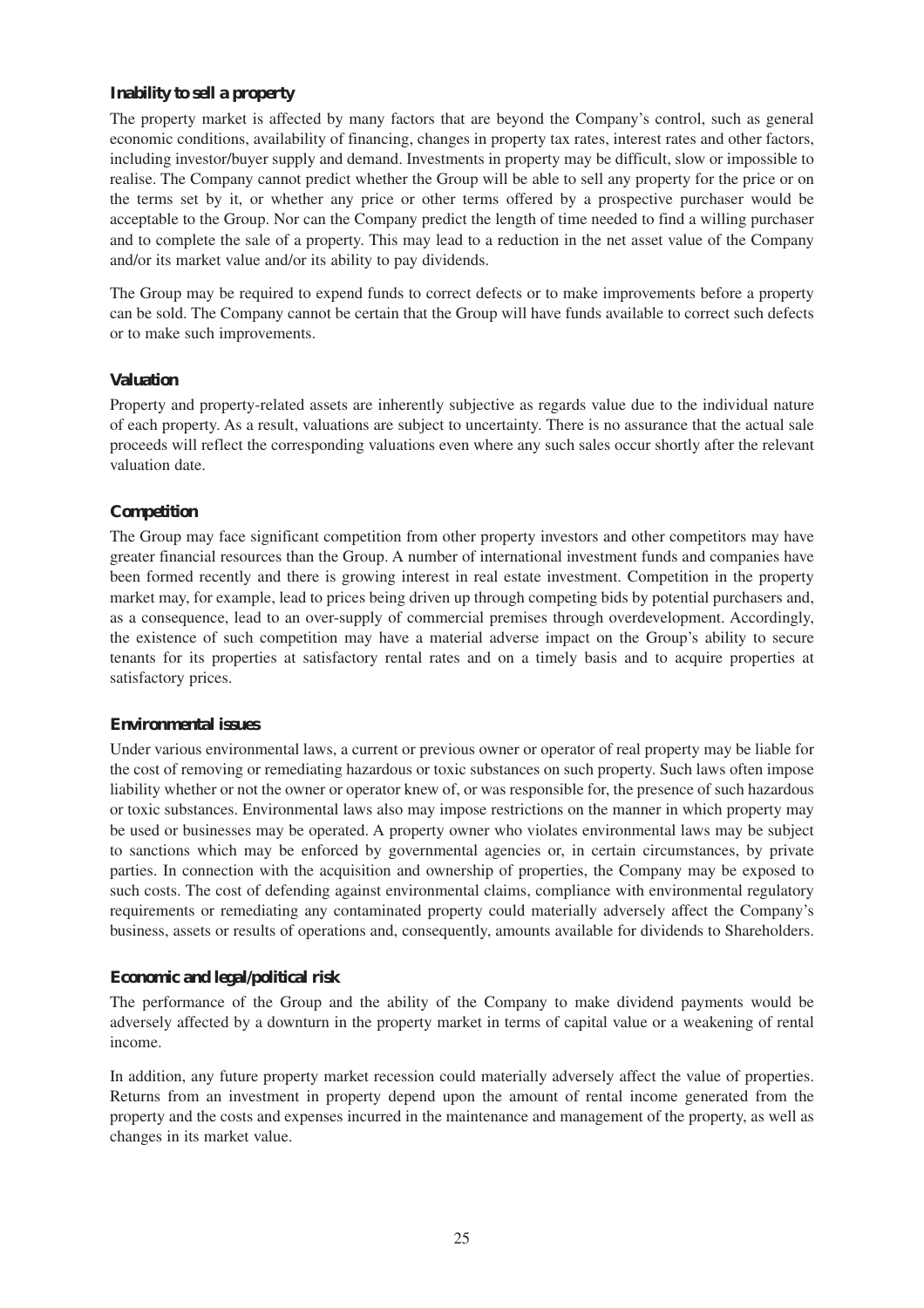A recession in the UK may also have an adverse effect on the retail sector, specifically, which, in turn, may impact on the Group's retail real estate investments.

Rental income and the market value for properties are generally affected by overall conditions in the economy, such as growth in gross domestic product, employment trends, inflation and changes in interest rates.

Both rental income and property values may also be affected by other factors specific to the real estate market, such as competition from other property owners, the perceptions of prospective tenants of the attractiveness, convenience and safety of properties, the inability to collect rents because of the bankruptcy or insolvency of tenants or otherwise, the periodic need to renovate, repair and re-let space and the costs thereof, the costs of maintenance and insurance, and increased operating costs. In addition, certain significant expenditures, including operating expenses, must be met by the owner when the property is vacant.

Government authorities at all levels are actively involved in the promulgation and enforcement of regulations relating to taxation, land use and zoning and planning restrictions, environmental protection and safety and other matters. The institution and enforcement of such regulations could have the effect of increasing the expense and lowering the income or rate of return from, as well as adversely affecting the value of, the Company's property portfolio.

#### **RISK FACTORS RELATING TO TAX**

#### **Adverse changes in the tax position of the Company and its subsidiaries**

Investors should consider the information given in Part 5 of this document and should take professional advice about the consequences of them investing in the Company. References in this document to taxes and the rates of tax reflect the position at the date of this document. Any change in the Company's or any other member of the Group's tax position or status or in tax legislation or proposed legislation, or in the interpretation of tax legislation or proposed legislation by tax authorities or courts, or tax rates could adversely affect the Company's ability to pay dividends, dividend growth and/or the market value of the Ordinary Shares.

References in this document to the tax positions of Shareholders assume that such persons are resident in the UK for tax purposes. Different treatment may apply in the case of non-UK-resident taxpayers, who should take their own advice concerning their tax positions (or, indeed, whether an investment into the Company is suitable for their personal circumstances).

#### **Non-UK tax residence or non-trading status of a Group company could be challenged**

It is intended that the affairs of the Company, and any subsidiary (other than NewRiver Capital) which acquires and holds assets otherwise than as trading stock, will be conducted so that the central management and control of the relevant company is not exercised in the UK and, consequently, so that such company is not UK tax resident. However, it cannot be guaranteed that HM Revenue & Customs will not challenge the position.

In order to maintain its non-UK tax residence status, the Company and each relevant subsidiary is required to be centrally controlled and managed outside the UK. The composition of the relevant group company's board of directors, the place of residence of its board's individual members and the location(s) in which the board makes decisions will be important in determining and maintaining the non-UK tax residence of the Company and each relevant subsidiary. While the Company is organised in Guernsey and a majority of its Directors are resident outside the UK, continued attention must be paid to ensure that major decisions by the Company are not made in the UK, to avoid the risk that the Company may lose its non-UK resident status. Similarly, while it is intended that any subsidiary (other than NewRiver Capital) which acquires and holds assets otherwise than as trading stock will be a Guernsey or other offshore-incorporated company with a majority of its directors resident outside the UK, continued attention must be paid to ensure that major decisions by each such subsidiary are not made in the UK, to avoid the risk that that company may lose its non-UK resident status. There is a risk that management errors could potentially lead to the Company or such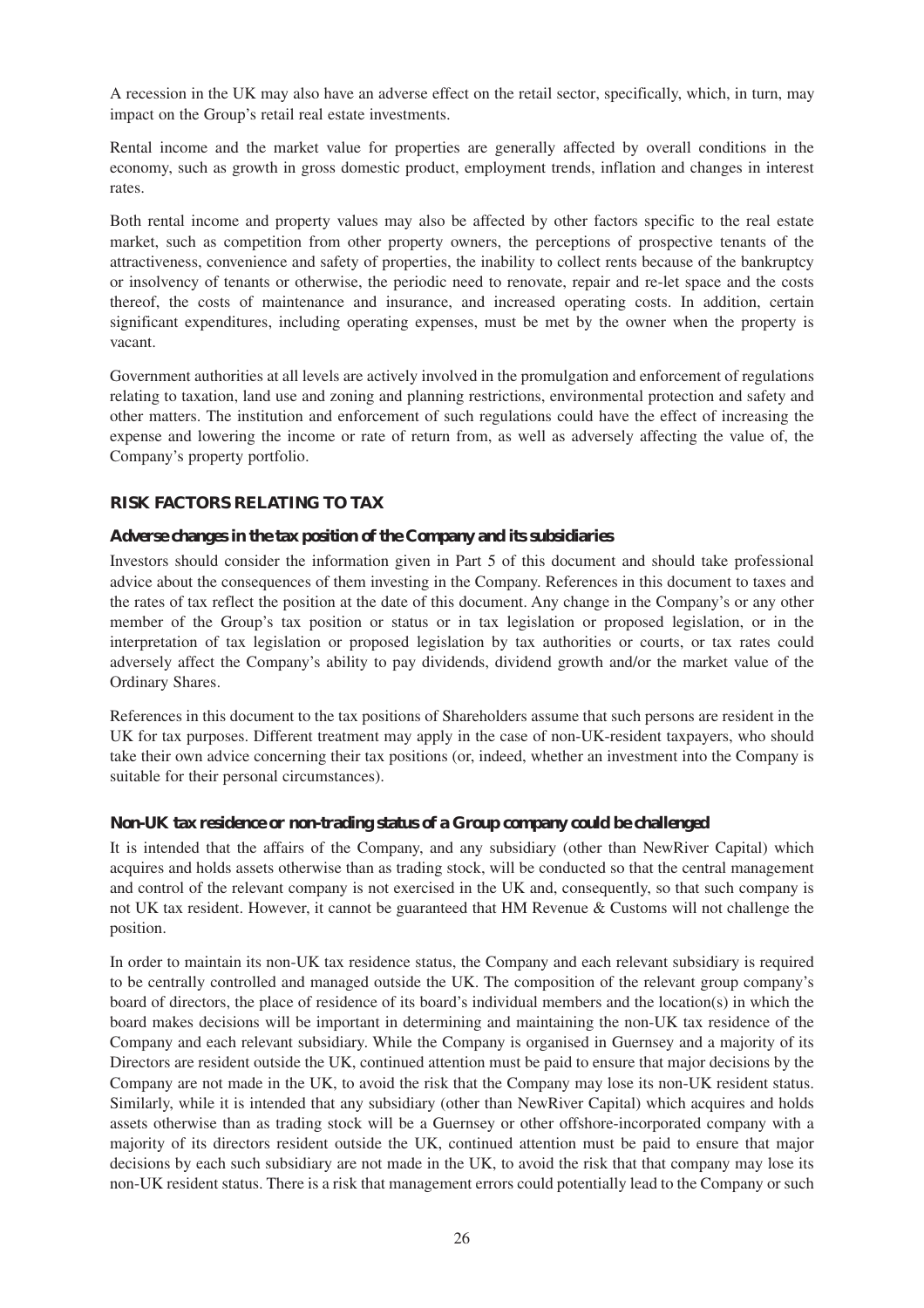a subsidiary being considered UK tax resident. If so, this is likely to result in the relevant company paying more UK tax than is anticipated, which would negatively affect its financial and operating results and returns (including dividends) to Shareholders.

In addition, where a company maintains its non-UK tax residence status, it will potentially be subject to UK corporation tax if it is carrying on a trade within the UK through a UK permanent establishment, in which case the relevant company is subject to UK corporation tax on the income profits and capital gains attributable to the UK permanent establishment. It is intended that the Company and any subsidiary (other than NewRiver Capital) which acquires and holds assets otherwise than as trading stock, does not undertake any UK trading activities. It cannot be guaranteed that HMRC will not seek to contend that the Company and/or any such subsidiary has acquired one or more of its assets as trading stock and, consequently, is carrying on a trade within the UK through a UK permanent establishment. If any such contention were correct, this is likely to result in the relevant company paying more UK tax than is anticipated, which would negatively affect its financial and operating results and returns to Shareholders.

#### **Levels of and reliefs from taxation may change**

The levels of, and reliefs from, taxation may change. Whilst a general guide to corporate and personal taxation has been set out in this document at Part 5, investors should not rely on such general guidance and should seek their own advice. This is particularly important as some of the aspects of this guidance deal with tax law which is currently in the process of being amended or is being consulted on by the UK Government. There can be no guarantee that the rates of taxation envisaged by the Directors will be the ongoing rates of taxation paid by the Company and other members of the Group.

#### **Changes in UK tax legislation could result in the imposition of additional and material tax liabilities on UK-resident shareholders in the Company**

The UK Government is in the process of making changes to the rules relating to the offshore funds regime, which are expected to come into force on 1 December 2009. Ordinary Shares acquired prior to 1 December 2009 should not be caught by the new rules. Were the Company to be classified as a "mutual fund" as a result of these changes, holders of Ordinary Shares may be taxed on the gains realised on the disposal of their Ordinary Shares as income (resulting in the payment of income tax or corporation tax on income) rather than as a capital gain (resulting in the payment of capital gains tax or corporation tax on chargeable gains). This may have a material adverse impact on the after tax returns received by investors.

Whilst the Company has been advised that it should not be classified as a "mutual fund" within the meaning of the new legislation when the new rules come into force on 1 December 2009, there is a risk that the legislation may be subject to amendment before it takes effect. In addition, there is a risk that HMRC's interpretation of the new legislation might differ from the advice received by the Company. If HMRC's interpretaton does differ from the advice received by the Company, the advice may be subject to change. Whilst the Company intends to monitor the position from Admission and will seek to manage its affairs, to the extent reasonably possible, such that it does not become classified as a "mutual fund" when the new legislation takes effect, no assurance can be given that steps will be taken or that any such steps will be effective in ensuring that the Company will not be classified as a "mutual fund".

If it became likely that the Company would be classified as a "mutual fund", options that the Company could consider include seeking to become a "reporting fund" for UK tax purposes. In this event, there would be a risk that UK-resident investors may be subject to UK taxation on the Company's income profits whether or not those profits are distributed. This may also have a material and adverse impact on the after tax returns received by a prospective investor.

#### **The foregoing factors are not exhaustive and do not purport to be a complete explanation of all the risks and significant considerations involved in investing in the Company.**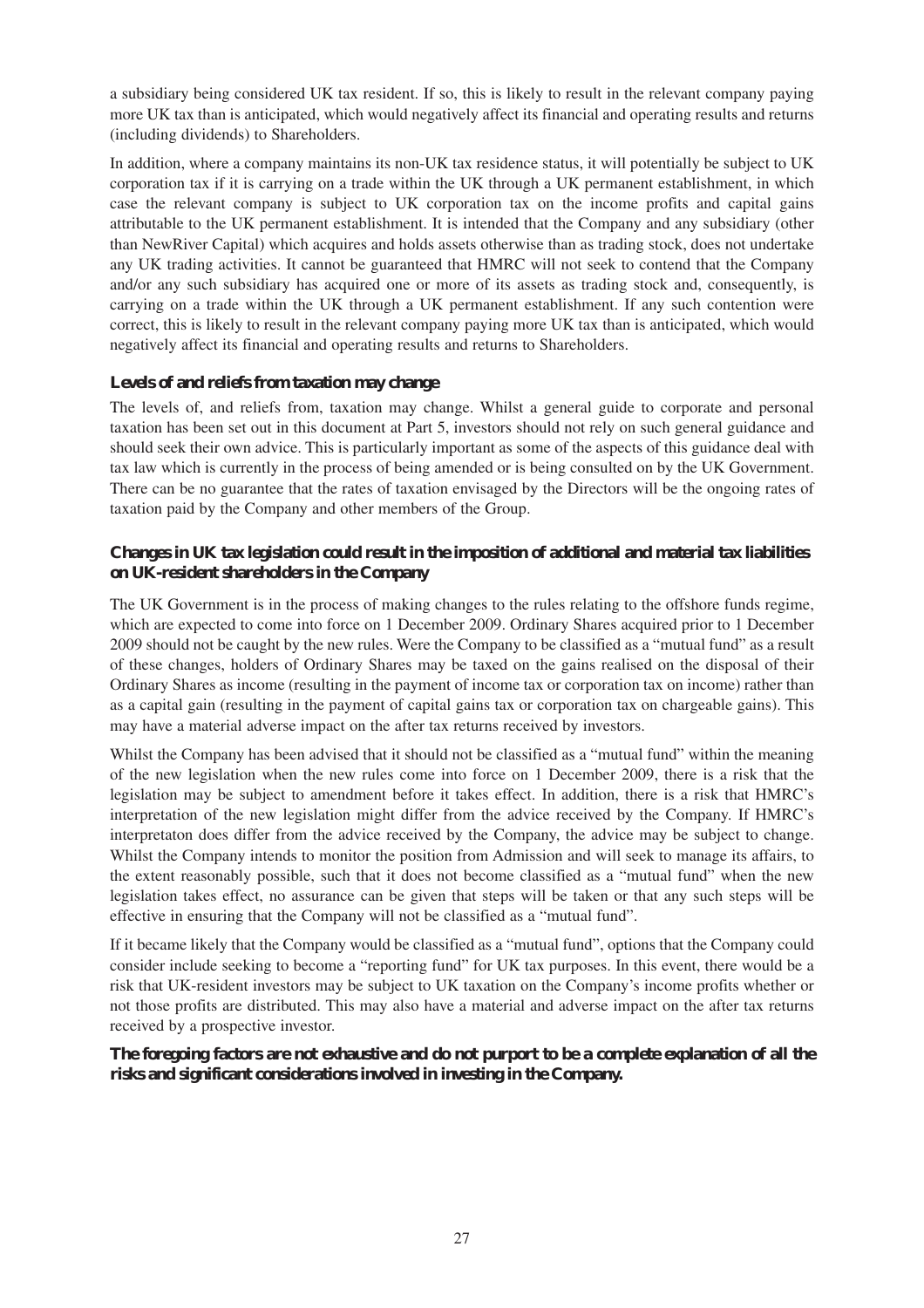# **PART 2**

# **THE INVESTMENT OPPORTUNITY**

#### **1. INTRODUCTION**

The Company has been established for the purposes of investing in commercial real estate in the United Kingdom, specifically targeting the UK retail sector, and intends to become one of the leading sector-focused value-creating property investment businesses operating in that sector.

The Company has appointed NewRiver Capital to act as its investment adviser and property manager. The NRC Management Team has a strong long-term track record, established across a range of real estate ventures. Further details on the NRC Management Team and their experience and track record are set out in paragraph 6 of Part 3 of this document.

The Company is proceeding with an initial fundraising of £25 million of seed capital in order to pursue opportunities which the Directors believe exist in the UK commercial real estate market. The Company intends to utilise the net proceeds of the initial fundraising to: (i) seek to acquire assets which fit with the Company's investment policy (as described in detail at paragraph 4 below); (ii) take forward joint venture discussions which are currently in progress and, where appropriate, enter into joint venture or co-investment discussions with other parties; and (iii) finalise the recruitment of the core NRC Management Team.

Following the initial raising of seed capital, the Company intends to raise further equity capital at a later date in order to accelerate its business plan and acquire assets in accordance with the Company's investment policy. Whilst any further equity fundraisings are anticipated to be for more than the initial fundraising of seed capital, there can be no guarantee that any further fundraising(s) will occur or, if they do, that the amount raised will be sufficient to implement the Company's investment policy as currently envisaged. If this is the case, the Directors believe that there are a number of alternative opportunities the Company could pursue to further its investment policy, including, in particular, joint ventures and other co-investment structures with third parties.

#### **2. BACKGROUND TO UK COMMERCIAL REAL ESTATE INVESTMENT**

The commercial property market in the UK has undergone a significant downward price adjustment since its peak in mid-2007. The following period saw the withdrawal of lending and tightening of credit standards by banks, a sharp decline in property transaction volumes and a weakening of the global and UK economies and the occupier market. However, several valuers believe that the real estate market in the UK may be reaching its trough and some investors are preparing to take advantage of what they expect to be a recovery in the property market.

According to IPD, it is estimated that commercial property values in the UK have fallen by 44.2 per cent. in the period since mid-2007 across all segments of the UK market and that prices in the retail sector have fallen by 45.7 per cent. Among other factors, these declines were caused by:

*Correction of over-inflated prices:* Property prices in the UK reached their highest-ever level in June 2007, having undergone capital value growth of 49.0 per cent. from January 2003 and of 105.0 per cent. from May 1993 (which was the bottom of the previous property market capital value trough, as defined by IPD). This property value inflation was fuelled by, amongst other things, a ready availability of cheap credit, leading to historically high levels of gearing in transactions and a widely held belief that prices would continue to rise. At the peak of the market, transactions were frequently taking place at sub-5.0 per cent. or even sub-4.0 per cent. yields. Prices began to fall in the summer of 2007 as fewer investors were willing to commit to purchases.

*Rapid withdrawal of financing by lenders:* Banks suffered large losses during the collapse of the US subprime mortgage market in mid-2007, causing lending markets to seize up around the world. So great was the contraction of available financing and increase of pricing that it was difficult for property investors to gain any significant leverage. This resulted in a dramatic fall in demand for property, and correspondingly, severe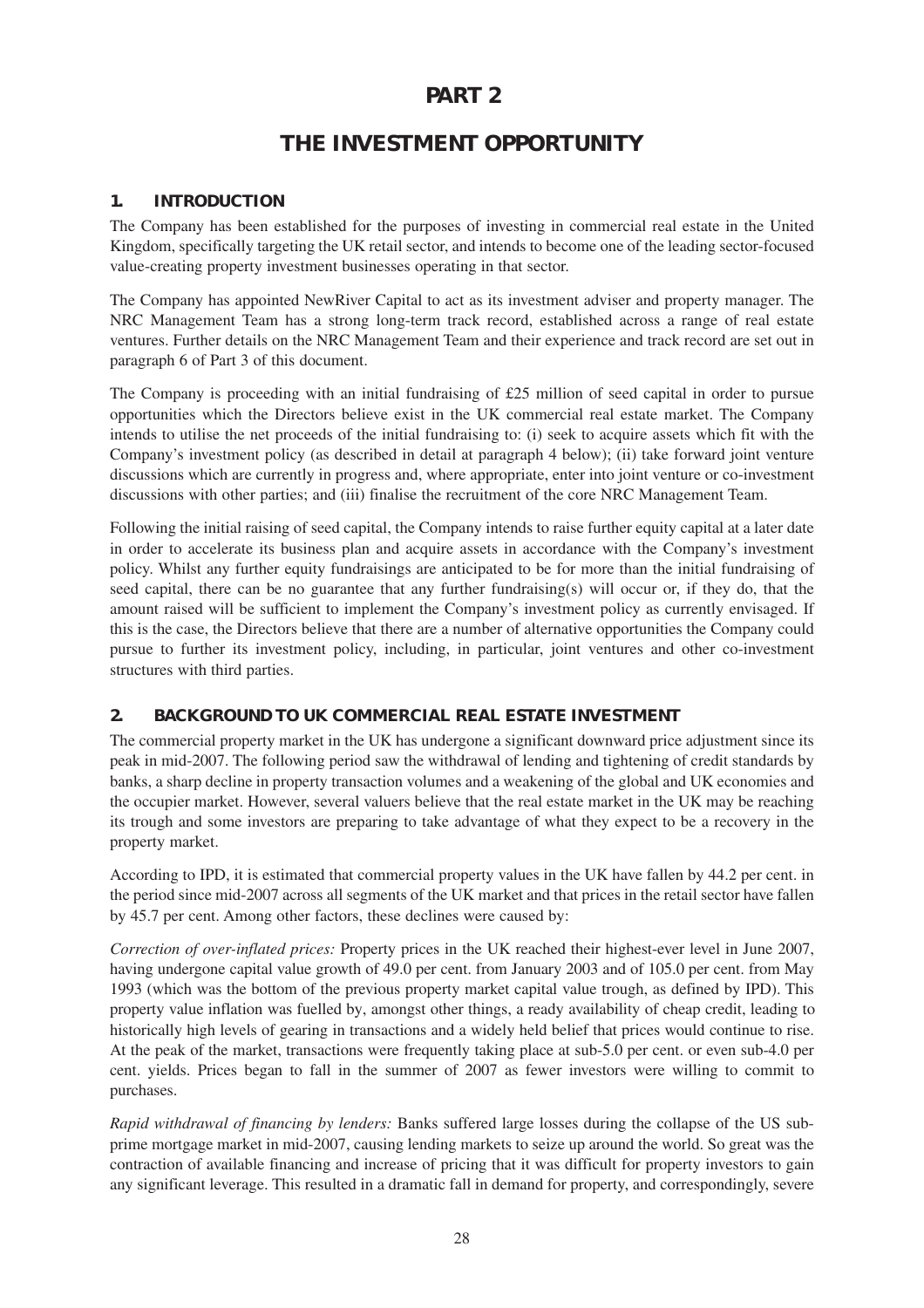declines in values. This new, more restrictive lending environment has led banks to offer property loans with more restrictive covenants, such as lower Loan to Value ("LTV") and higher interest cover ratios. In addition, lenders have raised the margins on loans, in line with the general re-pricing of credit risk.

*Emergence of distressed sellers:* Market prices of assets have been driven by the actions of (or by the expectation of) distressed and forced sellers of real estate; banks looking to reduce exposure to real estate; real estate companies looking to, or being forced to, deleverage; and real estate investment funds and hedge funds facing high levels of redemptions. The Directors believe that these sellers, who may have been initially holding out for higher prices in the market, will be forced to lower their expectations, and accept a "market" price.

July 2009 IPD data showed initial yields on UK commercial property of 7.9 per cent., more than 330 bps higher than the lowest point in mid-2007 and 112 bps above the long term average. In comparison to inflation-adjusted 5-year sterling interest rate swaps, property yields are higher than at any time over the last 20 years, with a current positive yield spread of 863 bps. The chart below illustrates the cyclical nature of real estate returns, and shows that when yield spreads have been this wide in the past, this has typically been followed by a correction in values.



#### *Source: IPD Source: IPD*

The Directors believe that weak economic conditions, including higher unemployment, have impacted profits in certain sectors of the occupier market and increasing levels of defaults and bankruptcies are likely to be seen. Market rents are likely to be affected and, consequently, capital values may continue to decline even if yields were to stabilise. However, the Directors believe that the retail sector will be more resilient to falls in market rents than the rest of the property market. This is analysed in more depth in paragraph 4 below.

However, some investors are viewing the current market as being near a trough, and are preparing to invest, anticipating a recovery. Institutional investors have also been active, providing support for the various equity issuances which have recapitalised the UK listed property sector so far this year.

#### **3. TIMING AND OPPORTUNITY**

Successful property investment is subject to cyclical market movements, and the Directors believe that now is an opportune time to invest in the retail sector. While it is impossible to call the lowest point of the market, they believe that current yields are attractive and that geared returns of 15 per cent. or more per annum should be achievable. The Directors also expect that the combined 50 years of experience of David and Allan Lockhart and their extensive network of industry contacts, including individuals, institutions, banks, agencies and occupiers will allow the Company to source attractive deals in its target markets. In addition, the Directors expect that real estate from forced and distressed sellers will provide an attractive source of acquisitions.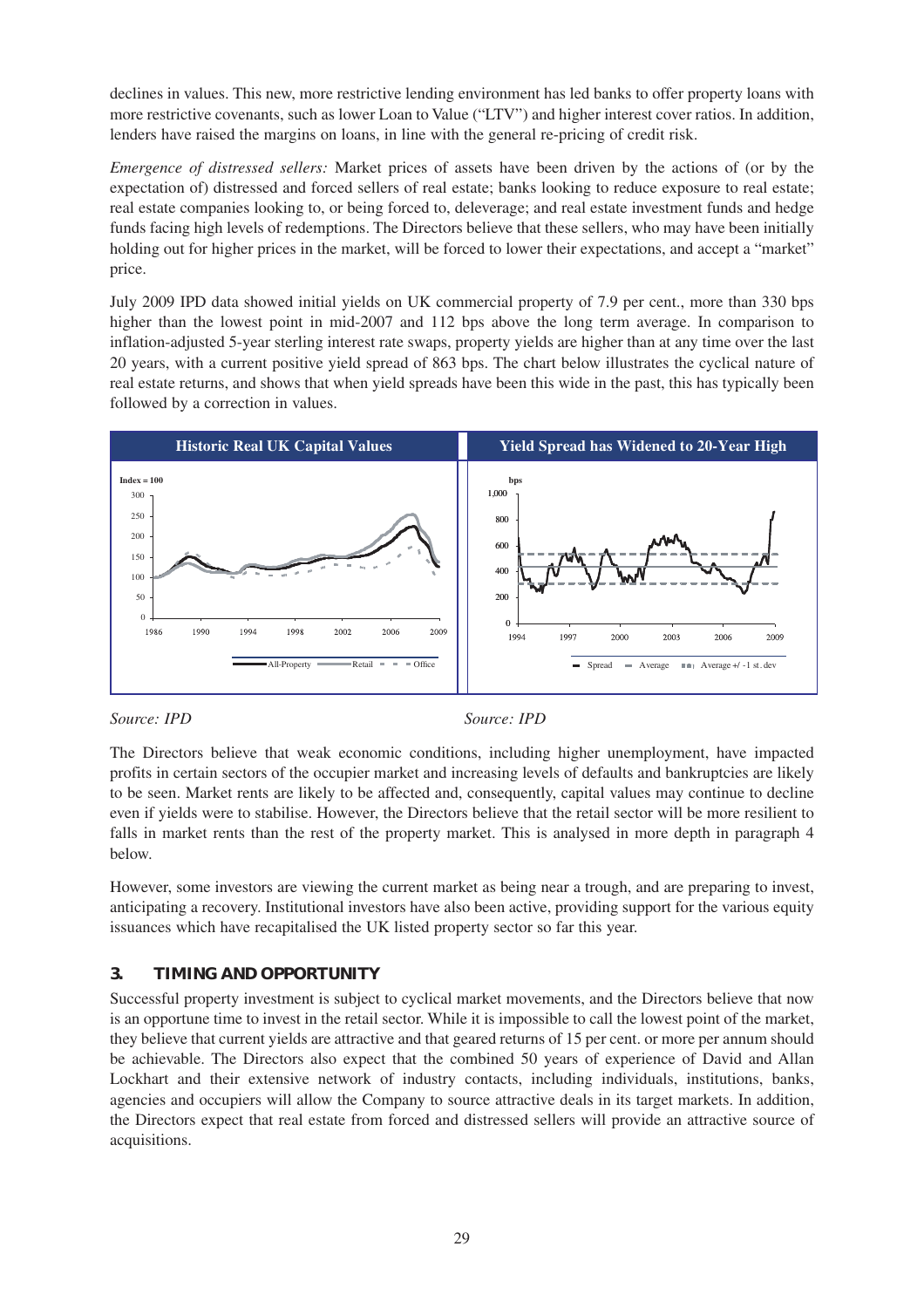Key to this will be the effective execution by NewRiver Capital of NewRiver Retail's business plan. This will be delivered through a combination of well-researched acquisition opportunities (the range of which have been identified through the preparation of the detailed Group business plan) and the opportunistic entrepreneurial skill of NewRiver Capital, advising the Company.

The NRC Management Team intends to adopt an active, value-creating, entrepreneurial approach in the same way as they have successfully done in previous positions. In constructing and executing business plans for individual sites and properties, the NRC Management Team will assess income growth opportunities (for example, reconfiguring anchor tenants and tenant mix) and capital appreciation potential (e.g. planning opportunities, adjacent site development, space reconfiguration and lease regearing).

#### **4. INVESTMENT POLICY**

#### *Investment Objectives*

In the context of the NRC Management Team's experience and the Directors' analysis of the opportunities currently available in UK real estate, NewRiver Retail will initially focus on retail sector investments in the United Kingdom. It intends to capitalise on the significant and rapid fall in capital values in the retail sector by identifying opportunities that the Directors expect to deliver added value and generate returns for Shareholders through capital and rental income growth, active and entrepreneurial asset management and recycling of assets. As a result of the NRC Management Team's extensive sector knowledge and the bespoke research on which NewRiver Retail's business plan is based, the Company initially intends to target opportunities where rental income is derived from tenants operating in the value, aspirational and food retailing sectors. Additional upside is expected to be achieved by, where appropriate, the undertaking of risk controlled development and refurbishment opportunities.

It is the intention of the Directors to target the acquisition of asset lot sizes of £5 million to £50 million to produce a diversified portfolio for the Company in accordance with its investment policy. However, NewRiver Retail also plans to take advantage of any other investment opportunities which may arise, including from forced sales, debt restructuring and bank foreclosures, in lot sizes that may fall outside the above range or the core investment strategy. Where NewRiver Retail identifies opportunities of a larger scale, it may choose to pursue these opportunities by investing through co-investment structures or with joint venture partners and it has already identified potential joint venture partners in relation to potential investments with whom it has commenced discussions. In particular, until the Company has completed a further fundraising or fundraisings, it may need to pursue opportunities through joint ventures or co-investment structures.

It is important for NewRiver Retail's investment policy that future investment acquisitions provide acceptable annual cash on cash returns and, as a consequence of its strategy, the Directors believe that investments in the areas referred to above should be capable of achieving total geared returns of in excess of 15 per cent. per annum. There can, however, be no guarantee that the Company will achieve its target investment returns.

The Board will review its investment strategy periodically with a view to determining whether it needs to be modified or varied in any way.

In accordance with the AIM Rules and CISX Listing Rules, from Admission the Company will not materially change the investment policy set out in this document without the prior consent of a majority in number of the Shareholders voting in general meeting.

#### *Attractions of the Retail Sector*

The retail sector in the UK has some differentiating characteristics that underpin the business case for investment. These characteristics include:

• retail has historically performed well over the long term, annualised total returns since the inception of IPD from 1981 to 2008 were 10.0 per cent., compared to the office total return of 8.3 per cent. for the same period;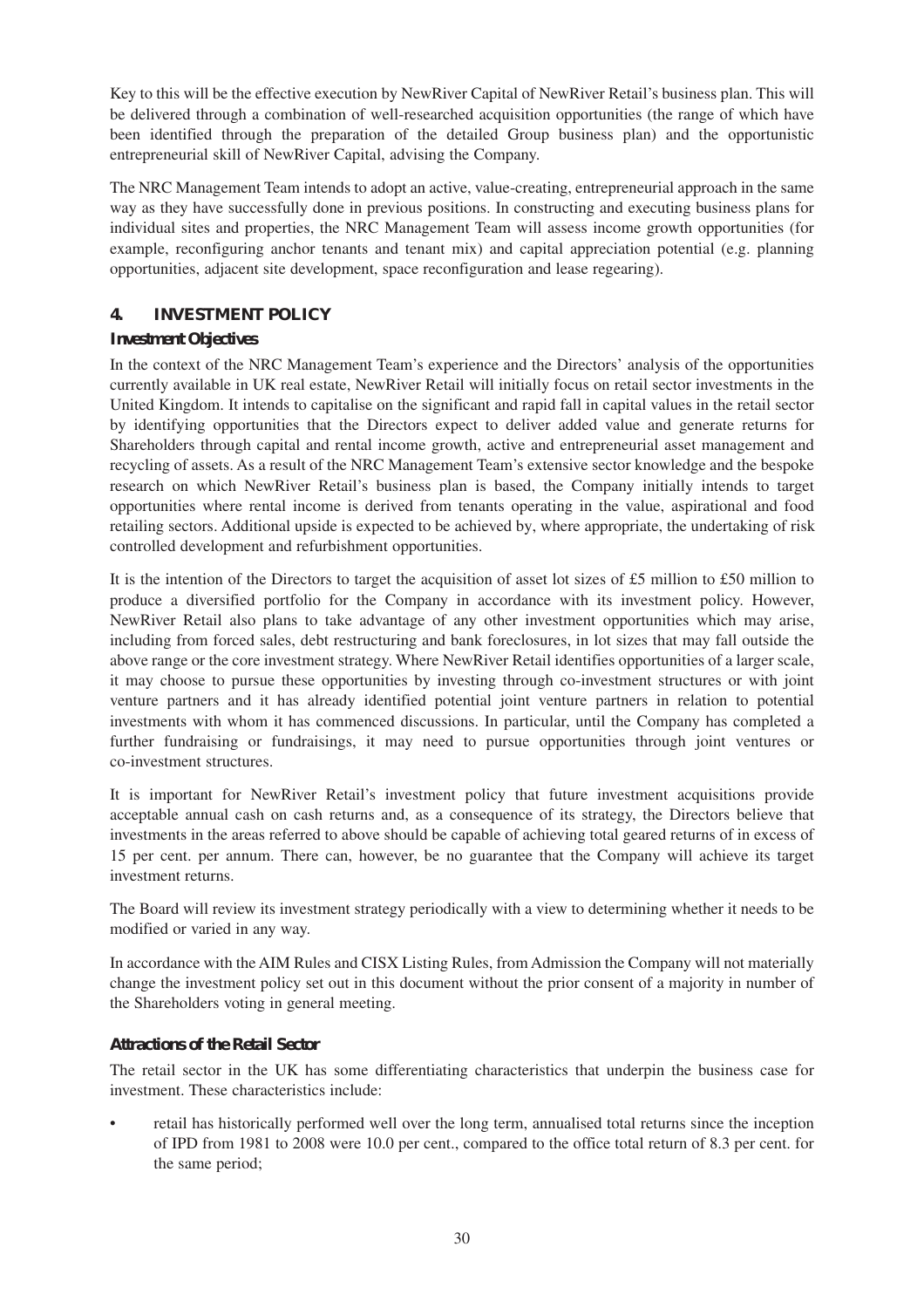- the retail sector is forecast to show positive growth from 2010 (source: CBRE);
- the retail sector is large, accounting for 46 per cent. of the IPD All Property index, thus providing liquidity in the longer term;
- the occupational market is constantly evolving and changing format, playing to the skills of an experienced and well organised team;
- UK retail sales volumes have proved to be very resilient in the current economic climate;
- lower volatility in rental growth rates and lower risk profile than other sectors, particularly the office sector (as illustrated in the chart below);
- retail is usually the first sector to rebound out of a downturn;
- easier to evaluate and manage risk, given the transparency of the sector;
- consistently provides asset management opportunities; and
- given the geographical spread and growth of multiple retail tenants, strong relationships can be built with these tenants, providing the ability to roll-out value-creating strategies to different assets.

Based on past performance and an appraisal of current market conditions, the Directors believe that the UK retail sector is an attractive area on which to concentrate.

The chart below demonstrates the relatively low volatility and better rental growth characteristics of the retail sector in comparison to the office sector:



*Source: IPD*

*(1) IPD Figures are annualised for the period 1981-2008.*

#### *NewRiver Retail's Investment Policy*

The Directors believe that this property cycle will produce above average returns for those industry participants able to execute focused business plans through careful real estate asset selection, implementation of value-creating strategies and well-timed exits. Opportunism will continue to be important, but reliance on yield compression and financing structures may not be able to drive returns as it has done in the last 5 years. The Directors believe that the sector knowledge, expertise and active and entrepreneurial asset management skills of the NRC Management Team will place the Company in a strong position to exploit the opportunities in the UK retail sector.

Against this background, NewRiver Retail will adopt an opportunistic investment policy targeting shopping centres, retail parks, portfolio retail assets and vacant stores with sub-division potential and which will focus on:

The food sector within retail, where sales growth continues to be positive, retailers are keen to acquire space across a range of store formats and good tenant covenants are available.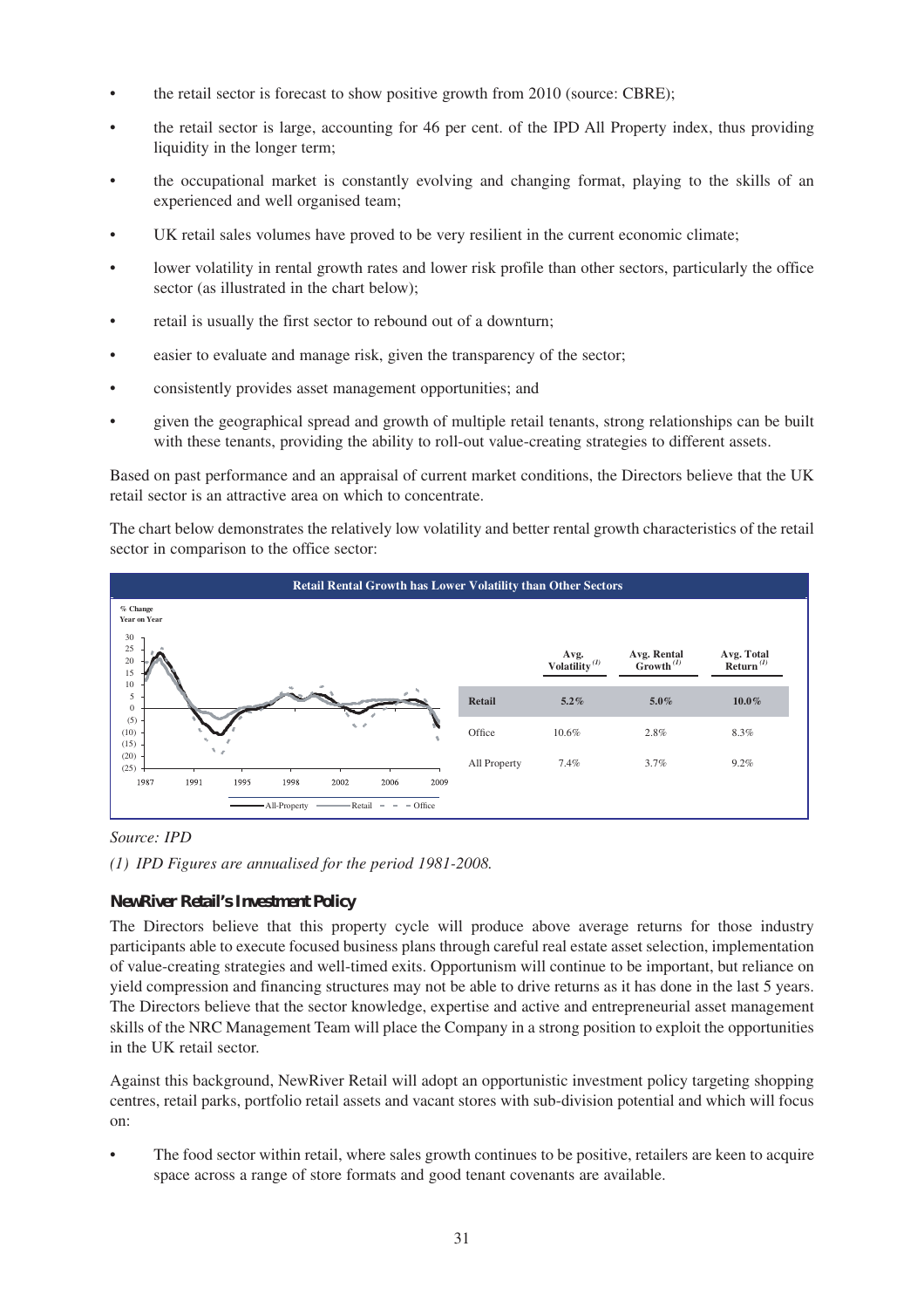Towns which are demographically balanced, with lower occupational costs and where there is limited competition from both out-of-town retailing and competing town centres, which should attract a broader range of retailers, thus leading to rental growth.

NewRiver Retail's core investment strategy has been formulated in close consultation with key property advisers, having undertaken a thorough assessment of current market conditions, an analysis of the IPD data and its own commissioned third party bespoke research.

#### *The Food Store Retail Sub-Sector*

Despite challenging trading conditions in most retail sub-sectors, the food sector is still generally experiencing positive annual sales growth. All the major operators, including Waitrose, Tesco, Sainsbury, Morrison's, the Co-Op and Asda, are continuing to expand their operations through the acquisition of new stores. Because of tightening household budgets, the discount food retailers are increasing their market share and expanding rapidly.

These operators are developing a range of store formats. Their requirements can range from circa 5,000 square feet to 120,000 square feet. Many of the food retailers are currently focused on the town centre, given the current planning restrictions for out-of-town food stores. This is generating a level of competition for town centre retail units, and the Directors believe that this level of demand will likely result in future rental growth given the competition between operators, the limited supply of suitable space and their continued expansion plans. Between 1996 and 2006, the Supermarket sector recorded average rental value growth per annum of 5.1 per cent. which compares to growth of 3.6 per cent. for the All Retail sector over the same period.

NewRiver Retail will also target, in locations with an under-provision of food retailing, the acquisition of shopping centres with a food retailer as an existing anchor tenant, and shopping centres or other key property assets where, through the application of the NRC Management Team's extensive sector experience, NewRiver Capital will seek to create opportunities to attract a major food retailer as an anchor tenant. Food retailers offer strong financial covenants, generate high footfall and are likely to benefit from continuous rental growth.

To support this strategy, bespoke research has been commissioned to identify such towns. This research has now been completed and comprises a list of approximately 500 target towns with the data collected forming part of the asset management and risk controlled development strategy.

#### *Stable Income and Growth Towns*

In addition to the above, NewRiver Retail will initially target retail assets in town centres that offer stable income streams and prospects of rental growth, through the implementation of a focused asset management strategy.

In NewRiver Retail's view, towns with the following characteristics offer the best prospect for a stable and growing income stream:

- Demographically balanced towns. A broad mix of the social spectrum will attract a wider range of retailers, from aspirational to value-focused retailers.
- Town Zone A rents between £25 and £150 per square foot. Lower occupational costs are important to retailers seeking to control their cost base.
- Restricted supply. Towns with limited competing space from both out of town retailing and competing town centres close to the catchment are likely to experience higher rental growth.

The research on which NewRiver Retail has based its business plan referred to in this document also includes information on:

- population sizes;
- demographic profile;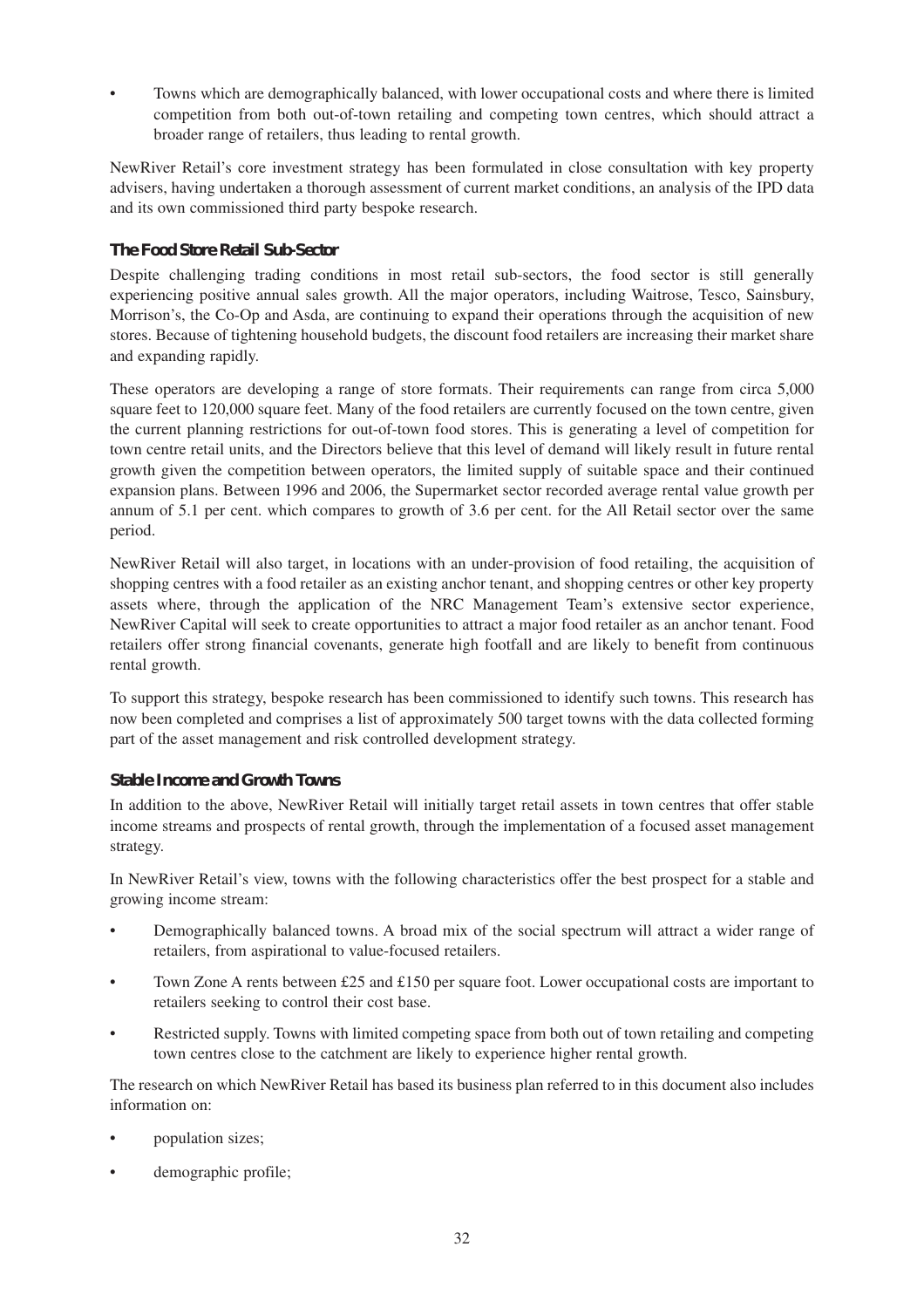- benchmarks against UK and regional averages;
- grocery spend per week;
- current representation of food operators;
- details of food store sizes; and
- demographic profile of the town versus the food operator's customer profile.

NewRiver Retail will use this research to acquire shopping centres or key land holdings in locations with the knowledge that there is an under-provision of food, and also which operator will suit that town's demographic profile. The Company will seek to provide the opportunity for one of the major food retailers to secure representation at these locations, either through unit amalgamation, or through the extension of an existing shopping centre.

In addition, the data will be used to decide where to create new space and where new food operators can be introduced. The resultant increase in footfall is expected to feed into the rental growth and capital appreciation of the whole shopping centre.

As a result of the detailed research done to date and the data collected, the Directors believe that the Company is well-positioned to secure investments that fit its investment objectives and strategy.

#### *Other Opportunities*

NewRiver Retail also plans to take advantage of opportunities which may arise as a result of banks foreclosing on assets, or from forced sales or debt restructurings.

Until recently, banks had remained generally supportive of their borrowers, many of whom are in breach of loan agreement covenants, having suffered equity erosion due to falling capital values. However, in the Directors' view, the banks' attitudes have recently hardened. The NRC Management Team has researched a significant number of recent UK shopping centre transactions in which debt finance was provided to the acquirer and, by monitoring developments in the relationships between owners of such shopping centres and their finance providers, the Directors believe that NewRiver Retail should be able to position itself favourably to target these potential opportunities.

NewRiver Retail also aims to position itself to undertake transactions that are purely opportunistic. NewRiver Capital's asset management experience and real estate asset selection skill will assist in evaluating the risk profile and managing the risk that such transactions may represent. Opportunistic transactions are typically expected to have a higher return profile than those falling within the Company's core investment strategy described above. Transactions that would fit these criteria would include vacant high street stores with sub-division potential, high street retail units with short term lease expiries or vacancy, or portfolios of retail units that can be acquired at a significant discount to open market value.

#### **5. INVESTMENT MANAGEMENT AND NEWRIVER CAPITAL**

#### *NewRiver Capital*

NewRiver Capital, which will advise the Company and its subidiaries on property matters (both investment and management), is a recently incorporated vehicle which will become a wholly-owned subsidiary of the Company with effect from Admission. The Company and NewRiver Capital entered into the Property Management and Advisory Agreement on 26 August 2009. The Directors have satisfied themselves that Part 4 of the Guernsey Registered Collective Investment Scheme Rules 2008 has been complied with and the Property Management and Advisory Agreement has been entered into on an arm's length basis and on terms which are the best available for the Company in the circumstances.

As the Group's property manager and adviser, NewRiver Capital will have responsibility for:

• reviewing and making recommendations in relation to the investment policy, as set out in paragraph 4 above;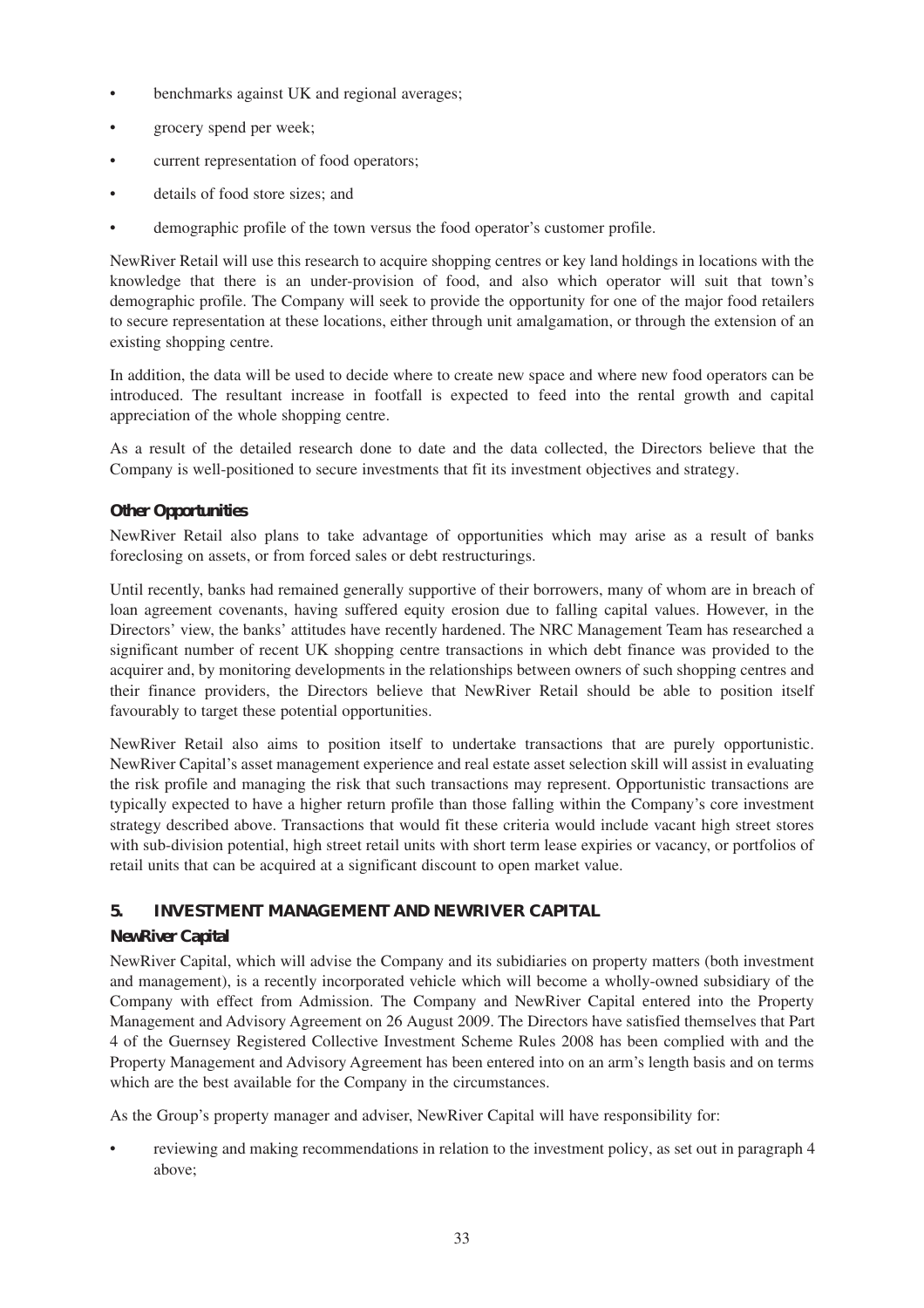- sourcing and assisting with the acquisition of properties that fall within the Company's investment policy;
- implementing a comprehensive and focused active and entrepreneurial asset management strategy to deliver added value for NewRiver Retail;
- arranging senior and subordinated debt (if required) to optimise the capital structure and support the acquisition process;
- advising in relation to the creation of a range of co-investment structures and sourcing joint venture partners as an alternative source of capital; and
- sourcing work-out opportunities with banks and other major property owners seeking to reduce their exposure to UK commercial real estate.

NewRiver Capital has entered into an asset management agreement with Sackville TCI Property (GP) Limited ("Sackville"), a member of the Scottish Widows group, dated 28 April 2008 relating to the Bury Street Shopping Precinct in Abingdon, Oxfordshire (the "Abingdon Management Contract"), under which it assists Sackville in maximising the internal rate of return of the property in return for a fee.

Further information in relation to the Abingdon Management Contract can be found in paragraph 6.7 of Part 9 of this document.

#### *Investment Analysis*

Once a potential opportunity has been identified as a result of the application of the top-down bespoke research and advice provided by NewRiver Capital's network of agents as part of NewRiver Retail's real estate asset selection process described above, NewRiver Capital will first carry out detailed due diligence on the opportunity. In relation to:

- proposed joint ventures or co-investment arrangements; or
- proposed acquisitions, where the purchase price is £25 million or more; or
- proposed acquisitions, where NewRiver Capital is considering several opportunities in any one quarter, each with a price of less than  $£25$  million but which, in aggregate, exceed  $£40$  million,

NewRiver Capital may not incur costs in excess of £50,000 in respect of a proposed investment before seeking initial Board approval for that investment.

In relation to other opportunities, NewRiver Capital will require express prior Board approval before incurring costs in excess of 1 per cent. of the purchase price up to  $\pounds 10$  million and 0.5 per cent. of any balance of the purchase price between £10 million and £25 million.

In all cases after the due diligence phase, NewRiver Capital will make detailed recommendations to the Board and the relevant subsidiary for their consideration and approval (as described below).

At the same time as carrying out due diligence, NewRiver Capital will produce a specific, detailed business plan for each potential investment opportunity being considered which will analyse (i) rental streams; (ii) exit strategies; (iii) asset management opportunities; and (iv) external factors, such as ancillary income growth and risk controlled redevelopment, in each case, in order to determine the nature and extent of the risks associated with, and the potential to add value in relation to, such opportunity.

There are essentially two elements to the analysis conducted in preparing the business plan: (i) occupier analysis; and (ii) property analysis.

Occupier analysis comprises:

- an evaluation of leasing strategy (including tenant mix, marketing, rent reviews and lease renewals);
- a tenant audit (including risks at lease expiry, tenant profitability and drivers of footfall);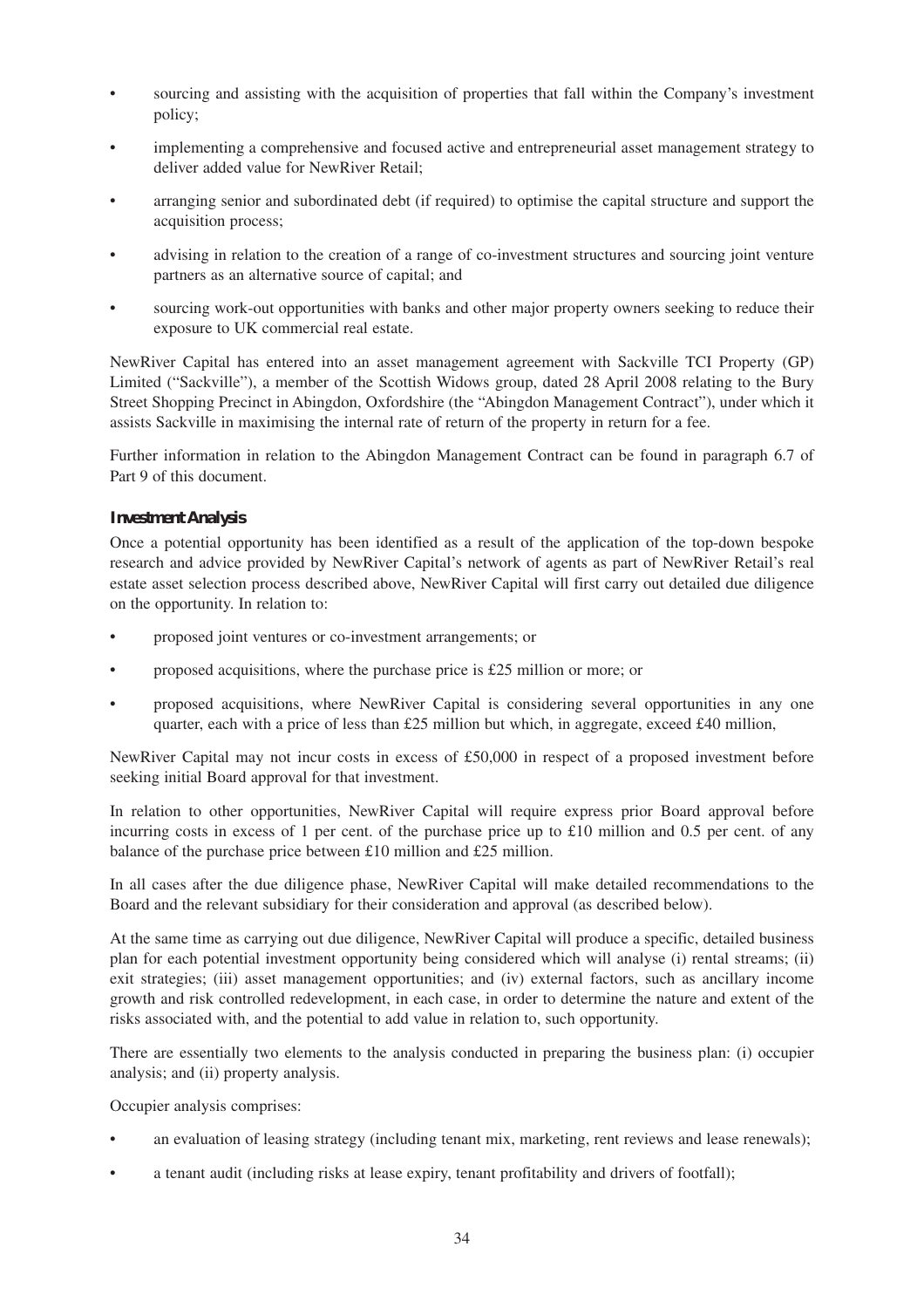- an evaluation of marketing precepts (that is, the strengths and weaknesses of the product and its location);
- an assessment of target retailers (including an assessment of potential available space, retailers to retain and retailers to attract); and
- a capacity analysis (that is, an analysis of over- or under-capacity in key areas, for example, clothing and footwear).

Property analysis comprises:

- an assessment of the potential for refurbishment, risk controlled development and extensions etc., with a view to the creation of optimal space, potential marriage value and planning opportunities; and
- an analysis of ancillary income opportunities (including the ability to grow mall income and the potential for collection of car parking fees and advertising revenue).

#### *Investment Approval and Execution*

Where the Board of the Company has given express initial Board approval for the investment or this is not required under the terms of the Property Management and Advisory Agreement, then subject to the overall supervision and approval of the Board, NewRiver Capital will negotiate the purchase, investment, joint venture or other terms of the investment with the relevant counterparty. Following successful and satisfactory resolution of the due diligence process and the completion of a business plan in respect of the particular investment opportunity, NewRiver Capital's investment committee will consider the available information in relation to the relevant opportunity and determine whether or not it merits a recommendation to the Board of NewRiver Retail and any relevant subsidiary. If the investment committee recommends the opportunity, the Board will then make a decision as to whether it should be pursued or not. In the event that the Board resolves to pursue an opportunity, it will notify NewRiver Capital of its decision*.*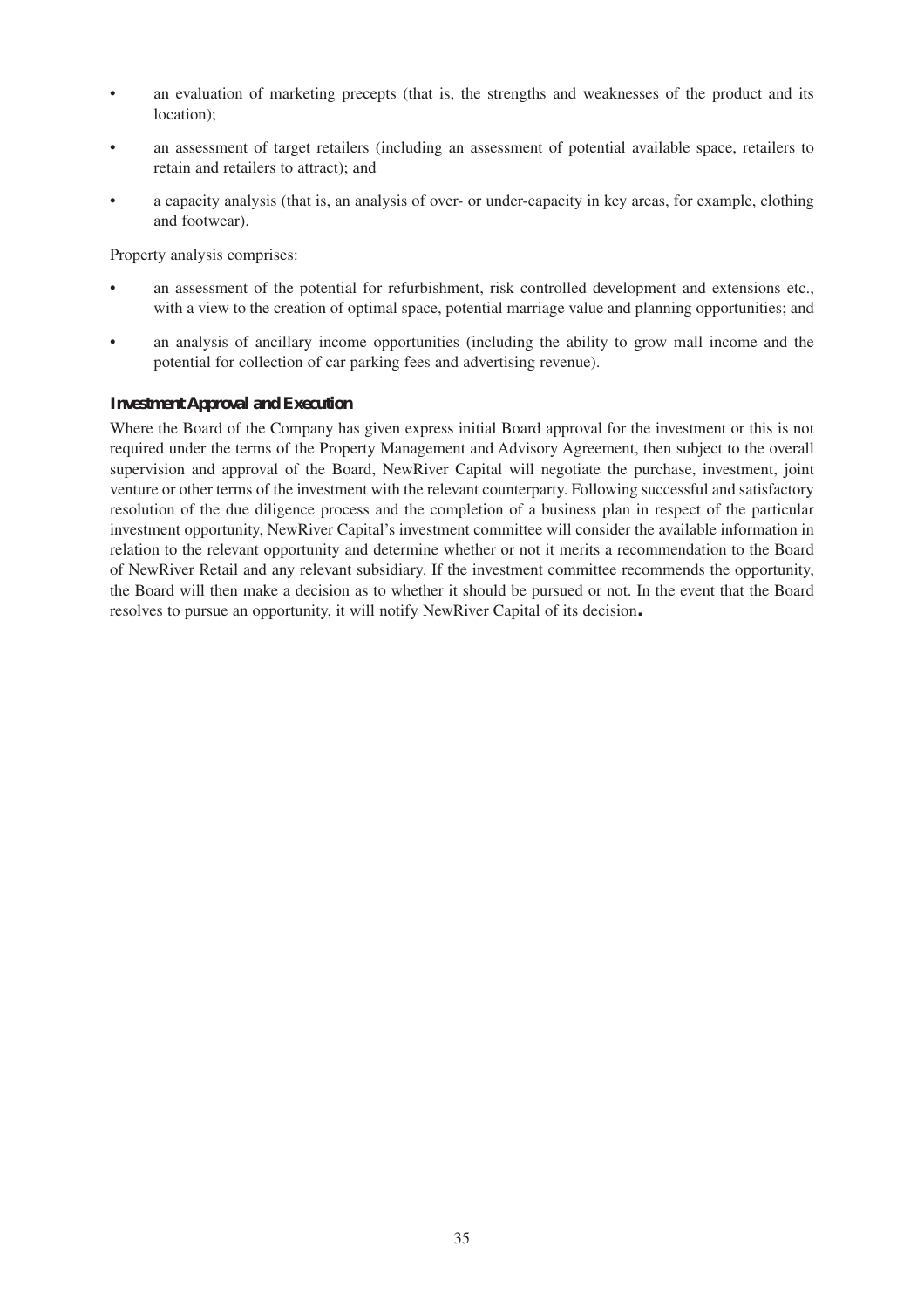# **PART 3**

# **INFORMATION ON THE GROUP**

#### **1. BUSINESS**

The Company has been established for the purposes of investing in commercial real estate in the United Kingdom, specifically targeting the retail sub-sector. The Company is advised on property matters (both investment and management) by NewRiver Capital, which will become a wholly-owned subsidiary of NewRiver Retail with effect from Admission pursuant to the terms of the share transfer agreement (described in detail in paragraph 2.8 of Part 9 of this document) and which has a highly experienced management team. NewRiver Capital's principal executives are David Lockhart and Allan Lockhart.

The Board of the Company comprises six Directors. The Company intends to invest in retail real estate assets, principally in the UK. The Company will be an active investor and intends to implement comprehensive and focused asset management strategies to enhance the quality and value of acquired assets and improve the annual rental income derived from them.

The NRC Management Team, and David and Allan Lockhart specifically, have a record of anticipating and exploiting opportunities that arise from cycles in the property market as well as proven expertise in investment, trading and development. See paragraph 6 below for information in respect of the NRC Management Team's experience and track record.

On Admission, the Company aims to raise gross proceeds of £25 million by way of the Placing (approximately £24,231,100 million net of expenses) from institutional and other investors, of which certain Directors and members of the NRC Management Team will be investing approximately £5 million. Application has been made for the entire issued and to be issued ordinary share capital of the Company to be admitted to trading on AIM and to listing on the Daily Official List of the CISX. It is expected that Admission will become effective and dealings in the Ordinary Shares will commence on AIM and the CISX at 8.00 a.m. (London time) on 1 September 2009. Other than trading on the CISX, the Ordinary Shares are not dealt in on any other recognised investment exchange and no applications for the Ordinary Shares to be traded on such other exchanges have been or are currently expected to be made.

The net proceeds of the Placing will be deployed to: (i) seek to acquire assets which fit with the Company's investment policy (as described in detail at paragraph 4 of Part 2 above); (ii) take forward joint venture discussions which are currently in progress and, where appropriate, enter into joint venture or co-investment discussions with other parties; and (iii) finalise the recruitment of the core NRC Management Team.

Following the initial raising of seed capital, the Company intends to raise further equity capital at a later date in order to accelerate its business plan and acquire assets in accordance with the Company's investment policy. Whilst any further equity fundraisings are anticipated to be for more than the initial fundraising of seed capital, there can be no guarantee that any further fundraising(s) will occur or, if they do, that the amount raised will be sufficient to implement the Company's investment policy as currently envisaged. If this is the case, the Directors believe that there are a number of alternative opportunities the Company could pursue to further its investment policy, including, in particular, joint ventures and other co-investment structures with third parties.

Based on current market conditions, the Directors intend that the Group's level of borrowings will be between 50 and 65 per cent. of the gross value of its real estate assets once fully invested (as at the last published NAV valuation date). However, gearing will be governed by careful consideration of the cost and availability of borrowing and the ability to mitigate the risk of interest rate increases. The Company's Articles do not contain any borrowing limits.

#### **2. CORPORATE STRUCTURE**

The Company is a Guernsey Registered Closed Ended Investment Scheme registered under Section 8 of The Protection of Investors (Bailiwick of Guernsey) Law, 1987, as amended and the Registered Collective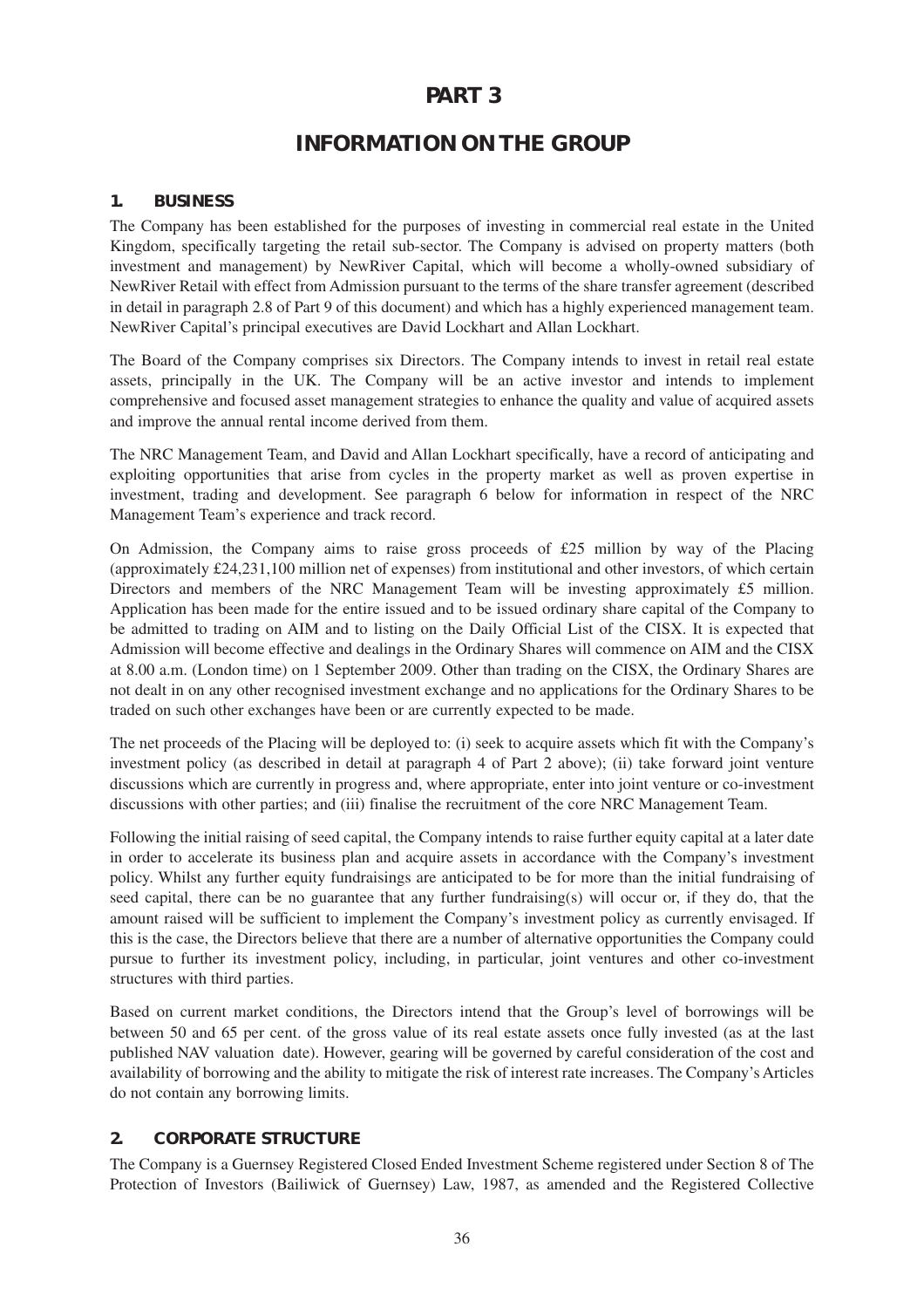Investment Scheme Rules 2008 issued by the Guernsey Financial Services Commission and, at the date of Admission, will have one wholly-owned subsidiary, NewRiver Capital, a company incorporated and registered in England and Wales.

The Company will continue to maintain an appropriate corporate structure to accommodate holdings of real estate located in the United Kingdom or elsewhere. The specific structure to be used for the acquisition of each property will be determined at the time of acquisition, with a view to utilising the most appropriate holding company structure in the circumstances. However, it is currently intended that NewRiver Retail and each of its subsidiaries (other than NewRiver Capital), which acquires investment property will be non-UK tax resident companies. If so, provided that these companies do not carry on a UK trade:

- no UK tax should generally be payable on any capital gain realised on the sale of an investment property or of a company holding property; and
- the company holding property will be subject to UK income tax at a rate of 20 per cent., rather than UK corporation tax at a rate of 28 per cent., on its rental income after deduction of allowable debt financing costs and other deductible expenses.

It is anticipated that any trading property will be acquired by one or more UK tax resident subsidiaries of NewRiver Retail, which will be subject to UK corporation tax at a rate of 28 per cent. on profits from disposing of a property (including any development profit) and on any rental profits.

All wholly-owned asset-owning companies will accede to the Property Management and Advisory Agreement. To the extent property management fees are charged directly to the wholly-owned asset-owning companies, the fee under the Property Management and Advisory Agreement charged by NewRiver Capital to NewRiver Retail will be reduced.

Holding each investment and trading property in separate subsidiaries will enable third party property finance to be secured both over the real estate assets themselves and the shares in the relevant companies.

Disposals of properties may be by way of asset sale or sale of shares in the relevant property owning company so as to realise the best return for the Company. Under current law, a lower rate of stamp duty would be paid by a purchaser on the acquisition of shares in a property owning company compared to the stamp duty land tax paid by a purchaser on the acquisition of the land itself.

NewRiver Capital will provide investment advice and property management services to NewRiver Retail and its subsidiaries.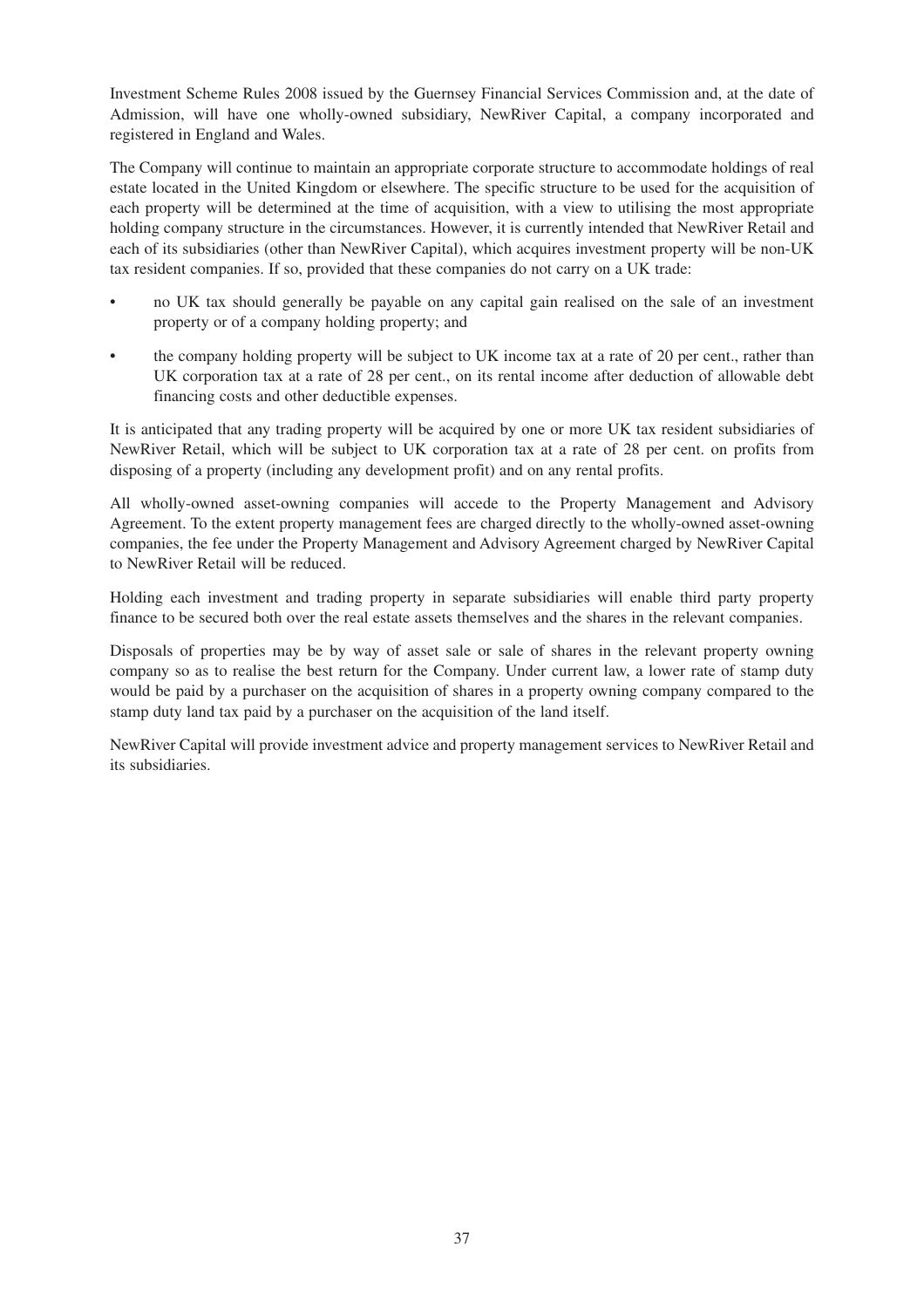A diagram of the intended corporate structure of the Group is set out below:



#### **3. DIRECTORS OF THE COMPANY**

The Board comprises four independent Guernsey-domiciled Directors and Paul Roy and David Lockhart. The Directors have been selected to give Shareholders the benefit of their real estate, fund, financial services and business experience. The Directors have overall responsibility for the Company's activities, including the review of its investment activities and performance. They have primary responsibility for determining the Company's overall investment objectives and strategy and for implementing them. The Board is also responsible for supervising and reviewing the activities of NewRiver Capital. The Board will meet at least four times a year to review the Company's investment policy.

The Directors of the Company are:

#### **Paul Roy,** *age 62 (Chairman) (UK resident)*

Paul Roy co-founded NewSmith Capital Partners, an independent investment management firm, in 2003 having spent over 30 years in the investment banking and securities industry. Prior to founding NewSmith, he was Co-President of the Global Markets and Investment Banking division ("GMI") at Merrill Lynch International, with responsibility for the firm's worldwide Investment Banking, Debt and Equity Markets businesses. He was an Executive Vice President of Merrill Lynch & Co., Inc. and a member of the Executive Management Committee. Paul is Chairman of the British Horseracing Authority responsible for the governance and regulation of the sport and is a member of the Horserace Betting Levy Board. He is also a non-executive Director of Cenkos Securities plc. He has a Bachelor of Arts degree in economics (honours) from Liverpool University, England.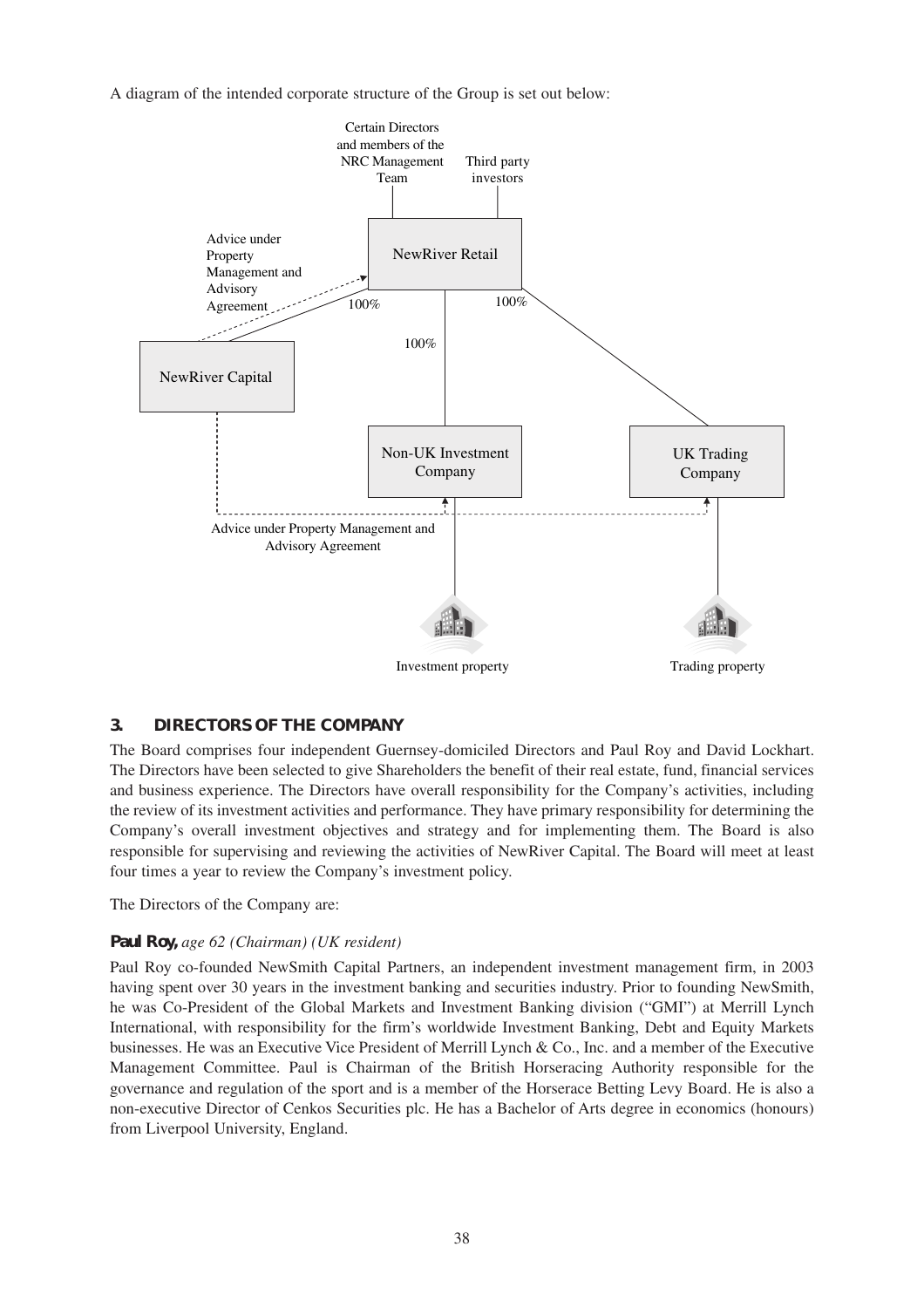#### **David Lockhart,** *age 66 (UK resident)*

David Lockhart is a qualified Solicitor and Chartered Accountant. and has over 30 years' operating experience in the UK real estate market. David is an experienced and successful entrepreneur, having founded several property businesses across the United Kingdom. He practised law in his family law firm until 1981 when he resigned to found Caltrust Limited, a property development company based in Scotland. David served as executive Chairman of Caltrust Limited until 1987 when the company was acquired by Sheraton Securities International plc, following which he served as managing director of the newly formed Sheraton Caltrust plc until 1990. In 1991, David founded Halladale, a business which he ran as CEO. Halladale was successfully floated on AIM in 2001. David secured the sale of the Halladale business to Stockland Corporation in May 2007. At the time of Halladale's sale to Stockland, it had been grown to a business with total assets under management and development of circa £1.5 billion.

#### **Susie Farnon,** *age 49 (Non-UK resident)*

Susie Farnon was a Banking and Finance Partner with KPMG Channel Islands from 1990 until 2001. She has served as president of the Guernsey Society of Chartered and Certified Accountants and as a member of The Guernsey Audit Commission and The Guernsey Public Accounts Committee. She is a Commissioner of The Guernsey Financial Services Commission and a director of a number of private property and investment companies. She is also non-executive director of Cenkos Channel Islands Limited and of Rapid Realisations Fund Limited.

#### **Shelagh Mason,** *age 50 (Non-UK resident)*

Shelagh Mason is an English property solicitor with over 25 years' experience in commercial property. Currently practising as Mason & Co in Guernsey, she was previously a senior partner of Edge & Ellison (now part of Hammonds), responsible for Commercial Property. For two years until 2001 she was Chief Executive of Long Port Properties Limited, a property development company active throughout the United Kingdom and the Channel Islands. Shelagh is a member of the Board of Directors of Standard Life Investment Property Income Trust, a property fund listed on both the London and Channel Islands Stock Exchanges. She is also a director of MedicX Fund Limited, a company investing in primary healthcare facilities.

#### **Peter Tom CBE,** *age 68 (Non-UK resident)*

Peter Tom has spent his career in the aggregates industry having originally joined Bardon Hill Quarries Limited in 1956. He is the former Chairman and Chief Executive of Aggregate Industries Limited having stepped down in October 2007. He was previously the Chief Executive of Bardon Group plc. Peter Tom became Chairman of Aggregate Industries Limited on 1 January 2006 and also currently chairs Marwyn Materials Limited, Rapid Realisations Fund Limited and Leaf Clean Energy Company. He is a former player for, and now Chairman of, Leicester Football Club plc, the holding company of the Leicester Tigers rugby club. He is also the senior independent non-executive director of AGA Foodservice Group plc. Peter Tom received an Honorary Degree as a Doctor of Technology from De Montfort University and was also awarded the CBE in the Queen's New Year Honours list in 2006 for Services to Sport and Business. He is a Guernsey resident.

#### **Serena Tremlett,** *age 44 (Non-UK resident)*

Serena Tremlett has over 20 years' experience in financial services, specialising in closed-ended property and private equity funds and fund administration over the last 12 years. She is a Guernsey resident and Managing Director of Morgan Sharpe Administration, a third party fund administrator which was acquired by her and her team by way of management buy-out in April 2008 and is a non-executive director on Alpha Pyrenees Trust, Alpha Tiger Property Trust and Ingenious Media Active Capital in addition to various unlisted funds and general partners. Serena was previously company secretary (and formerly director) of Assura Group, a company listed on the London Stock Exchange investing in primary healthcare property, pharmacy and medical businesses and ran Assura's Guernsey head office. Prior to working for Assura, Serena was head of Guernsey property funds at Mourant Guernsey for two years and worked for Guernsey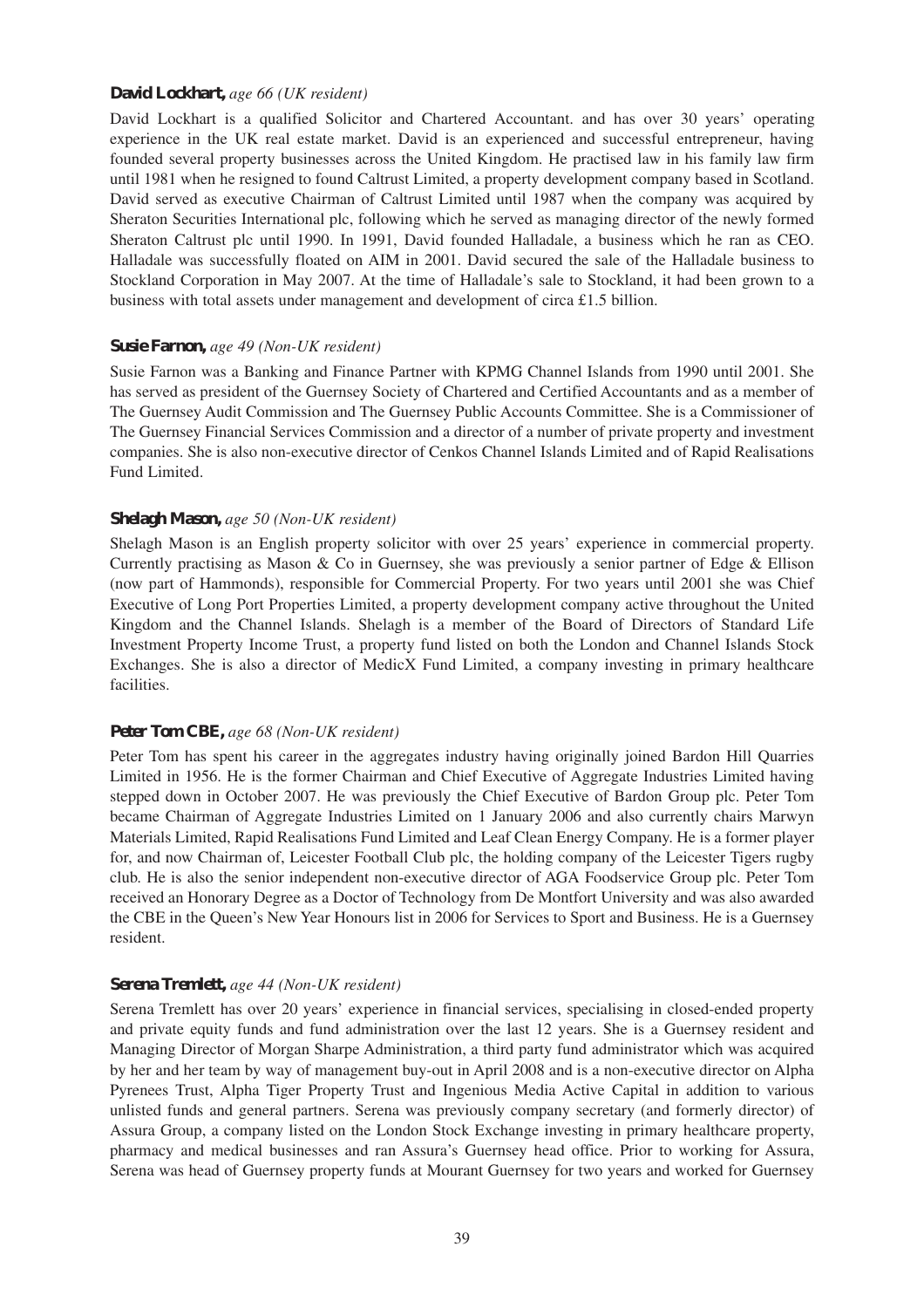International Fund Managers (now Northern Trust) for seven years where she sat on a number of listed and unlisted fund boards.

## **4. NEWRIVER CAPITAL AND THE MANAGEMENT TEAM**

NewRiver Capital was incorporated in England and Wales on 4 February 2009 with registered number 06809820 as a private company with limited liability. The directors of NewRiver Capital are David Lockhart and Allan Lockhart. NewRiver Capital will advise NewRiver Retail on property matters (both investment and management) pursuant to the terms of the Property Management and Advisory Agreement. Details of the management arrangements between NewRiver Capital and NewRiver Retail are set out in paragraph 7 below.

NewRiver Capital does not require authorisation from the UK Financial Services Authority to provide the services currently envisaged under the Property Management and Advisory Agreement. Nothing in the Property Management and Advisory Agreement will require NewRiver Capital to provide any services or activities which would require it to be an authorised person for the purposes of the Financial Services and Markets Act 2000 or equivalent legislation in any jurisdiction.

The NRC Management Team have significant experience of investing, financing, developing and managing real estate with particular emphasis on the UK retail sub-sector. The experience of key members of the NRC Management Team is set out below.

#### **Directors**

#### **David Lockhart,** *age 66 (Chief Executive Officer)*

See experience described above.

#### **Allan Lockhart,** *age 44 (Director)*

Allan Lockhart has over 20 years' experience in the UK real estate market specialising in the retail sector, having started his career with Strutt & Parker in 1988. His focus there was to advise major property companies and institutions on retail investment and development. Allan was appointed as retail director to the principal trading subsidiary of Halladale (now Stockland) in January 2002 with the objective to increase Halladale's retail investment, asset management and development portfolio. During his time at Halladale, Allan co-ordinated the acquisition and the implementation of the asset management strategies of over 20 shopping centres as well as successfully concluding several profitable retail developments.

#### **Additional NRC Directors**

NewRiver Capital has identified a qualified chartered surveyor with over 15 years' experience in the commercial real estate market in the United Kingdom, who has worked for leading retail real estate advisers, focusing on high street and shopping centre investment brokerage. It is intended that this individual will become a director and employee of NewRiver Capital in due course.

In addition, NewRiver Capital is actively seeking to recruit a Finance Director, although it is not expected that this position will have been filled at or prior to Admission.

#### **Other Members of the NRC Management Team**

As NewRiver Retail's acquisition programme progresses, NewRiver Capital intends to recruit a select number of additional personnel who have the appropriate skills and experience to advise NewRiver Retail in the development and implementation of a value-creating investment strategy. Robert Pennington is an example of the personnel that NewRiver Capital would be intending to appoint.

#### **Robert Pennington,** *age 44 (Surveyor)*

Robert is a qualified chartered surveyor with over 20 years' property experience having worked for the past 20 years at Strutt & Parker. During his time at Strutt & Parker, Robert worked both within the landlord and tenant department specialising in retail rent review and lease renewals and within the retail investment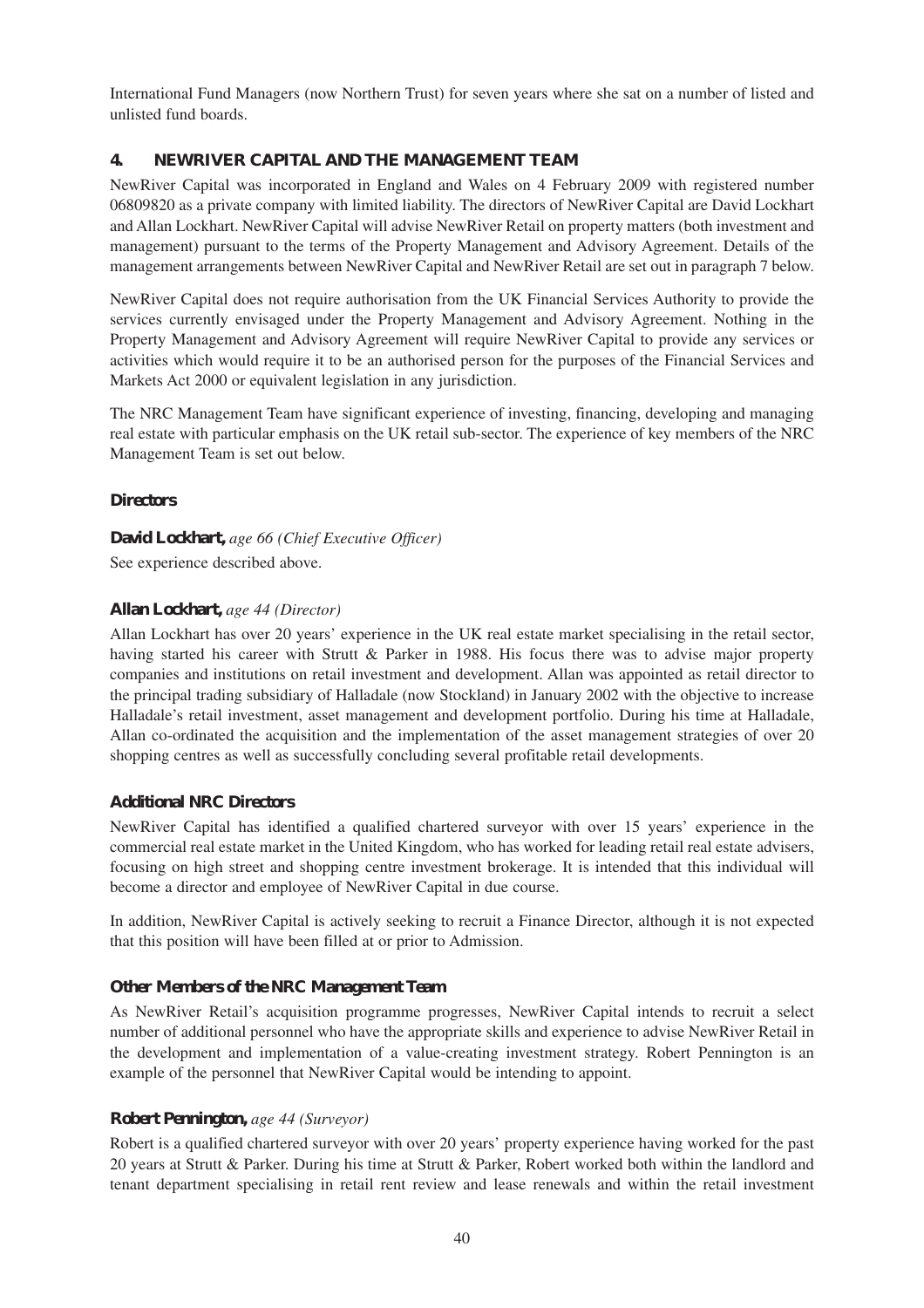department where he was involved in the sale and acquisition of shopping centre and high street retail investments. Robert Pennington is not a director of NewRiver Capital.

## **5. INCENTIVISATION OF THE MANAGEMENT TEAM**

NewRiver Retail has established incentive plans for the directors and employees of the Group. The objective of the Share Incentive Plans is to align the financial interests of the participants with those of the Shareholders and to motivate and retain them.

Further details of the Share Incentive Plans are set out in paragraph 4 of Part 9.

An initial investment of approximately £5 million in the Ordinary Shares will be made by David Lockhart, Allan Lockhart and certain Directors and other members of the NRC Management Team at the Placing Price, as part of the Placing. Further information about how David and Allan Lockhart will invest is set out in paragraph 5.1 of Part 9. In accordance with Rule 7 of the AIM Rules, such persons have undertaken, save in limited circumstances, not to dispose of any of their Ordinary Shares or Warrants for a period of one year following Admission. Further information in relation to these lock-in arrangements can be found in paragraph 3 of Part 6 and paragraph 6.6 of Part 9 of this document.

## **6. MANAGEMENT EXPERIENCE AND TRACK RECORD**

David and Allan Lockhart have been involved in the UK commercial real estate market for over 30 years and 20 years, respectively, and, during that time, have built up successful property management and development businesses, most notably, Halladale.

David Lockhart founded the real estate management and development company, Halladale, in 1991 and successfully grew the business. It was admitted to AIM in 2001 with a market capitalisation of approximately £10 million and then sold to Stockland Corporation in April 2007 for £171 million (having raised over £60 million of additional equity and convertible unsecured loan capital in the intervening period).

Allan Lockhart, after 13 years advising major property companies and institutions on retail investment and development at Strutt & Parker, joined Halladale in 2002 as Retail Director of its principal trading subsidiary and was responsible for co-ordinating the acquisition, and implementation of the asset management strategies of, over 20 shopping centres as well as acquiring and completing several profitable retail developments.

In share price terms, this resulted in a 440 per cent. Total Shareholder Return for investors who held shares in Halladale from the time of its admission to AIM until its sale, compared with Total Shareholder Returns on the FTSE All Share Real Estate and FTSE All Share indices, respectively, of 175 per cent. and 44 per cent. over the same period. This represented an out-performance of those indices of 265 per cent. and 396 per cent., respectively. At the time of its admission to trading on AIM, Halladale's NNNAV per share was 63.7 pence. The offer price paid by Stockland when it acquired Halladale in 2007 was 225 pence per share. Over this time, Halladale's portfolio of third party assets under management grew from approximately £116 million to approximately £1.5 billion.

Whilst David and Allan Lockhart held executive positions with Halladale, it provided investors with consistent geared project IRRs in excess of 20 per cent., consistent growth in PBT, DPS and EPS and delivered an internal rate of return of approximately 31 per cent. per annum to shareholders who invested in Halladale at the time of its admission to AIM in 2001 and held shares until its sale in 2007.

In the financial years from April 2002 to April 2006, Halladale's profits before tax grew at a compound annual growth rate of 52.9 per cent. (to £6.3 million) and dividends per share grew at a compound annual growth rate of 32 per cent. (to 3.8 pence).

Certain of the specific projects that David and Allan Lockhart have been involved in whilst holding various positions at organisations active in the UK commercial real estate market and their key features are described below. They demonstrate the broad range of entrepreneurial asset management skills and the ability to exploit opportunities that they can bring to bear when advising NewRiver Retail on making and managing investments. In particular, they show the ability to acquire freehold interests (the marriage value in uniting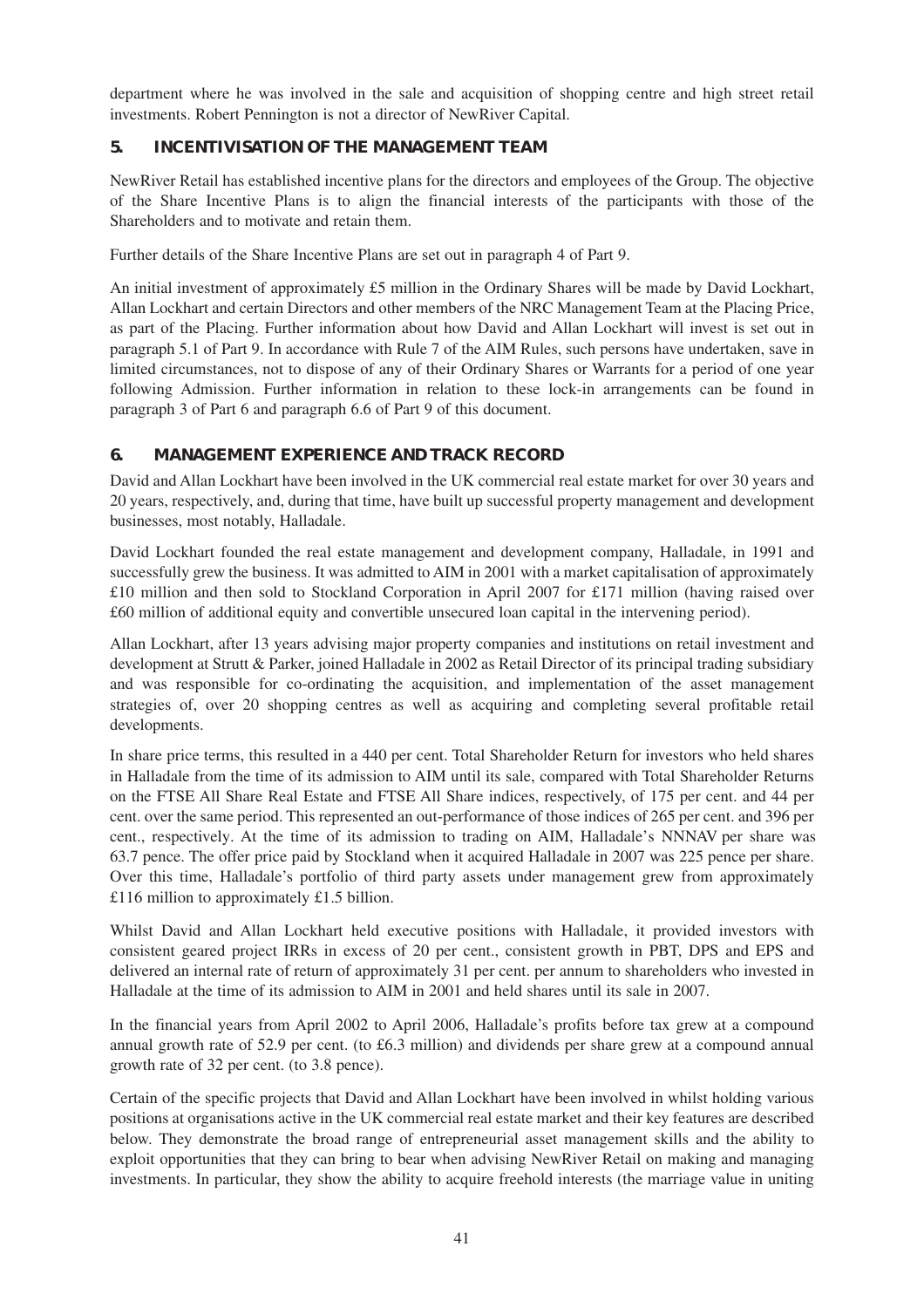the leasehold and freehold interests serving to create the potential to achieve upside from subsequent tenant lease restructuring and rent reviews); developing, extending and refurbishing assets, where appropriate; achieving strong pre-lettings with a familiar range of multiple retail tenants; and working towards a clear strategy to maximise value creation.

#### **Baytree Shopping Centre, Brentwood**

A long leasehold interest to the shopping centre, comprising 70,000 square feet of retail space, was purchased in February 2002 for £7.25 million. The asset also comprised 66,250 square foot of office space which had been vacant for several years. Having acquired an option to acquire the freehold interest in the property from Brentwood Council in early 2004, the option was exercised in June 2004 for a purchase price of £9 million. Planning was approved for a major refurbishment, extension and enclosure of the centre, in addition to a change of use for the offices to 106 residential apartments and construction began in summer 2004, with the vacant offices being sold to Barratt Developments plc for £7 million in June 2005. Construction was completed, and the shopping centre opened, in December 2005. The freehold purchase served to release the marriage value and, having pre-let the anchor stores in the centre to Wilkinsons, JJB Sports, Bon Marché, WH Smith and Fitness First in summer 2004, Halladale was able to drive prime Zone A rents from £55 per square foot to £75 per square foot for the extended 120,000 square feet shopping centre. The shopping centre was eventually sold to Otwelve Estates Limited for £41.6 million in January 2007.

#### **Newport, Isle of Wight**

The freehold interest to the town centre bus station was purchased by Halladale from the local bus company as a development opportunity, together with adjacent buildings in September 2003 for £5 million. Planning was approved for the construction of 60,000 square feet of retail space and a modern bus interchange in August 2004. Pre-letting of the retail development was secured to Peacocks, Bon Marché, Sportsworld, New Look, H&M and Next and construction successfully completed in Summer 2006. A forward sale agreement of the asset was also completed with Clerical Medical in Summer 2006 for £14.2 million, with a second phase of development work commencing in October 2006 (including a further pre-letting to Next) with a completed value of £4.1 million.

#### **Woodley Shopping Centre, Reading**

The leasehold interest of the shopping centre (comprising 61,000 square feet of retail space, 17,000 square feet of office space and seven residential apartments) was acquired in November 2001 for £7.6 million with the freehold interest being acquired from Wokingham District Council in April 2003 for a further £4.7 million. Again, the freehold purchase served to release the marriage value meaning that, shortly thereafter, the lease of the anchor tenant, Waitrose, was able to be successfully extended from expiry in 2008 to 2027, with an accompanying two-fold increase in the annual rent. Combined with this, a broader programme of rent reviews was conducted after which Halladale succeeded in establishing an average Zone A rent for the shopping centre of £60 per square foot (improved from £42.50). Once Waitrose's lease had been successfully extended and the upward rent review programme completed, the sale of the unit occupied by Waitrose was successfully completed, along with the sale of another, occupied by Next, for a combined sale price of £8.1 million in November 2003. The remaining units were successfully sold to tenants in April 2004. Total sale proceeds for the project were £19.29 million.

## **Gillingham**

Halladale acquired a vacant store of 45,000 square feet from the Co-op in June 2006 for £3.6 million. It subsequently secured planning consent to sub-divide the former Co-op store into 3 separate units. These three units were entirely pre-let to Wilkinsons (28,000 square feet), Sports World (10,200 square feet) and Bon Marché (3,200 square feet). Construction works were completed in September 2007, with the development forward sold to private investors for £6.7 million.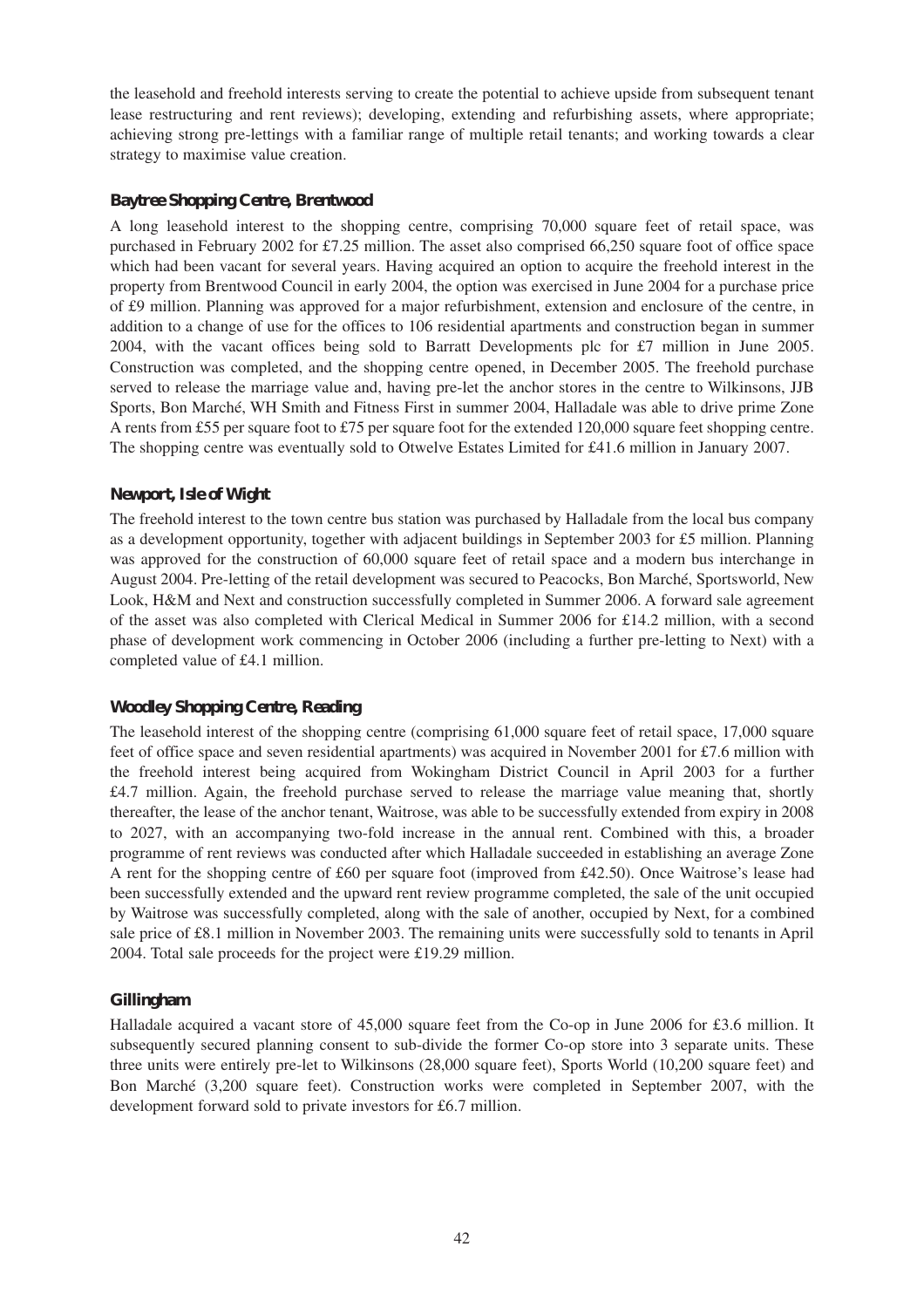#### **The Burton Portfolio**

This comprised the purchase by Halladale in 1997 from Burton Group Properties Limited of a mixed use portfolio of 29 properties spread throughout the UK, primarily in high street retail units. The properties were purchased for £20.8 million and, through the acquisitions of freehold interests and subsequent lease restructuring and tenant rent reviews, the management team were able to extract significant value from these properties. They were then sold as individual units over time, which provided a significant profit over the apportioned purchase costs.

## **The CGU Portfolio**

This comprised the purchase of 14 properties, primarily in the industrial and retail sectors, for £15 million in March 1999 from Commercial Union. The properties were sold over time at prices which secured a profit over book cost.

## **Opportunity Fund Portfolio**

This comprised the purchase of a £32 million mixed use portfolio from Henderson Global Investors in 2002. All 15 properties were sold predominantly in the retail sector, with 4 simultaneously sold for £9.3 million. Assets in Telford, Liverpool and Doncaster were sold in 2004/5, and assets in Norwich in 2005/6.

In summary, the Company will be advised by NewRiver Capital and intends to employ the same active investment strategy and top-down real estate asset selection process as employed to achieve the successes represented by the above examples. The Directors believe that the experience and reputation of the NRC Management Team, and David and Allan Lockhart in particular, will therefore be a key factor in the future performance of the Company.

When considering the information set out above, prospective investors should note that the historical results of certain investments by Halladale or members of the NRC Management Team are not representative of the performance of all of the investments made by Halladale or members of the NRC Management Team and are not indicative of the future results of the Company. Differences between the structure, term, leverage, target investments, performance targets, investment horizons and other investment policies and objectives, including (but not limited to) management and performance or incentive fee arrangements can affect returns and impact the usefulness of performance comparisons. Because of these differences, none of the investments referred to above are directly comparable to the investments proposed to be made by the Company. In summary, past performance of funds or assets managed by the NRC Management Team is not necessarily indicative of the future performance of the Company.

## **7. PROPERTY MANAGEMENT AND ADVISORY ARRANGEMENTS**

The Company and NewRiver Capital entered into the Property Management and Advisory Agreement on 26 August 2009. The Property Management and Advisory Agreement is conditional on Admission. Under the terms of the Property Management and Advisory Agreement NewRiver Capital has agreed to provide certain property advisory and management services to the Company and any Property Vehicle owned by the Company, subject to the overall supervision of the boards. The services to be provided by NewRiver Capital under the Property Management and Advisory Agreement include, without limitation, advising the Company on the origination, identification and acquisition of new investments that fall within the investment objective, policy and strategy set out in this document; advising on the capital structure of the Group generally as well as financing requirements in relation to such investment opportunities; carrying out due diligence in respect of investment opportunities; subject to the supervision of the Board, negotiating the purchase, joint venture or other terms in relation to property assets with the relevant counterparties; and advising on the management and refurbishment of the Group's property investments and their realisation, once acquired.

Pursuant to the Property Management and Advisory Agreement, NewRiver Capital is entitled to receive a quarterly management fee from all wholly-owned Property Vehicles and the Company totalling an amount per annum equal to 5 per cent. of the Company's Net Asset Value plus any fee agreed with any Property Vehicle which is not wholly-owned by the Company. The Company and NewRiver Capital have agreed that this management fee will be subject to review in the event that the Company completes a further fundraising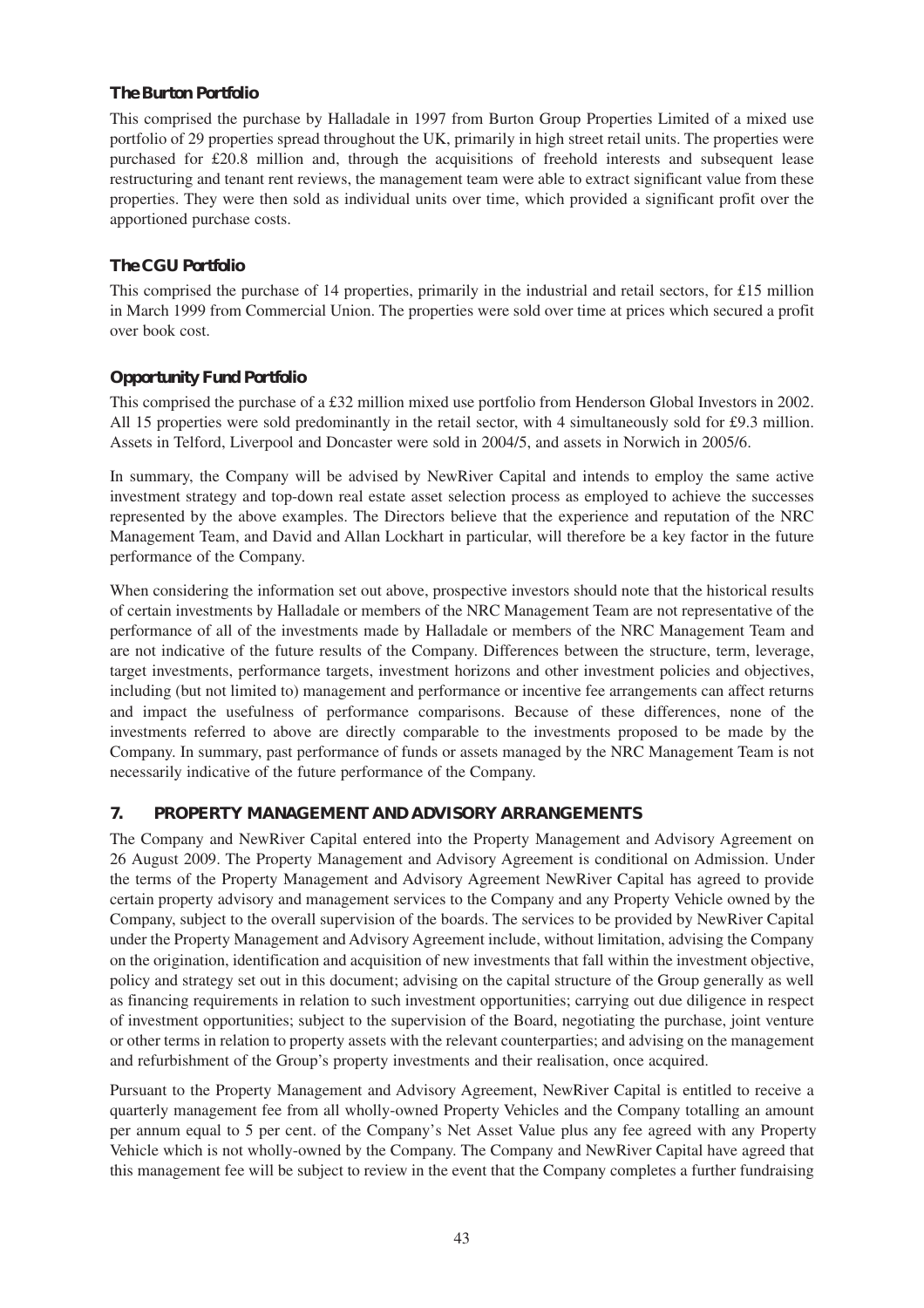or fundraisings. The management fee will be payable in sterling quarterly in advance. NewRiver Capital is entitled to a termination fee equal to one year's management fee on termination after the initial five year period. NewRiver Capital is also entitled to fees in lieu of notice on termination by the Company without cause during the initial five year period of the agreement. No other fees (including any performance fees) are payable to NewRiver Capital under the Property Management and Advisory Agreement. All fees are exclusive of VAT.

The Property Management and Advisory Agreement may be terminated by either the Company or NewRiver Capital giving the other party not less than 12 months' written notice to expire no earlier than the fifth anniversary of the date of Admission. In the event that no notice of termination is served, the Property Management and Advisory Agreement shall continue unless otherwise terminated on 12 months' written notice by either party. The Property Management and Advisory Agreement may also be terminated by either party giving the other written notice in the event of an insolvency-type event occurring in respect of the other party or by either party giving the other written notice in the event of a material or persistent unremedied breach of its terms by the other party. The Company may also terminate the Property Management and Advisory Agreement with immediate effect in the event that NewRiver Capital knowingly commits an illegal act which has a material adverse effect to the Company's reputation or which causes NewRiver Capital to be subject to any regulatory or disciplinary action or any fine or other penalty. The mutual termination rights also apply between NewRiver Capital and a relevant Property Vehicle, except that such termination will only terminate the Property Management and Advisory Agreement with the Property Vehicle. A change of control of either the Company or NewRiver Capital shall not constitute an event entitling the other party to terminate the Property Management and Advisory Agreement.

NewRiver Capital will not be liable for any loss to the Company or to any relevant property owning vehicle except to the extent that such loss is due to the gross negligence, wilful default or fraud or material breach of the obligations of NewRiver Capital under the Property Management and Advisory Agreement or of any person to whom NewRiver Capital may have delegated any of its obligations and/or functions under the Property Management and Advisory Agreement or any employee of such person.

The Company and each Property Vehicle have agreed to indemnify NewRiver Capital against all claims by third parties (including employees and agents) which may be made against NewRiver Capital in connection with its services under the Property Management and Advisory Agreement, except to the extent that the claim is due to any material breach of contract, the gross negligence, wilful default or fraud of NewRiver Capital or its employees or any person to whom NewRiver Capital may have delegated any of its obligations and/or functions under the Property Management and Advisory Agreement or any employee of any such person.

The Property Management and Advisory Agreement also contains provisions pursuant to which the Company grants NewRiver Capital a non-exclusive right during the term of the Property Management and Advisory Agreement and for three months thereafter to use the "NewRiver" name.

## **8. ADMINISTRATION, SECRETARIAL, REGISTRAR AND OTHER ARRANGEMENTS**

The Company has engaged the Administrator to provide it with, *inter alia*, administration, secretarial and safe-keeping services pursuant to the Administration Agreement. For these services the Company will pay the Administrator a fixed, initial annualised fee of £78,000, subject to annual review, together with a bookkeeping or accounting fee charged on a time basis (if required). The Administration Agreement is terminable by either party on not less than 90 days notice, save in certain limited circumstances when it may be terminated forthwith. For the purpose of the Guernsey Prospectus Rules 2008, the Administrator is the Designated Manager.

Further details on the Administration Agreement are set out in paragraph 6.2 of Part 9 of this document.

The Company has engaged the Registrar to provide it with registration services, which will entail, among other things, the Registrar having responsibility for the maintenance of the share registers, maintenance of dividend payment instructions and arranging the issue, allotment, transfer and/or purchase of shares in accordance with the Articles. For these services, the Registrar is entitled to receive a basic fee based on the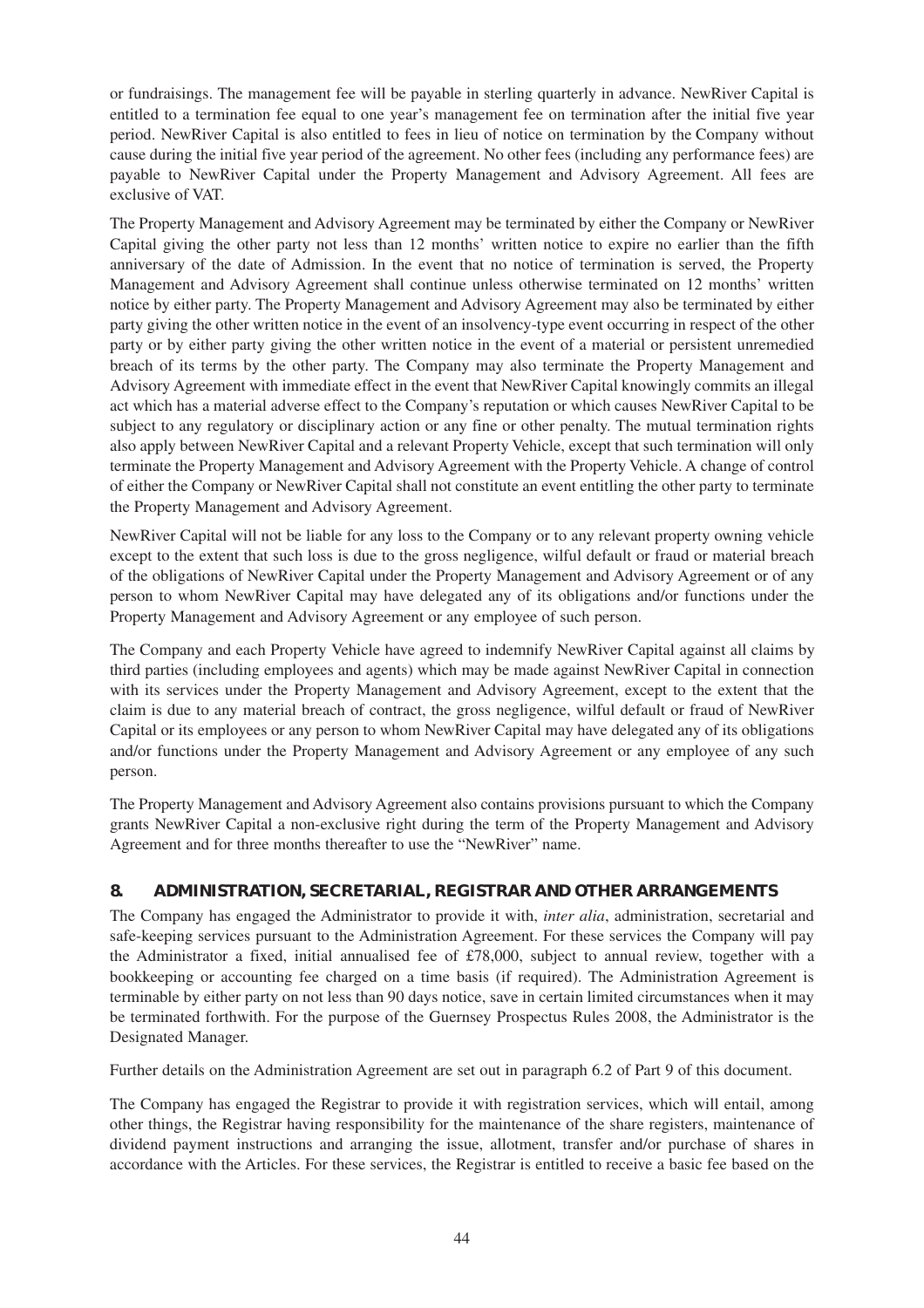number of Shareholder accounts, subject to an annual minimum charge of £6,500 (payable quarterly in arrear). In addition to the basic fee, the Registrar is entitled to receive additional fees for specific actions.

Further details on the Registrar Agreement are set out in paragraph 6.3 of Part 9 of this document.

The Company has engaged the Sponsor to act as the sponsor for its application for admission to the Daily List of the CISX. For the provision of these services, the Sponsor is entitled a fee of £8,000 for the initial listing payable within 30 days of the date of the grant of listing by the CISX and, following the listing, an annual fee of £5,000, payable on each anniversary of the date of the listing.

Further details of the Sponsorship Agreement are set out in paragraph 6.9 of Part 9 of this document.

## **9. LIFE OF THE COMPANY**

The Company was incorporated with an unlimited life and an unlimited number of Ordinary Shares which have no nominal value.

Until such time as all of the net proceeds of the Placing are applied by the Company to fund real estate investments, the unapplied portion of the net proceeds will be held by the Company on interest bearing deposit or invested in a selection of money market funds in anticipation of future investment and to meet the running costs of the Group.

## **10. USE OF PROCEEDS AND BORROWINGS**

The Company intends to use the net proceeds of the Placing to: (i) seek to acquire assets which fit with the Company's investment policy (as described in detail at paragraph 4 of Part 2 above); (ii) take forward joint venture discussions which are currently in progress and, where appropriate, enter into joint venture or co-investment discussions with other parties; and (iii) finalise the recruitment of the core NRC Management Team.

Based on current market conditions, the Directors intend that the Company will put in place facilities (initially on a deal by deal basis) to allow for borrowings of between 50 and 65 per cent. of the gross asset value of the Group (as at the last published NAV valuation date). However, gearing will be governed by careful consideration of the cost and availability of borrowing and the ability to mitigate the risk of interest rate increases. The Company's Articles do not contain any borrowing limits.

## **11. DIVIDEND POLICY**

In relation to the payment of dividends, on 1 July 2008, the Law came into force in Guernsey. This replaced The Companies (Guernsey) Law, 1994. One of the immediate effects of the Law was to replace the capital maintenance requirements in respect of dividend and distribution payments and for distributions to be made from distributable profits similar to that to which UK companies are subject and formerly applicable to Guernsey companies with a solvency based test. The use of the solvency test now requires the directors of a company to carry out a liquidity or cashflow test and a balance sheet solvency test before any dividend or distribution payment can be made. The test requires the board to make a future assessment by making reference to the solvency test being satisfied immediately after a distribution or dividend payment is made. If at the time a dividend or distribution payment is to be made the directors believe that the solvency test cannot be passed, then no payment may be made.

Subject to compliance with Section 304 of the Law and the satisfaction of the solvency test set out therein, it is the intention of the Directors to pay such dividends as appear to be justified by the position of the Company at the relevant time and having regard to all relevant circumstances and to follow a progressive and sustainable policy towards dividends. There can be no guarantee as to the amount of any dividend payable by the Company. Dividends may give rise to a liability to tax for Shareholders and potential investors should read the information set out in paragraph 2.2 of Part 5.

## **12. FINANCIAL INFORMATION**

The Company was incorporated on 4 June 2009.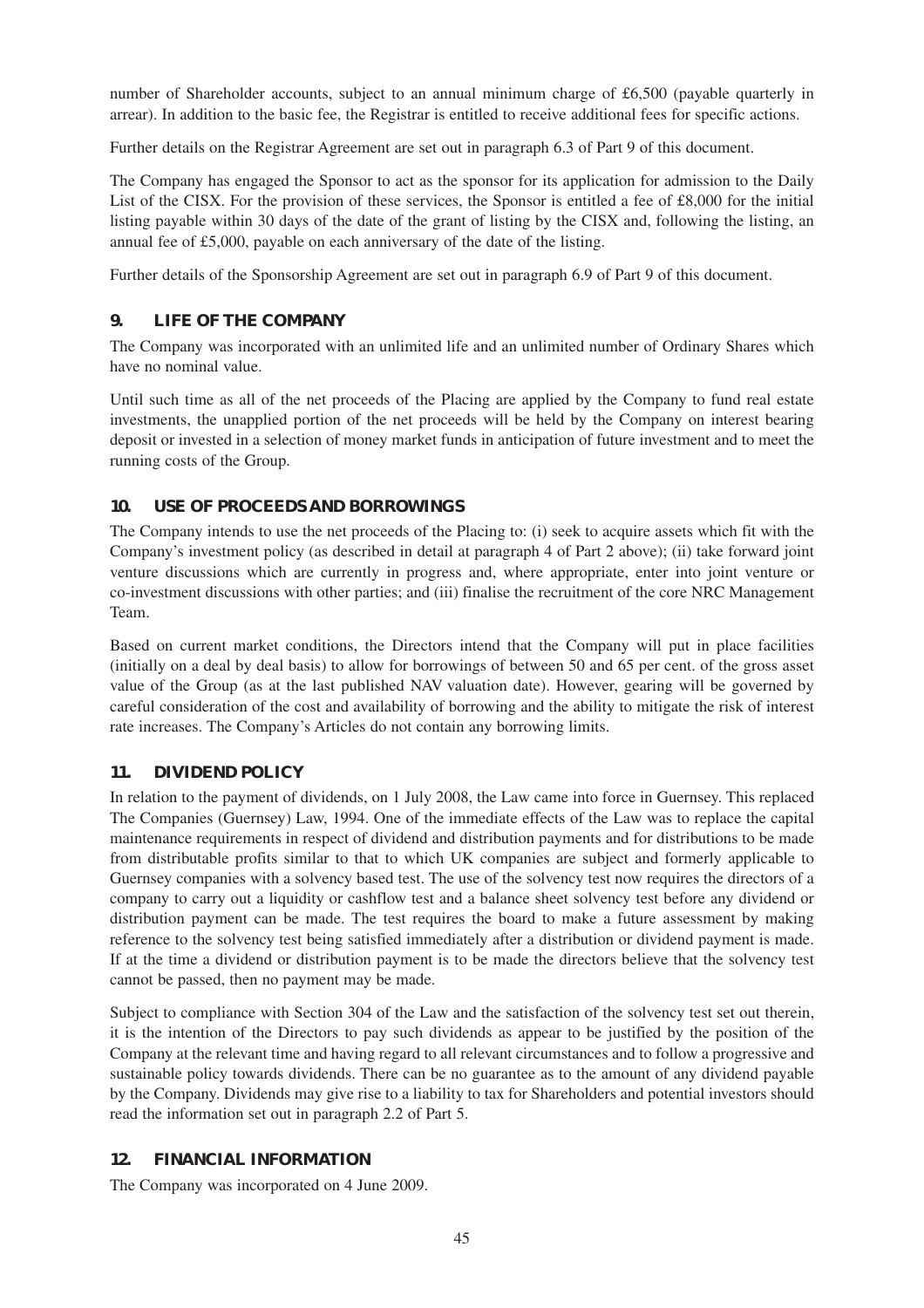The Company's annual report and consolidated accounts will be prepared up to 31 March in each year and copies of the report and accounts will be sent to Shareholders within the following six months. Shareholders will also receive an unaudited interim report covering the six month period to 30 September in each year, which will be dispatched to Shareholders within the following three months. Shareholders will be sent updates on the Group's activities as and when appropriate and in accordance with the AIM Rules.

## **13. BUY-BACK OF ORDINARY SHARES**

The Directors will, following Admission and until the Company's annual general meeting in 2010, have authority in accordance with section 315 of the Law to make market acquisitions (within the meaning of section 316(1) of the Companies (Guernsey) Law 2008) of up to 14.99 per cent. of the Company's Ordinary Shares in issue immediately following Admission. The Company will seek renewal of this authority from Shareholders at the next annual general meeting and thereafter at subsequent annual general meetings. The making and timing of any buy-backs will be at the absolute discretion of the Board.

## **14. COSTS AND EXPENSES**

The Company will bear the fees and out-of-pocket expenses properly incurred in the performance of the respective duties of NewRiver Capital and the Administrator and will in addition meet all its own costs and expenses, including the costs and expenses of the Directors, advisers, consultants, surveyors and other agents engaged on its behalf, commissions, banking fees, legal expenses, insurance costs, regulatory fees, letting fees, acquisition and disposal fees, auditors, listing costs and the costs of distribution of reports and accounts and similar documentation to Shareholders.

## **15. WARRANTS**

Warrants to subscribe for Ordinary Shares, representing in aggregate 3 per cent. of the Fully Diluted Share Capital, will, conditional upon Admission occurring by no later than 30 September 2009, be issued to Shareholders subscribing for Placing Shares in the Placing.

A summary of the terms of the Warrants is set out in Part 8 of this document. As referred to in Part 8, the subscription price and/or percentage of Ordinary Shares relating to such Warrants issued to Shareholders who subscribe for Placing Shares in the Placing will be subject to adjustment in respect of dilution events, including the payment by the Company of cash or scrip dividends, any amalgamation, reorganisation, reclassification, consolidation, merger or sale of all or substantially all the Company's assets (other than in the ordinary course of the Group's business) and other dilutive events. It is not currently intended that the Warrants will be admitted to trading on AIM, the CISX or any other stock exchange.

## **16. CORPORATE GOVERNANCE**

As a Guernsey registered and AIM quoted company, the Company is not required to comply with the Combined Code. However, the Directors place a great deal of importance on ensuring that high standards of corporate governance are maintained and will seek to take appropriate measures to ensure that the Company complies with the Combined Code (as amended and/or supplemented by the AIC Code) to the extent appropriate and taking into account the size of the Company and the nature of its business. Although there is no formal corporate governance regime in Guernsey, the Company shall seek to comply with the corporate governance obligations which nevertheless do apply to Guernsey registered companies, including the GFSC guidance on corporate governance in the finance sector in Guernsey.

## *Independent non-executive Directors*

The Combined Code recommends that, in the case of smaller companies below the FTSE 350, at least two non-executive members of the board of directors (excluding the Chairman) of a public limited company should be independent in character and judgment and free from relationships or circumstances which are likely to affect, or could appear to affect, their judgment.

On Admission, the Board will be composed of six Directors. The Board has carefully considered the Directors' independence and has determined that the Directors will discharge their duties in an independent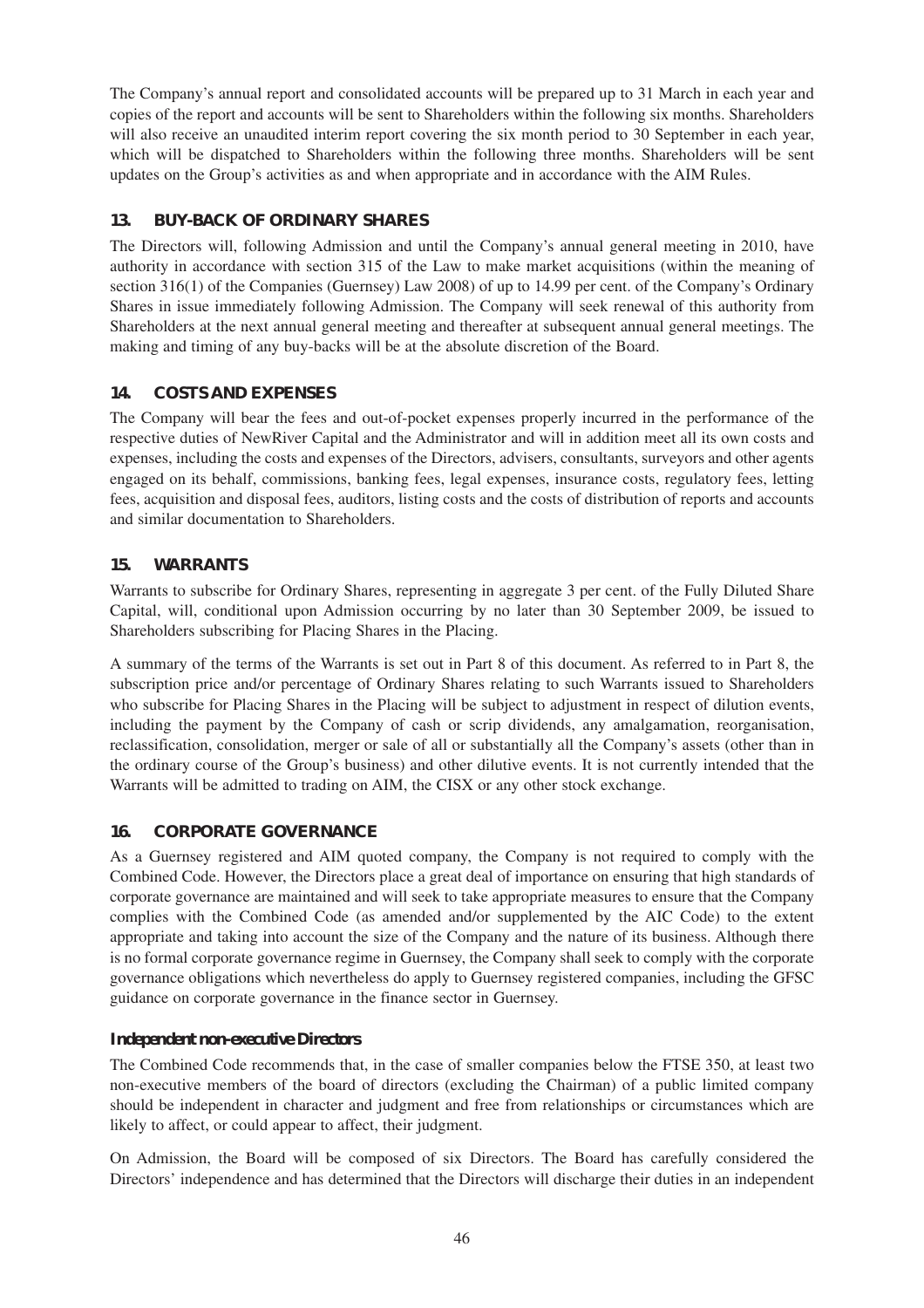manner. Susie Farnon, Shelagh Mason, Peter Tom CBE and Serena Tremlett are deemed by the Directors to be independent. David Lockhart and Paul Roy will not be considered to be independent because, in the case of David Lockhart, he is part of the NRC Management Team and, in the case of Paul Roy, he is the Chairman and not considered to be independent for the purposes of the Combined Code following his appointment. Accordingly, on Admission, the Company will comply with the provisions of the Combined Code applicable to smaller companies that at least two members of the Board should be independent non-executive directors. The Directors intend to report to Shareholders on compliance with the Combined Code in the Company's annual financial report.

#### *Senior Independent Director*

The Combined Code also recommends that the Board should appoint one of the independent non-executive Directors as senior independent director. The senior independent director should be available to Shareholders if they have concerns which contact through the normal channel of Chairman has failed to resolve or for which such contact is inappropriate. The Directors have appointed Peter Tom as senior independent director, conditional on Admission.

#### *Board Committees*

The Board has established an Audit Committee, a Nomination Committee, a Management Committee and a Monitoring Committee, in each case, with formally delegated duties and responsibilities within written terms of reference.

The Audit Committee comprises Susie Farnon, Peter Tom and Shelagh Mason and is chaired by Susie Farnon. The Audit Committee will meet at least twice a year and will, *inter alia*, review the financial reporting process and system of internal control and management of financial risks (including understanding the current areas of greatest financial risk and how these are managed, reviewing annual financial statements, assessing the fairness of preliminary and interim statements and disclosures and reviewing the external audit process). The Audit Committee will be responsible for overseeing the Company's relationship with the external auditors, including making recommendations to the Board on the appointment of the external auditors and their remuneration. The Audit Committee will consider the nature, scope and results of the auditors' work and reviews, and develop and implement policy on the supply of any non-audit services that are to be provided by the external auditors. It will receive and review reports from the Company's external auditors relating to the Company's annual report and accounts. The Audit Committee will focus primarily on compliance with legal requirements, accounting standards and the AIM Rules and ensuring that an effective system of internal financial and non-financial controls is maintained. The ultimate responsibility for reviewing and approving the annual report and accounts will remain with the Board.

The Nomination Committee is chaired by the Chairman and comprises all of the Directors. The committee will meet not less than once a year and will have responsibility for considering the size, structure and composition of the Board and retirements and appointments of additional and replacement Board members and will make appropriate recommendations to the Board.

The Management Committee is chaired by the Chairman and comprises Paul Roy, Peter Tom, Susie Farnon and Shelagh Mason. The committee will meet not less than once a year and will have responsibility for considering the remuneration of the other Board members. The committee will review the remuneration of the Chairman and Directors against the fees paid to directors of other specialist investment companies and investment companies of a comparable size. The Management Committee will also review the remuneration and incentivisation of the members of the NRC Management Team and assess it by reference to that of persons holding similar positions in comparable organisations and make recommendations in respect thereof.

The Monitoring Committee comprises Peter Tom, Susie Farnon, Shelagh Mason and Serena Tremlett and is chaired by Peter Tom. The committee will meet at least twice a year and will have responsibility for monitoring the progress of non-binding offers to purchase properties made by NewRiver Capital on behalf of the Company in accordance with the Property Management and Advisory Agreement and making any appropriate recommendations to the Board of the Company in respect of the conduct of such offers.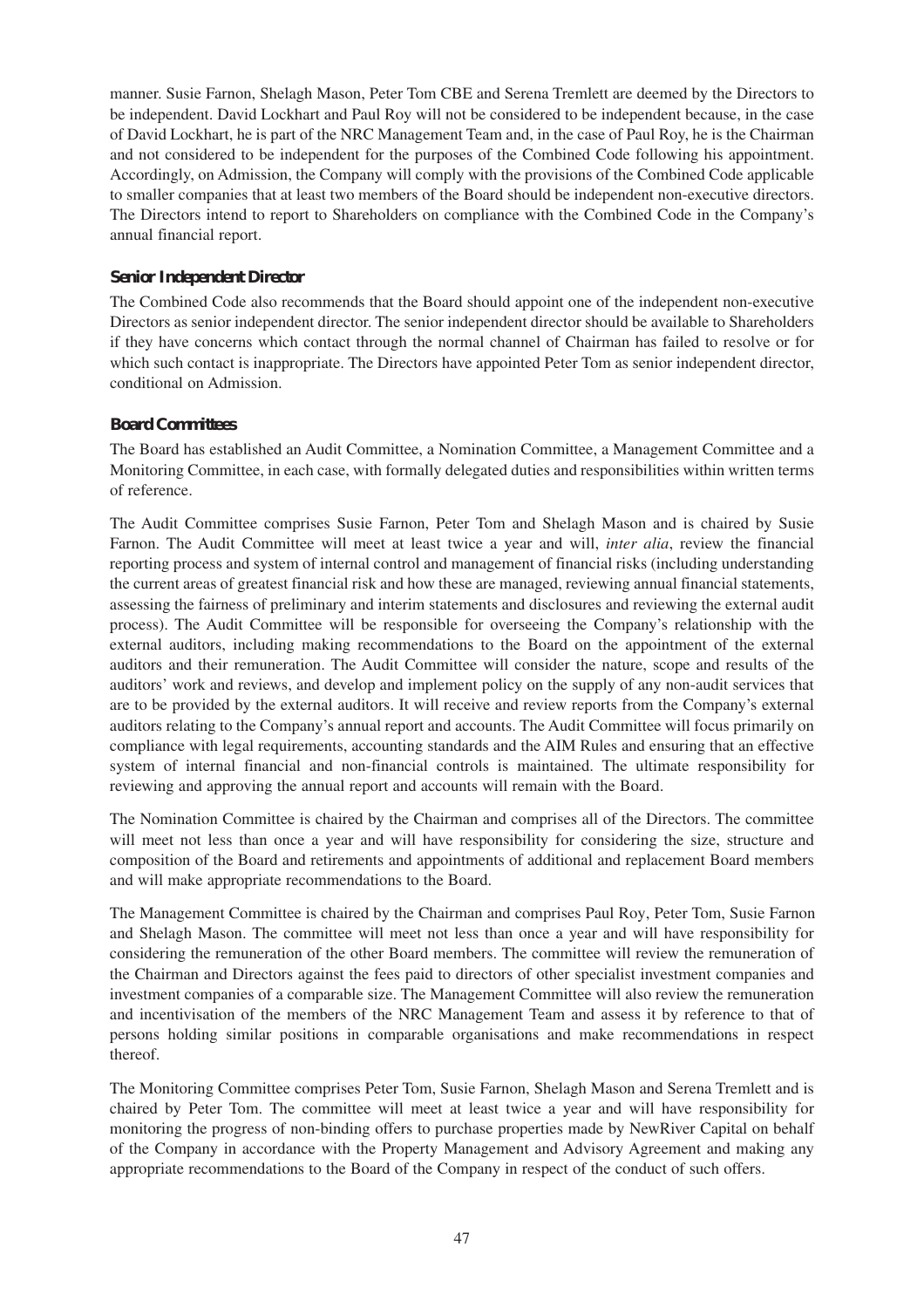Each of the Directors has signed a letter of appointment or, in the case of Peter Tom, entered into a consultancy agreement (and a side letter in respect of his or her entitlement to fees) to formalise in writing the terms of his or her appointment. Under the Articles, one third of the Board (save for David Lockhart) is subject to retirement by rotation each year, such that all Directors (save for David Lockhart) are required to submit themselves for re-election at least every three years. David Lockhart is not subject to the retirement by rotation and re-election provisions in the Articles.

The Company has adopted a code of share dealings in compliance with Rule 21 of the AIM Rules for Companies relating to Directors' dealings in the Ordinary Shares and to dealings by directors and employees of NewRiver Capital.

## **17. THE CITY CODE**

The City Code will apply to the Company with effect from Admission. See paragraph 8 of Part 9 for further information in respect of the application of the City Code to the Company.

## **18. THE DISCLOSURE AND TRANSPARENCY RULES**

The Articles require that, from Admission and for so long as the Company has any of its share capital admitted to trading on AIM, or any successor market or any other market operated by the London Stock Exchange and/or listed on the CISX, every Shareholder must comply with the notification and disclosure requirements set out in Chapter 5 of the Disclosure and Transparency Rules Sourcebook (as amended and varied from time to time) of the FSA Handbook as if the Company were classified as an "issuer" whose "Home State" is the United Kingdom.

Under the Disclosure and Transparency Rules, a Shareholder is required to notify the Company of the percentage of its voting rights if the percentage of voting rights which he holds (directly or indirectly) reaches, exceeds or falls below 3 per cent. and each 1 per cent. threshold thereafter up to 100 per cent. The notification must be made within four trading days of the Shareholder learning of the acquisition or disposal leading to the increase or decrease in his shareholding.

**Shareholders are urged to consider their notification and disclosure obligations carefully as a failure to make the required disclosure to the Company may result in disenfranchisement.**

## **19. PROPERTY VALUATION POLICY**

It is the Board's intention that the Company's portfolio will be independently valued on a semi-annual basis. Such valuations will be undertaken in accordance with the appropriate sections of both the then current Practice Statements, and United Kingdom Practice Statements contained within the RICS Appraisal and Valuation Standards in force from time to time (the "Red Book"). This is an internationally accepted basis of valuation. The valuation will be reviewed by the Board or a committee of the Board.

An abridged annual valuation will be set out in the Company's annual report and accounts.

## **20. ACCOUNTING POLICIES**

The audited accounts of the Group are prepared under International Financial Reporting Standards ("IFRS"). Under IFRS, the Group will prepare an income statement which, unlike a statement of total return, does not differentiate between revenue and capital and also includes net realised and unrealised investment gains such as revaluation gains or losses. Movements in the fair value of interest rate swaps will be recognised in the income statement to the extent that the IFRS hedge accounting requirements are not met. The Company's basic management and administration fees, finance costs (including interest on any bank facility) and all other expenses will be charged through the income statement.

## **21. NET ASSET VALUE**

The estimated Net Asset Value per Ordinary Share immediately following Admission will be 242.3 pence.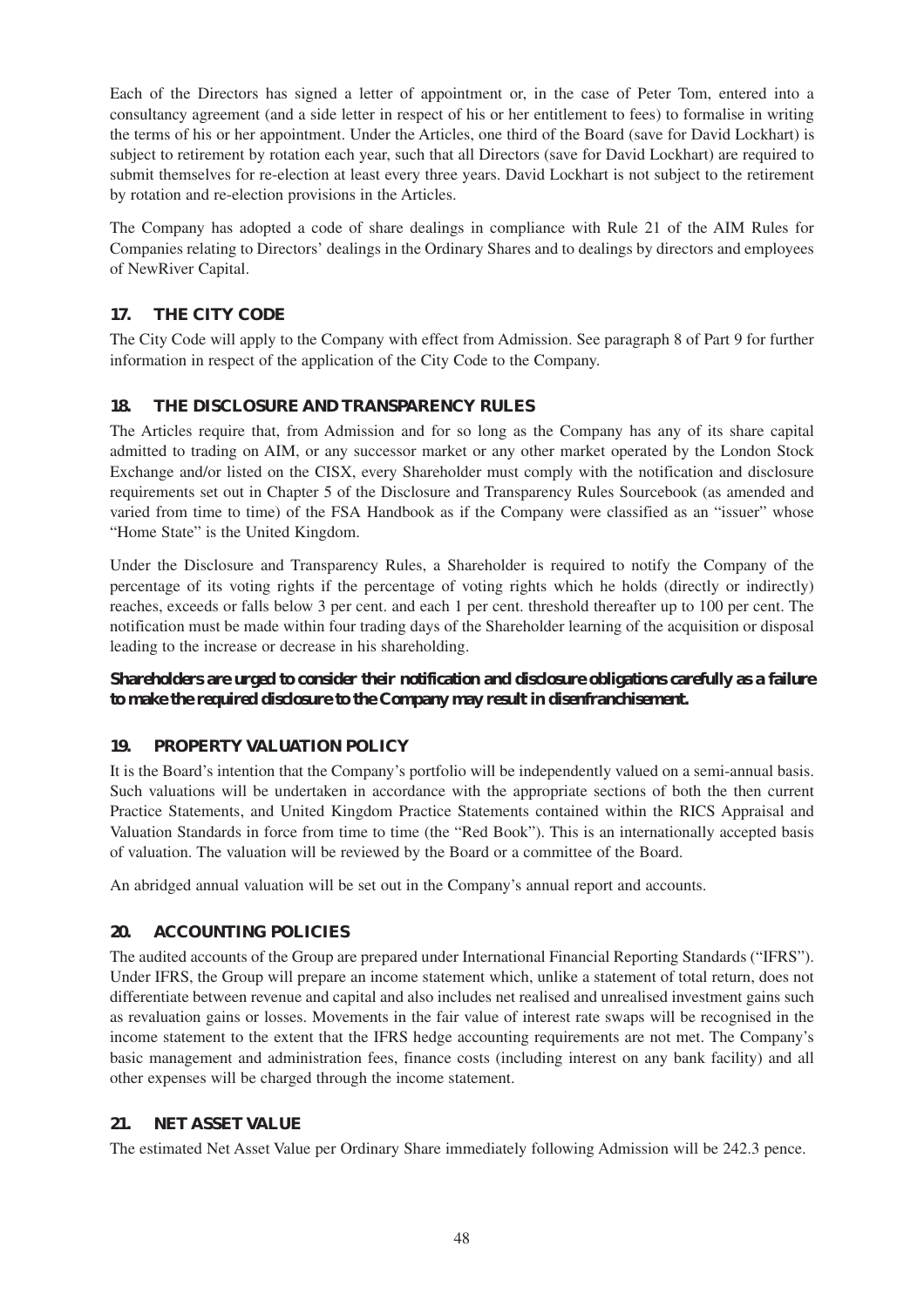The Net Asset Value per Ordinary Share will be calculated by NewRiver Capital and will be published semi-annually, based on the most recent valuation of the property portfolio and calculated under IFRS. The Net Asset Value per Ordinary Share will be published through a regulatory information service provider to the London Stock Exchange as soon as practicable after the end of the relevant period. A summary of the valuation and the Net Asset Value per Ordinary Share will also be provided to the CISX as soon as practicable following calculation and at the same time it is provided to AIM.

It is expected that the first Net Asset Value per Ordinary Share following Admission will be calculated as at 30 September 2009.

#### **22. TAXATION**

Information regarding, *inter alia*, United Kingdom and Guernsey taxation for potential Shareholders is set out in Part 5 of this document. The Company has exempt tax status in Guernsey.

#### **23. RISK FACTORS**

The attention of potential investors is drawn to the "Risk Factors" set out in Part 1 of this document.

#### **24. FURTHER INFORMATION**

Your attention is drawn to the additional information set out in the other parts of this document.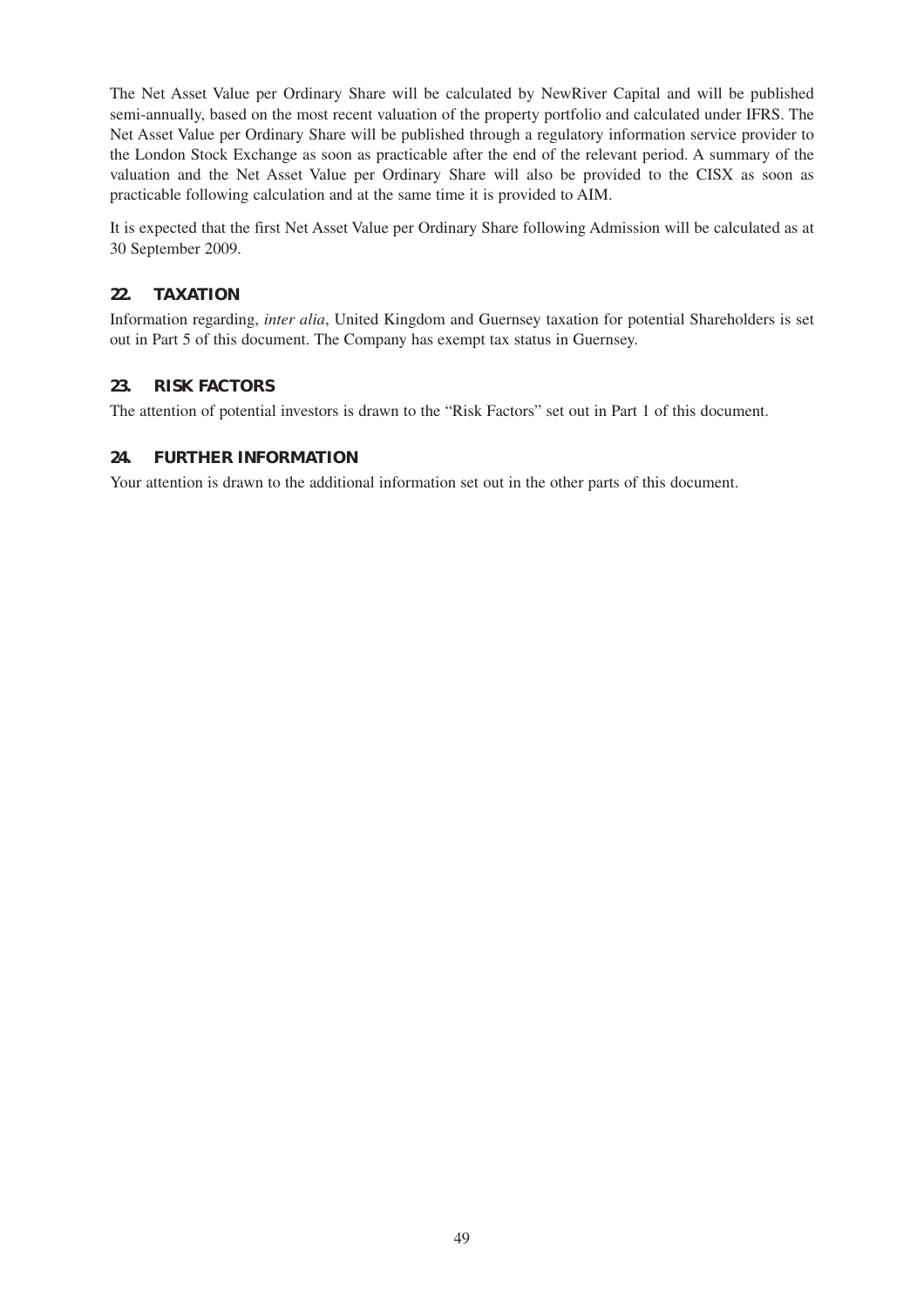# **PART 4**

# **FINANCIAL INFORMATION ON THE COMPANY**

#### **SECTION A: HISTORICAL FINANCIAL INFORMATION ON THE COMPANY**

The financial information as at 4 June 2009 of NewRiver Retail is set out below. The Directors of the Company are responsible for the preparation of this financial information in accordance with International Financial Reporting Standards ("IFRS") and the accounting policies in Note 2. The financial information is the subject of the Accountant's Report set out in Section B of this Part 4 of this document.

The balance sheet of the Company at 4 June 2009 is as follows:

|                            | <b>Notes</b> | 4 June 2009   |
|----------------------------|--------------|---------------|
|                            |              | $\mathcal{L}$ |
| <b>Current assets</b>      |              |               |
| Debtors                    |              |               |
| Cash in hand               |              |               |
| <b>Net assets</b>          |              |               |
| Represented by             |              |               |
| Share capital              | 3            |               |
| <b>Shareholders' funds</b> |              |               |

*The Company has not traded nor entered into any transactions up to the date of this balance sheet. Accordingly, no income statement, statement of recognised income and expense or cash flow statement is presented.*

#### **Notes to the financial information**

#### **1. General information**

NewRiver Retail was incorporated on 4 June 2009 in Guernsey as a closed-ended investment company. The registered office of the Company is Isabelle Chambers, Route Isabelle, St. Peter Port, Guernsey, Channel Islands GY1 3TX.

## **2. Accounting policies**

The financial statements have been prepared in accordance with International Financial Reporting Standards ("IFRS") as adopted by the European Union. The financial statements are expressed in pounds sterling and have been prepared on the historical cost basis. The Company has not traded and no dividend has been paid. Accordingly, no income statement or statement of recognised income and expense or cash flow statement is presented.

#### **3. Share capital**

At incorporation, one Ordinary Share was issued for nil consideration to Morgan Sharpe Nominees Limited as the original subscriber to the Company's memorandum of incorporation.

#### **4. Subsequent events**

The Company has entered into a contract to acquire the entire issued share capital of NewRiver Capital, the Company's property manager and adviser, for a consideration of £1.00, conditional upon the admission of the Ordinary Shares to trading on AIM and to listing on the Daily Official List of the CISX.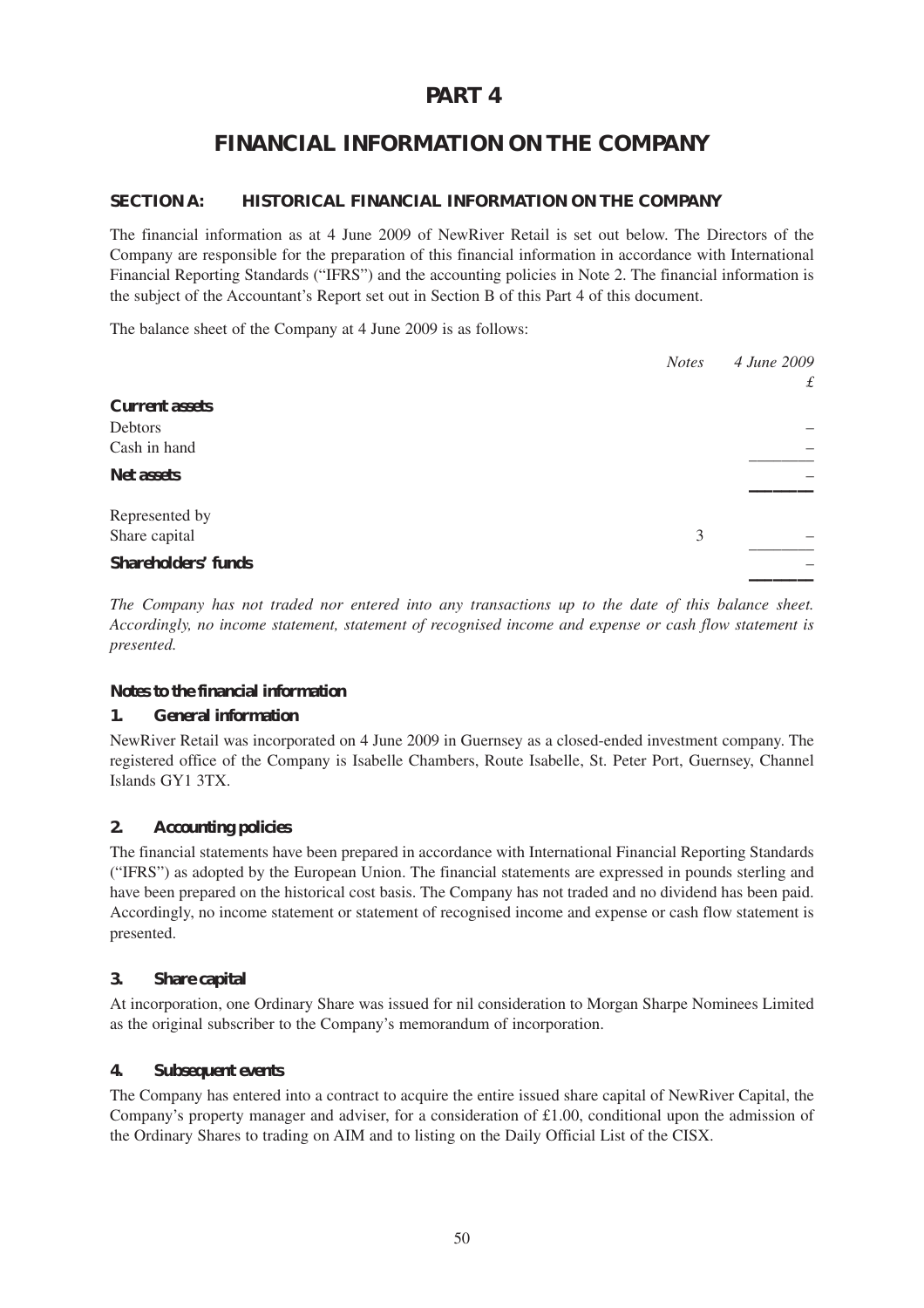#### **SECTION B: ACCOUNTANT'S REPORT ON THE COMPANY**

The Board of Directors On behalf of NewRiver Retail Limited Isabelle Chambers Route Isabelle St. Peter Port Guernsey Channel Islands GY1 3TX

Merrill Lynch International Merrill Lynch Financial Centre 2 King Edward Street London EC1A 1HQ

26 August 2009

Dear Sirs,

#### **Placing of ordinary shares of NewRiver Retail Limited (the "Company") and proposed admission to trading on AIM**

We report on the financial information set out in Section A of Part 4 of the AIM Admission Document dated 26 August 2009 of the Company (the "Admission Document"). This financial information has been prepared for inclusion in the Admission Document on the basis of the accounting policies set out in note 2 to the financial information. This report is required by Annex I item 20.1 of Commission Regulation (EC) No 809/2004 (the "Prospectus Directive Regulation") as applied by Paragraph (a) of Schedule Two to the AIM Rules for Companies and is given for the purpose of complying with that requirement and for no other purpose.

#### **Responsibilities**

The Directors of the Company are responsible for preparing the financial information on the basis of preparation set out in note 2 to the financial information and in accordance with IFRS as adopted by the EU.

It is our responsibility to form an opinion as to whether the financial information gives a true and fair view, for the purposes of the Admission Document, and to report our opinion to you.

Save for any responsibility arising under Paragraph (a) of Schedule Two to the AIM Rules for Companies to any person as and to the extent there provided, to the fullest extent permitted by law we do not assume any responsibility and will not accept any liability to any other person for any loss suffered by any such other person as a result of, arising out of, or in accordance with this report or our statement, required by and given solely for the purposes of complying with Annex I item 23.1 of the Prospectus Directive Regulation as applied by Paragraph (a) of Schedule Two to the AIM Rules for Companies, consenting to its inclusion in the Admission Document.

#### **Basis of opinion**

We conducted our work in accordance with the Standards for Investment Reporting issued by the Auditing Practices Board in the United Kingdom. Our work included an assessment of evidence relevant to the amounts and disclosures in the financial information. It also included an assessment of significant estimates and judgments made by those responsible for the preparation of the financial information and whether the accounting policies are appropriate to the entity's circumstances, consistently applied and adequately disclosed.

We planned and performed out work so as to obtain all the information and explanations which we considered necessary in order to provide us with sufficient evidence to give reasonable assurance that the financial information is free from material misstatement whether caused by fraud or other irregularity or error.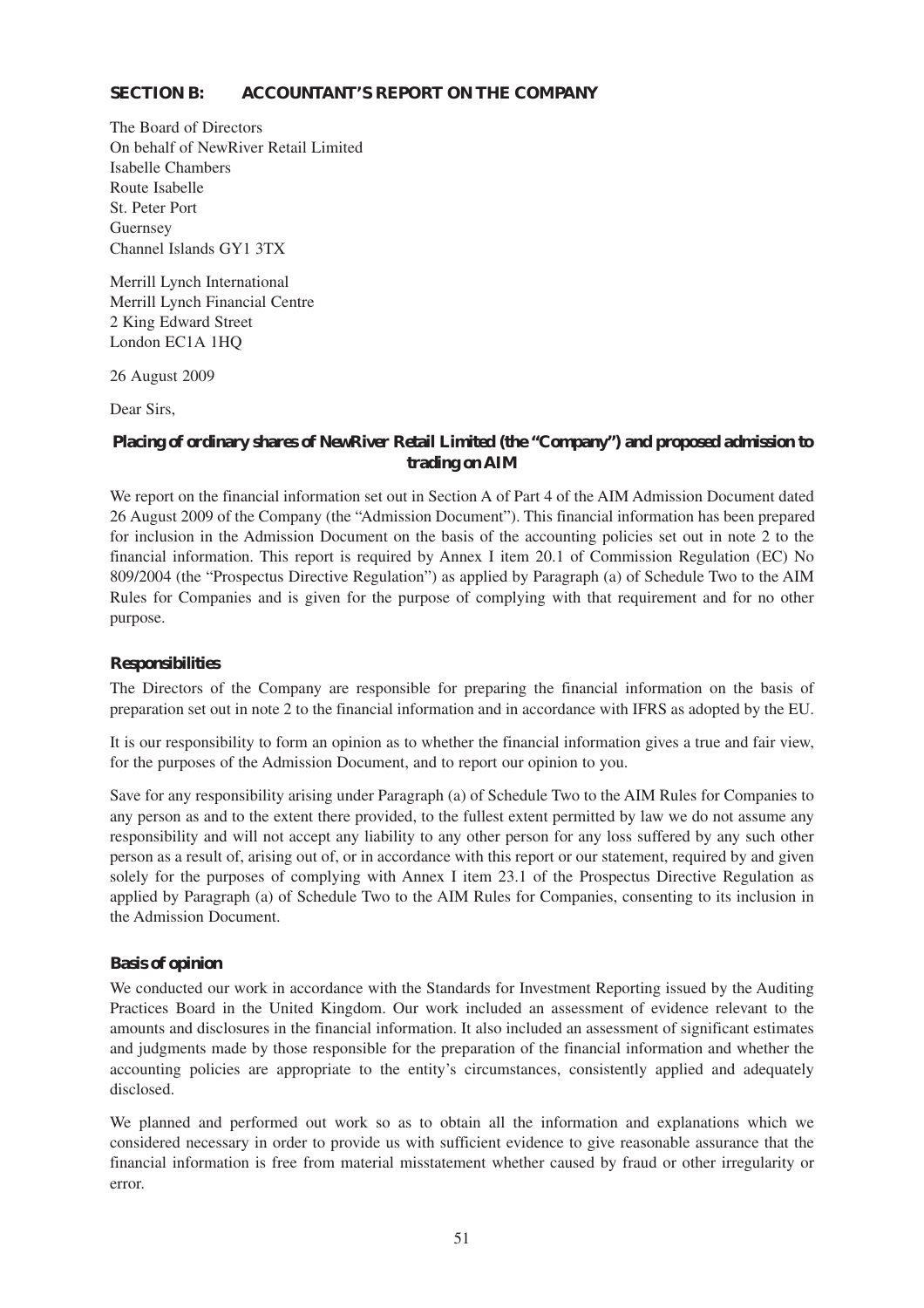Our work has not been carried out in accordance with auditing or other standards and practices generally accepted in jurisdictions outside the United Kingdom, including the United States of America, and accordingly should not be relied upon as if it had been carried out in accordance with those standards and practices.

### **Opinion**

In our opinion, the financial information gives, for the purposes of the Admission Document, a true and fair view of the state of affairs of the Company as at the date stated in accordance with the basis of preparation set out in note 2 and in accordance with IFRS as adopted by the EU.

#### **Declaration**

For the purposes of Prospectus Rule 5.5.3R(2)(f) as applied by Paragraph (a) of Schedule Two of the AIM Rules for Companies, we are responsible for this report as part of the Admission Document and declare that we have taken all reasonable care to ensure that the information contained in this report is, to the best of our knowledge, in accordance with the facts and contains no omission likely to affect its import. This declaration is included in the Admission Document in compliance with Annex I item 1.2 and Annex III item 1.2 of the Prospectus Directive Regulation as applied by Schedule Two to the AIM Rules for Companies.

Yours faithfully

Deloitte LLP *Chartered Accountants*

*Deloitte LLP is a limited liability partnership registered in England and Wales with registered number OC303675 and its registered office at 2 New Street Square, London EC4A 3BZ, United Kingdom. Deloitte LLP is the United Kingdom member firm of Deloitte Touch Tomatsu ("DTT"), a Swiss Verein, whose member firms are legally separate and independent entities. Please see www.deloitte.co.uk/about for a detailed description of the legal structure of DTT and its member firms.*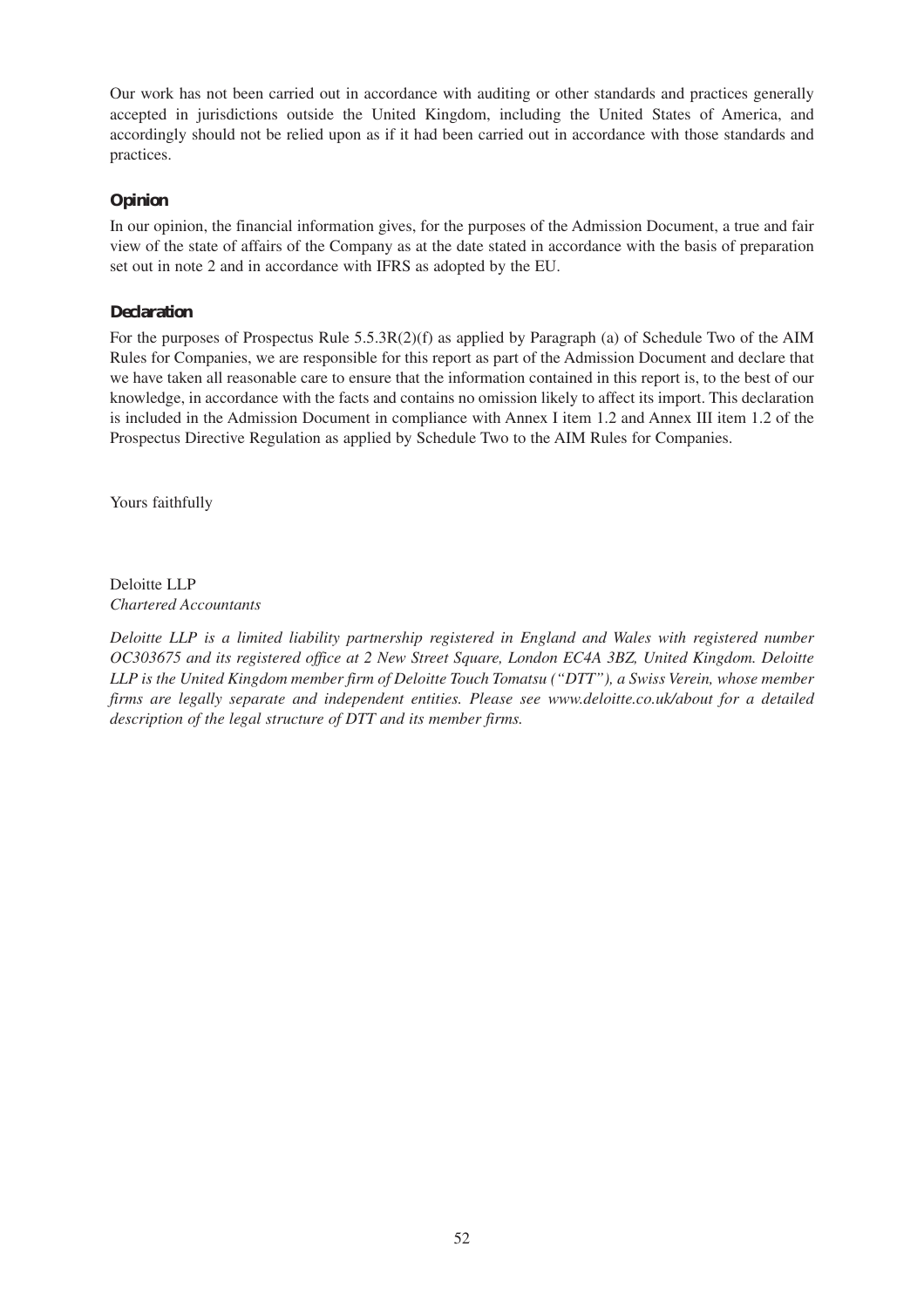# **PART 5**

# **TAXATION**

#### **1. GENERAL**

**The following information is general in nature and relates only to certain aspects of United Kingdom ("UK") and Guernsey taxation applicable to the Company and its subsidiary undertakings and to Shareholders who hold their Ordinary Shares and Warrants as an investment and who have not (or are not deemed to have) acquired their Ordinary Shares and Warrants by virtue of an office or employment and who are resident and, if an individual, ordinarily resident in the UK (except where indicated).** The information is generally based on existing law and practice at the date of this document and may be subject to subsequent change. The information does take into account certain proposed changes to UK tax law (including some changes which will have retrospective effect). In such cases, the information below is based on the latest version of the draft legislation (where available) or proposals as at the date of this document and it is assumed that no changes will be made to such legislation or proposals before they are enacted.

Any change in the Company's or any subsidiary undertaking's tax status or changes in tax legislation or tax treaties negotiated by those countries in which the Group is resident or operates, or in tax legislation in the UK or Guernsey or any other tax jurisdiction affecting Shareholders, or in the interpretation of any such tax legislation or treaties, could affect the value of the investments held by the Company or its subsidiary undertakings or affect the Company's ability to achieve its investment objective for the Ordinary Shares or alter the post tax returns to Shareholders. The summary below does not purport to be a complete analysis or listing of all the potential tax consequences of investing in the Company. Investors should consult their own independent tax advisers concerning the consequences of the acquisition, ownership and disposition of the Ordinary Shares and Warrants.

## **2. UNITED KINGDOM TAXATION**

As the Ordinary Shares will be listed on the CISX, they will be "listed on a recognised stock exchange" for tax purposes. Consequently, following the CISX listing the Ordinary Shares can be held in ISAs. It is not possible for the Placing Shares to be allotted directly to the account manager of an ISA. The Warrants cannot be held in an ISA.

#### 2.1 *The Group*

#### *The Company and its non-UK tax resident subsidiaries*

It is intended that the affairs of the Company, and any subsidiary (other than NewRiver Capital) which acquires and holds assets otherwise than as trading stock, will be conducted so that the central management and control of the relevant company is not exercised in the UK and, consequently, so that the company is not UK tax resident. Accordingly, and provided that the relevant company does not carry on a trade in the UK (whether or not through a branch, agency or other permanent establishment situated there) the Company and each such subsidiary should not be subject to UK capital gains tax or corporation tax on chargeable gains on a disposal of assets and should not be subject to UK corporation tax on any income.

The Company and each such subsidiary will be subject to UK income tax at a rate of 20 per cent. on certain income deriving from a UK source. This includes rent and other income received or deemed to be received from UK real estate, after deduction of its allowable debt financing costs and other allowable deductions. UK rent is potentially subject to UK withholding tax at a rate of 20 per cent. under the Non-Resident Landlords Scheme, however, it is intended that each non-UK resident company which will receive UK rent will seek approval from HM Revenue & Customs ("HMRC") to receive UK rent gross. As a non-UK tax resident the Company should not be subject to UK income tax on dividends that it receives.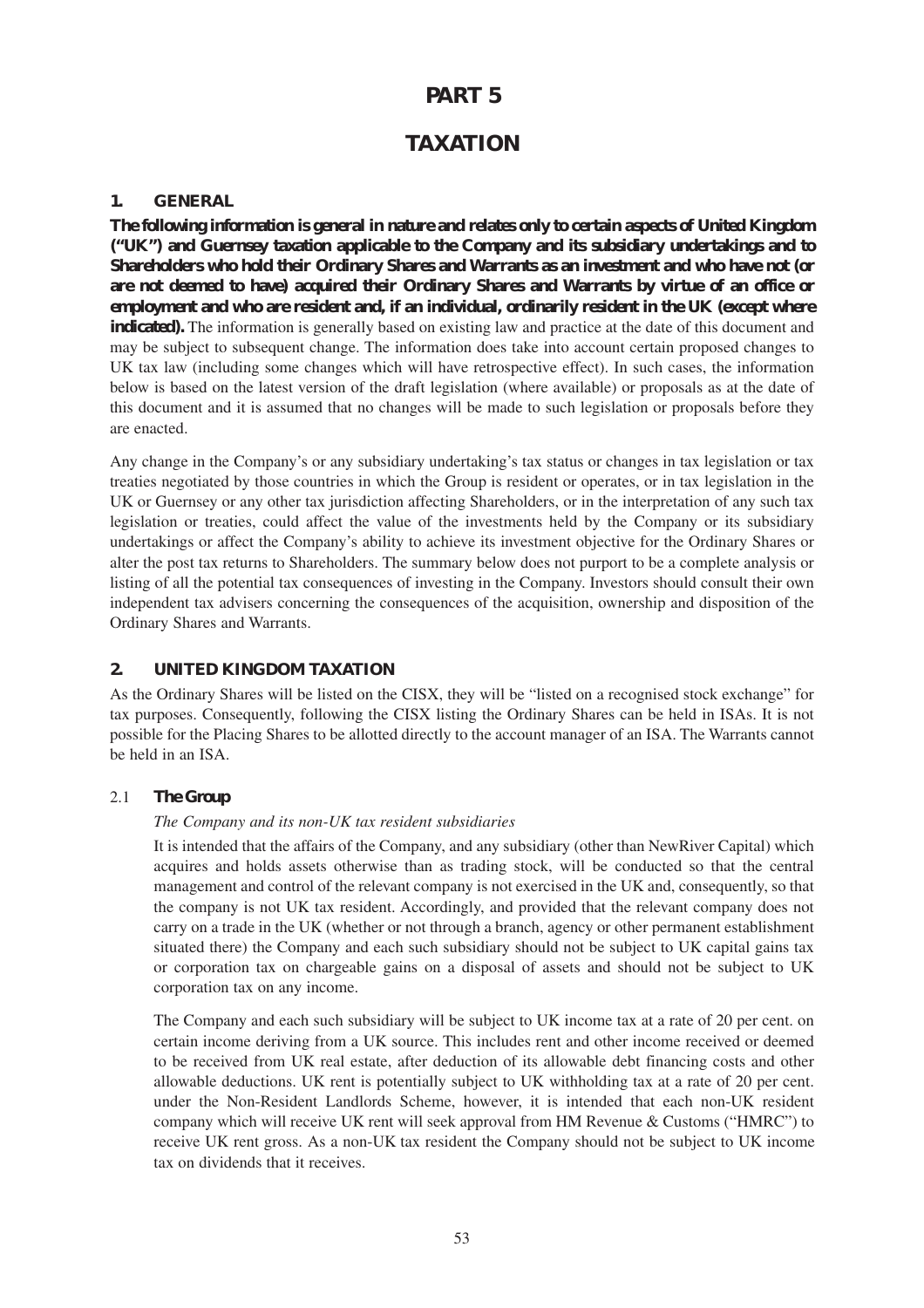#### *NewRiver Capital and other UK tax resident subsidiaries*

It is anticipated that the affairs of NewRiver Capital and any subsidiary of the Company which acquires assets as trading stock, will be conducted so that the central management and control of the relevant company is exercised in the UK and, consequently, so that the company is UK tax resident. If so, NewRiver Capital and each such subsidiary will be subject to UK corporation tax at a rate of 28 per cent. on its income, including trading income and rent, after deduction of its allowable debt financing costs and other allowable deductions. Such companies will also be subject to UK corporation tax at a rate of 28 per cent. on development profits or capital gains on disposal of any of its capital assets.

#### *Withholding tax*

Dividends paid by the Company or any of its subsidiary undertakings will not be subject to UK withholding tax. Interest paid by the Company or any of its subsidiaries may potentially be subject to UK withholding tax at a rate of 20 per cent. if that interest has a UK source, unless the payment of the interest qualifies for an exemption.

#### 2.2 *United Kingdom Shareholders*

#### *Dividends*

A UK resident individual Shareholder who receives a dividend from the Company and who is liable to income tax at the basic rate will be subject to UK income tax on the dividend at the rate of 10 per cent. A UK resident individual Shareholder who is liable to income tax at the higher rate will be liable to UK income tax on the dividend at the rate of 32.5 per cent. (to the extent that, taking the dividend as the top slice of the Shareholder's income, it falls above the threshold for the higher rate of income tax). In the 2009 Budget speech, the UK Government announced that with effect from 6 April 2010 a 50 per cent. rate of income tax will apply to taxable income above £150,000 and that dividends which fall within that income bracket will be taxable at a rate of 42.5 per cent.

A UK resident individual Shareholder whose shareholding in the Company is less than 10 per cent. of its issued share capital of a particular class should generally be entitled to a non-payable dividend tax credit in respect of dividends paid by the Company. This has the effect of lowering the effective rate of income tax on dividends received to 25 per cent. for higher rate tax payers (from 6 April 2010, to 36.11 per cent. in respect of income above £150,000) and to nil for basic rate taxpayers.

UK resident pension funds should be exempt from UK tax on dividends received from the Company.

A Shareholder which is a UK resident company and which receives a dividend from the Company will generally be subject to corporation tax on the dividend at the appropriate rate, currently up to 28 per cent. A dividend paid by the Company which is received by a corporate Shareholder in an accounting period in which the Shareholder is not a "small company" should generally be exempt from UK corporation tax. A company is a small company for this purpose if it is a micro or small enterprise (as defined in the Annex to Commission Recommendation of 6 May 2003 (2003/361/EC)) unless it is an open-ended investment company, authorised unit trust scheme, insurance company or friendly society. Where the dividend is not exempt from UK corporation tax, the Shareholder should be entitled to credit for UK tax paid by the Company or its subsidiaries if the Shareholder directly or indirectly controls not less than 10 per cent. of the voting power of the Company.

#### *Capital Gains*

A disposal of Ordinary Shares by a Shareholder who is either resident or, in the case of an individual, ordinarily resident for tax purposes in the UK may, depending on the Shareholder's circumstances and subject to any available exemption or relief, give rise to a chargeable gain or allowable loss for the purposes of the taxation of chargeable gains. Indexation allowance which, in general terms, increases the capital gains tax base cost of an asset in accordance with the rise in the retail prices index is not available to Shareholders, other than those subject to corporation tax on chargeable gains.

A proportion of the Placing Price is likely to be attributed to the Warrants for tax purposes.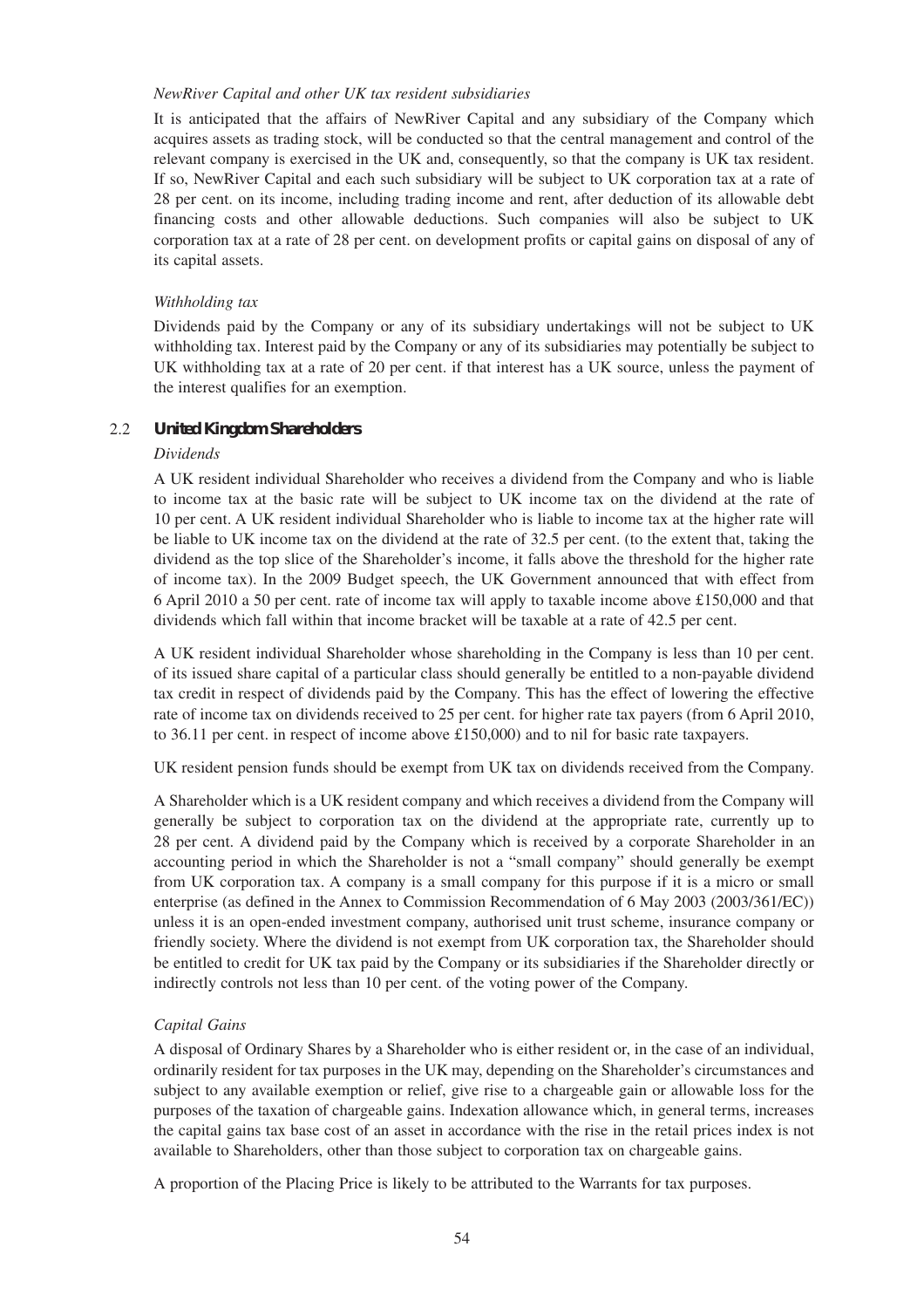A disposal of Warrants by a person who is an individual either resident or ordinarily resident for tax purposes in the UK may, depending on the Warrantholder's circumstances and subject to any available exemption or relief, give rise to a chargeable gain or allowable loss for the purposes of the taxation of chargeable gains. The exercise of a Warrant will not be treated as a disposal for capital gains tax purposes and nor will the failure to exercise a Warrant. On exercise of a Warrant any part of the Placing Price attributed to the Warrant for tax purposes will form part of the Warrantholder's base cost of the shares acquired as a result of exercise of the Warrant.

A Warrantholder which is a UK corporation taxpayer will generally be subject to corporation tax on a Warrant in accordance with the derivative contract regime. Broadly, under the derivative contracts regime the Warrantholder will be taxed in accordance with its accounting treatment of the Warrant. Following the exercise of a Warrant by a corporation taxpayer, an adjustment is made on a future disposal of the shares acquired as a result of exercise to avoid double counting of taxable profits and losses. In particular, where a net profit has been brought into account by the Warrantholder under the derivative contract regime, the base cost of the shares is correspondingly increased. Where a net loss has arisen under the derivative contract regime, the acquisition cost of the shares is correspondingly reduced and to the extent that the net loss exceeds the base cost of the shares, the difference is added to the disposal proceeds of the shares for corporation tax purposes.

If the Company were an "offshore fund" for UK tax purposes, any gain arising on the disposal or redemption of shares in the Company which constitute a "material interest in an offshore fund" may be taxable as income rather than as a capital gain. The Company should not be treated as an offshore fund for UK tax purposes under current law and, consequently, the provisions of Chapter V of Part XVII of the Income and Corporation Taxes Act 1988 (the "Taxes Act") should not apply. Although the Finance Act 2009 contains legislation which will change the definition of an "offshore fund" broadly with effect in relation to Ordinary Shares acquired on or after 1 December 2009, the Company should not be an offshore fund under the new definition.

#### *Stamp Taxes*

No UK stamp duty, stamp duty land tax or stamp duty reserve tax should be payable by Shareholders on issue of the Ordinary Shares on Admission or exercise of the Warrants.

No UK stamp duty land tax or stamp duty reserve tax should be payable by Warrantholders on issue of the Warrants. Although stamp duty at a rate of 0.5 per cent. is potentially payable on the Warrant Instrument on issue by reference to the portion of the Placing Price attributable to the Warrant, in practice, it should not generally be necessary to pay any stamp duty.

Provided that the Ordinary Shares and Warrants are not registered in any register of the Company kept in the UK, no UK stamp duty reserve tax is payable on an agreement to transfer Ordinary Shares or Warrants and, although stamp duty at a rate of 0.5 per cent. is potentially payable on any document used to effect a transfer of Ordinary Shares or Warrants, in practice it should not generally be necessary to pay such stamp duty.

#### *Other United Kingdom tax considerations*

As it is probable that the Company will be owned by a majority of persons resident in the UK, the legislation applying to controlled foreign companies contained in Chapter IV of Part XVII of the Taxes Act may apply to any corporate shareholders who are resident in the UK. Under these rules, part of any undistributed income accruing to the Company or its non-UK subsidiaries may be attributed to such a Shareholder, and may in certain circumstances be chargeable to UK corporation tax in the hands of the Shareholder. However, this will only apply if the apportionment to that Shareholder (when aggregated with persons connected or associated with it) is at least 25 per cent. of the Company's relevant profits. The UK Government is currently consulting on the UK controlled foreign company rules.

The attention of Shareholders resident or ordinarily resident in the UK is drawn to the provisions of section 13 of the Taxation of Chargeable Gains Act 1992 under which any gain accruing in the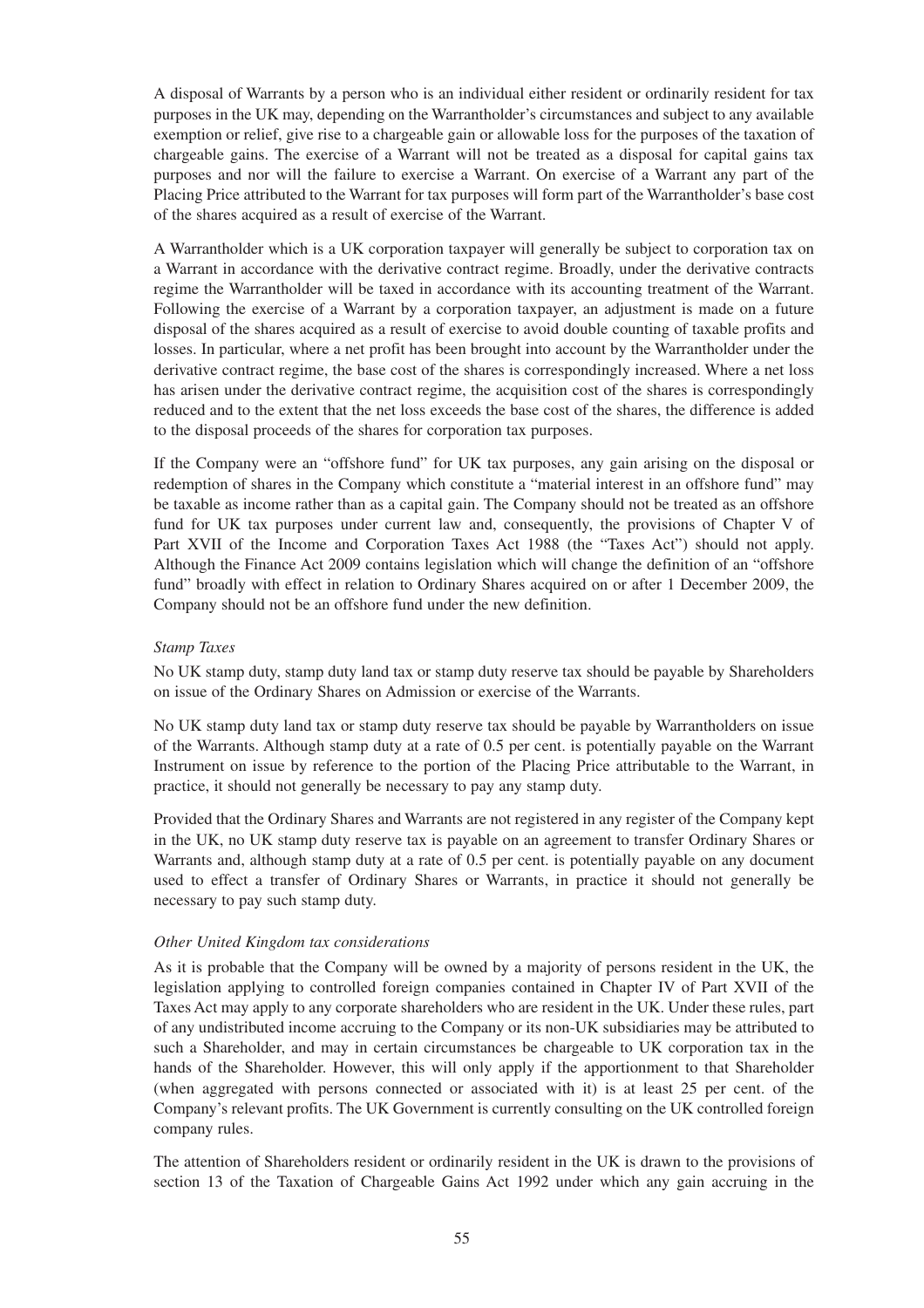Company or a non-UK tax resident subsidiary which constitutes a chargeable gain could be attributed to any such Shareholders which have a greater than 10 per cent. interest (alone or together with connected persons) if the Company is controlled by five or fewer participators or participators who are directors. Effectively, any person who is a "participator" in the Company is treated for the purposes of UK taxation of chargeable gains as if a part of any chargeable gain accruing to the Company had accrued to the person directly, equal to the proportion of the gain that corresponds to the person's proportionate interest in the Company as a "participator".

The attention of individual Shareholders ordinarily resident in the UK is drawn to the provisions of Chapter 2, Part 13 of the Income Tax Act 2007 under which the income accruing to the Company or a non-UK tax resident subsidiary may be attributed to such a Shareholder and may (in certain circumstances) be liable to UK income tax in the hands of the Shareholder. However, the provisions do not apply if such a Shareholder can satisfy HMRC that either (a) it would not be reasonable to draw the conclusion, from all the circumstances of the case, that the purpose of avoiding liability to taxation was the purpose, or one of the purposes, for which the relevant transactions or any of them were effected or (b) that all the relevant transactions were genuine commercial transactions, and it would not be reasonable to draw the conclusion, from all the circumstances of the case, that any one or more of those transactions was more than incidentally designed for the purpose of avoiding liability to taxation.

## **3. GUERNSEY TAXATION**

The Company has received tax exempt status from the Administrator of Income Tax under the Income Tax (Exempt Bodies) (Guernsey) Ordinance, 1989 (the "Ordinance"). The Company will need to reapply annually for exempt status for Guernsey tax purposes, incurring the current fee of £600 per annum.

If exempt status is granted, the Company will not be considered resident in Guernsey for Guernsey income tax purposes. A company that has exempt status for Guernsey tax purposes is exempt from tax in Guernsey on both bank deposit interest and any income that does not have its source in Guernsey. It is not anticipated that any income other than bank interest will arise in Guernsey and therefore the Company is not expected to incur any additional liability to Guernsey tax. Payments of dividends and interest by a company that has exempt status for Guernsey tax purposes are regarded as having their source outside Guernsey and hence are payable without deduction of tax in Guernsey.

In the absence of an exemption, the Company would be treated as resident in Guernsey for Guernsey income tax purposes and subject to the zero rate regime, described below.

In response to the review carried out by the European Union Code of Conduct Group, the States of Guernsey agreed to abolish exempt tax status for the majority of companies and to introduce a zero rate of tax for companies carrying on all but a few specified types of regulated business from January 2008. However, the States of Guernsey also agreed that because collective investment schemes were not one of the regimes in Guernsey that were classified by the EU Code of Conduct Group as being harmful, collective investment schemes would continue to be able to apply for exempt status for Guernsey tax purposes after 31 December 2007. The Company will therefore continue to apply for and be granted exempt status after 1 January 2008 regardless of the changes to the general corporate tax regime changes introduced by the zero tax regime and these changes are not expected to have any material impact on the Company. The Company, in the absence of an exemption, together with any Guernsey incorporated subsidiaries, and any other companies controlled by the Company would however become Guernsey resident companies subject to the zero rate of Guernsey tax. Under this regime, the Company and any subsidiaries would not be required to withhold Guernsey income tax from interest or dividends paid by them other than in respect of distributions to Guernsey resident individuals.

The Policy Council of the States of Guernsey has stated that it may consider further revenue raising measures in 2011/2012, including possibly the introduction of a goods and services tax, depending on the state of Guernsey's public finances at that time.

Non-Guernsey resident Shareholders will not be subject to Guernsey tax on the redemption or disposal of their holding of Ordinary Shares in the Company.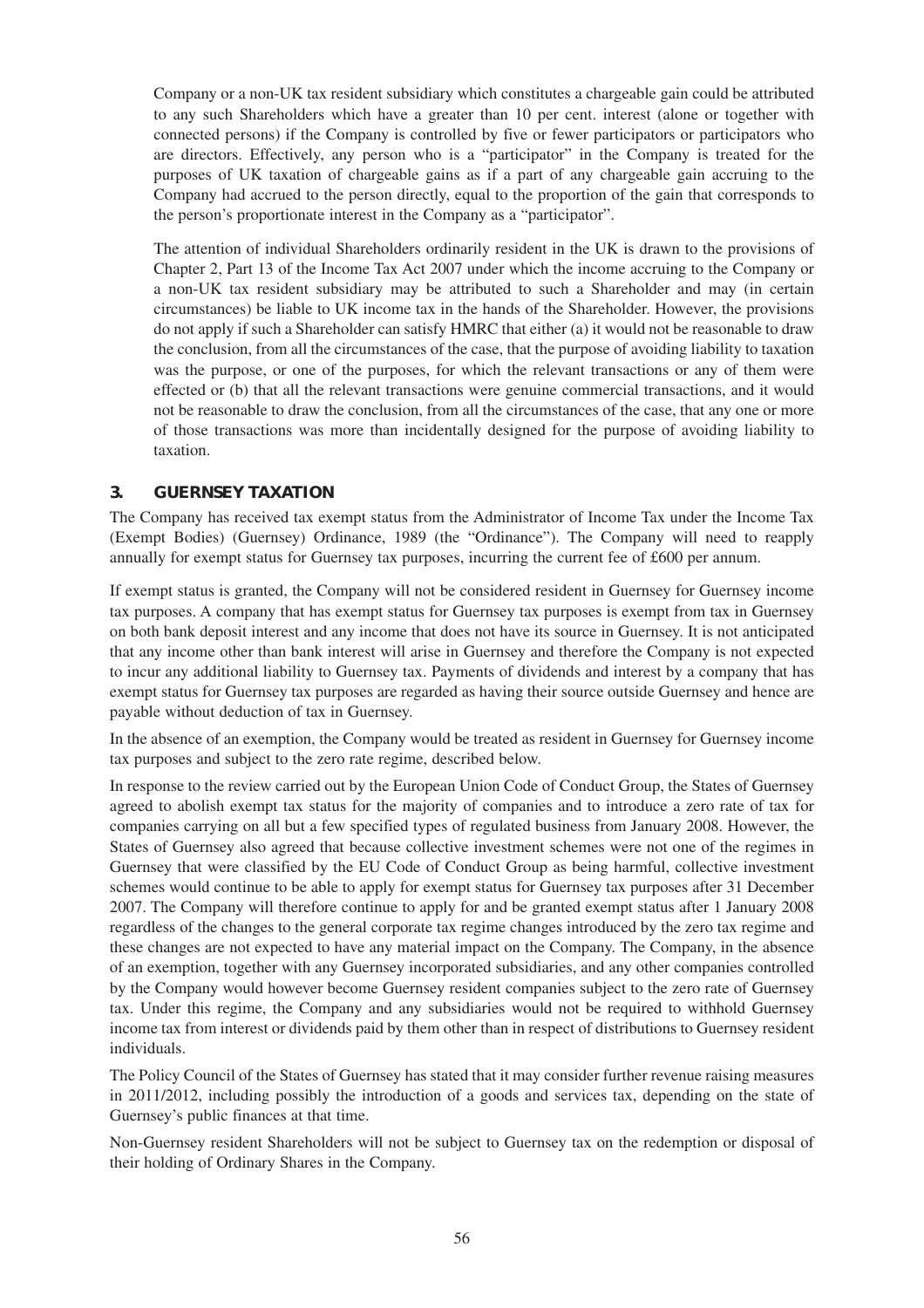Guernsey currently does not levy taxes upon capital inheritances, capital gains (with the exception of a dwellings profit tax) gifts, sales or turnover, nor are there any estate duties, save for an *ad valorem* fee for the grant of probate or letters of administration. No stamp duty is chargeable in Guernsey on the issue, transfer, switching or redemption of shares in the Company.

## **4. EU SAVINGS TAX DIRECTIVE**

Guernsey has introduced measures that are the same as the EU Savings Tax Directive. However, paying agents located in Guernsey are not required to operate the measures on distributions made to shareholders by closed ended investment companies established in Guernsey.

## *Shareholders*

Shareholders resident outside Guernsey will not be subject to any income tax in Guernsey in respect of any Ordinary Shares owned by them. Any Shareholders who are resident for tax purposes in Guernsey, Alderney or Herm will incur Guernsey income tax on any dividends paid on Ordinary Shares owned by them but will suffer no deduction of tax by the Company from any such dividends payable by the Company where the Company is granted exempt status. The Administrator is required to provide details of distributions made to Shareholders resident in the Islands of Guernsey, Alderney and Herm to the Administrator of Income Tax in Guernsey.

## **5. OTHER TAXATION**

Should the Group invest outside the UK, taxation at source may be suffered on interest and dividends in the jurisdiction in which the investment is made. The Group may also be liable to local taxation in certain jurisdictions on rental income or if the Company disposes of shares or securities of a company resident in that jurisdiction. The Company will endeavour to use commercially appropriate means to minimise any local tax whenever possible.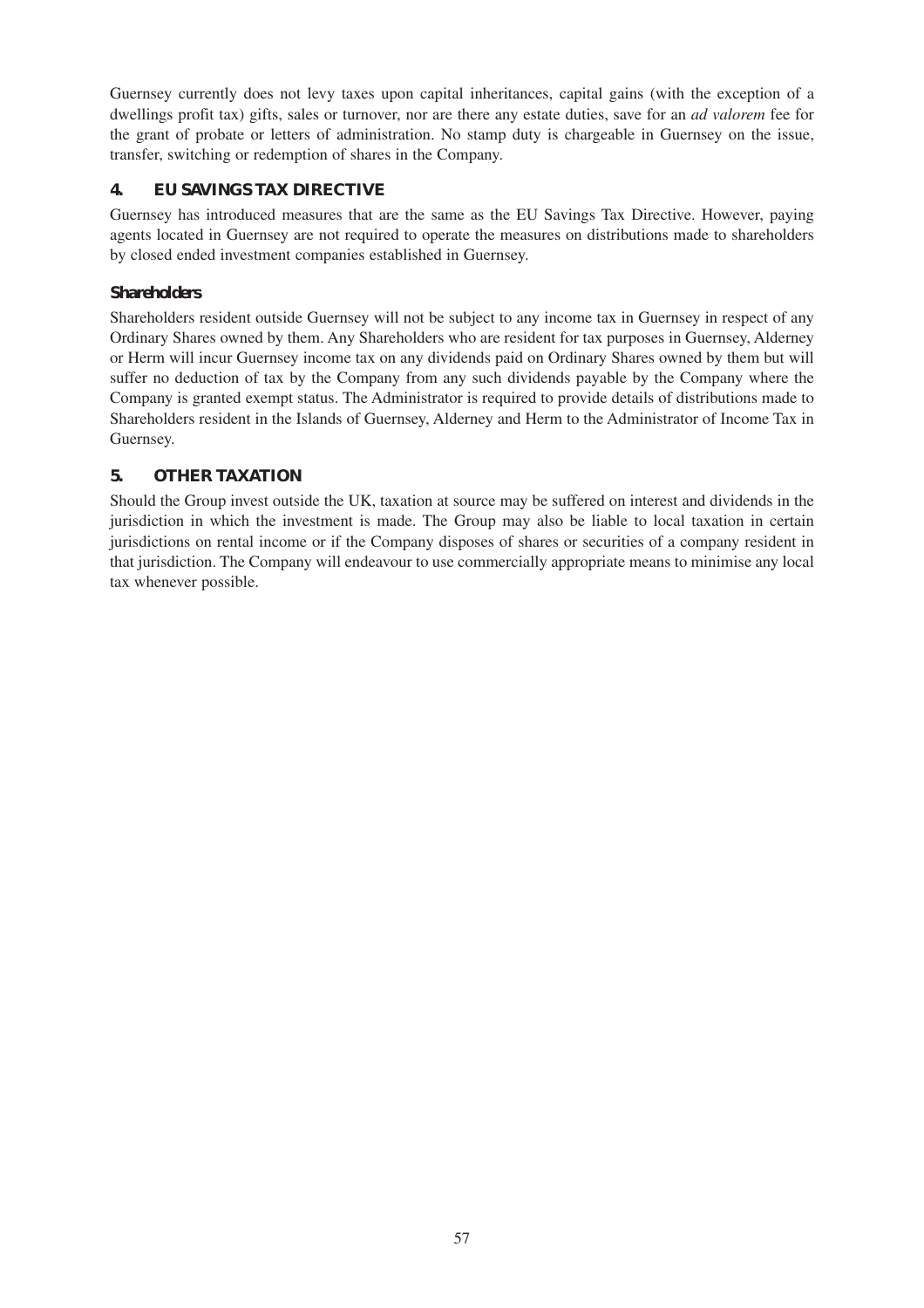# **PART 6**

# **PLACING ARRANGEMENTS**

## **1. GENERAL**

The Company will issue 10 million Ordinary Shares under the Placing at a Placing Price of 250 pence each. Allocations of Placing Shares will be determined at the discretion of Merrill Lynch International, following consultation with the Company. There is no minimum or maximum number of Placing Shares which can be applied for under the Placing. The Placing Shares will, when issued, rank *pari passu* in all respects including the right to receive all dividends and other distributions declared, made or paid after the date of Admission.

The Placing is expected to raise £25 million before expenses, from institutional and other investors, as well as from certain Directors and members of the NRC Management Team who will be investing approximately £5 million in aggregate. Application has been made for the entire issued ordinary share capital of the Company to be admitted to trading on AIM and to the Daily Official List of the CISX. It is expected that Admission will become effective and dealings in the Ordinary Shares will commence on AIM and CISX at 8.00 a.m. on 1 September 2009.

Members of the public are not eligible to take part in the Placing. Shares in a Registered Closed Ended Investment Scheme cannot be offered directly to the public in Guernsey.

## **2. THE PLACING**

The Company has entered into the Placing Agreement dated 26 August 2009 among the Company, NewRiver Capital, the Directors and Merrill Lynch International, pursuant to which, subject to certain conditions, Merrill Lynch International has agreed to use reasonable endeavours to procure subscribers for the Placing Shares at the Placing Price. Under the Placing, the Placing Shares are being offered to institutional and other investors. No Placing Shares have been sold or are available in whole or in part to the public in the UK or elsewhere in connection with the Placing. The Placing is not being underwritten.

The Placing and investors' participation in it will be conditional on the Placing Agreement becoming unconditional in all respects, and not having been terminated in accordance with its terms, as referred to in paragraph 6.4 of Part 9 of this document. The conditions contained in the Placing Agreement include Admission occurring not later than 8.00 a.m. on 1 September 2009 or such later date as the Company and Merrill Lynch International may agree, not being later than close of business on 30 September 2009. Certain conditions are not capable of waiver.

If the Placing Agreement does not become unconditional or is terminated in accordance with its terms prior to Admission, the Placing will not proceed and each investor's rights and obligations will cease and no claims will be capable of being made by any investor in respect of the Placing and any payments made by the investor will be returned as soon as possible thereafter without interest. Without prejudice to the foregoing, the Company and Merrill Lynch International expressly reserve the right to determine, at any time prior to Admission, not to proceed with the Placing.

The Company, NewRiver Capital and the Directors have given certain customary representations, warranties and undertakings to Merrill Lynch International including, among others, warranties in relation to the information contained in this document and other documents prepared by the Company in connection with the Placing and warranties in relation to the business of the Company and NewRiver Capital, and their compliance with applicable laws and regulations. In addition, the Company and NewRiver Capital have agreed to indemnify Merrill Lynch International against certain liabilities, including in respect of the accuracy of information contained in this document, losses arising from a breach of the Placing Agreement and certain other losses suffered or incurred in connection with the Placing.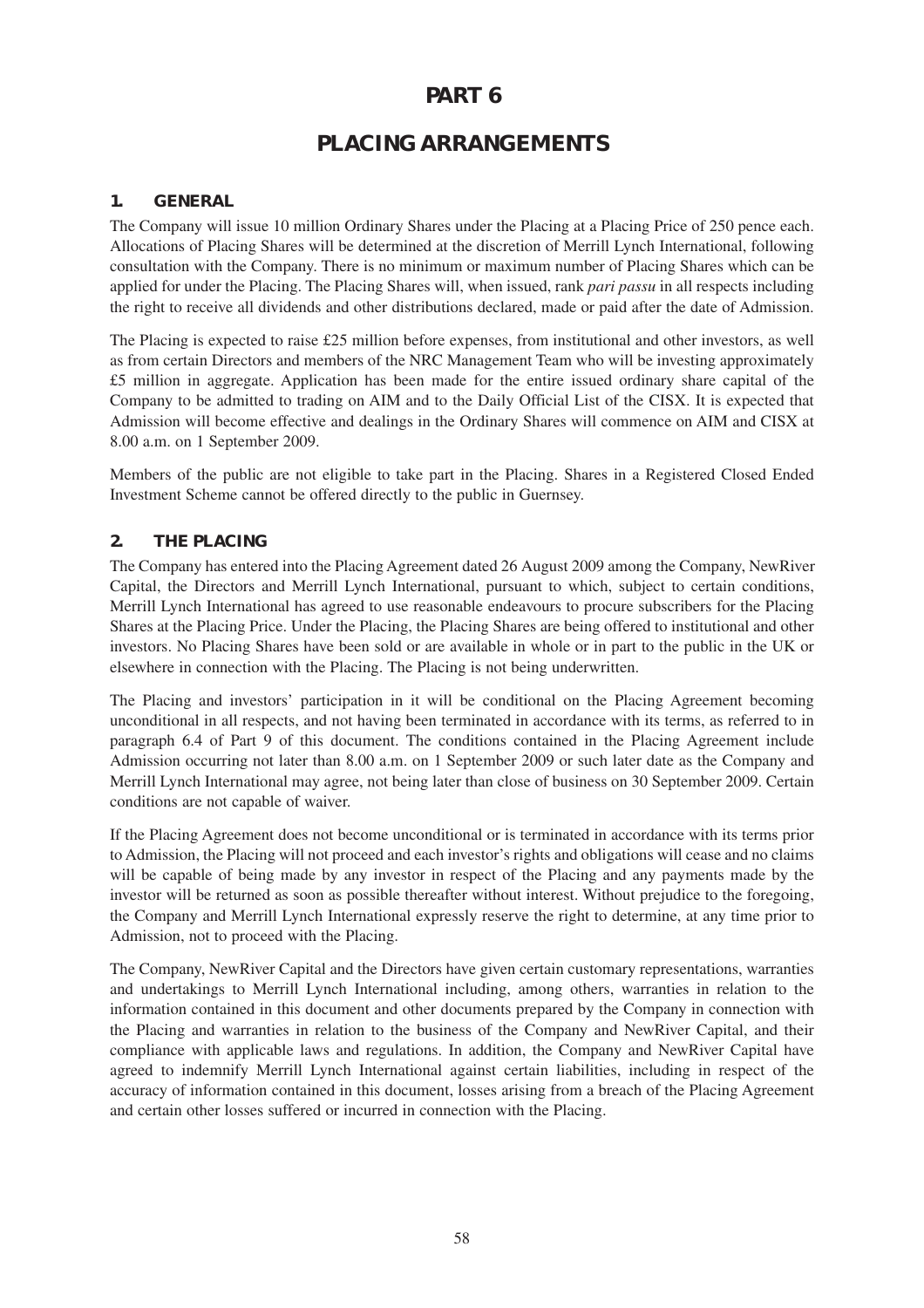The liability of the Company and NewRiver Capital under the Placing Agreement is unlimited as to time and amount. The liability of the Directors under the Placing Agreement is subject to certain limitations as to time and quantum.

Merrill Lynch International is not entitled to any commission or discretionary fee under the Placing Agreement. However, the Company has agreed to pay certain expenses of Merrill Lynch International incurred in relation to the Placing.

Further information in relation to the Placing Agreement and placing arrangements can be found in Part 9 of this document.

## **3. LOCK-IN ARRANGEMENTS**

In accordance with Rule 7 of the AIM Rules, certain of the Directors and certain members of the NRC Management Team who will be acquiring new Ordinary Shares and Warrants pursuant to the Placing have undertaken, save in limited circumstances, not to dispose of any of their Ordinary Shares or Warrants for a period of one year following Admission.

In addition, the Company has agreed with Merrill Lynch International not to issue or agree to issue any Ordinary Shares (or options over Ordinary Shares) for a period of 180 days from Admission without Merrill Lynch International's prior written consent (such consent not to be unreasonably withheld or delayed). Further information in relation to the lock-in arrangements can be found in paragraph 6.4 of Part 9 of this document.

## **4. ADMISSION, SETTLEMENT AND DEALINGS**

It is expected that Admission of the Placing Shares will become effective and dealings in the Ordinary Shares will commence on AIM and CISX at 8.00 a.m. on 1 September 2009 or shortly thereafter. Settlement of dealings from that date will be on a three day rolling basis. The above date and time may be changed.

It is expected that Ordinary Shares to be held in uncertificated form will be delivered to the relevant CREST accounts on the day of Admission on a delivery versus payment basis and that share certificates for the Ordinary Shares to be held in certificated form will be dispatched within 10 business days of Admission. No temporary documents of title will be issued.

The ISIN number and SEDOL code for the Placing Shares are GG00B4Z05859 and B4Z0585, respectively.

## **5. CREST**

CREST is a paperless settlement procedure enabling securities to be evidenced otherwise than by a certificate and transferred otherwise than by written instrument. The Articles permit the holding of Ordinary Shares under the CREST system. The Company will apply for the Ordinary Shares to be admitted to CREST on the date of Admission.

## **6. OVERSEAS INVESTORS**

This document does not constitute or form part of any offer or invitation to sell or issue, or any solicitation of any offer to purchase or subscribe for, any Ordinary Shares (i) in any jurisdiction in which such offer, invitation or solicitation is not authorised; (ii) in any jurisdiction in which the person making such offer, invitation or solicitation is not qualified to do so; or (iii) to any person to whom it is unlawful to make such offer, invitation or solicitation or invitation. The distribution of this document and any accompanying documents, and the offer and sale of the Ordinary Shares may be restricted by law. Persons into whose possession this document and any accompanying documents come must therefore inform themselves about and observe any such restrictions. Any failure to comply with these restrictions may constitute a violation of the securities laws of any such jurisdiction. In particular, no document may be distributed, forwarded to or transmitted in, into or from the United States, Australia, Canada, Japan, South Africa or the Republic of Ireland or to any US Person. Any person within the United States and any US Person who obtains a copy of this document must disregard it.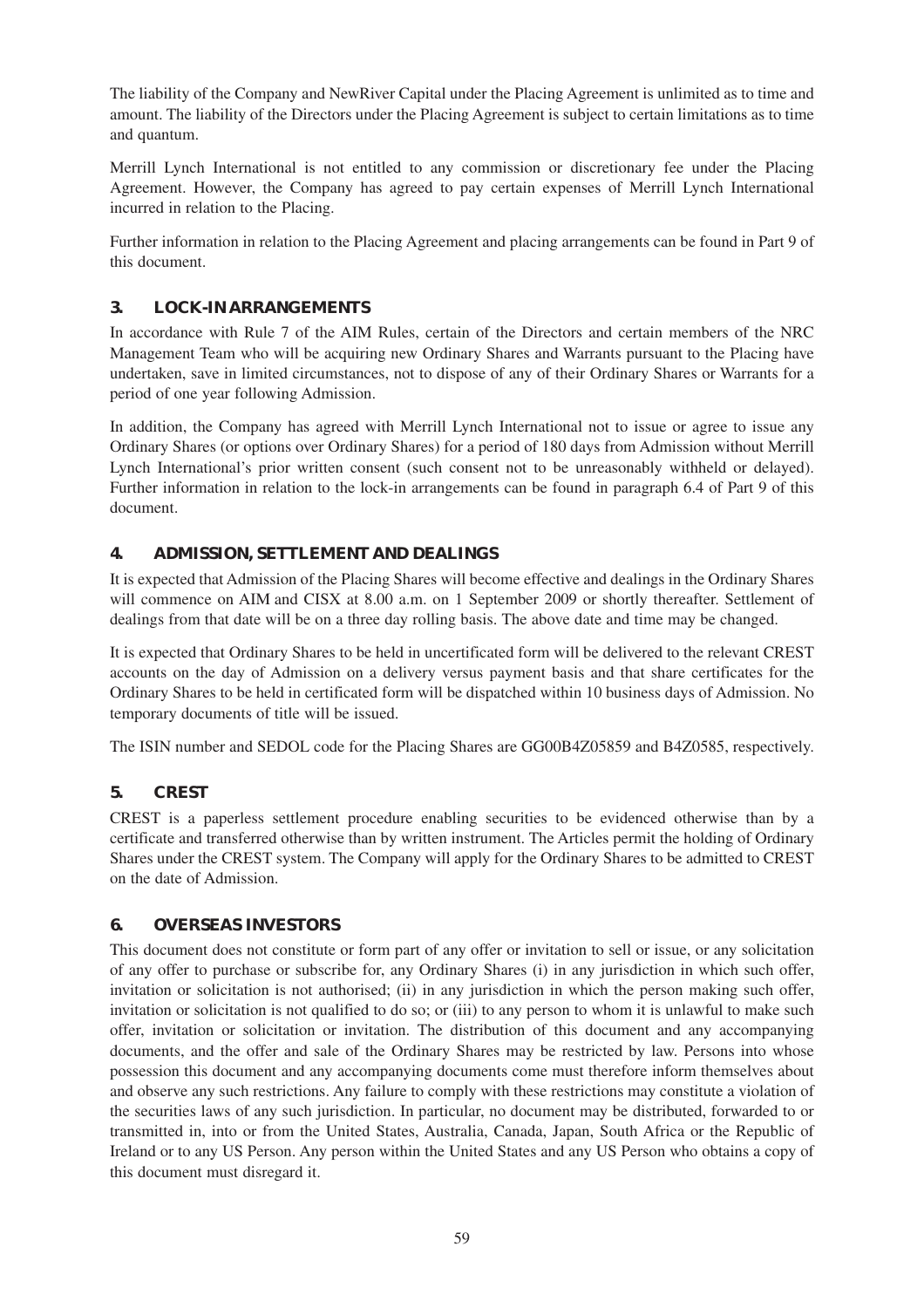No public offering of the Ordinary Shares is being made in any jurisdiction. No action has been or will be taken by the Company, NewRiver Capital, Merrill Lynch International, Kinmont or their affiliates that would permit the offer or sale of the Ordinary Shares or possession or distribution of this document or any accompanying documents in any jurisdiction where action for that purpose is required.

The offer and sale of the Ordinary Shares and the Warrants have not been, nor will they be, registered under the Securities Act, or with any securities regulatory authority of any state or other jurisdiction of the United States. In addition, the Company has not been, and will not be, registered under the Investment Company Act, and investors will not be entitled to the benefits of that Act. The Ordinary Shares and the Warrants may not be offered, sold, pledged or otherwise transferred or delivered within the United States or to, or for the account or benefit of, any US Person. In connection with the Placing, the Ordinary Shares and the Warrants are being offered and sold only outside the United States to, and for the account or benefit of, non-US Persons in "offshore transactions" within the meaning of, and in reliance on the exemption from registration provided by, Regulation S under the Securities Act.

Each person to whom the Ordinary Shares and the Warrants are distributed, offered or sold in connection with the Placing and each subsequent investor in the Ordinary Shares and the Warrants will be deemed by its subscription for or investment in the Ordinary Shares and the Warrants to have given the representations, warranties and agreements set out in Part 7 (Selling and Transfer Restrictions) in this document.

## **7. COMPLIANCE AND MONEY LAUNDERING**

Each investor participating in the Placing will be deemed to represent, warrant and undertake (for itself and any other person for whom it is subscribing for or purchasing Placing Shares) to Merrill Lynch International and the Company that:

- (a) it is aware of, has complied with and will continue to comply with any obligations it has under the Criminal Justice Act 1993, section 118 of the Financial Services and Markets Act 2000, the Proceeds of Crime Act 2002 and the Criminal Justice (Proceeds of Crime) Bailiwick of Guernsey Law, 1999 as amended, to the extent applicable; and
- (b) in respect of its subscription for or purchase of Placing Shares:
	- (i) it has complied fully with its obligations pursuant to the Money Laundering Regulations and the Criminal Justice (Proceeds of Crime) Bailiwick of Guernsey Law, 1999 as amended; and
	- (ii) it will provide Merrill Lynch International and the Company on demand with any information they may require for the purposes of verification under the Money Laundering Regulations or the Criminal Justice (Proceeds of Crime) Bailiwick of Guernsey Law, 1999 as amended.

It is a term of any subscription for or purchase of Placing Shares pursuant to the Placing that, to ensure compliance with the FSA's Money Laundering Rules, the Proceeds of Crime Act 2002, the Money Laundering Regulations and the Criminal Justice (Proceeds of Crime) Bailiwick of Guernsey Law, 1999 as amended (as applicable) either Merrill Lynch International or the Company may, in its absolute discretion, require verification of a placee's identity to the extent that it has not already provided the same. Pending such provision of evidence of identity, definitive certificates in respect of Placing Shares may be retained at the Company's absolute discretion. If within a reasonable time after a request for verification of identity Merrill Lynch International and the Company have not received evidence satisfactory to them, Merrill Lynch International may, at its absolute discretion, terminate any placing commitment, in which event the monies payable on acceptance will, if paid, be returned without interest to the account of the drawee bank from which they were originally debited. No Placing Shares will be placed with an investor if before Admission that investor's acceptance of any Placing Shares is rejected pursuant to the Money Laundering Regulations or the Criminal Justice (Proceeds of Crime) Bailiwick of Guernsey Law, 1999 as amended.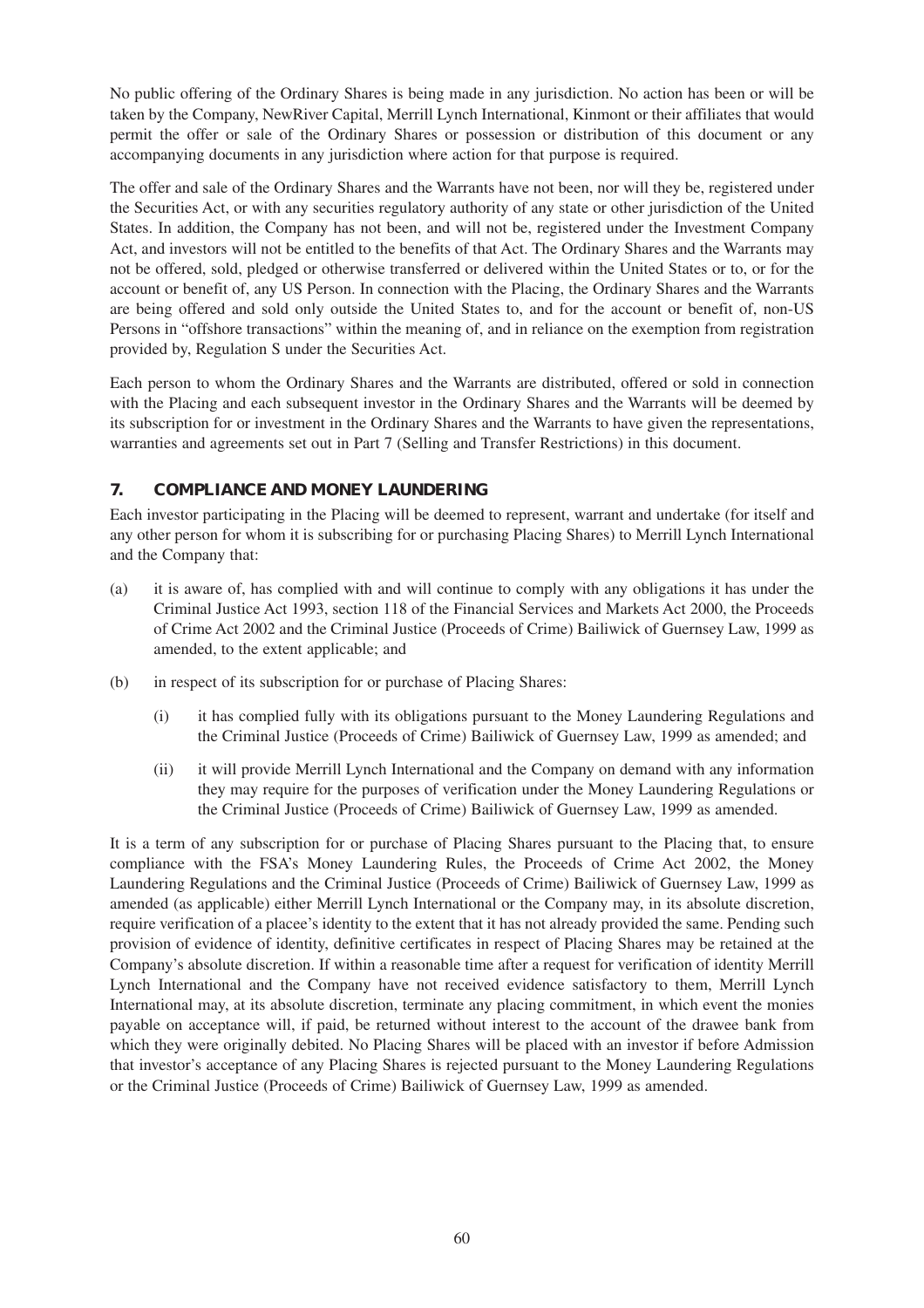## **PART 7**

# **SELLING AND TRANSFER RESTRICTIONS**

#### **1. GENERAL**

This document does not constitute or form part of any offer or invitation to sell or issue, or any solicitation of any offer to purchase or subscribe for, any Ordinary Shares (i) in any jurisdiction in which such offer, invitation or solicitation is not authorised; (ii) in any jurisdiction in which the person making such offer, invitation or solicitation is not qualified to do so; or (iii) to any person to whom it is unlawful to make such offer, invitation or solicitation or invitation. The distribution of this document and any accompanying documents, and the offer and sale of the Ordinary Shares in jurisdictions other than the United Kingdom may be restricted by law. Persons into whose possession this document and any accompanying documents come must therefore inform themselves about and observe any such restrictions. Any failure to comply with these restrictions may constitute a violation of the securities laws of any such jurisdiction. In particular, no document may be distributed, forwarded to or transmitted in, into or from the United States, Australia, Canada, Japan, South Africa or the Republic of Ireland or to any US Person. Any person within the United States and any US Person who obtains a copy of this document must disregard it.

No public offering of the Ordinary Shares is being made in any jurisdiction. No action has been or will be taken by the Company, NewRiver Capital, Merrill Lynch International, Kinmont or their affiliates that would permit the offer or sale of the Ordinary Shares or possession or distribution of this document or any accompanying documents in any jurisdiction where action for that purpose is required.

The offer and sale of the Ordinary Shares and the Warrants have not been, nor will they be, registered under the Securities Act, or with any securities regulatory authority of any state or other jurisdiction of the United States. In addition, the Company has not been, and will not be, registered under the Investment Company Act, and investors will not be entitled to the benefits of that Act. The Ordinary Shares and the Warrants may not be offered, sold, pledged or otherwise transferred or delivered within the United States or to, or for the account or benefit of, any US Person. In connection with the Placing, the Ordinary Shares and the Warrants are being offered and sold only outside the United States to, and for the account or benefit of, non-US Persons in "offshore transactions" within the meaning of, and in reliance on the exemption from registration provided by, Regulation S under the Securities Act.

The Ordinary Shares and the Warrants have not been approved or disapproved by the US Securities and Exchange Commission, any state securities commission in the United States or any other US regulatory authority, nor have any of the foregoing authorities passed upon or endorsed the merits of the offering of Ordinary Shares or the Warrants or the accuracy or adequacy of this document. Any representation to the contrary is a criminal offence in the United States.

The Ordinary Shares and the Warrants have not been and will be not qualified or registered under the applicable securities laws of Australia, Canada, Japan, South Africa or the Republic of Ireland. Accordingly, the Ordinary Shares may not be offered or sold to within, or to any national, resident or citizen of Australia, Canada, Japan, South Africa or the Republic of Ireland.

The Articles contain provisions designed to restrict the holding of shares by persons where, in the opinion of the Directors, such a holding could cause or be likely to cause the Company some legal, regulatory, pecuniary, tax or material administrative disadvantage.

Prospective investors are referred to the notices for prospective investors at the beginning of this document.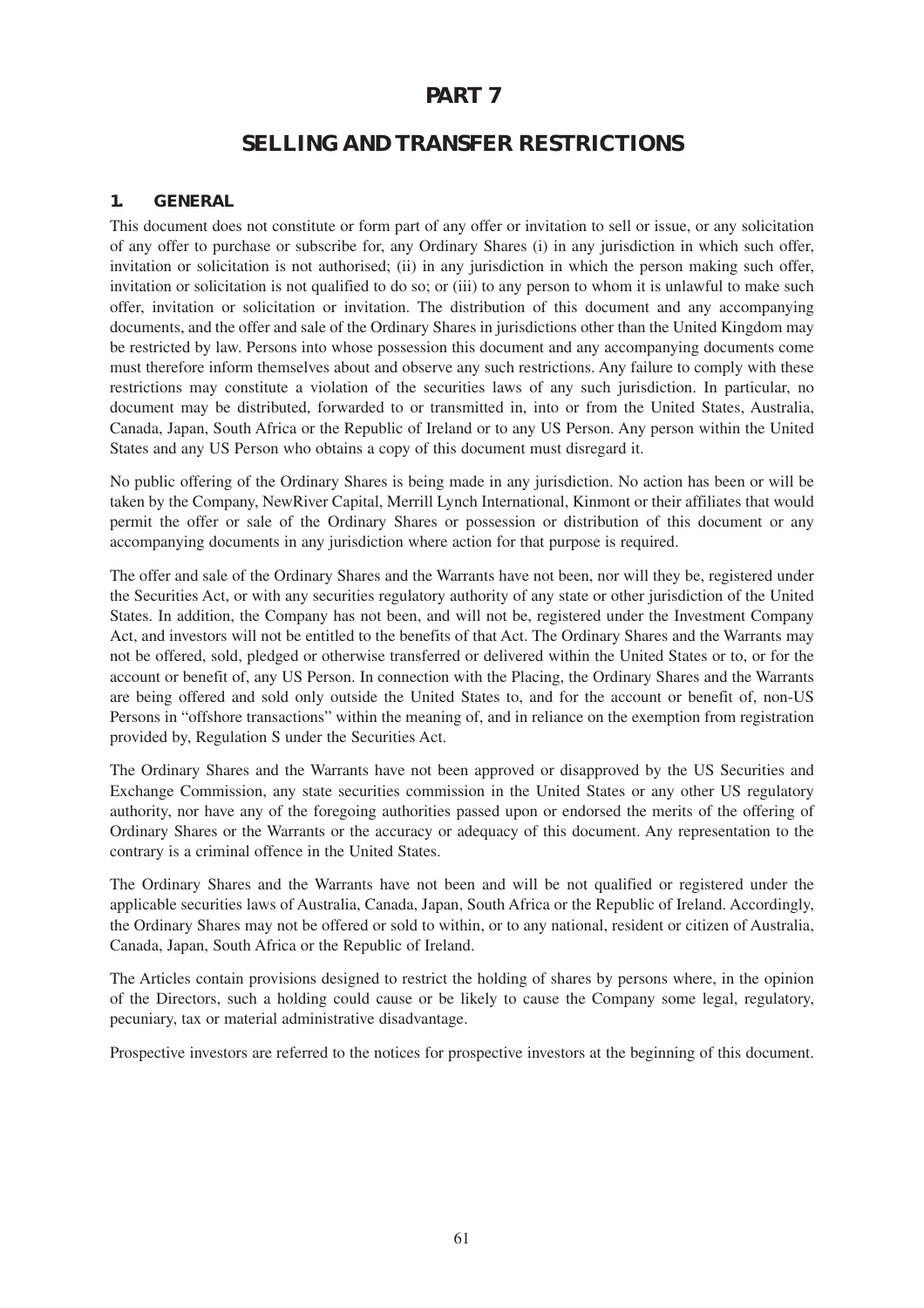### **2. RESTRICTIONS APPLICABLE ALL PERSONS SUBSCRIBING FOR ORDINARY SHARES AND WARRANTS IN THE PLACING AND SUBSEQUENT INVESTORS IN THE ORDINARY SHARES AND WARRANTS**

Each person to whom the Ordinary Shares and the Warrants are distributed, offered or sold in connection with the Placing and each subsequent investor in the Ordinary Shares and the Warrants will be deemed by its subscription for or investment in the Ordinary Shares and the Warrants, to have represented, warranted and agreed as follows (terms used herein that are defined in Regulation S under the Securities Act have the meanings given to them in Regulation S):

- 1. It is not a US Person and it is not acquiring any Ordinary Shares or Warrants for the account or benefit of a US Person, and it is acquiring the Ordinary Shares and the Warrants in an "offshore transaction" within the meaning of, and in compliance with, Regulation S under the Securities Act.
- 2. It is not acquiring any Ordinary Shares or Warrants with a view to the offer, sale, resale, transfer, delivery or distribution, directly or indirectly, of such Ordinary Shares or Warrants in the United States.
- 3. It understands and agrees that the Ordinary Shares and the Warrants have not been and will not be registered under the Securities Act or with any securities regulatory authority of any state or other jurisdiction of the United States, and that the Ordinary Shares and the Warrants may not be offered, sold, pledged or otherwise transferred or delivered within the United States or to, or for the account or benefit of, US Persons, absent registration or an exemption from registration under the Securities Act.
- 4. It understands and agrees that the Company has not registered and will not register under the Investment Company Act and that the Company has put in place restrictions for transactions not involving any public offering in the United States, and to ensure that the Company is not and will not be required to register under the US Investment Company Act.
- 5. No portion of the assets used by such investor to purchase, and no portion of the assets used by such investor to hold, the Ordinary Shares or Warrants or any beneficial interest therein constitutes or will constitute the assets of (a) an "employee benefit plan" that is subject to Title I of the US Employee Retirement Income Security Act of 1974, as amended ("ERISA"), (b) a plan, individual retirement account or other arrangement that is subject to section 4975 of the US Internal Revenue Code of 1986, as amended (the "US Tax Code"), (c) entities whose underlying assets are considered to include "plan assets" of any plan, account or arrangement described in preceding clause (i) or (ii), or (iv) any governmental plan, church plan, non-US plan or other investor whose purchase or holding of the Ordinary Shares or Warrants would be subject to any state, local, non-US or other laws or regulations similar to Title I of ERISA or section 4975 of the US Tax Code or that would have the effect of the regulations issued by the US Department of Labor set forth at 29 CFR section 2510.3-101, as modified by section 3(42) of ERISA.
- 6. It acknowledges that the Company may receive a list of participants holding positions in its securities from one or more book-entry depositories.
- 7. If in the future it decides to offer, sell, pledge or otherwise transfer or deliver the Ordinary Shares or Warrants, it will do so only in compliance with an exemption from the registration requirements of the Securities Act and under circumstances which will not require the Company to register under the Investment Company Act. It acknowledges that any sale, pledge or other transfer or delivery of the Ordinary Shares or Warrants that might (in the absolute discretion of the Directors) require the Company to register under the Investment Company Act will be subject to the compulsory transfer provisions as provided in the articles of incorporation of the Company.
- 8. It has not engaged and will not engage, directly or indirectly, in any "direct selling efforts" (within the meaning of Regulation S under the Securities Act) with respect to any Ordinary Shares or Warrants, and that it will not make any offer to the public of the Placing Shares or Warrants prior to Admission.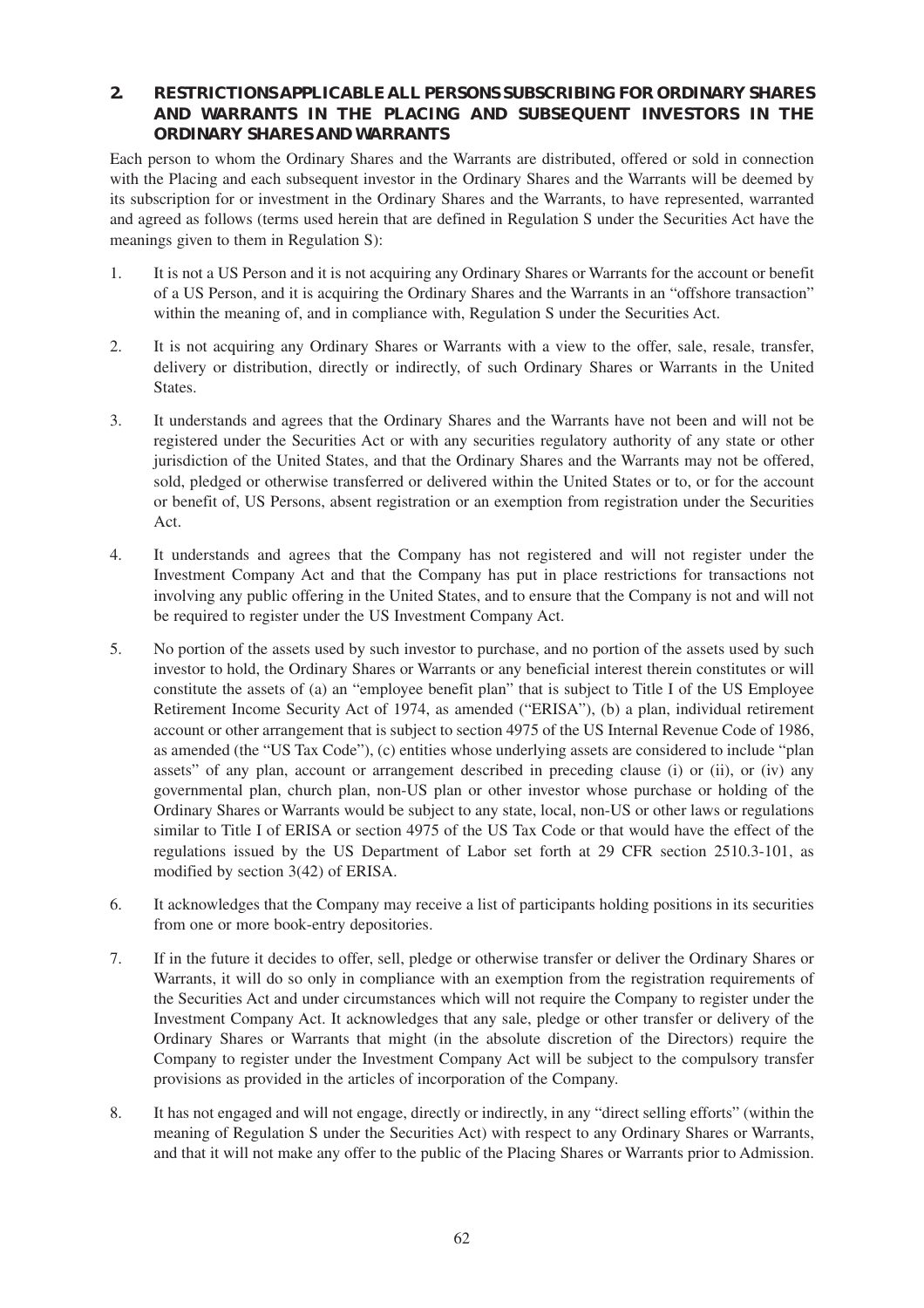- 9. It has received, carefully read and understands this document, and has not, directly or indirectly, distributed, forwarded, transferred or otherwise transmitted this document or any other presentation or offering materials concerning the Placing or the Ordinary Shares or Warrants to any persons within the United States or to any US Persons, nor will it do any of the foregoing.
- 10. It is not a person who is resident in, or a citizen of, Australia, Canada, Japan, South Africa or the Republic of Ireland (or an agent or nominee of such a person) or a corporation, partnership or other entity organised under the laws of any such jurisdiction (or an agent or nominee of such a person).
- 11. It is entitled to subscribe for or invest in the Ordinary Shares and the Warrants comprised in the Placing under the laws of all relevant jurisdictions which apply to it, it has complied with such laws and obtained all governmental and other consents which may be required thereunder and complied with all necessary formalities and it has paid any issue, transfer or other taxes due in connection with its acceptance in any jurisdiction and it has not taken any action or omitted to take any action which will or may result in the Company, NewRiver Capital, Merrill Lynch International, Kinmont or their respective affiliates, agents, advisers being in breach of the legal and regulatory requirements of any jurisdiction in connection with the Placing or its acceptance of participation in the Placing.
- 12. It is a Relevant Person.
- 13. It is not a member of "the public" in Guernsey as that term is defined in the Registered Collective Investment Scheme Rules 2008.
- 14. In accepting its Placing Commitment, and save where otherwise agreed by the Company in writing, it is acting as principal and for no other person and that its acceptance of that participation will not give any other person a contractual right to require the issue, or the transfer, of any of the Placing Shares.
- 15. It irrevocably confirms Merrill Lynch International's discretion with regard to the Placing Agreement and agrees that Merrill Lynch International does not owe it any duties in respect of any claim it may have relating to the Placing.
- 16. It acknowledges and agrees that that no clearances in relation to the Placing have been or will be obtained from the Securities Commission of any province of Canada and that the Placing Shares have not been and will not be registered under the securities laws of Australia, Japan, the Republic of Ireland or the Republic of South Africa and, therefore, the Placing Shares may not be, subject to certain exceptions, directly or indirectly, offered or sold in the Australia, Canada, Japan, the Republic of Ireland or the Republic of South Africa.
- 17. It has not offered or sold and will not offer or sell any Placing Shares in the United Kingdom except to persons whose ordinary activities involve them in acquiring, holding, managing or disposing of investments (either as principal or agent) for the purposes of their business or otherwise in circumstances which have not resulted and will not result in offers to the public in the United Kingdom within the meaning of the Financial Services and Markets Act 2000.
- 18. It acknowledges and agrees in connection with any participation in the Placing that Merrill Lynch International is not acting for it in relation to the Placing or otherwise and that Merrill Lynch International will not have any duties or responsibilities to it for providing the protections afforded to their customers or for advising it with regard to the Placing or the Placing Shares.
- 19. In relation to the Placing, it irrevocably appoints any director of Merrill Lynch International as its agent for the purpose of executing and delivering to the Company and/or its registrars any documents on its behalf necessary to enable it to be registered as the holder of, or to purchase, any of the Placing Shares.
- 20. It is aware of, has complied with and will comply with its obligations (if any) in connection with money laundering under the Proceeds of Crime Act 2002 and the Criminal Justice (Proceeds of Crime) Bailiwick of Guernsey Law, 1999 as amended.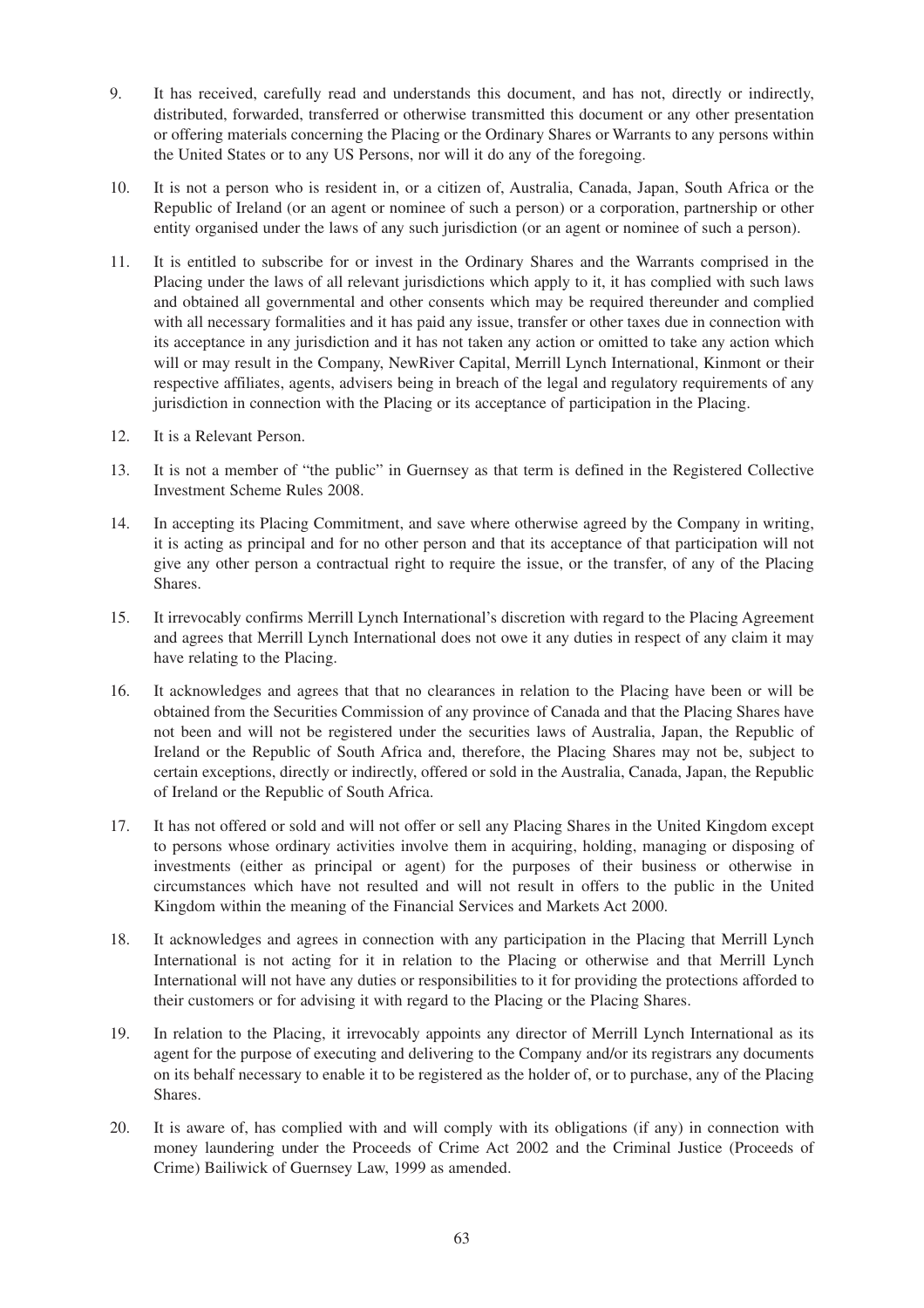- 21. It has not relied on any representation relating to the Placing, the Placing Shares, the Company or NRC other than information contained in this document.
- 22. The Placing Shares will be issued or transferred subject to the terms and conditions set out herein and in the Articles.
- 23. The undersigned is subscribing for or investing in the Ordinary Shares for its own account or, if it subscribing or investing as a fiduciary or agent for one or more accounts it has sole investment discretion with respect to each such account and it has full power and authority to make the foregoing representations, warranties and agreements on behalf of each such account.
- 24. It acknowledges and agrees that the Company, NewRiver Capital, Merrill Lynch International, Kinmont, their respective affiliates, agents, advisers and others and others will rely upon the truth and accuracy of the foregoing representations, warranties and agreements. If any of the representations, warranties or agreements deemed to have been made by it are no longer accurate or have not been complied with, it will immediately notify the Company.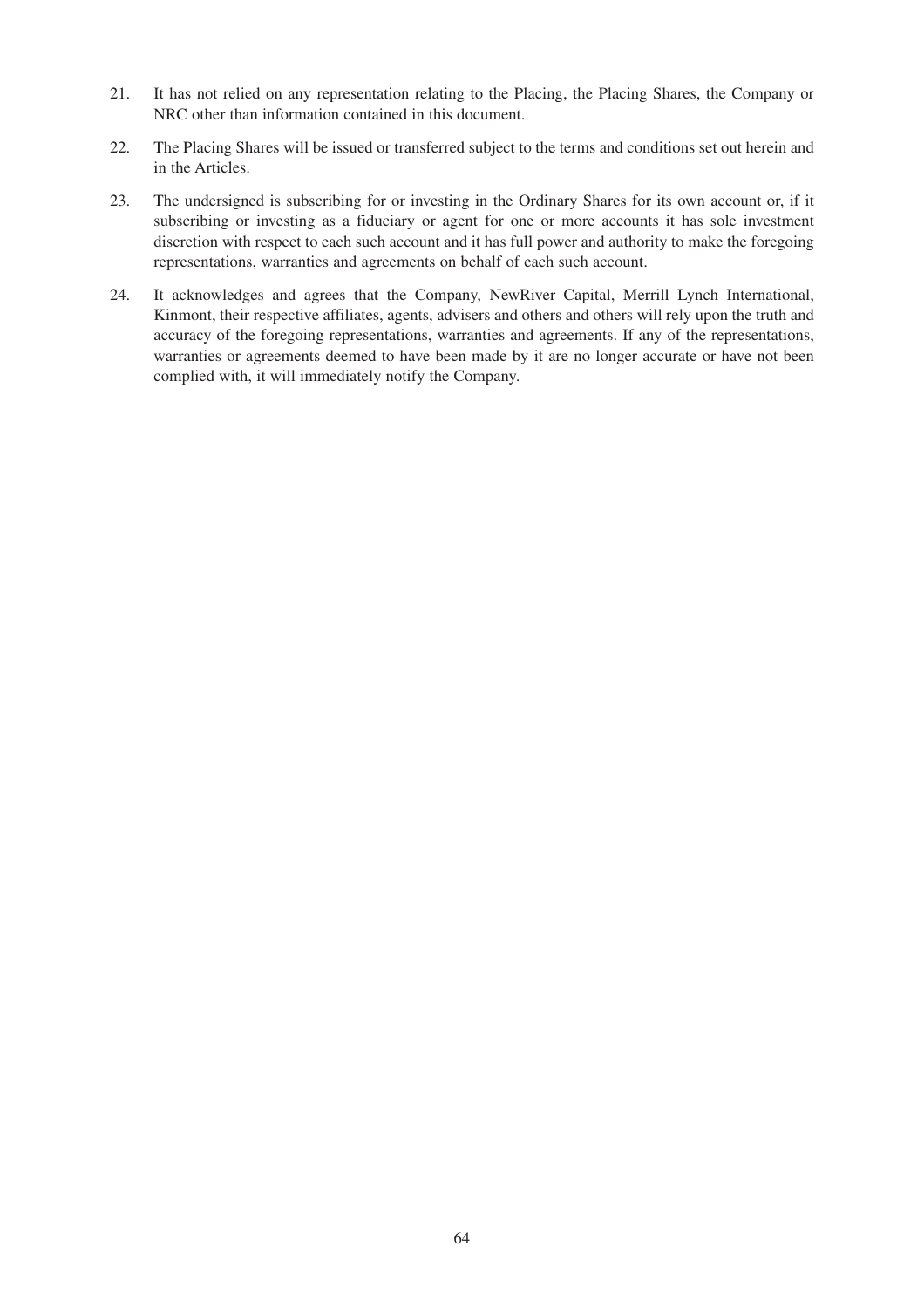# **PART 8**

# **SUMMARY OF THE WARRANTS**

#### **1. INTRODUCTION**

Shareholders who subscribe for Placing Shares in the Placing will, conditional upon Admission occurring by no later than 30 September 2009, receive Warrants, in the aggregate, to subscribe for 3 per cent. of the Fully Diluted Share Capital exercisable at the subscription price per Ordinary Share of £2.50, as adjusted in the circumstances summarised below under the heading "Terms of the Warrants", and all such Warrants shall be fully vested and exercisable upon issuance.

The Warrants will expire on 1 September 2019, unless previously exercised or lapsed, and shall be of a single class for all purposes. The Warrants contain customary anti-dilution provisions (including in respect of dividends). The Warrants will be exercisable in whole or in part. The subscription price and number of shares for each Warrant will be subject to adjustment in respect of dilution events, including the payment by the Company of dividends, any amalgamation, reorganisation, reclassification, consolidation, merger or sale of all or substantially all of the Company's assets (other than in the ordinary course of the Group's business) and other dilutive events for which a failure to make any adjustments would not fully protect the purchase rights represented by the Warrants. The Warrants are freely transferable, subject to the transfer restrictions set out in the Warrant Instrument and on each Warrantholder's certificate in respect of Warrants.

#### **2. TERMS OF THE WARRANTS**

#### 2.1 *Definitions*

In relation to the summary of the terms of the Warrants below, references to persons include individuals, bodies corporate (wherever incorporated), unincorporated associations, funds and partnerships and the following terms and expressions have the following meanings:

"Affiliate" means any company, partnership, limited liability company or other entity which, directly or indirectly, through one or more intermediaries, Controls, is Controlled by, or is under common Control with, another company, partnership, limited liability company or other person. Without limiting the generality of the foregoing, the term "Affiliate" shall include an investment fund managed by any such person or by a person that directly or in directly Controls, is Controlled by or is under common Control with such person.

"Anti-Dilution Provisions" means the provisions set out in paragraph 2.3 below.

"Assets" means any shares, securities, cash (or cash equivalents) or other property whatsoever (save for property or other assets purchased and disposed of pursuant to arm's length transactions in the ordinary course of the Group's business).

"Business Combination" means a merger, scheme of arrangement, amalgamation, consolidation, statutory share exchange or similar transaction that requires the approval of Shareholders.

"Business Day" means any day (other than a Saturday or Sunday) on which securities or investment exchanges are open in Guernsey and the United Kingdom for normal trading activity.

"Certificate" means a certificate evidencing a Warrantholder's entitlement to Warrants.

"Consent" means the consent in writing of Warrantholders entitled to subscribe for not less than 51 per cent. of the Warrant Shares.

"Control" means any person, or persons together acting in concert (as such term is defined and construed by the City Code), obtaining 50 per cent. or more of the voting rights normally attributable to the share capital (whether obtained by way of acquisition, merger, share offering or other agreement or document or otherwise howsoever, including as a result of a share buy-back programme) or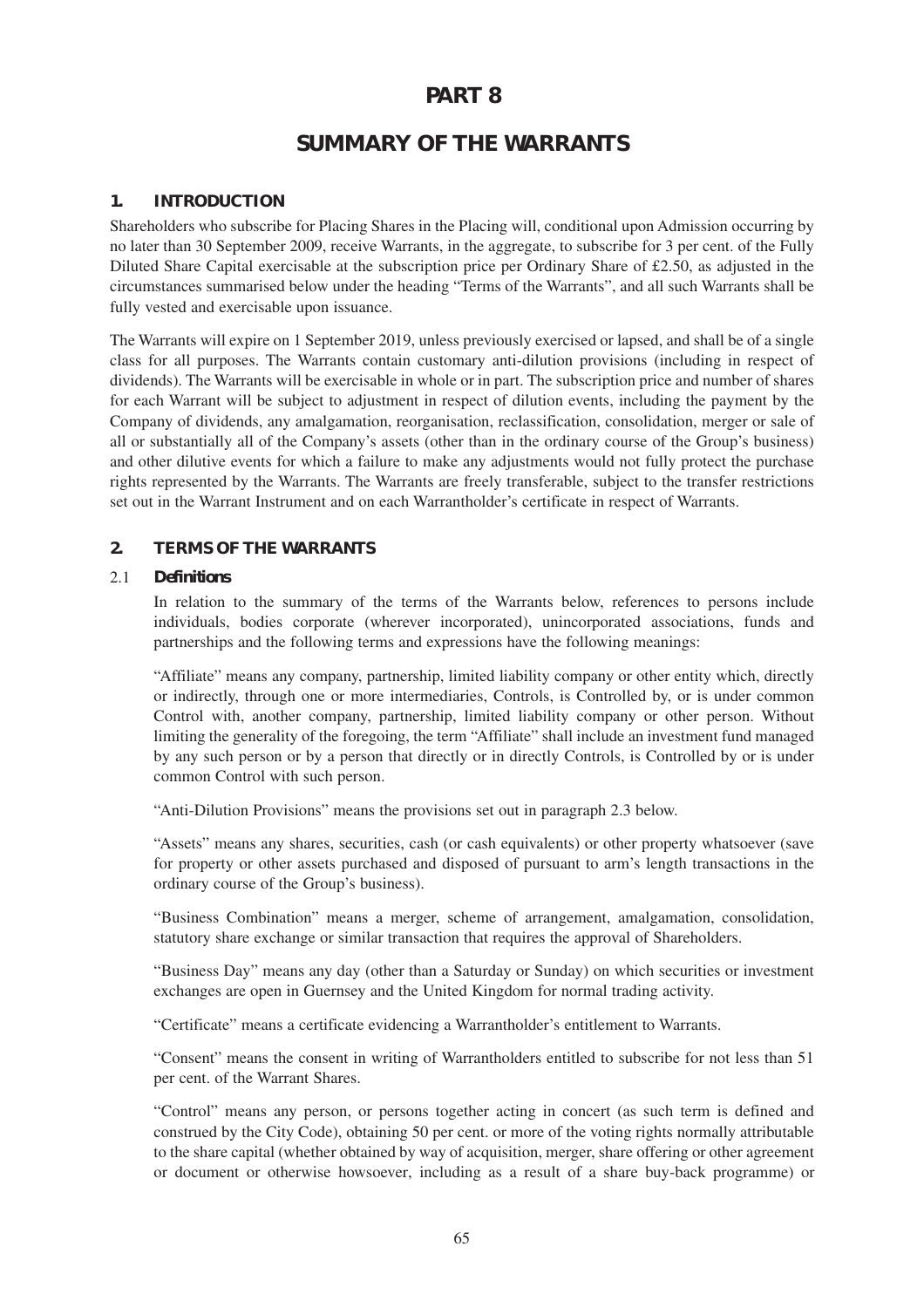otherwise obtaining the power (howsoever achieved) to direct or cause the direction of the management and policies of another person; and "Controlling" and "Controlled" shall be construed accordingly.

"Exchange Rate" means the mean of the spot rate for the purchase of sterling in the relevant currency at the close of business on the five Business Days immediately prior to the date of any calculation.

"Exercise Date" means the date of delivery to the registered office of the Company of the items specified in the Warrant Instrument (and the date of such delivery shall be the date on which such items are received at the Company's registered office) or if not a Business Day then the immediately following Business Day.

"Exit Event" means a Sale or Business Combination.

"Exit Notification" means a notice from the Company to the Warrantholder, informing the Warrantholder of the occurrence of an Exit Event, or an anticipated Exit Event, and containing: (a) details of the nature of the Exit Event, or anticipated Exit Event; (b) the anticipated earliest date on which such Exit Event could occur; (c) the anticipated Fully Diluted Share Capital of the Company immediately prior to such Exit Event and immediately after such Exit Event, the anticipated number of Warrant Shares to be issued in relation to the relevant Warrant if the Subscription Rights were to be exercised in full, and the anticipated aggregate Subscription Price payable by the Warrantholder to exercise such rights; and (d) all other information available to the Company which is or might reasonably be considered to be material to the Warrantholder for the purposes of deciding whether or not (and if so when) to exercise its Subscription Rights, subject always to the Warrantholder complying with its legal obligations and any applicable regulatory requirements including the AIM Rules.

"Final Date" means 1 September 2019 or the first Business Day immediately thereafter.

"Group" means the Company and any holding company it may have and any subsidiary companies or undertakings of the Company or any such holding company from time to time.

"Investment Bank" means an independent internationally-recognised investment banking firm selected by the Directors with the Consent of Warrantholders, the fees and expenses of which shall be shared equally by the Company on the one hand and such holders on the other.

"Regulatory Approvals" means, with respect to a Warrantholder, to the extent applicable and required to permit a Warrantholder to exercise the Warrants for Ordinary Shares and to own such Ordinary Shares without the Warrantholder or the Company being in violation of applicable law, rules or regulation, the receipt of any necessary approvals and authorizations of, filings and registrations with, notifications to, or expiration or termination of any applicable waiting period under any applicable law or regulation.

"Sale" means any transaction or series of transactions (whether or not related) entered into at any time after the date of the Warrant Instrument, resulting in a sale, assignment, transfer or other disposal at arm's length to a person or persons acting in concert by any Shareholders of a majority in number of the Ordinary Shares, excluding any transaction that requires the approval of the Shareholders of the Company.

"Specified Percentage" means in respect of any Warrant and the exercise of the relevant Subscription Rights, the specified percentage stated in the Warrantholder's Certificate which shall, when aggregated with the Specified Percentages in respect of all other Warrants, Certificates and Subscription Rights, be three per cent.

"Subscription Price" means two hundred and fifty (250) pence per Warrant Share, as such price may be adjusted from time to time in the circumstances summarised at paragraph 2.3 below.

"Time Value" means such an amount as will preserve the rights of the Warrantholder by providing just and equitable compensation in respect of the time value in the Warrant from the date of any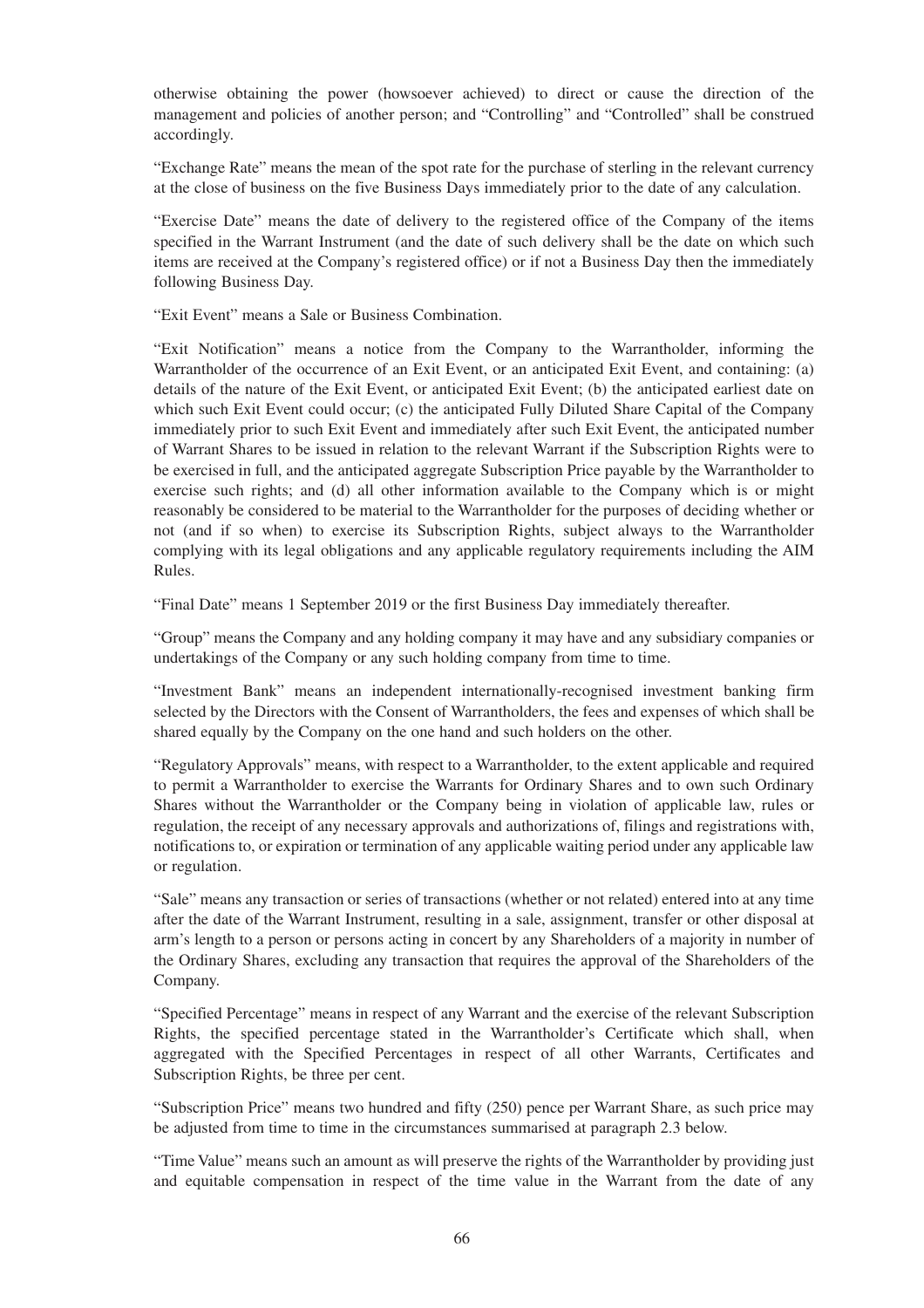transaction to which paragraph 2.3.1.4(a) below applies to the Final Date as the same shall be determined by an independent Investment Bank.

"Voting Equity Securities" means in relation to any issuer, (i) voting equity securities of such issuer having no preference as to dividends or in a liquidation over any other securities of such issuers or (ii) securities convertible into or exchangeable for the voting securities described in (i).

"Warrant Shares" means such number of Ordinary Shares which, when allotted and issued to the Warrantholders, will represent the Specified Percentage of the Fully Diluted Share Capital.

"Warrantholder" means in relation to a Warrant, the person(s) whose name(s) appear(s) in the Register as the holder(s) of the Warrants.

#### 2.2 *Terms of the Warrants*

- 2.2.1 The Warrants in aggregate give the Warrantholders the right to subscribe in cash at the Subscription Price for the Warrant Shares.
- 2.2.2 Each Warrantholder shall have the right, upon the terms and conditions summarised below, to subscribe for or acquire from the Company in cash at the Subscription Price that Specified Percentage of the Fully Diluted Share Capital of the Company specified in its Certificate (the "Subscription Rights").
- 2.2.3 Conditional upon Admission occurring by no later than 30 September 2009, the Subscription Rights may be exercised, in whole or in part, at any time or times prior to 17:59 on the Final Date.
- 2.2.4 The Company undertakes to send to the Warrantholders an Exit Notification not less than 30 days prior to the expected completion date of an Exit Event, or, if the Company does not become aware of the Exit Event until a time which is less than 30 days prior to the expected date of the Exit Event, as soon as reasonably practicable after becoming aware of it.
- 2.2.5 Subject to the Company complying with its obligations pursuant to issue an Exit Notification and paragraph 2.2.6 below, the Warrantholders shall have a period of 6 months from the date of an Exit Event in which to exercise their Subscription Rights (at the then prevailing Subscription Price). On the expiry of such period, all continuing rights of the Warrantholders under the Warrant Instrument (including the Subscription Rights, if not exercised) shall lapse (save in relation to any outstanding notices of exercise of Subscription Rights, in which case, the Warrantholders' rights shall lapse upon completion by the Company of its obligations in respect of any notices of exercise).
- 2.2.6 Except as provided in this paragraph 2.2.6, all continuing rights of the Warrantholders under the Warrant Instrument (including the Subscription Rights) shall lapse on the Final Date (save in relation to any outstanding notices of exercise of Subscription Rights, in which case, the Warrantholders' rights shall lapse upon completion by the Company of its obligations in respect of any notices of exercise).

#### 2.3 *Anti-Dilution Provisions*

- 2.3.1 In order to prevent dilution of the Subscription Rights granted under the Warrants, the Subscription Price shall be subject to adjustment from time to time summarised as follows:
	- 2.3.1.1 *Subdivision or Consolidation/Combination of Ordinary Shares*. If the Company, at any time while the Warrants are outstanding: (a) shall pay a share or bonus share dividend on its Ordinary Shares or pay any other distribution in Ordinary Shares; (b) subdivide the class of Ordinary Shares into a larger number of shares; or (c) consolidate/combine the class of Ordinary Shares into a smaller number of shares, then the Subscription Price thereafter shall be determined by multiplying the Subscription Price by a fraction, the numerator of which shall be the number of Ordinary Shares (excluding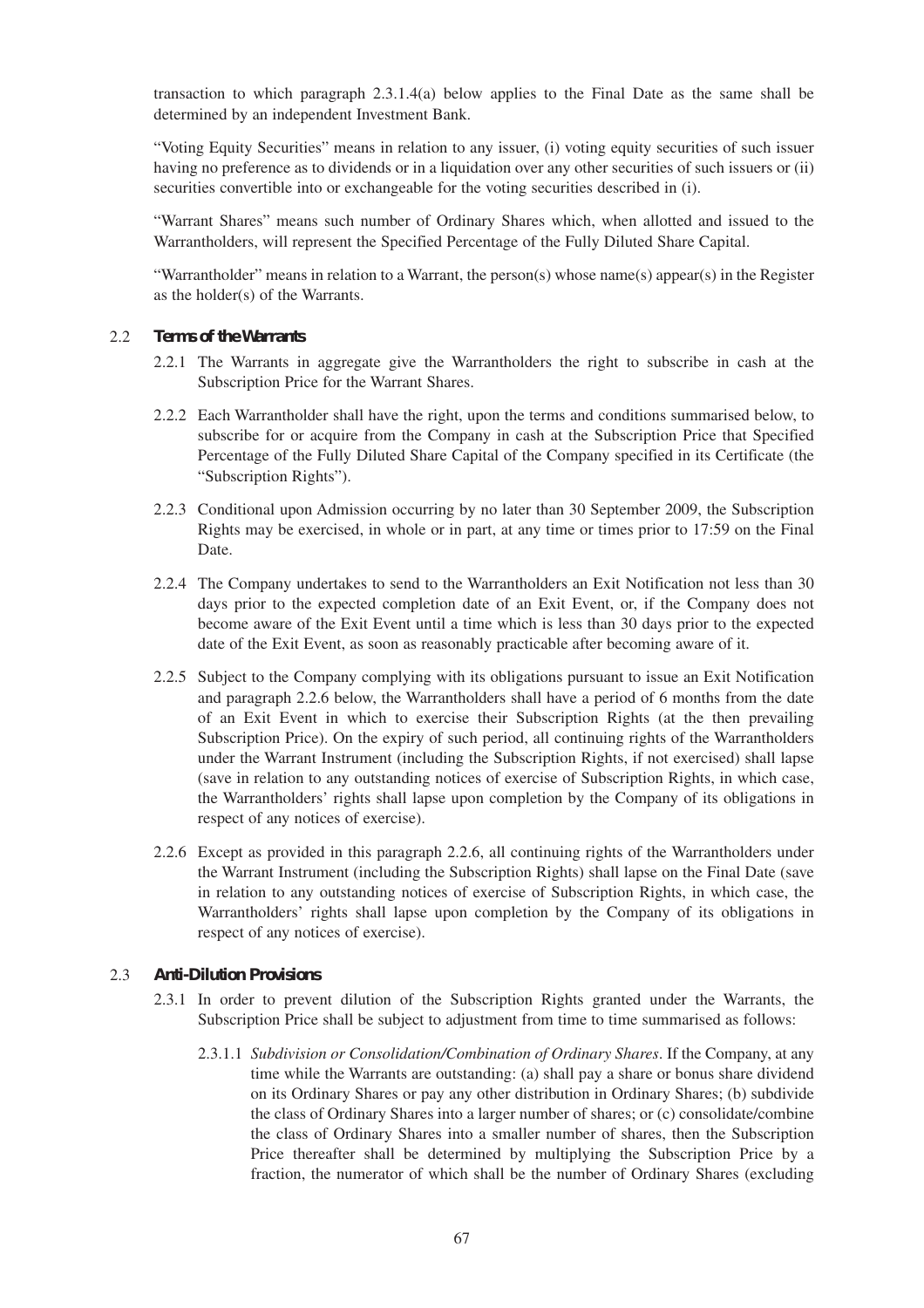any Ordinary Shares held in treasury, if any) in issue before such event and the denominator of which shall be the number of Ordinary Shares (excluding any Ordinary Shares held in treasury, if any) in issue after such event. Any adjustment made pursuant to this paragraph 2.3.1.1 shall become effective immediately after the record date for the determination of shareholders entitled to receive such dividend or distribution and shall become effective immediately after the effective date in the case of a subdivision or combination.

- 2.3.1.2 *Issuance of additional Ordinary Shares*. If the Company shall issue or sell additional Ordinary Shares, other than any issuance of the type summarised in paragraph 2.3.1.1 above, without consideration or for a consideration per share less than the Fair Market Value (as defined in paragraph 2.3.2.1 below) of the Ordinary Shares on the day immediately prior to such issue or sale, then, and in each such case, subject to paragraph 2.3.2.1 below, the Subscription Price shall be reduced concurrently with such issue or sale, to a price determined by multiplying such Subscription Price by a fraction:
	- (a) the numerator of which shall be (i) the number of Ordinary Shares in issue immediately prior to such issue or sale plus (ii) the number of Ordinary Shares which the aggregate consideration received by the Company would purchase at such Fair Market Value of the Ordinary Shares; and
	- (b) the denominator of which shall be the number of Ordinary Shares in issue immediately after such issue or sale,

provided that for the purposes of this procedure, any Ordinary Shares held in treasury shall not be deemed to be in issue and provided further that, notwithstanding the above, the provisions summarised in this paragraph 2.3.1.2 shall not be applicable to, and no adjustment to the Subscription Price shall be made with respect to, any issue of Ordinary Shares at the time of the initial public offering of Ordinary Shares and Admission.

2.3.1.3 *Dividends and Distributions*. If the Company shall pay or make a Dividend or Distribution (as defined below) to the Company's shareholders, the Subscription Price shall be adjusted by multiplying the Subscription Price in force immediately prior to such Dividend or Distribution by the following fraction:

$$
\frac{A-B}{A}
$$

where:

- A is the Current Market Price (as defined below) of one Ordinary Share on the Business Day immediately preceding the date of the announcement of the Dividend or Distribution; and
- B is the portion of the Fair Market Value (as determined at the date of announcement of the relevant Dividend) of the Dividend or Distribution attributable to one Ordinary Share.

Such adjustment shall become effective on the date on which such Dividend or Distribution is made.

As used in this paragraph 2.3.1.3:

"Dividend or Distribution" means (i) any Dividend; or (ii) any Dividend which is expressed by the Company or declared by the Board of Directors of the Company to be a capital distribution, extraordinary dividend, extraordinary distribution, special dividend, special distribution or return of value to the Company's shareholders or any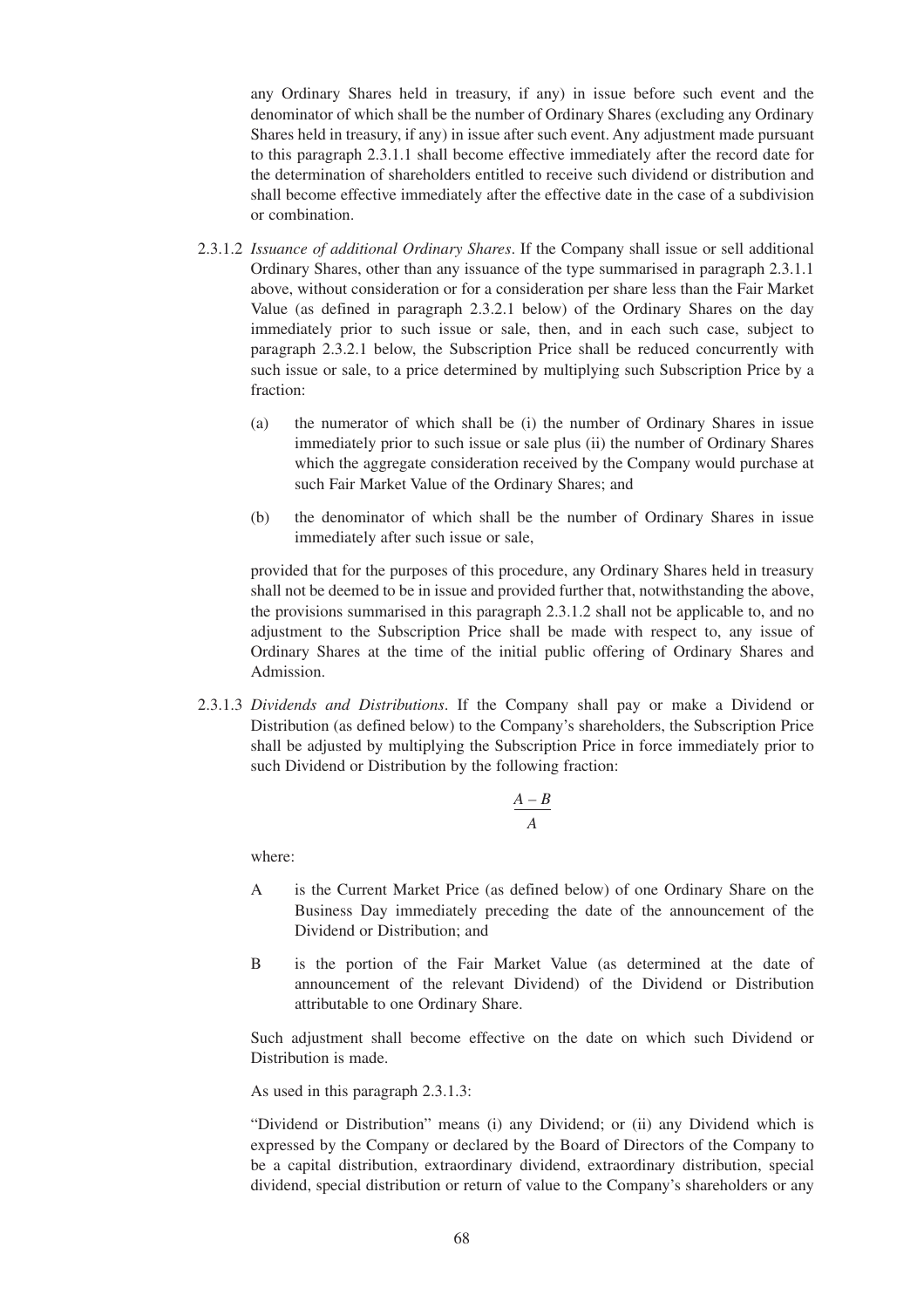analogous or similar term, in which case, the Dividend or Distribution shall be the Fair Market Value of such Dividend or Distribution.

Provided that:

- (a) where a cash Dividend is announced which is to be, or may at the election of a holder or holders of Ordinary Shares be, satisfied by the issue or delivery of Ordinary Shares or other property or assets, then the Dividend in question shall be treated as a Dividend of (i) the cash Dividend so announced or (ii) the Fair Market Value, on the date of announcement of such Dividend, of the Ordinary Shares or other property or assets to be issued or delivered in satisfaction of such Dividend (or which would be issued if all holders of Ordinary Shares elected therefor, regardless of whether any such election is made) if the Fair Market Value of such Ordinary Shares or other property or assets is greater than the cash Dividend so announced;
- (b) for the purposes of the definition of Dividend or Distribution, any issue of Ordinary Shares falling within paragraphs 2.3.1.1 or 2.3.1.2 shall be excluded; and
- (c) a purchase or redemption of share capital by the Company shall not constitute a Dividend unless in the case of purchase of Ordinary Shares, the weighted average price (before expenses) on any one day in respect of such purchases exceeds by more than 5 per cent. the closing price of the Ordinary Shares on the London Stock Exchange at the opening of business either (1) on that date, or (2) where an announcement has been made of the intention to purchase Ordinary Shares at some future date at a specified price, on the Business Day immediately preceding the date of such announcement and, if in the case of either (1) or (2), the relevant day is not a Business Day, the immediately preceding Business Day, in which case such purchase shall be deemed to constitute a Dividend in the amount of the aggregate price paid (before expenses) in respect of such Ordinary Shares purchased by the Company;

"Current Market Price" means, in respect of an Ordinary Share at a particular date, the average of closing sale price of an Ordinary Share on the London Stock Exchange for the five consecutive Business Days ending on the Business Day immediately preceding such date; and

"Dividend" means any dividend or distribution, whether of cash, assets or other property and whenever paid or made and however described (and for these purposes a distribution of assets includes, without limitation, an issue of shares or other securities credited as fully or partly paid up (other than an issue of Ordinary Shares falling within paragraphs 2.3.1.1 or 2.3.1.2).

#### 2.3.1.4 *Consolidation, Merger etc.*

(a) *Adjustments for Consolidation, Merger, Sale of Assets, Reorganisation etc*. If the Company after the date of the relevant Certificate (i) shall consolidate or amalgamate with or merge into any other Person (as hereinafter defined) and shall not be the continuing or surviving corporation of such consolidation, amalgamation or merger; (ii) shall permit any other Person to consolidate or amalgamate with or merge into the Company and the Company shall be the continuing or surviving Person but, in connection with such consolidation, amalgamation or merger, the Ordinary Shares shall be changed into or exchanged for Assets of any other Person; (iii) shall transfer all or substantially all of its Assets to any other Person; (iv) shall effect a capital reorganisation or reclassification of the Ordinary Shares (other than a capital reorganisation or reclassification resulting in an adjustment to the Subscription Price as provided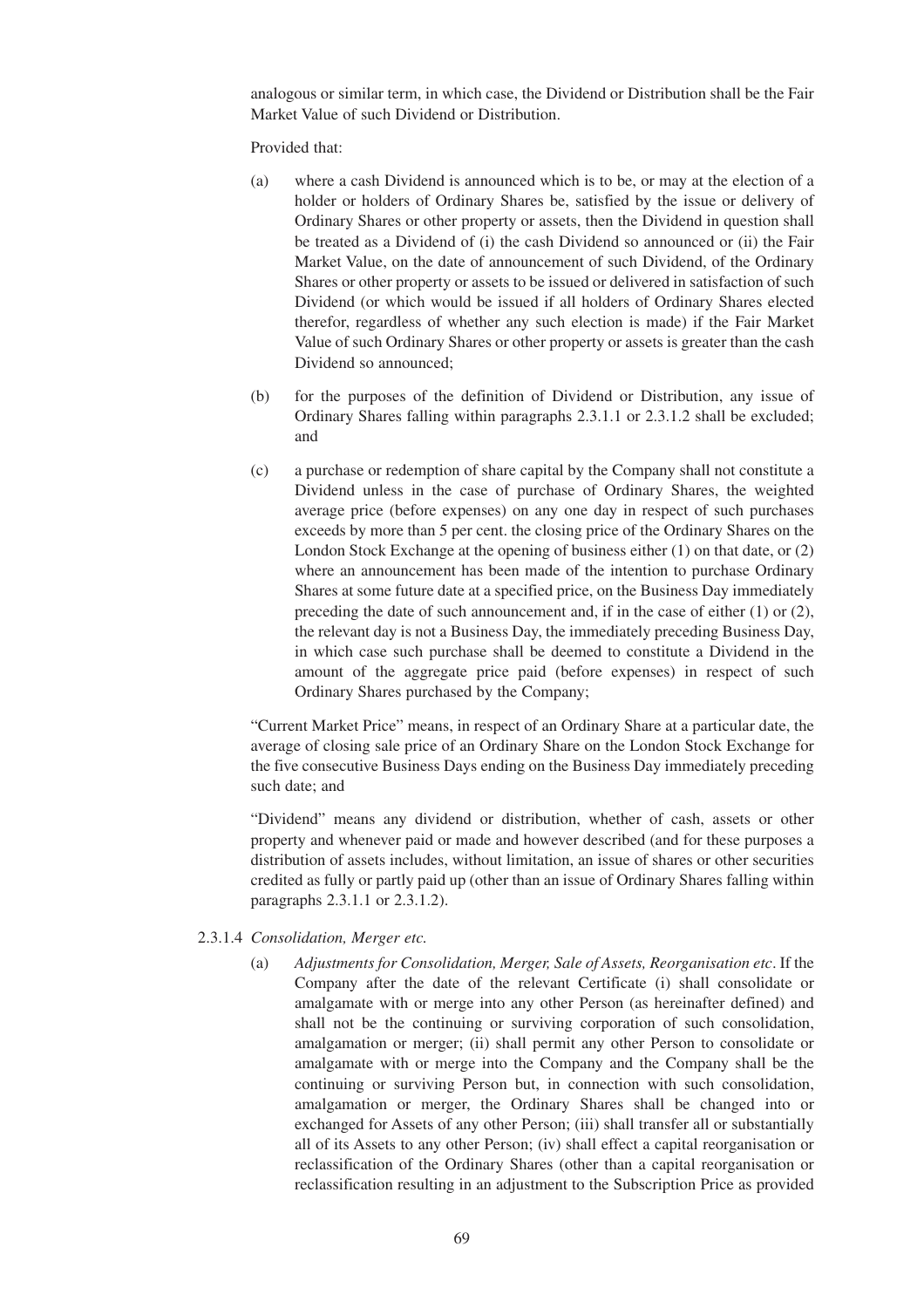in another paragraph of this paragraph 2.3); or (v) shall effect any other transaction in which the Ordinary Shares are changed into or exchanged for Assets of any other Person, then, in the case of each such transaction, proper provision shall be made so that, upon the basis and the terms and in the manner provided in this summary of the Warrants, the Warrantholder, upon the exercise hereof at any time after the completion of such transaction, shall be entitled to receive (at the aggregate Subscription Price in effect at the time of completion of such transaction for all Ordinary Shares issuable upon such exercise immediately prior to completion of such transaction), in lieu of the Ordinary Shares issuable upon such exercise prior to completion of such transaction, the amount of Assets to which such Warrantholder would actually have been entitled as a shareholder upon such consummation if such Warrantholder had exercised its Subscription Rights immediately prior thereto together with an amount equal to the Time Value in respect of any such Assets which are not Voting Equity Securities. "Person" means an individual, company, corporation, limited liability company, firm, partnership, trust, estate, unincorporated association or other entity.

(b) *Assumption of Obligations*. Notwithstanding anything contained in this summary of the Warrants to the contrary, the Company will not effect any of the transactions described in (i) to (v) of the preceding paragraph 2.3.1.4(a) above unless, prior to the completion thereof, each Person which may be required to deliver any Assets upon the exercise of the Subscription Rights, as provided in this summary of the Warrants shall assume, by written instrument delivered to, and reasonably satisfactory to, the Warrantholder the obligations of the Company under the Certificate (and if the Company shall survive the completion of such transaction, such assumption shall be in addition to, and shall not release the Company from, any continuing obligations of the Company under the Certificate). The provisions summarised in this paragraph 2.3.1.4(b) shall not be deemed to authorise the Company to enter into any transaction not otherwise permitted by the Articles.

#### 2.3.2 Other provisions applicable to adjustments

The following provisions are applicable to the making of adjustments to the number of Warrant Shares for which the relevant Certificate is exercisable.

2.3.2.1 *Computation of the value of Assets and Fair Market Value for the purposes of the Anti-Dilution Provisions*. To the extent that it shall be necessary to value any Assets pursuant to the Warrant Instrument, unless expressly provided otherwise, the value of such Assets shall be determined by the Directors with the Consent of Warrantholders, or, in the event that no Consent is obtained, by an Investment Bank. To the extent that the Assets comprise cash, then the value of such cash, if expressed in a currency other than sterling, shall be calculated in accordance with paragraph 2.5 below. The "Fair Market Value" of the Ordinary Shares at any given time shall mean: (a) if the Ordinary Shares are listed on a securities exchange (or quoted in a securities quotation system), the mean closing sale price of the Ordinary Shares on such exchange (or in such quotation system), or, if the Ordinary Shares are listed on (or quoted in) more than one exchange (or quotation system), the mean closing sale price of the Ordinary Shares on the principal securities exchange (or quotation system) on which the Ordinary Shares are then traded, or, if the Ordinary Shares are not then listed on a securities exchange (or quotation system) but are traded in the over-the-counter market, the mean of the latest bid and asked quotations for the Ordinary Shares in such market, in each case for the last five Business Days immediately preceding the day on which such Fair Market Value is determined in accordance with the applicable provisions summarised in this paragraph 2.3; or (b) if no such closing sales prices or quotations are available because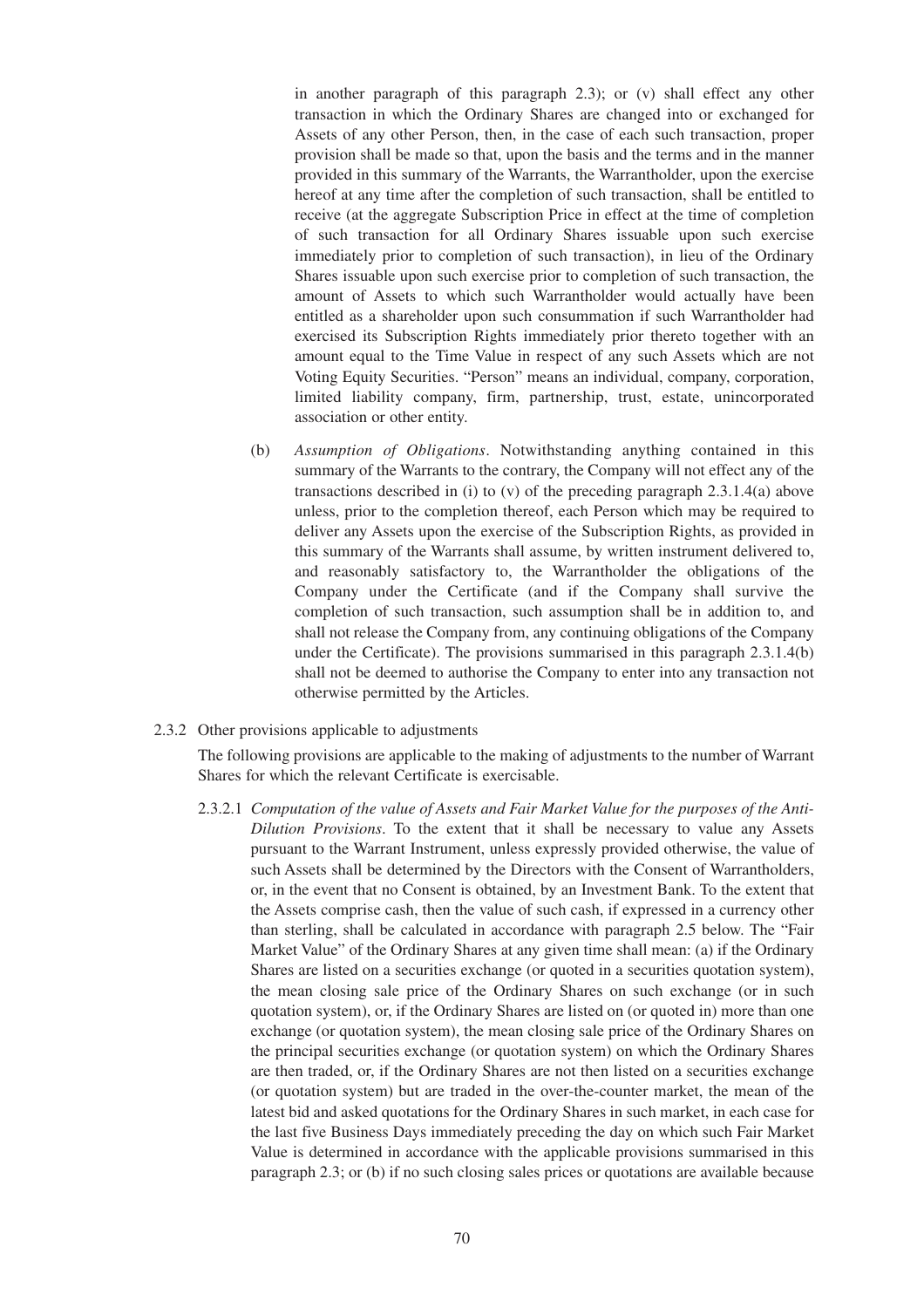such shares are not publicly traded or otherwise, the fair value of such shares as determined by the Directors with the Consent of Warrantholders, or, if they shall fail to agree within 14 days (or a further period on written agreement of all such parties), by an Investment Bank. The "Fair Market Value" of any Dividend or Distribution at any given time shall mean, with respect to any property on any date, the fair market value of that property as determined by an Investment Bank; provided that the fair market value of a cash Dividend paid or to be paid shall be the amount of such cash Dividend.

- 2.3.2.2 *When adjustment to be made*. The adjustments required by this paragraph 2.3 shall be made whenever and as often as any specified event requiring an adjustment shall occur.
- 2.3.2.3 *Fractional interest; rounding*. In computing adjustments as summarised in this paragraph 2.3, fractional interests in Ordinary Shares shall be taken into account to the nearest 1/10th of a share, and adjustments in the Subscription Price shall be made to the nearest £0.01.
- 2.3.2.4 *Certain exclusions*. No adjustment in the number of Ordinary Shares purchasable under the Warrant Instrument or the Subscription Price therefor shall be made as a result of:
	- (a) the issuance of any employee share options or any Ordinary Shares issuable under employee share options, employee share purchase plans, or any other form of equity based compensation granted to employees of the Group; or
	- (b) the acquisition or disposal of any property or other assets pursuant to an arm's length transaction in the ordinary course of the Group's business.
- 2.3.2.5 *Computation of consideration*. For the purposes of this paragraph 2.3:
	- (a) the consideration for the issue or sale of any additional Ordinary Shares shall, irrespective of the accounting treatment of such consideration:
		- (i) insofar as it consists of cash, be computed at the net amount of cash received by the Company;
		- (ii) insofar as it consists of property (including securities) other than cash, be computed at the fair value thereof at the time of such issue or sale, as determined by the Directors with the Consent of Warrantholders, or, if they shall fail to agree within 14 days (or a further period on written agreement of all such parties), by an Investment Bank; and
		- (iii) in case additional Ordinary Shares are issued or sold together with other stock or securities or other assets of the Company for a consideration which covers both, be the portion of such consideration so received, computed as described in paragraphs  $2.3.2.5(a)(i)$  and (ii) above, attributable to such additional Ordinary Shares, all as determined in good faith by the Directors with the Consent of Warrantholders, or, if they shall fail to agree within 14 days (or a further period on written agreement of all parties), by an Investment Bank;
	- (b) additional Ordinary Shares deemed, pursuant to the provisions summarised in paragraph 2.3.3 below, to have been issued, relating to Options and Convertible Securities, shall be deemed to have been issued for a consideration per share determined by dividing:
		- (i) the total amount, if any, received and receivable by the Company as consideration for the issue, sale, grant or assumption of the Options or Convertible Securities in question, plus the minimum aggregate amount of additional consideration (as set out in the instruments relating thereto, without regard to any provision contained therein for a subsequent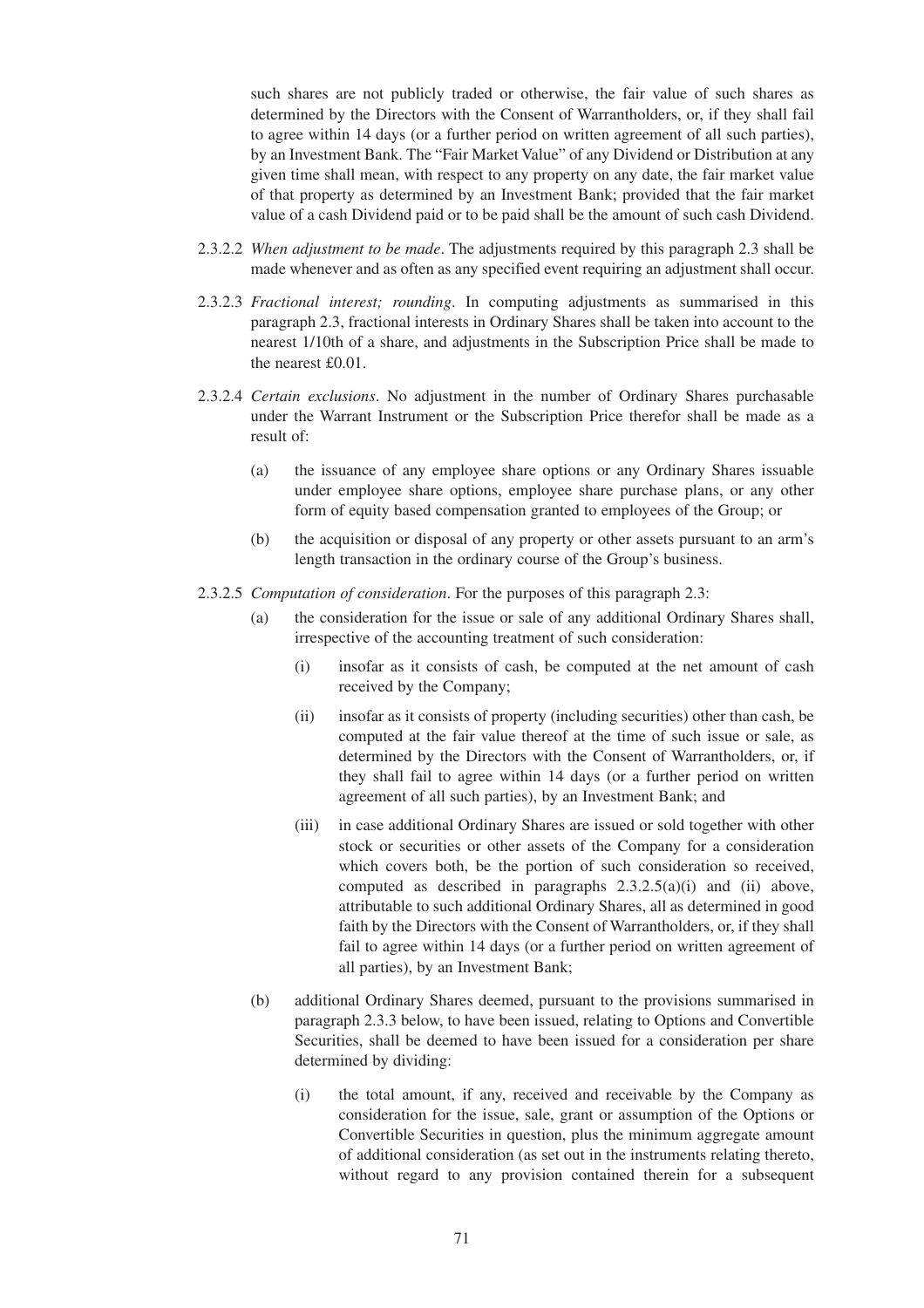adjustment of such consideration to protect against dilution) payable to the Company upon the exercise in full of such Options or the conversion or exchange of such Convertible Securities or, in the case of Options for Convertible Securities, the exercise of such Options for Convertible Securities and the conversion or exchange of such Convertible Securities, in each case computing such consideration as described in paragraph  $2.3.2.5(a)$  above; by

- (ii) the maximum number of Ordinary Shares (as set out in the instruments relating thereto, without regard to any provision contained therein for a subsequent adjustment of such number) issuable upon the exercise of such Options or the conversion or exchange of such Convertible Securities; and
- (iii) additional Ordinary Shares deemed to have been issued in the circumstances described in paragraph 2.3.1.1 above, relating to stock dividends, stock splits, etc., shall be deemed to have been issued for no consideration.

#### 2.3.3 Treatment of Options and Convertible Securities

In case the Company at any time or from time to time after the date of the Warrant Instrument shall issue, sell, grant or assume, or shall fix a record date for the determination of holders of any class of securities of the Company other than the Ordinary Shares entitled to receive, any (i) Options or (ii) Convertible Securities, then, and in each such case, the maximum number of additional Ordinary Shares (as set out in the instrument relating thereto, without regard to any provisions contained therein for a subsequent adjustment of such number) issuable upon the exercise of such Options or, in the case of Convertible Securities and Options therefor, the conversion or exchange of such Convertible Securities, shall be deemed for purposes of the provisions of summarised in paragraph 2.3.1.2 above to be additional Ordinary Shares issued as of the time of such issue, sale, grant or assumption or, in case such a record date shall have been fixed, as of the close of business on such record date (or, if the Ordinary Shares trade on an ex-dividend basis, on the date prior to the commencement of ex-dividend trading); provided that such additional Ordinary Shares shall not be deemed to have been issued unless the consideration per share (determined pursuant to the procedure described in paragraph 2.3.2.5 above) would be less than the Fair Market Value, on the date immediately prior to such issue, sale, grant or assumption or immediately prior to the close of business on such record date (or, if the Ordinary Shares trade on an ex-dividend basis, on the date prior to the commencement of ex-dividend trading), as the case may be, and provided further, that in any such case in which additional Ordinary Shares are deemed to be issued:

- 2.3.3.1 no further adjustment of the Subscription Price shall be made upon the subsequent issue or sale of Convertible Securities or Ordinary Shares upon the exercise of such Options or the conversion or exchange of such Convertible Securities;
- 2.3.3.2 if such Options or Convertible Securities by their terms provide, with the passage of time or otherwise, for any increase or decrease in the consideration payable to the Company, or decrease or increase in the number of additional Ordinary Shares issuable, upon the exercise, conversion or exchange thereof (by change of rate or otherwise), the Subscription Price computed upon the original issue, sale, grant or assumption thereof (or upon the occurrence of the record date, or date prior to the commencement of ex-dividend trading, as the case may be, with respect thereto), and any subsequent adjustments based thereon, shall, upon any such increase or decrease becoming effective, be recomputed to reflect such increase or decrease. insofar as it affects such Options, or the rights of conversion or exchange under such Convertible Securities, which are outstanding at such time;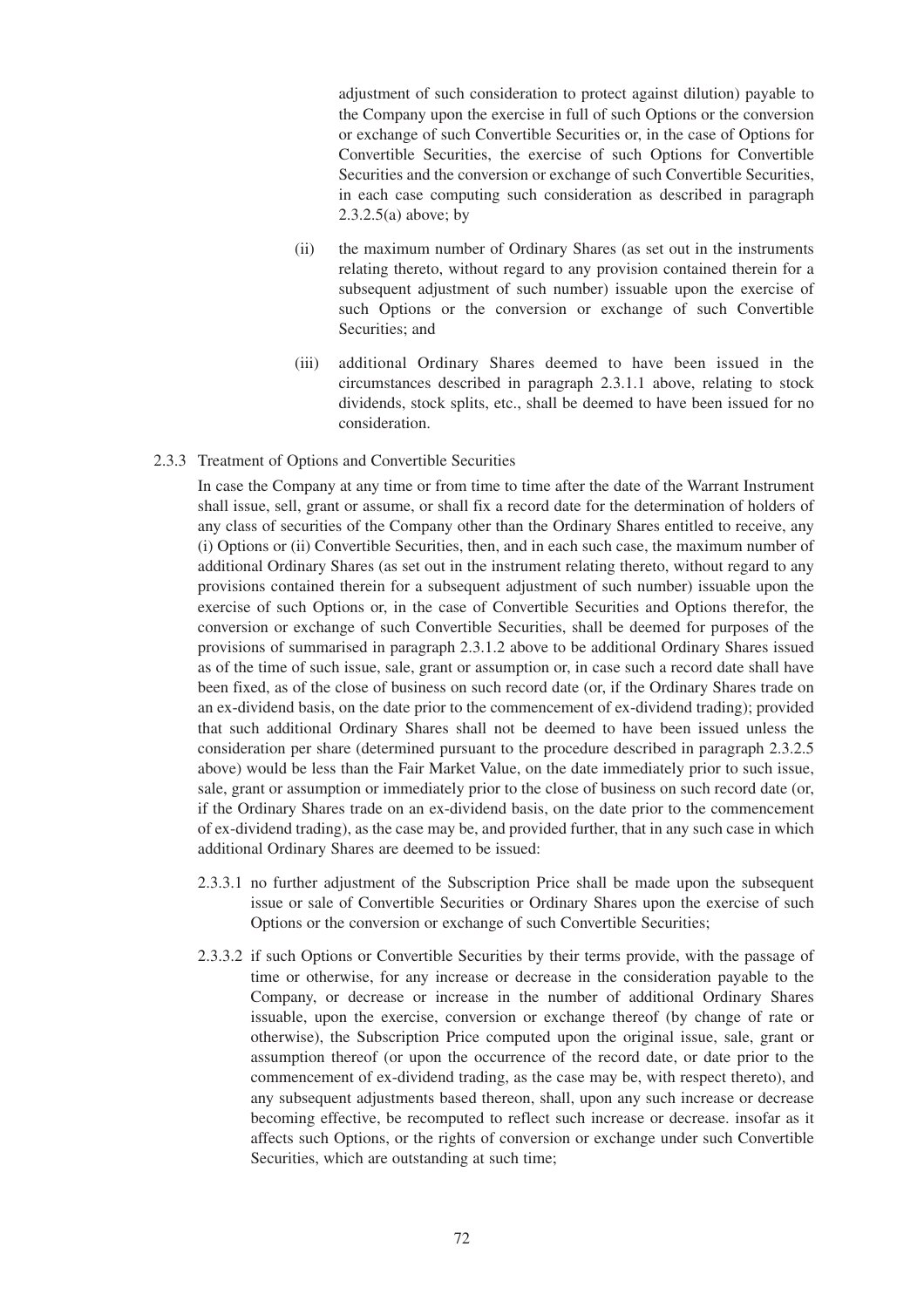- 2.3.3.3 upon the expiry (or purchase by the Company and cancellation or retirement) of any such Options which shall not have been exercised or the expiry of any rights of conversion or exchange under any such Convertible Securities which (or purchase by the Company and cancellation or retirement of any such Convertible Securities the rights of conversion or exchange under which) shall not have been exercised, the Subscription Price computed upon the original issue, sale, grant or assumption thereof (or upon the occurrence of the record date, or date prior to the commencement of exdividend trading, as the case may be, with respect thereto), and any subsequent adjustments based thereon, shall, upon such expiry (or such cancellation or retirement, as the case may be), be recomputed as if:
	- (a) in the case of Options for Ordinary Shares or Convertible Securities, the only additional Ordinary Shares issued or sold were the additional Ordinary Shares, if any, actually issued or sold upon the exercise of such Options or the conversion or exchange of such Convertible Securities and the consideration received therefor was (i) an amount equal to (1) the consideration actually received by the Company for the issue, sale, grant or assumption of all such Options, whether or not exercised, plus (2) the consideration actually received by the Company upon such exercise, minus (3) the consideration paid by the Company for any purchase of such Options which were not exercised; or (ii) an amount equal to (1) the consideration actually received by the Company for the issue or sale of all such Convertible Securities which were actually converted or exchanged, plus (2) the additional consideration, if any, actually received by the Company upon such conversion or exchange, minus (3) the consideration paid by the Company for any purchase of such Convertible Securities the rights of conversion or exchange under which were not exercised; and
	- (b) in the case of Options for Convertible Securities, only the Convertible Securities, if any, actually issued or sold upon the exercise of such Options that were issued at the time of the issue, sale, grant or assumption of such Options, and the consideration received by the Company for the additional Ordinary Shares deemed to have then been issued was an amount equal to (1) the consideration actually received by the Company for the issue, sale, grant or assumption of all such Options, whether or not exercised, plus (2) the consideration deemed to have been received by the Company (pursuant to the procedure summarised in paragraph 2.3.2.5 above) upon the issue or sale of such Convertible Securities with respect to which such Options were actually exercised, minus (3) the consideration paid by the Company for any purchase of such Options which were not exercised;
- 2.3.3.4 no readjustment pursuant to the provisions summarised in paragraphs 2.3.3.2 and 2.3.3.3 above shall have the effect of increasing the Subscription Price by an amount in excess of the amount of the adjustment thereof originally made in respect of the issue, sale, grant or assumption of such Options or Convertible Securities; and
- 2.3.3.5 in the case of any such Options which expire by their terms not more than 30 days after the date of issue, sale, grant or assumption thereof, no adjustment of the Subscription Price shall be made until the expiry or exercise of all such Options, whereupon such adjustment shall be made in the manner provided in paragraph 2.3.3.3 above.

#### 2.3.4 Adjustment in number of Warrant Shares

Upon each adjustment of the Subscription Price pursuant to the provisions of paragraphs 2.3.1.1 or 2.3.1.2 above, the number of Ordinary Shares for which the Subscription Rights are exercisable shall be adjusted by multiplying the number of Ordinary Shares for which the Subscription Rights were exercisable prior to such adjustment by a fraction (i) whose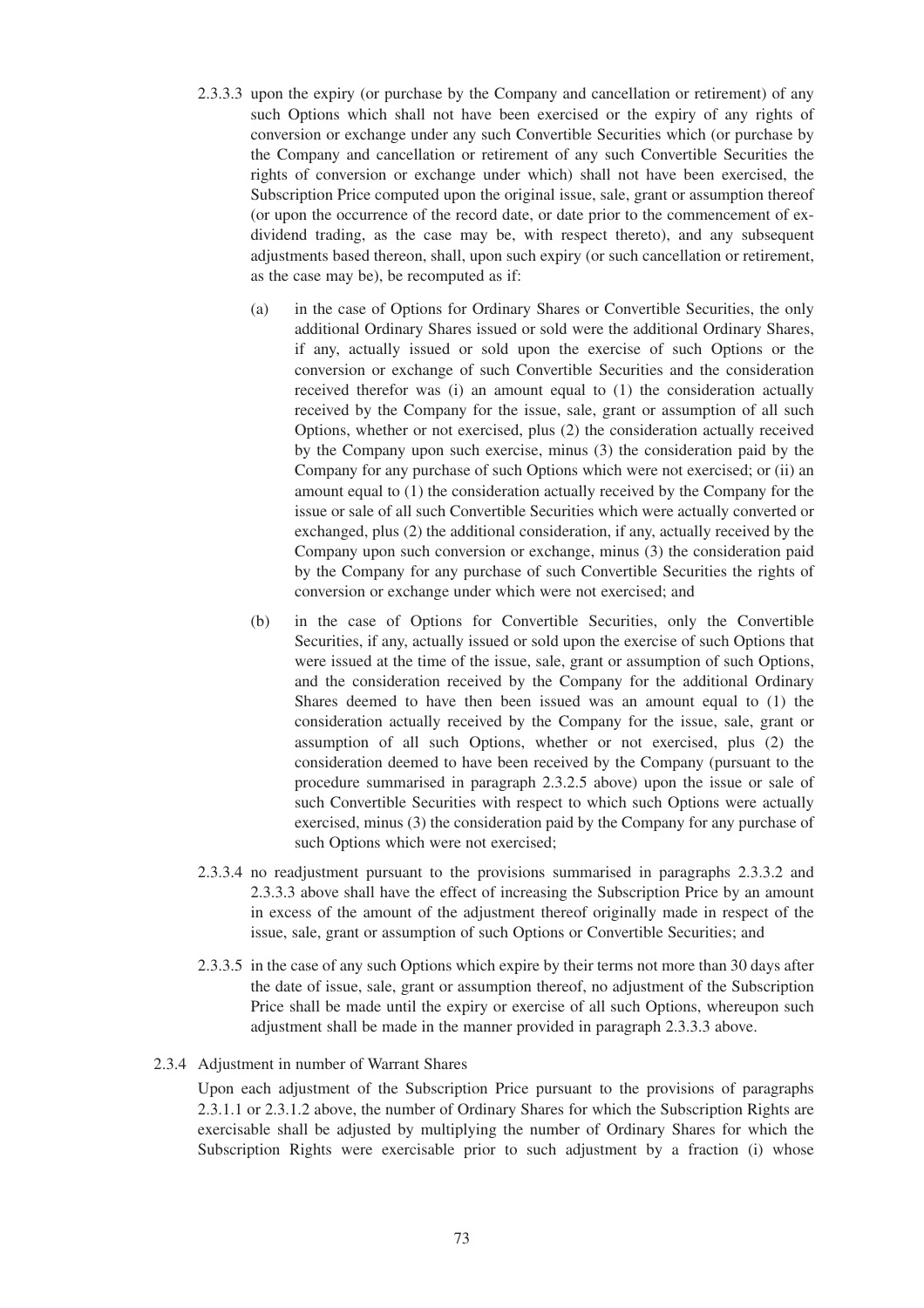numerator is the Subscription Price in effect immediately prior to such adjustment; and (ii) whose denominator is the Subscription Price in effect immediately after such adjustment.

#### 2.3.5 Other dilutive events

If any event occurs where the provisions of summarised in this paragraph 2.3 are not strictly applicable but the failure to make any adjustment would not fairly protect the Subscription Rights represented by the Certificate in accordance with the essential intent and principles of such paragraphs, then, in each such case, the Directors shall appoint an Investment Bank, which shall give its opinion upon the adjustment, if any, on a basis consistent with the essential intent and principles summarised in this paragraph 2.3, necessary to preserve, without dilution, the Subscription Rights represented by the Certificate. Upon receipt of such opinion, the Company will notify the Warrantholders of its content and shall make the adjustments described therein.

# 2.3.6 Notices

Immediately upon any adjustment of the Subscription Price, the Company shall give, or cause to be given, written notice thereof, executed by a director of the Company, to the Warrantholder, setting out in reasonable detail the event requiring the adjustment, the method by which the adjustment was calculated, the number of Warrant Shares for which the Subscription Rights are exercisable and the Subscription Price after giving effect to such adjustment. The Company shall keep at its registered office copies of all such written notices and cause the same to be available for inspection during normal business hours by the Warrantholder. The Company shall give, or cause to be given, written notice to the Warrantholder at least 20 days prior to the date on which the Company closes its books or takes a record (i) with respect to any dividend or distribution upon Ordinary Shares, (ii) with respect to any pro rata subscription offer to holders of Ordinary Shares or (iii) for determining rights to vote with respect to any transaction described in paragraph 2.3.1.4, dissolution or liquidation. The Company shall also give, or cause to be given, written notice to the Warrantholder at least 20 days prior to the date on which any transaction described in paragraph 2.3.1.4 shall take place. Where the number of Warrant Shares for which the Subscription Rights are exercisable is adjusted pursuant to the provisions summarised in this paragraph 2.3, the Company shall issue to each Warrantholder a new Certificate in respect of the remaining Warrants held by such Warrantholder, such that all Warrantholders shall, between them, hold Certificates in respect of the Specified Percentage of the Fully Diluted Share Capital.

# 2.4 *Warrant Transfer Restrictions*

Subject to the transfer conditions referred to in the legend endorsed on the Certificates, the relevant Warrants and all rights pertaining to them are transferable in whole or in part, without charge to the Warrantholder, once vested and upon surrender of the relevant Certificate with a properly executed instrument of transfer at the registered office of the Company. No transfer may be made in violation of any provision of the Articles or without any Regulatory Approvals.

# 2.5 *Currency Conversion*

Where pursuant to the provisions of the Warrant Instrument the context requires a currency to be converted into sterling, such conversion shall be carried out at the Exchange Rate.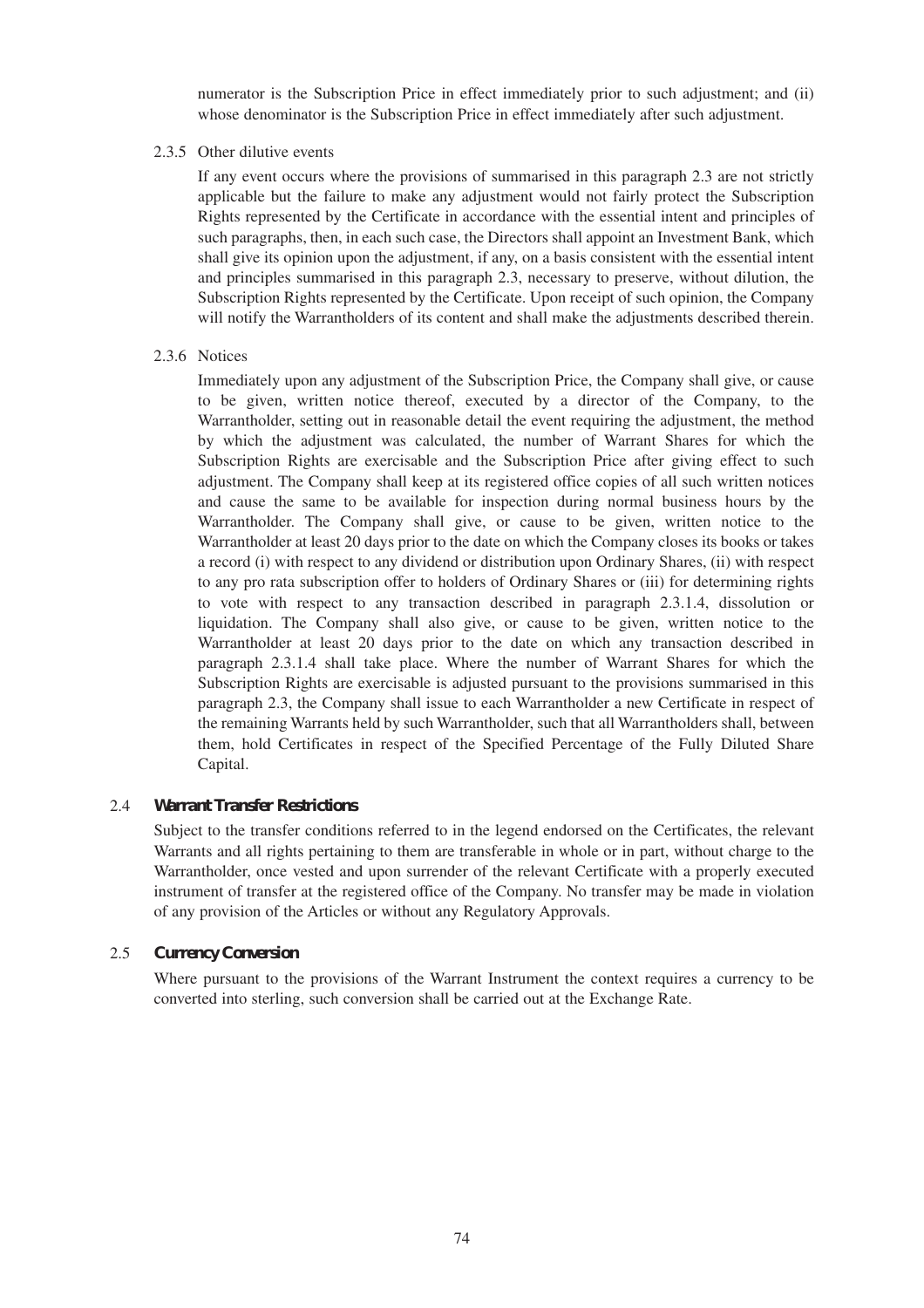# **PART 9**

# **ADDITIONAL INFORMATION**

*This document includes particulars given in compliance with the CISX Listing Rules for the purpose of giving information with regard to the Company. The Company, whose registered office is set out in paragraph 1.2 below, and the Directors, whose names appear on page 8 of this document, accept responsibility for the information contained in this document. To the best of the knowledge and belief of the Directors (who have taken all reasonable care to ensure that such is the case), the information contained in this document is in accordance with the facts, and does not omit anything likely to affect the import of such information.*

# **1. THE COMPANY AND NEWRIVER CAPITAL**

- 1.1 The Company was incorporated with limited liability in Guernsey on 4 June 2009 with the name "NewRiver Retail Limited" with registered number 50463 as a Registered Closed Ended Investment Scheme registered under Section 8 of The Protection of Investors (Bailiwick of Guernsey) Law, 1987, as amended and the Registered Collective Investment Scheme Rules 2008 issued by the Guernsey Financial Services Commission. The Company has been incorporated with an unlimited life. The Company was incorporated with an unlimited share capital and operates under the Law and ordinances and regulations made thereunder. It is domiciled in Guernsey. It has no employees.
- 1.2 The address of the registered office, head office, business address for the Directors and principal place of business of the Company is Isabelle Chambers, Route Isabelle, St. Peter Port, Guernsey, Channel Islands GY1 3TX and its telephone number is + 44 1481 735540.
- 1.3 It is intended that the Company's principal activity will be to purchase (principally through subsidiary companies), hold and sell real estate (land and buildings). The Company may purchase entities (or part thereof), including companies, whose principal activity is property investment or whose principal assets are investment properties.
- 1.4 The memorandum of incorporation of the Company provides that the Company has unlimited objects.
- 1.5 Changes in the authorised and issued share capital of the Company since its incorporation are summarised in paragraph 2 below.
- 1.6 As a company whose Ordinary Shares will be admitted to trading on AIM and to listing on the Daily Official List of the CISX, the Company will be subject to the AIM Rules for Companies and the CISX Listing Rules from Admission.
- 1.7 The website address for the Company (to include the information as required by the AIM Rules) is www.newriverretail.com.
- 1.8 NewRiver Capital was established in England and Wales on 4 February 2009. The principal legislation under which it operates in the UK is the UK Companies Act 2006. NewRiver Capital is domiciled in England and Wales and its registered office and principal place of business is 18 Hanover Square, London W1S 1HX and its telephone number is +44 20 3178 4577.
- 1.9 Aside from its relationship with the Company, the initial work carried out in preparing the Company's business plan, identifying opportunities consistent with such plan and its entry into the Abingdon Management Contract (described at paragraph 6.7 of this Part 9), NewRiver Capital has not carried on business nor traded nor incurred borrowings or indebtedness (save for a sum of less than £70,000, which it has borrowed from entities ultimately owned by David Lockhart or Allan Lockhart for the purposes of its start-up and initial running costs), and has not granted any mortgages or charges over any property and has not provided any guarantees.

# **2. SHARE AND LOAN CAPITAL**

2.1 The share capital of the Company as at the date of this document is represented by an unlimited number of Ordinary Shares with no par value.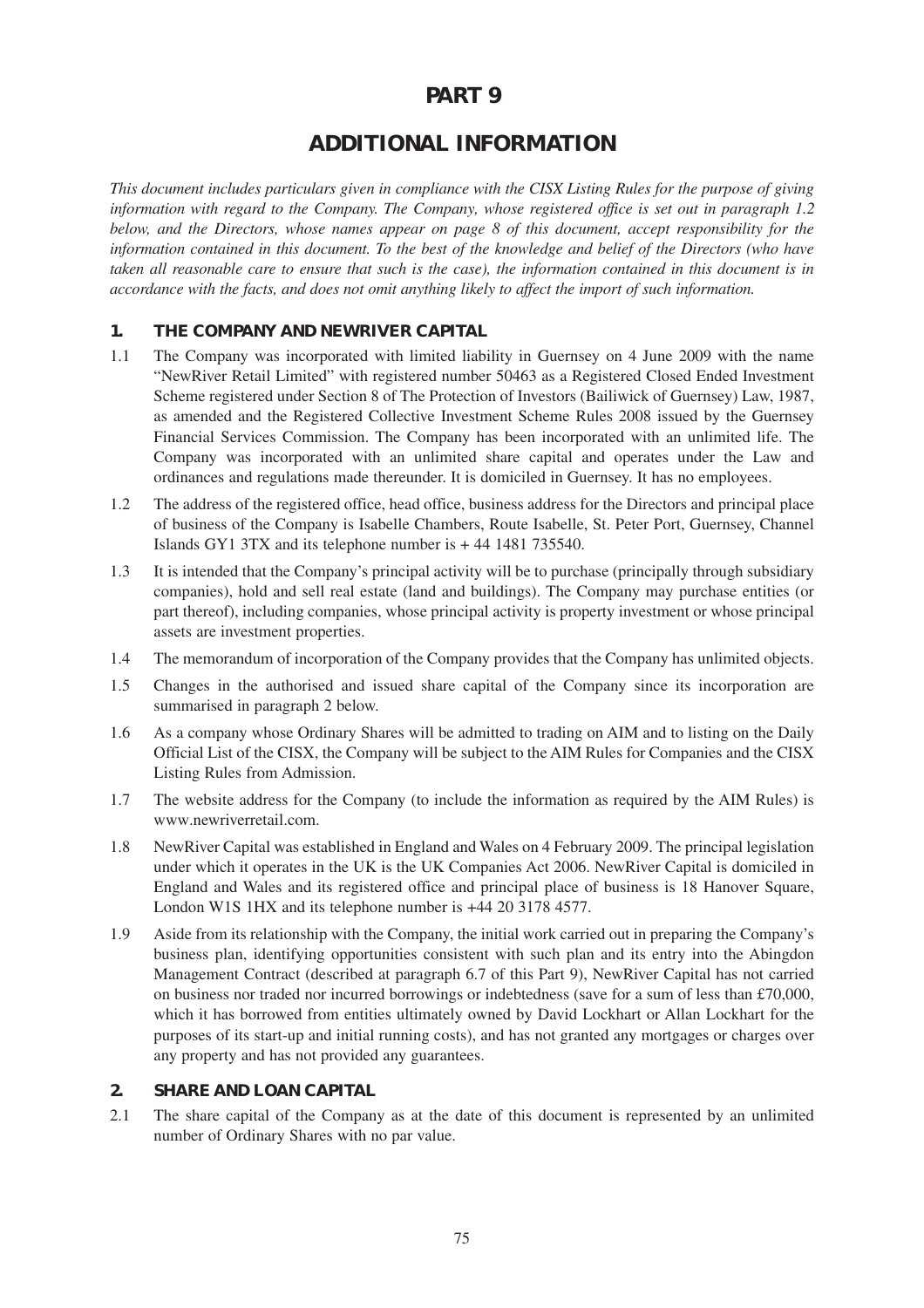- 2.2 The issued share capital of the Company is, at the date of this document, one Ordinary Share of no par value issued to Morgan Sharpe Nominees Limited as the original subscriber to the Company's memorandum of incorporation for nil consideration.
- 2.3 On the assumption that all of the Ordinary Shares available under the Placing are fully taken up and are issued, the share capital of the Company will consist of an unlimited number of Ordinary Shares of no par value and the issued shares of the Company (all of which will be fully paid up) will, immediately following Admission, consist of 10,000,000 Ordinary Shares.
- 2.4 The Company is a no par value company and is authorised to issue, and the Directors of the Company are authorised to allot, any number of no par value shares, subject to the Articles. One Ordinary Share of no par value was issued to the subscriber to the memorandum of incorporation on 4 June 2009 for nil consideration and will be transferred pursuant to the Placing to Allan Lockhart.
- 2.5 Since incorporation, there have been no changes in the issued share capital of the Company.
- 2.6 The Articles contain pre-emption rights for Shareholders in relation to issues of shares in consideration for cash. Further information in relation to such pre-emption rights and their disapplication can be found in the summary of the Articles at paragraph 3 of this Part 9.
- 2.7 By an ordinary resolution dated 17 June 2009 the Company took authority, in accordance with section 315 of the Law to make market acquisitions (within the meaning of section 316(1) of the Law) of fully paid Ordinary Shares, provided that the maximum number of Ordinary Shares authorised to be purchased shall be 14.99 per cent. of the Company's Ordinary Shares in issue immediately following Admission. The maximum price (exclusive of expenses) which may be paid for an Ordinary Share shall not exceed 105 per cent. of the average of the middle market quotation for an Ordinary Share as published by the London Stock Exchange for the five business days immediately preceding the date on which the Ordinary Share is purchased and the minimum price shall be one pence per Ordinary Share. The Company is permitted to fund the payments for purchases of Ordinary Shares in any manner permitted by the Law. Such authority shall expire at the annual general meeting of the Company in 2010 unless such authority is varied, revoked or renewed prior to such date by a special resolution of the Company in general meeting.
- 2.8 By a special resolution dated 20 August 2009, the Company resolved to disapply the pre-emption rights set out in the Articles in respect of the Ordinary Shares to be issued to Warrantholders upon exercise of any Warrants.
- 2.9 Pursuant to a share transfer agreement dated 26 August 2009 between the Company and the shareholders of NewRiver Capital, being Allan Lockhart and David Lockhart, the shareholders of NewRiver Capital have agreed to transfer the entire issued share capital of NewRiver Capital to NewRiver Retail for the consideration of £1, conditional only upon Admission occurring. NewRiver Capital will at Admission become a wholly-owned subsidiary of NewRiver Retail. The share transfer agreement contains warranties given by Allan Lockhart and David Lockhart as at the date of the agreement and as repeated at completion of the agreement as to their title to the shares being transferred and their capacity and ability to sell their shares free of any encumbrances and also in relation to the limited nature of the business carried on by NewRiver Capital between its incorporation and the date of completion of the agreement. The liability of the shareholders under the warranties is capped at £250,000 (apportioned equally between the shareholders) and limited to a period of 12 months following completion of the agreement.
- 2.10 The Ordinary Shares to be issued under the Placing will be allotted (conditional upon Admission) pursuant to the authority contained in the Articles.
- 2.11 Save as disclosed in this paragraph 2, there has been no issue of share or loan capital of the Company since its incorporation and all issued shares have been fully paid and there is no proposed issue of any shares or loan capital of the Company.
- 2.12 Save as disclosed in this document, no person has any preferential subscription rights for any share capital of the Company.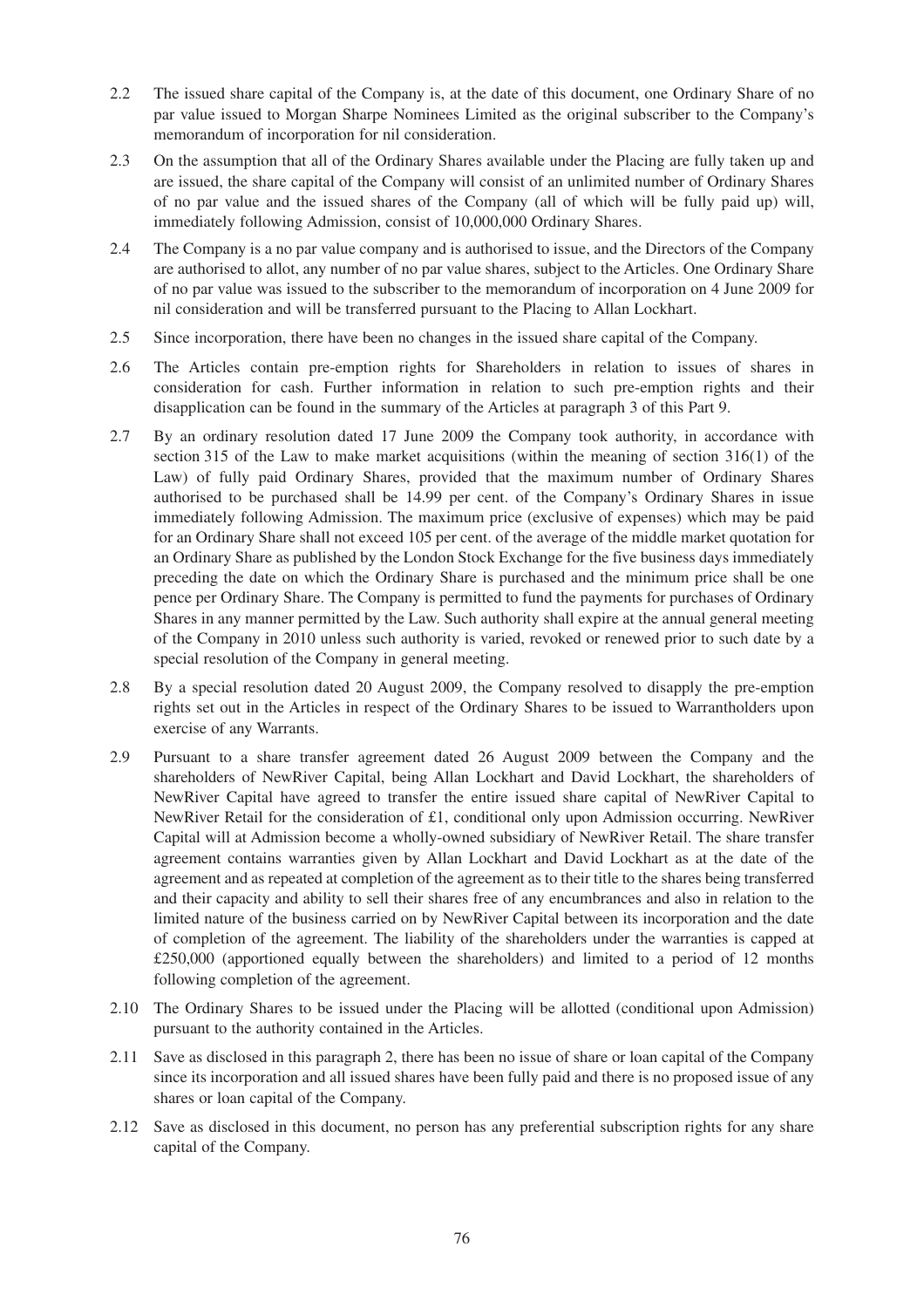- 2.13 Save as disclosed in this paragraph 2 or in paragraph 6 below, no commissions, discounts, brokerages or other special terms have been granted by the Company in connection with the issue or sale of any share or loan capital of the Company since its incorporation.
- 2.14 Prior to, or on, the date of Admission, it is intended that the following options to acquire Ordinary Shares will have been granted to David Lockhart and Allan Lockhart under the CSOP:

| Name           | Number of<br>OrdinaryShares<br>subject to option* | Exercise<br>Price<br>(pence) | <i>Vesting</i>                                       | Lapse                                          |
|----------------|---------------------------------------------------|------------------------------|------------------------------------------------------|------------------------------------------------|
| David Lockhart | 12,000                                            | <b>Placing Price</b>         | The 3rd anniversary<br>of Admission $(1)$ .          | Day before the<br>10th anniversary<br>of grant |
| Allan Lockhart | 12,000                                            | <b>Placing Price</b>         | The 3rd anniversary<br>of Admission <sup>(1)</sup> . | Day before the<br>10th anniversary<br>of grant |

- (1) Subject to at least an additional £25,000,000 being raised by the Company (i.e. in addition to the proceeds of the Placing) within 18 months of the date of Admission or a takeover or change of control occurring prior to such date. If an additional £25,000,000 is not raised by the Company, nor is there a takeover or change of control, within 18 months of the date of Admission, these options will lapse.
- 2.15 Prior to, or on, the date of Admission, it is intended that the following options to acquire Ordinary Shares will have been granted to David Lockhart and Allan Lockhart under the Unapproved Plan:

| Name           | Number of<br>Ordinary Shares<br>subject to option*                                                                                                                   | <i>Exercise Price</i><br>(pence) | <b>Vesting</b>                                                                              | Lapse                                          |
|----------------|----------------------------------------------------------------------------------------------------------------------------------------------------------------------|----------------------------------|---------------------------------------------------------------------------------------------|------------------------------------------------|
| David Lockhart | 2\% of the issued<br>equity share<br>capital of the<br>Company as at the<br>date 18 months<br>after Admission<br>(less 12,000)<br>Ordinary Shares) <sup>(1)</sup>    | <b>Placing Price</b>             | Split equally<br>between the 3rd, 4th<br>and 5th anniversary<br>of Admission $(2)$          | Day before the<br>10th anniversary<br>of grant |
| Allan Lockhart | 1.44\% of the<br>issued equity share<br>capital of the<br>Company as at the<br>date 18 months<br>after Admission<br>(less 12,000)<br>Ordinary Shares) <sup>(1)</sup> | <b>Placing Price</b>             | Split equally<br>between the 3rd, 4th<br>and 5th anniversary<br>of Admission <sup>(2)</sup> | Day before the<br>10th anniversary<br>of grant |

- (1) Subject to a cap based on an Ordinary Share capital increased by any fundraising or fundraisings post-Admission not exceeding, in aggregate, £125 million. If exercise of the option takes place on a date prior to 18 months after the date of Admission (for example, due to a takeover or change of control), the number of Ordinary Shares over which the option may be exercised will be the specified percentage of the issued equity share capital of the Company immediately prior to the takeover or change of control (less 12,000 Ordinary Shares).
- (2) Subject to at least an additional £25,000,000 being raised by the Company (i.e. in addition to the proceeds of the Placing) within 18 months of the date of Admission or a takeover or change of control occurring prior to such date. If an additional £25,000,000 is not raised by the Company, nor is there a takeover or change of control, within 18 months of the date of Admission, these options will lapse.

These figures are based on certain assumptions as to the placing price of the Ordinary Shares. However, if this changes prior to the publication of the final Admission Document, the number of Ordinary Shares set out in the tables above may need to be altered.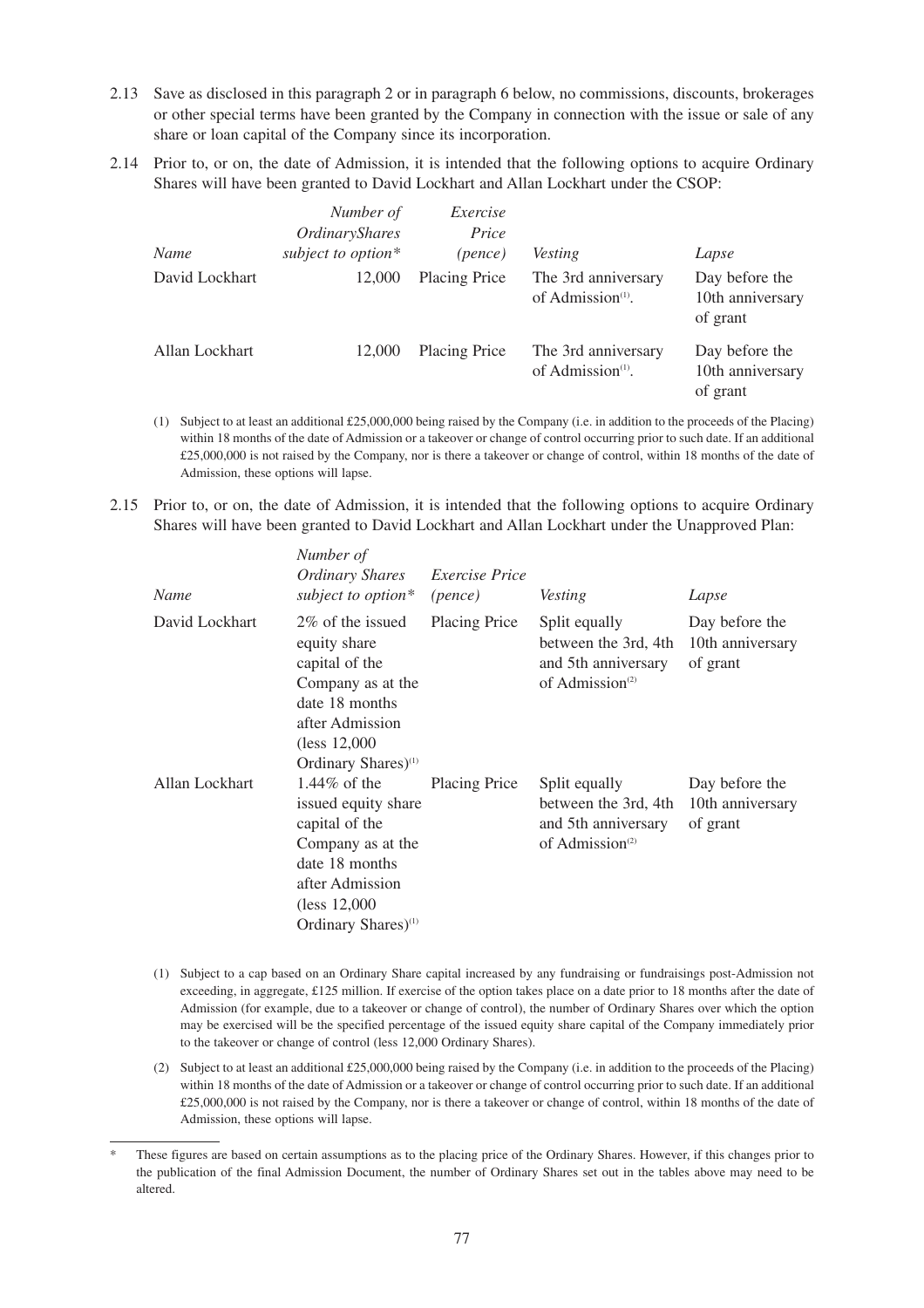2.16 Prior to, or on, the date of Admission, it is intended that the following options to acquire Ordinary Shares will have been granted to Paul Roy under the Paul Roy Options:

| Name     | Number of Ordinary<br>Shares subject to<br>option                                                                                                                                       | <i>Exercise Price</i><br>(pence) | <i>Vesting</i>                                          | Lapse                                       |
|----------|-----------------------------------------------------------------------------------------------------------------------------------------------------------------------------------------|----------------------------------|---------------------------------------------------------|---------------------------------------------|
| Paul Roy | $0.4\%$ of the issued<br>equity share capital of<br>the Company as at the<br>date 12 months after<br>Admission (subject to<br>a minimum of $100,000$<br>Ordinary Shares) <sup>(1)</sup> | Placing Price                    | The 1st anniversary<br>of Admission                     | Day before the 10th<br>anniversary of grant |
| Paul Roy | $0.4\%$ of the issued<br>equity share capital of<br>the Company as at the<br>date 18 months after<br>Admission (subject to<br>a minimum of 100,000<br>Ordinary Shares) $(1)$            | Placing Price                    | The 2nd anniversary Day before the 10th<br>of Admission | anniversary of grant                        |

- (1) Subject to a cap based on an Ordinary Share capital increased by any fundraising or fundraisings post-Admission not exceeding, in aggregate,  $\pounds$ 125 million. If exercise of the option takes place on a date prior to the stated date of vesting (for example, due to a takeover or change of control), the number of Ordinary Shares over which the option may be exercised will be the specified percentage of the issued equity share capital of the Company immediately prior to the takeover or change of control.
- 2.17 Save as disclosed in this paragraph 2 and in Part 8 of this document in relation to the Warrants, no share or loan capital of the Company is under option or has been agreed conditionally or unconditionally to be put under option.
- 2.18 Within the period of 18 months following the date of Admission, the Management Committee shall (having regard to recommendations by David Lockhart) have the discretion to grant, or authorise the grant by the trustee of the EBT of, further options under the CSOP and/or Unapproved Plan to the Additional NewRiver Capital Directors provided that the number of Ordinary Shares under such options, when added to the number of Ordinary Shares under the other options described at paragraphs 2.14 to 2.16 above, do not exceed 6.24 per cent. of the issued Ordinary Share capital of the Company at that time (subject to a cap on the 6.24 per cent. based on an Ordinary Share capital increased by any fundraising or fundraisings post-Admission not exceeding, in aggregate, £125 million). This limit of 6.24 per cent. is in addition to the limit, incorporated into the rules of the CSOP, Unapproved Plan and PSP, of 10 per cent. of the Ordinary Share capital of the Company which may be issued or issuable pursuant to options or awards granted in any 10 year period pursuant to any employees' share scheme, profit sharing scheme or employee share ownership plan.
- 2.19 Other than pursuant to the Placing, none of the Ordinary Shares have been marketed or are available in whole or in part to the public in conjunction with the application for the Ordinary Shares to be admitted to trading on AIM or listed on the CISX.
- 2.20 The Placing Shares will be in registered form. No temporary documents of title will be issued and prior to the issue of definitive certificates, transfers will be certified against the register. The Company intends to apply for the Shares to be admitted to CREST with effect from Admission. It is expected that definitive share certificates for the Placing Shares held in certificated form will be posted to allottees within 10 business days of Admission. Placing Shares to be held through CREST will be credited to CREST accounts on Admission. The Articles permit the holding of Ordinary Shares in CREST.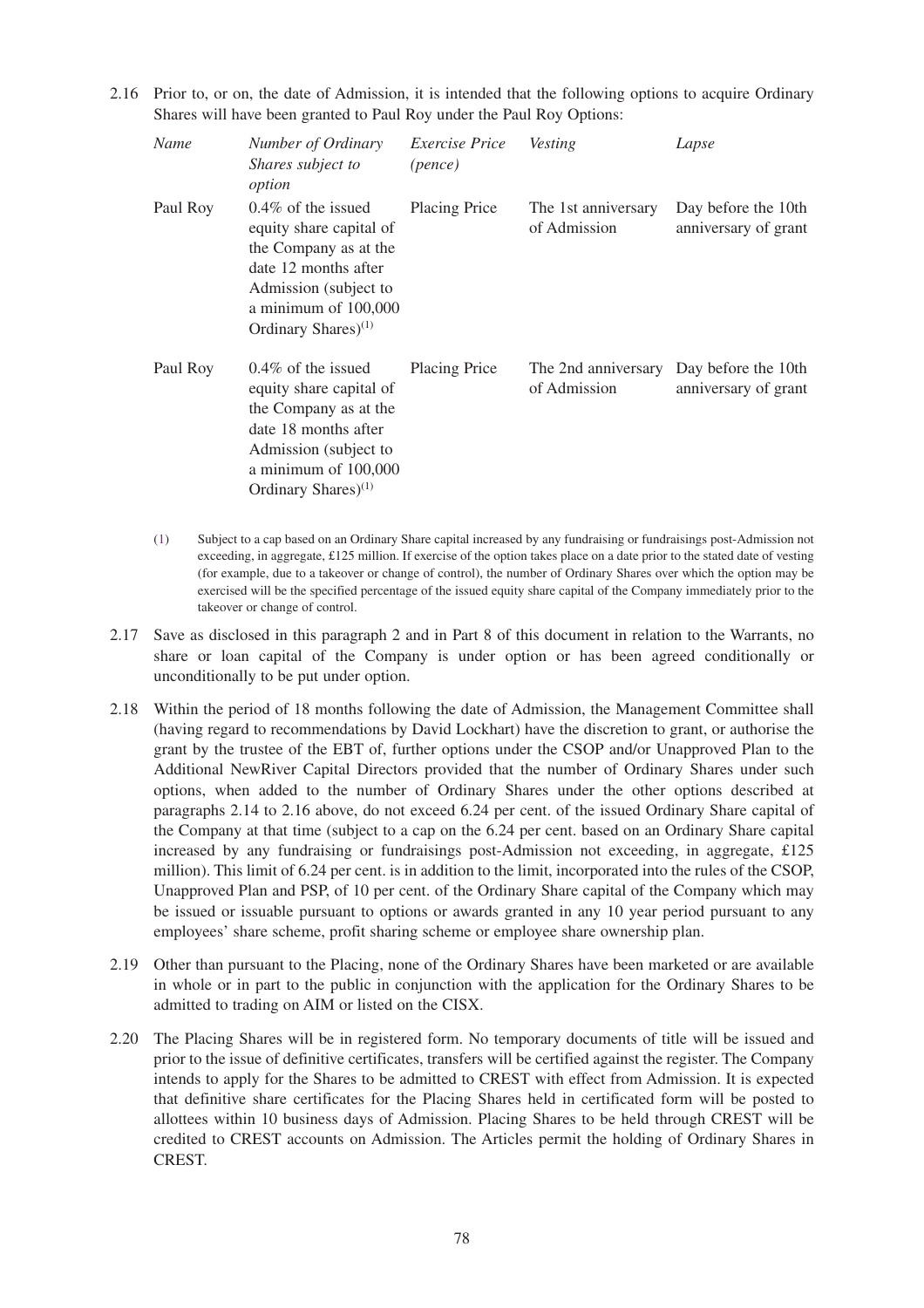- 2.21 There are no shares in the Company not representing capital and there are no shares in the Company held by any of its subsidiaries.
- 2.22 It is intended that the EBT will have subscribed for a total of 624,000 Ordinary Shares for no consideration on the date of Admission in order to satisfy options/awards made or to be made under the Share Incentive Plans.

# **3. MEMORANDUM AND ARTICLES OF INCORPORATION**

The memorandum of incorporation of the Company provides that the objects of the Company are unlimited and a copy of the memorandum is available for inspection at the addresses specified in paragraph 15 below.

The Articles contain provisions, *inter alia*, to the following effect:

#### 3.1 *Voting shares*

- 3.1.1 The share capital of the Company is represented by an unlimited number of Ordinary Shares of no par value having the rights hereinafter described. The Ordinary Shares shall rank *pari passu* in all respects.
- 3.1.2 The holders of Ordinary Shares shall have the following rights:
	- (a) *Dividends*

Holders of Ordinary Shares are entitled to receive, and participate in, any dividends or other distributions resolved to be distributed in respect of any accounting period or other period.

(b) *Winding up*

On a winding up, the holders of Ordinary Shares shall be entitled to the surplus assets remaining after payment of all the creditors of the Company.

(c) *Voting*

The holders of Ordinary Shares shall have the right to receive notice of and to attend and vote at general meetings of the Company and each holder of Ordinary Shares being present in person or by proxy or by a duly authorised representative (if a corporation) at a meeting shall upon a show of hands have one vote and upon a poll each such holder present in person or by proxy or by a duly authorised representative (if a corporation) shall have one vote in respect of each Ordinary Share held by him.

- 3.1.3 Any shares may with the sanction of the Board be issued on terms that they are, or at the option of the Company or the holder are, liable to be redeemed on such terms and in such manner as the Board may determine.
- 3.1.4 The Company and any of its subsidiary companies may give financial assistance directly or indirectly for the purpose of or in connection with the acquisition of shares in the Company or in connection with reducing or discharging any liability incurred in connection with the purchase of shares in the Company.
- 3.1.5 Subject to the provisions of the Law, the rules of the Financial Services Authority and the London Stock Exchange, the Company may from time to time purchase its own shares (including any redeemable shares).

# 3.2 *Variation of rights*

If at any time the shares of the Company are divided into different classes, all or any of the rights for the time being attached to any share or class of shares may be varied with the consent in writing of the holders of not less than three-fourths in number of the issued shares of that class or with the sanction of a special resolution passed at a separate general meeting of the holders of such shares but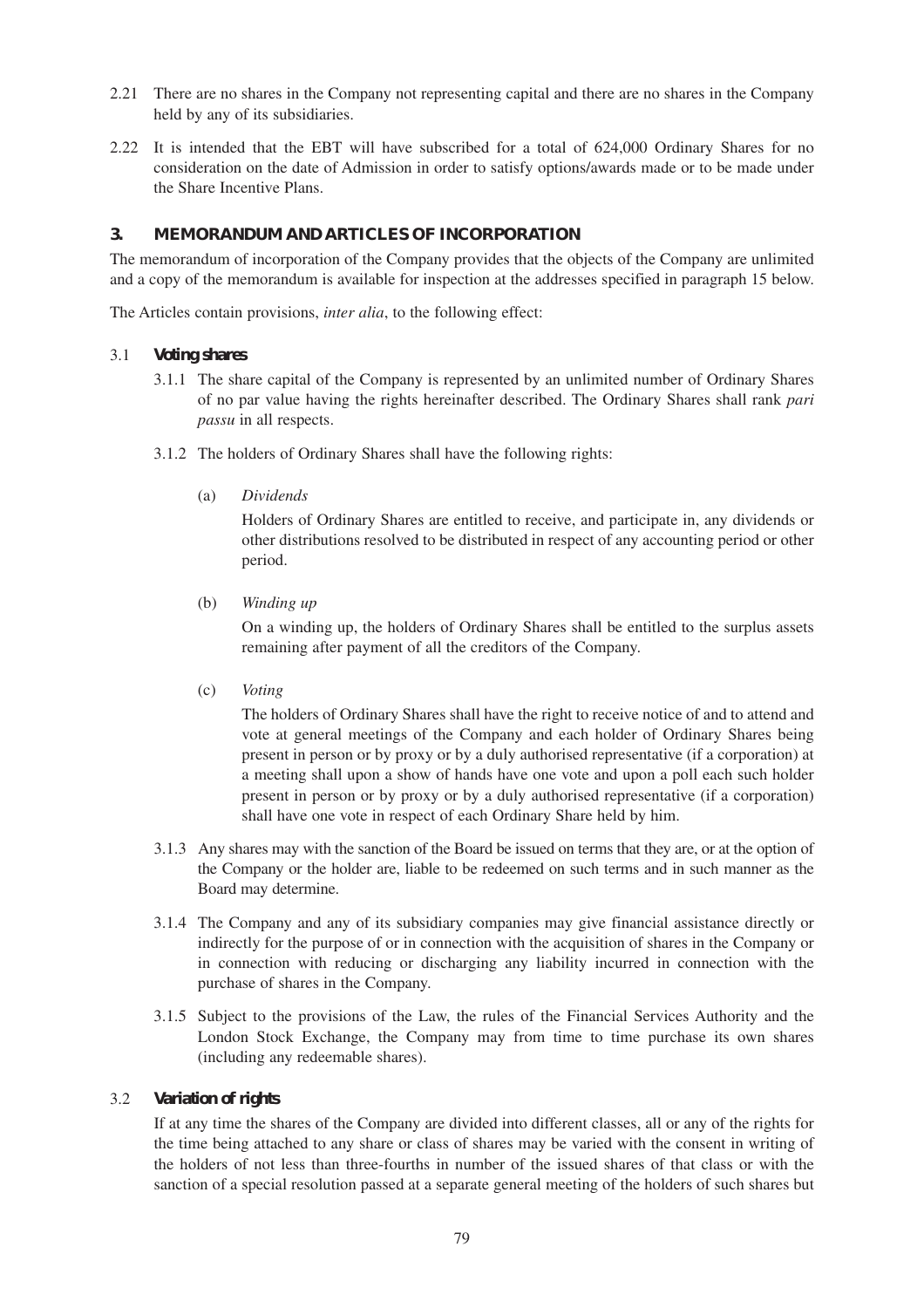so the quorum shall be two members present in person or by proxy holding or representing not less than one-third of the issued shares of that class.

#### 3.3 *Issues of shares*

- 3.3.1 Subject to the Articles and paragraph 3.3.2 below, shares for the time being unallotted and unissued shall be at the disposal of the Directors, who may allot, grant options over or otherwise dispose of the same to such persons on such terms and conditions and at such times as the Board determines but so that no share shall be issued at a discount, whether to the market price of the shares or the net asset value per share, except in accordance with the Law and so that the amount payable on application on each share shall be fixed by the Board.
- 3.3.2 Subject to the Articles, any shares available for issue for cash consideration from time to time (save for any Warrant Shares pursuant to a special resolution dated 20 August 2009) shall, before they are issued, be offered to all the existing holders of shares in the Company in proportion as nearly as practicable to the existing number of the shares held by them respectively. Such offer shall be made by notice which specifies the number and class of shares offered, the proportionate entitlement of the relevant member, the price per share and the period within which the offer, if not accepted, will be deemed to be declined. Subject to the Articles, after the expiration of that period, the Directors shall offer the shares so declined to the persons who have accepted all the shares offered to them in the same manner as the original offer. If any shares comprised in such further offer are declined or deemed to be declined such further offer shall be withdrawn in respect of such shares. Any shares not accepted pursuant to the above or not capable of being so offered (whether excluded by special resolution or otherwise) shall be at the disposal of the Directors who may allot, grant options over or otherwise dispose of them to such persons at such times and generally on such terms and conditions as they think proper. Notwithstanding the above, the Company may disapply by special resolution any preemption rights in respect of Ordinary Shares available for issue and the Board shall have at its disposal up to 10 per cent. of the Company's issued shares in any calendar year for issue on such terms and conditions (including for cash consideration) and at such times and to such persons as the Board may determine without such issue requiring resolution of the members. In addition, the Directors are empowered by the Company pursuant to a special resolution dated 20 August 2009 to issue any shares required to be issued in connection with any exercise of Warrants without such issue being offered to all existing holders of Ordinary Shares.
- 3.3.3 Subject to the Law, the Company may pay any brokerage or commission of such amount as may from time to time be determined by the Directors on any issue of Ordinary Shares.
- 3.3.4 No person shall be recognised by the Company as holding any Ordinary Share upon any trust and the Company shall not be bound by or recognise (even when having notice thereof) any equitable, contingent, future or partial interest in any Ordinary Share (except as provided by the Articles or the Law), or any other right in respect of any Ordinary Share, except an absolute right thereto in the registered holder.

# 3.4 *Compulsory acquisition of shares*

The Articles do not contain any rights compulsorily to acquire shares.

#### 3.5 *Notice requiring disclosure of interest in shares*

The Directors shall have power by notice in writing to require any member to disclose to the Company the identity of any person (other than the member) who has any interest in the Relevant Share Capital (meaning the Company's issued shares of any class carrying rights to vote at a general meeting) held by the member and the nature of such interest. Any such notice shall require any information in response to such notice to be given within such reasonable time as the Directors may determine.

The Company shall maintain a register of interested parties and whenever in pursuance of a requirement imposed on a member as aforesaid the Company is informed of an interested party the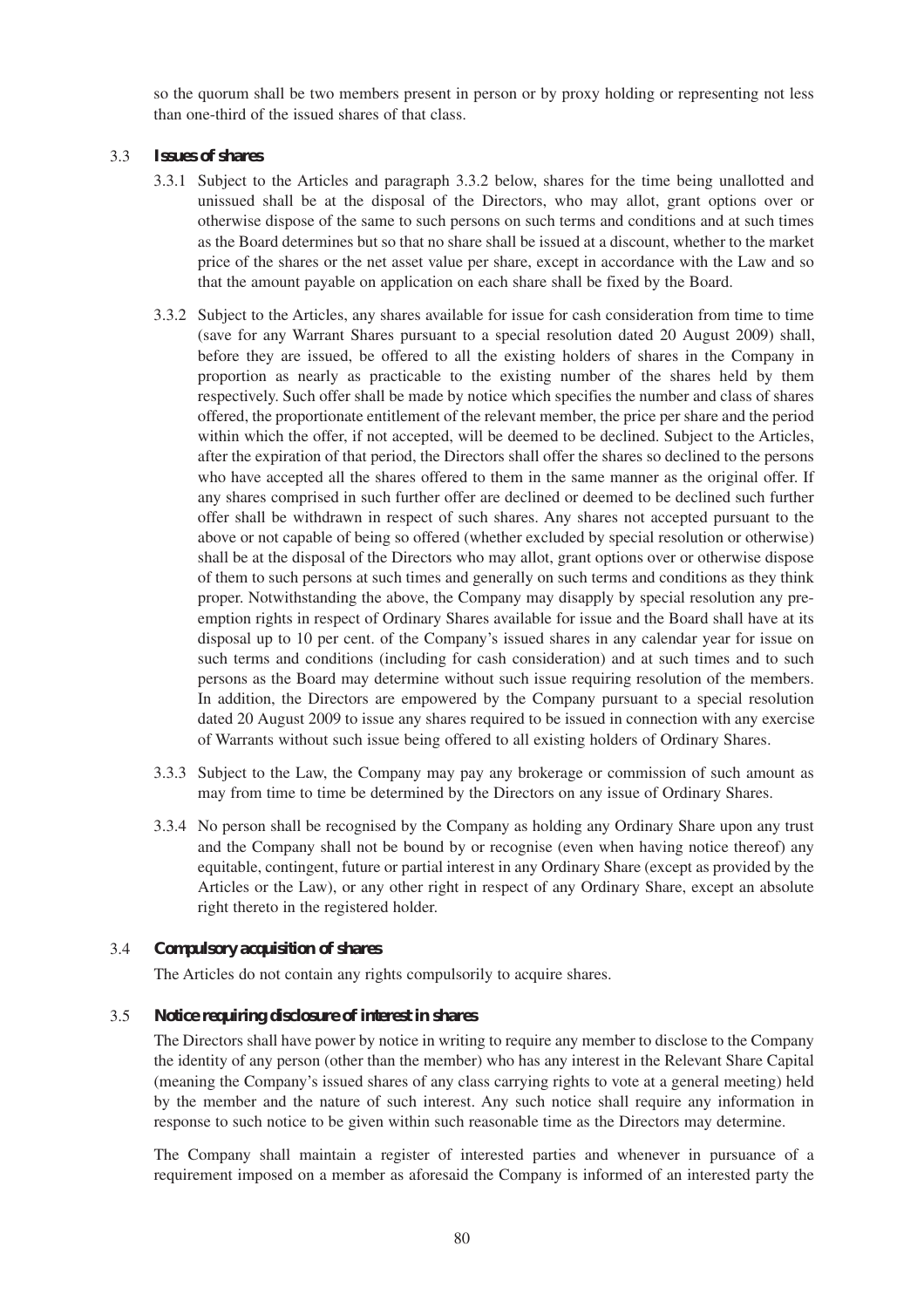identity of the interested party and the nature of the interest shall be promptly inscribed therein together with the date of the request.

If any member is in default in supplying to the Company the information required by the Company within the prescribed period, the Directors in their absolute discretion may serve a direction notice on the member. The direction notice may direct that in respect of the Ordinary Shares in respect of which the default has occurred (the "default shares") and any other shares held by the members (i) the member shall not be entitled to vote in general meetings; (ii) where the default shares represent at least 0.25 per cent. of the class of shares concerned, the direction notice may additionally direct that dividends or the proceeds of any repurchase or repayment of such default shares will be retained by the Company (without interest); and (iii) that no transfer of the default shares (other than a transfer of shares to an offeror by way or in pursuance of acceptance of a takeover offer made to acquire all the issued Ordinary Shares of the Company or the Directors are satisfied that the transfer is made pursuant to a sale of the whole of the beneficial ownership of the Ordinary Shares to a party unconnected with the member and with other persons appearing to the Directors to be interested in such Ordinary Shares or a transfer in consequence of a sale made through the London Stock Exchange or any stock exchange outside the UK on which the Company's shares of the same class as the default shares are normally traded ("excepted transfer")) shall be registered unless the member is not himself in default as regards supplying the information requested and the transfer is part only of the member's holding and when presented for registration is accompanied by a certificate by the member in a form satisfactory to the Directors to the effect that after due and careful enquiry the member is satisfied that no person in default as regards supplying the information is interested in any of the Ordinary Shares which are the subject of the transfer.

If Ordinary Shares are issued to a member as a result of that member holding other Ordinary Shares in the Company and if the Ordinary Shares in respect of which the new Ordinary Shares are issued are default shares in respect of which the member is for the time being subject to particular restrictions, the new Ordinary Shares shall on issue become subject to the same restrictions whilst held by that member as such default shares.

Any direction notice shall have effect in accordance with its terms for as long as the default in respect of which the direction notice was issued continues, but shall cease to have effect in relation to any Ordinary Shares which are transferred by such member by means of an excepted transfer. As soon as practicable after the direction notice has ceased to have effect (and in any event within seven days thereafter) the Directors shall procure that the restrictions described in this paragraph 3.5 shall be removed and that distributions and other moneys withheld are paid to the member.

Any member who has given notice to the Company of an interested party and who subsequently ceases to have any party interested in his Ordinary Shares or has any other party interested in his Ordinary Shares shall notify the Company in writing of the cessation or change in such interest and the Directors shall promptly amend the register of interested parties accordingly.

# 3.6 *CREST*

The Articles provide that the Directors may implement such arrangements as they may think fit in order for any class of shares to be admitted to settlement by means of the CREST system. If the Directors implement any such arrangements no provision of the Articles shall apply or have effect to the extent that it is in any respect inconsistent with:

- (a) the holding of shares of that class in uncertificated form;
- (b) the transfer of title to shares of that class by means of the CREST system; or
- (c) the CREST Guernsey Requirements.

Where any class of shares is for the time being admitted to settlement by means of the CREST system such securities may be issued in uncertificated form in accordance with and subject as provided in the CREST Guernsey Requirements. Unless the Directors otherwise determine, such securities held by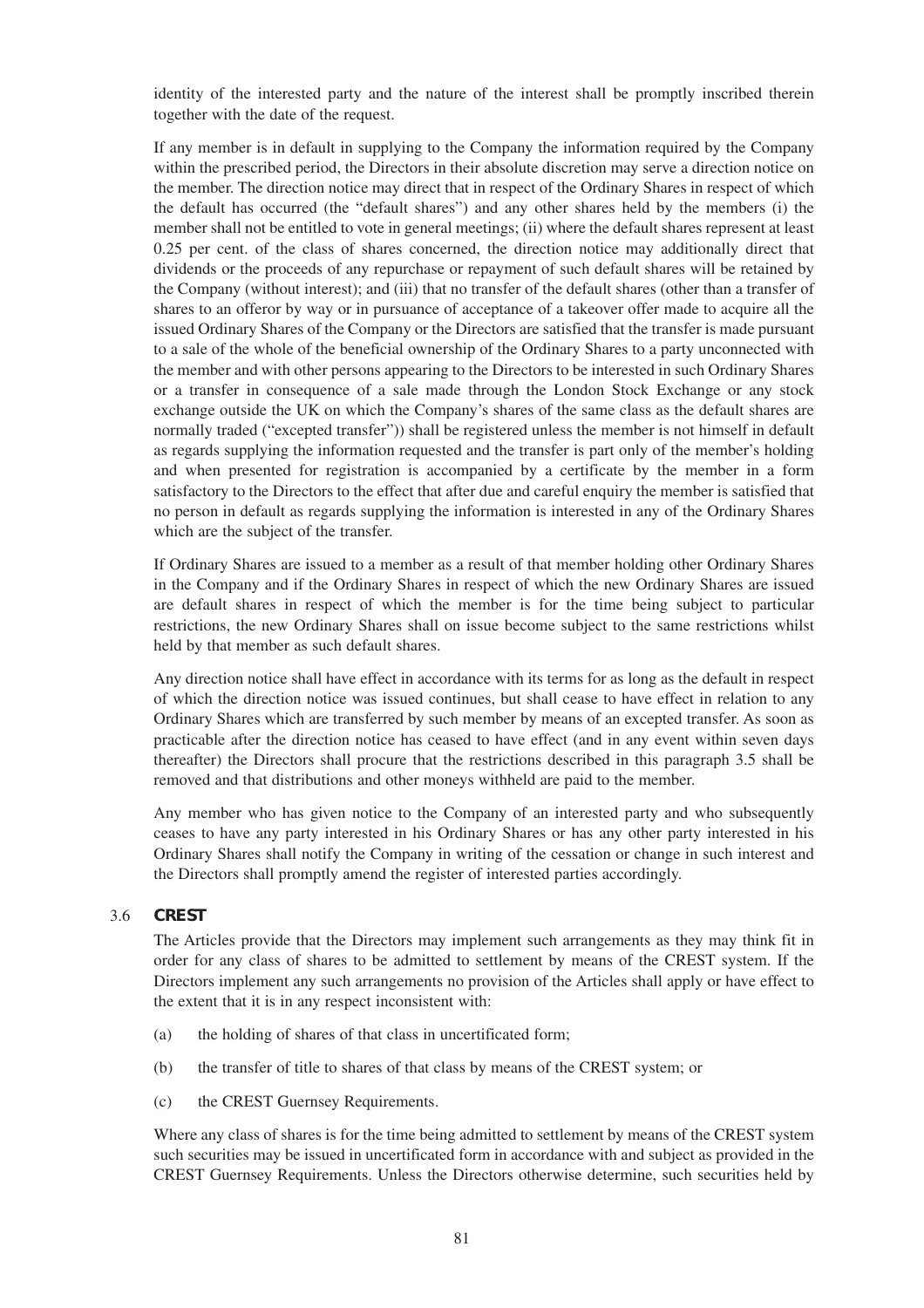the same holder or joint holder in both certificated form and uncertificated form shall be treated as separate holdings. Such securities may be changed from uncertificated to certificated form, and from certificated to uncertificated form, in accordance with and subject as provided in the CREST Guernsey Requirements. Title to such shares as are recorded on the register as being held in uncertificated form may be transferred only by means of the CREST system. Every transfer of shares from a CREST account of a CREST member to a CREST account of another CREST member shall vest in the transferee a beneficial interest in the shares transferred, notwithstanding any agreements or arrangements to the contrary, however and whenever arising and however expressed.

Subject as provided in the Articles, any member may transfer all or any of his shares which are in certificated form by an instrument of transfer in any form which the Directors may approve. The instrument of transfer of a share shall be signed by or on behalf of the transferor. The Directors may refuse to register any transfer of certificated shares unless the transfer is in favour of no more than four transferees and the instrument of transfer is lodged at the registered office accompanied by the relevant share certificate(s) and such other evidence as the Directors may reasonably require to show the right of the transferor to make the transfer.

The Directors may decline to register any transfer of any shares which are or become owned, directly or indirectly by an individual which, in the opinion of the Directors, might give rise to circumstances which could cause the Company some legal, regulatory, pecuniary, tax or material administrative disadvantage.

The Directors may also decline to register any transfer of shares to, or the transfer of any shares or warrants which are or become owned, directly or indirectly, by, a US Person in circumstances which might cause or be likely to cause the Company to become subject to the registration requirements of the Investment Company Act or the Securities Act or with any securities regulatory authority of any state of the United States or other jurisdiction. Members are required to notify the Company immediately in the event that they become US Persons.

The Directors may also refuse to register any share which is not fully paid up provided that this would not prevent dealings from taking place on an open and proper basis. The Directors may also refuse to register any transfer of shares which is prohibited by the provisions described in paragraph 3.5 above or any transfer of certificated shares unless such transfer is in respect of one class of share only, is in favour of no more than four transferees and the instrument of transfer is lodged at the registered office or such other place as the Directors may appoint and the transfer is not in favour of any non-qualified holder.

Subject to the CREST Guernsey Requirements, the registration of transfers may be suspended at such time and for such periods as the Directors may determine, provided that such suspension shall not be for more than 30 days in any year. Any such suspension will be notified to the CISX.

If it shall come to the notice of the Directors that any shares are owned directly or beneficially by a non-qualified holder, the Directors may require such person (i) to provide the Directors within 30 days with sufficient satisfactory documentary evidence to satisfy the Directors that such person does not fall within the definition of a non-qualified holder and in default of such evidence (ii) to sell or transfer his ordinary shares to a person qualified to own the same within 30 days and within such 30 days to provide the Directors with satisfactory evidence of such sale or transfer.

# 3.7 *Alteration of capital*

The Company at any time may, by ordinary resolution, increase its share capital by such sum to be divided into shares of such amount as the resolution shall prescribe.

# 3.8 *Notice and requisitioning of general meetings*

Notice for any general meeting shall be sent by the secretary or officer of the Company or any other person appointed by the Board not less than fourteen clear days before the meeting. The notice must specify the time and place of the general meeting and any special business to be put to the meeting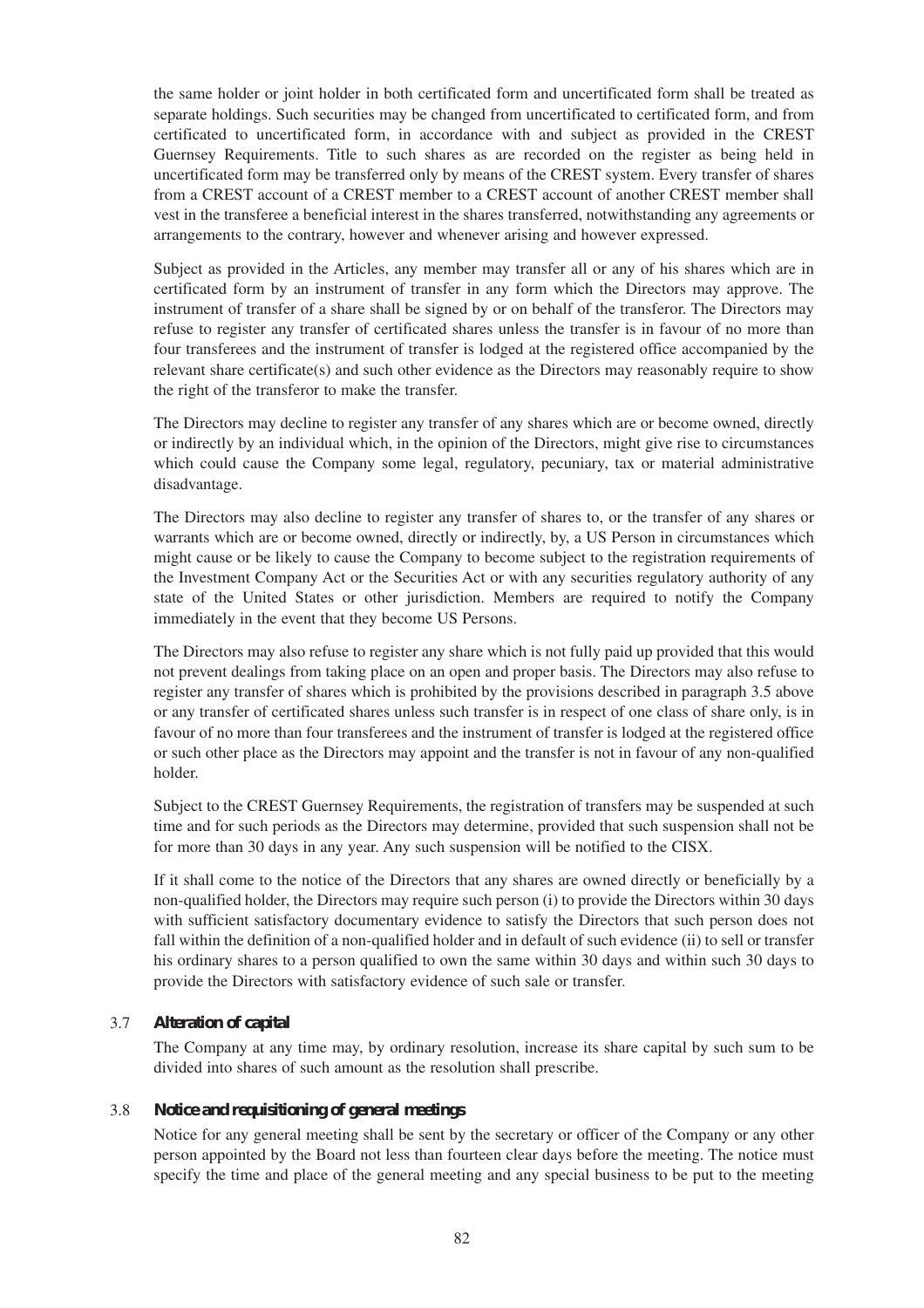and the general nature of the business to be transacted. With the consent of all the members of the Company, a general meeting may be convened by a shorter notice or at no notice in any manner they think fit. The accidental omission to give notice of any meeting or the non-receipt of such notice by any member of the Company shall not invalidate any resolution, or any proposed resolution, otherwise duly approved.

The Board may, and shall on the requisition in writing of Shareholders who hold more than ten per cent. of the voting rights attaching to the Company's share capital (excluding any capital held as treasury shares) proceed to convene a general meeting. A Shareholders' requisition shall be dated and shall state the general nature of the business to be dealt with at the meeting and shall be signed by the requisitionists.

If the Board does not proceed to convene a meeting to be held within 21 days from the date of the requisition, the requisitionists or any of them representing more than one half of the total voting rights of the members who requisitioned the meeting, may themselves convene the meeting. Any meeting convened by requisitionists shall be convened in the same manner (as nearly as possible) as that in which meetings are convened by the Board.

# 3.9 *Interests of Directors*

- 3.9.1 A Director may not vote (or be counted in the quorum at a meeting in relation to any resolution on which he is debarred from voting) in respect of any contract, arrangement, transaction or any other proposal to which the Company is or is to be a party and in which he has an interest which (together with any interest of any person connected with him) is a material interest (otherwise than by virtue of his interest in shares or debentures or other securities of or otherwise in or through the Company) but, in the absence of some other material interest than is mentioned below, this prohibition does not apply to a resolution concerning any of the following matters:
	- (a) the giving of a guarantee, security or indemnity in respect of money lent or obligations incurred by him at the request of or for the benefit of the Company or any of its subsidiary undertakings;
	- (b) the giving of any guarantee, security or indemnity to a third party in respect of a debt or obligation of the Company or any of its subsidiary undertakings for which the Director himself has assumed responsibility in whole or in part under a guarantee or indemnity or by the giving of security;
	- (c) any proposal concerning the offer of shares, debentures or other securities of or by the Company or its subsidiary undertakings for subscription or purchase in which offer he is or is to be interested as a participant in the underwriting or sub-underwriting thereof;
	- (d) any proposal concerning any other company in which he is interested, directly or indirectly and whether as an officer, shareholder, creditor or otherwise, provided that he is not the holder of or beneficially interested in one per cent. or more of: (a) the issued shares of such company (or of any third company through which his interest is derived) or (b) of the voting rights in the relevant company; and
	- (e) any proposal for the purchase or maintenance of insurance for the benefit of the Directors or persons including the Directors.
- 3.9.2 Any Director may act by himself or by his firm in a professional capacity for the Company, other than as auditor, and he or his firm shall be entitled to remuneration for professional services as if he were not a Director.
- 3.9.3 Any Director may continue to be or become a director, managing director, manager or other officer or member of any company in which the Company may be interested and any such Director shall not be accountable to the Company for any remuneration or other benefits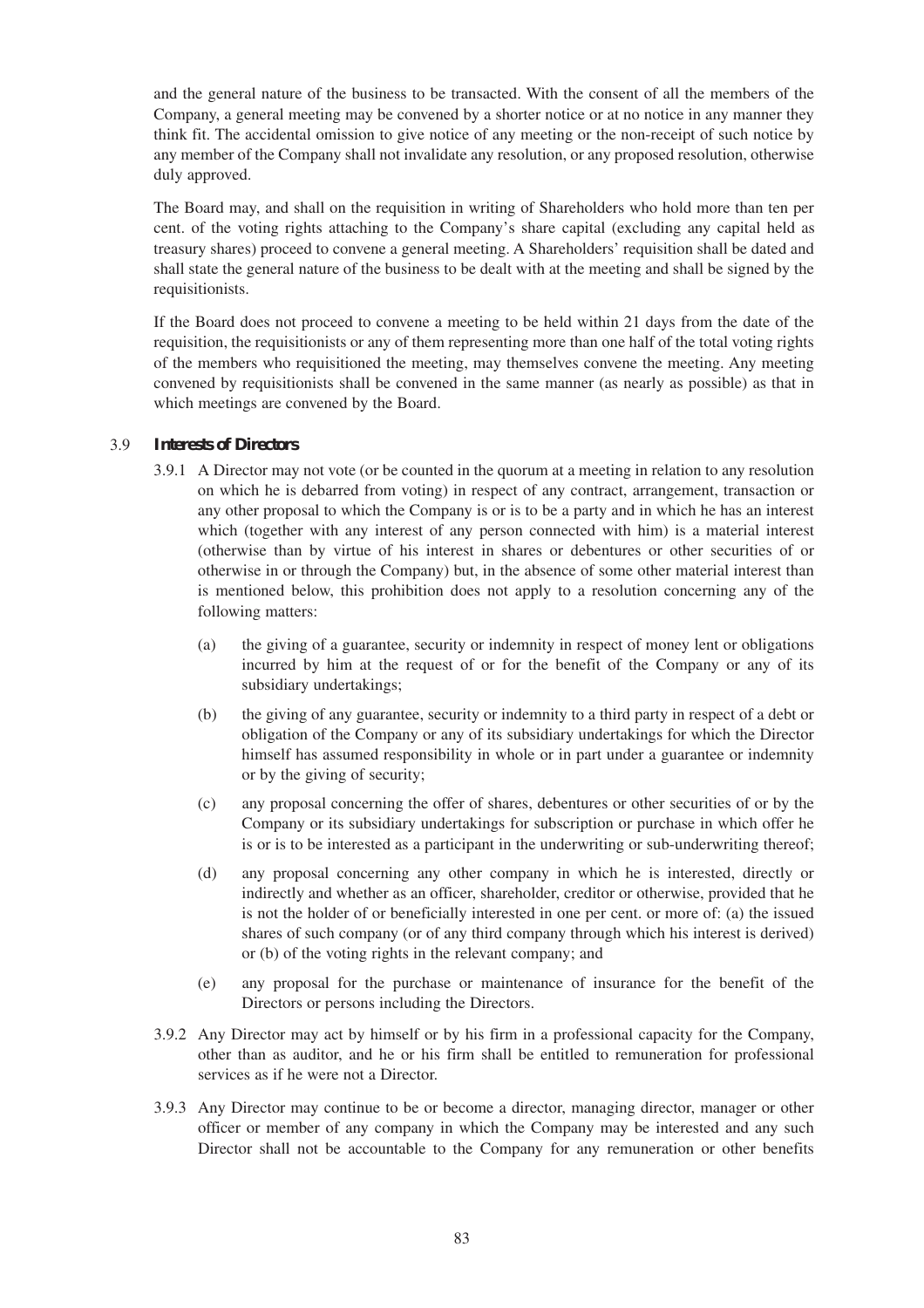received by him as a director, managing director, manager or other officer or member of any other company.

#### 3.10 *Remuneration of Directors*

- 3.10.1 The Directors shall be entitled to such remuneration as the Directors shall determine from time to time provided that the ordinary remuneration of the Directors who do not hold executive office for their services (excluding amounts payable under the Articles) shall not exceed £600,000 per annum (or such other sum as may be approved by the Company in general meeting). Such remuneration shall be deemed to accrue from day to day. The Directors shall also be paid all travelling, hotel and other expenses incurred by them in attending meetings of the Directors or any committee of the Directors or general meetings of the Company or in connection with the business of the Company.
- 3.10.2 A Director may hold any other office or place of profit under the Company (other than the office of auditor) in conjunction with his office of Director for such period and on such terms as to remuneration and otherwise as the Directors may determine.

#### 3.11 *Nomination, appointment and removal of Directors*

- 3.11.1 The Directors shall have power at any time eligible in accordance with section 139 of the law to appoint any person to be a Director, either to fill a casual vacancy or as an addition to the existing Directors. Any Director so appointed shall hold office only until the next following annual general meeting and shall then be eligible for re-election.
- 3.11.2 The office of a Director shall be vacated in any of the following events, namely:
	- (a) if he resigns his office by notice in writing signed by him and left at the registered office;
	- (b) if he dies or becomes of unsound mind;
	- (c) if he becomes bankrupt or makes any arrangement or composition with his creditors generally;
	- (d) if he absents himself from meetings of the Board for a period of twelve months and the Board resolves his office shall be vacated;
	- (e) if he ceases to be a Director by virtue of, or becomes prohibited from being a Director by reason of, an order made under the provisions of any law or enactment;
	- (f) save in the case of a Director who, at the time of his appointment, was resident in the United Kingdom, if he becomes resident in the United Kingdom and as a result thereof a majority of the Directors are resident in the United Kingdom;
	- (g) if he be requested to resign by written notice signed by all the other Directors; or
	- (h) if he is removed from office by an ordinary resolution of the Company in general meeting.
- 3.11.3 The Company at the meeting at which a Director retires in the manner aforesaid may fill the vacated office by appointing a person thereto by ordinary resolution and in default the retiring Director shall, if willing to act, be deemed to have been re-appointed unless at such meeting it is expressly resolved not to fill the vacated office or a resolution for the re-appointment of such Director shall have been put to the meeting and lost. The Company at such meeting may also (subject to the Articles) fill up any other vacancies.
- 3.11.4 At a general meeting, a resolution for the appointment of two or more persons as Directors by a single resolution shall not be moved unless a resolution passed by a majority of the members that it shall be so made has been first agreed to by the meeting without any vote being given against it.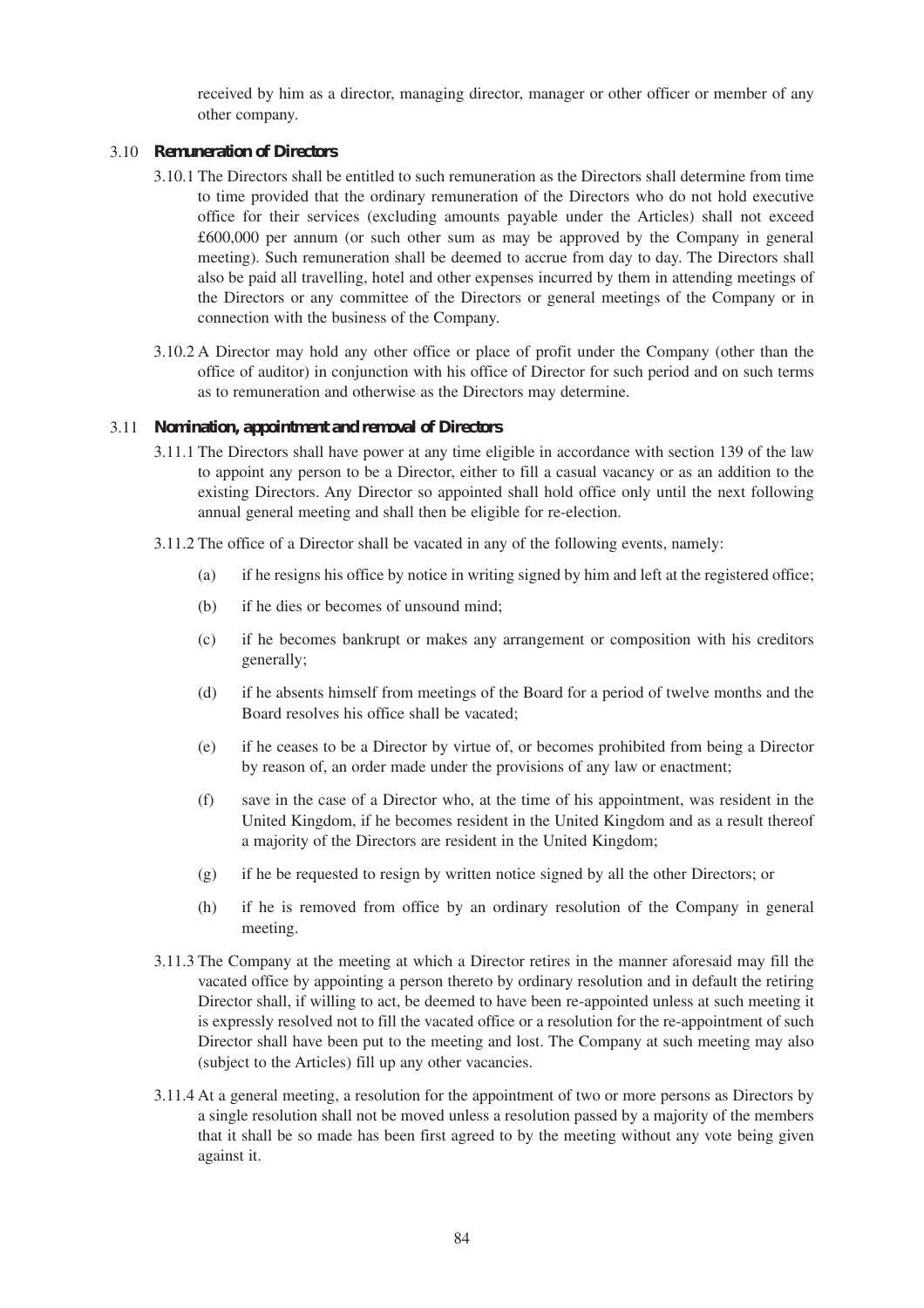# 3.12 *Retirement of Directors*

- 3.12.1 A third of the Directors (save for David Lockhart whilst he holds the position of Director) shall be subject to retirement and re-election every year.
- 3.12.2 A Director is not required to hold shares in the Company. A Director who is not a member is nevertheless entitled to attend and speak at general meetings.
- 3.12.3 No Director shall be required to vacate his office at any time by reason of the fact that he has attained any specific age.

#### 3.13 *Dividends*

- 3.13.1 The Company in general meeting may declare a dividend but no dividend shall exceed the amount recommended by the Directors.
- 3.13.2 Dividends shall be paid in accordance with the Law.
- 3.13.3 The Directors may if they think fit from time to time pay the members such interim dividends as appear to be justified by the profits of the Company.
- 3.13.4 No dividend or other amount payable to any member shall bear interest against the Company. All unclaimed dividends and other amounts payable as aforesaid may be invested or otherwise made use of for the benefit of the Company until claimed. Any dividend unclaimed on the earlier of (a) six years from the date when it first became payable and (b) the date on which the Company is wound up, shall be forfeited and shall revert to the Company, without the necessity for any declaration or other action by the Company.
- 3.13.5 The Board may from time to time set aside out of the profits of the Company and carry to reserve such sums as they think proper which, at the discretion of the Board, shall be applicable for any purpose to which the profits of the Company may properly be applied and pending such application may either be employed in the business of the Company or be invested. The Board may divide the reserve into such special funds as it thinks fit and may consolidate into one fund any special funds or any parts of any special funds into which the reserve may have been divided. The Board may also without placing the same to reserve carry forward any profits. In carrying sums to reserve and in applying the same the Board shall comply with the provisions of the Law.

# 3.14 *Winding up*

If the Company is wound up, the liquidator may, with the authority of a special resolution, divide among the members *in specie* the whole or any part of the assets of the Company, and whether or not the assets shall consist of property of a single kind, and may for such purposes set such value as he deems fair upon any one or more class or classes of property, and may determine how such division shall be carried out as between the members. The liquidator may, with the like authority, vest any part of the assets in trustees upon such trusts for the benefit of the members as the liquidator shall think fit, and the liquidation of the Company may be closed and the Company dissolved, but so that no member shall be compelled to accept any asset in respect of which there is liability.

#### 3.15 *Borrowing*

- 3.15.1 The Board may exercise all the powers of the Company to borrow money and to mortgage, hypothecate, pledge or charge all or part of its undertaking, property and assets and uncalled capital and to issue debentures or other securities, whether outright or as collateral security for any liability or obligation of the Company or of any third party.
- 3.15.2 Any person lending money to the Company shall be entitled to assume that the Company is acting in accordance with the Articles and shall not be concerned to enquire whether such provisions have in fact been complied with.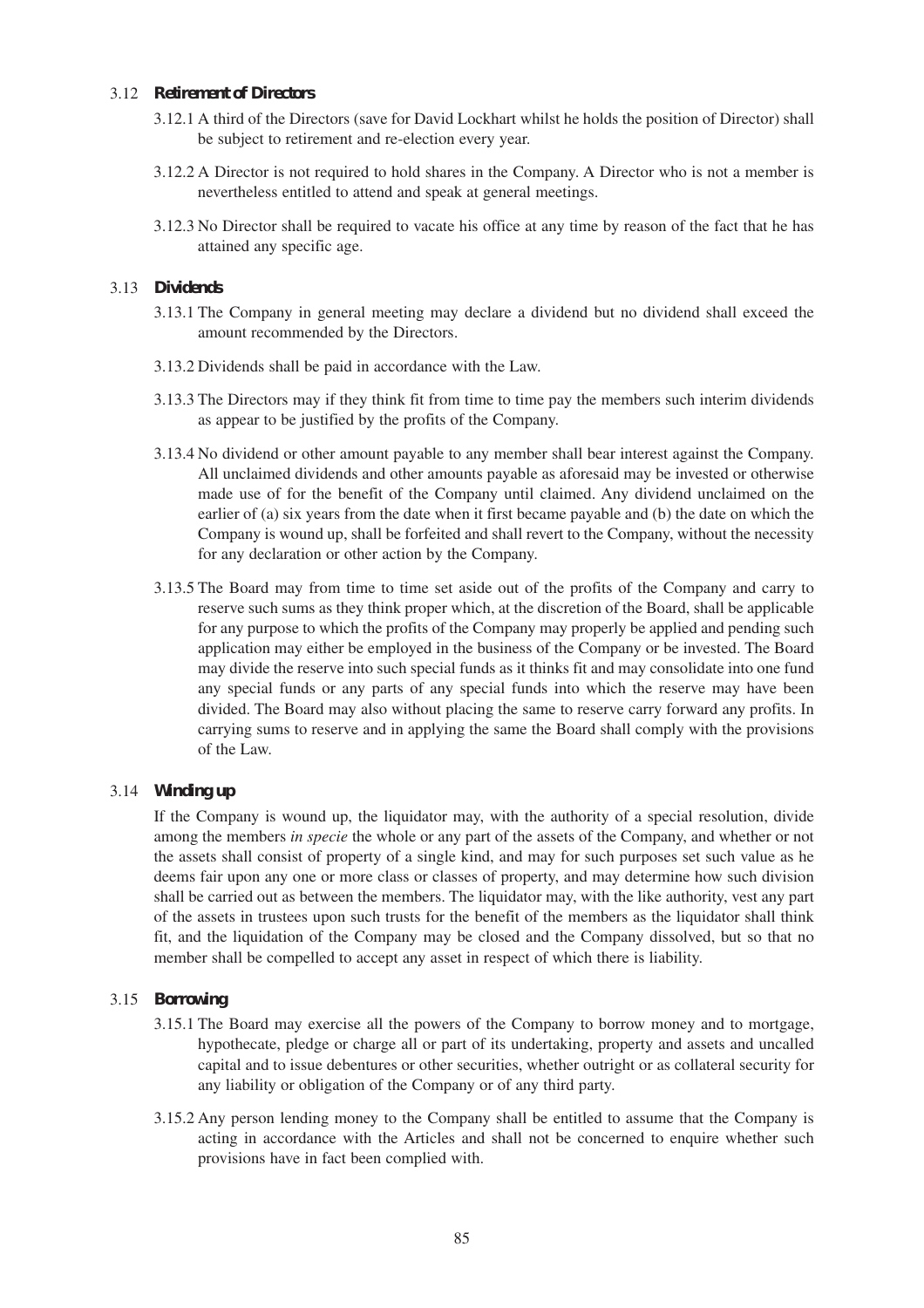# 3.16 *Register of Shareholders and other statutory records*

The register of Shareholders is the hard copy register of Shareholders kept at the Company's registered office pursuant to the Law. The other statutory records of the Company are kept at the same address.

# 3.17 *The Disclosure and Transparency Rules*

The Articles require that, from Admission and for so long as the Company has any of its share capital admitted to trading on AIM, or any successor market or any other market operated by the London Stock Exchange, every Shareholder must comply with the notification and disclosure requirements set out in Chapter 5 of the Disclosure and Transparency Rules Sourcebook (as amended and varied from time to time) of the FSA Handbook as if the Company were classified as an "issuer" whose "Home State" is the United Kingdom.

Under the Disclosure and Transparency Rules, a Shareholder is required to notify the Company of the percentage of its voting rights if the percentage of voting rights which he holds (directly or indirectly) reaches, exceeds or falls below 3 per cent. and each 1 per cent. threshold thereafter up to 100 per cent. The notification must be made within four trading days of the Shareholder learning of the acquisition or disposal leading to the increase or decrease in his shareholding.

# **Shareholders are urged to consider their notification and disclosure obligations carefully as a failure to make the required disclosure to the Company may result in disenfranchisement.**

# **4. SHARE INCENTIVE PLANS**

The Company has adopted the Share Incentive Plans, the principal provisions of which are as follows:

# 4.1 *The NewRiver Retail Limited Performance Share Plan 2009 ("PSP")*

#### *Status of the PSP*

Awards granted under the PSP ("PSP Awards") will take the form of options to acquire Ordinary Shares for nil consideration, either by way of subscription from the Company or by way of transfer from an employee benefit trust established by the Company. The PSP Awards will have no beneficial tax status.

It is intended that the PSP will be operated in conjunction with the EBT*.*

The PSP will be adopted by the Company prior to or on the date of Admission.

# *Eligibility*

All employees (including executive directors) of the Company and any of its subsidiaries may be granted PSP Awards under the PSP.

# *Grant*

The Management Committee will have absolute discretion to select the employees to whom PSP Awards may be granted and, subject to the limits set out below, to determine the number of Ordinary Shares to be subject to each PSP Award. The Management Committee will have regard to recommendations made by David Lockhart.

PSP Awards may be granted during the period of 42 days commencing on: (a) the date of the preliminary announcement of the Company's annual results or the announcement of its half-yearly results in any year (provided that if the Ordinary Shares continue to be admitted to AIM or listed on the CISX at the time in question, no PSP Award shall be granted until the dealing day immediately following the date of any such announcement); or (b) any other time fixed by the Management Committee where, in its discretion, circumstances are considered to be exceptional so as to justify the grant of PSP Awards.

If the grant of a PSP Award on any of the above days would be prohibited by virtue of the AIM Rules, the CISX Listing Rules (if relevant), or any statute or regulation or any order made pursuant to such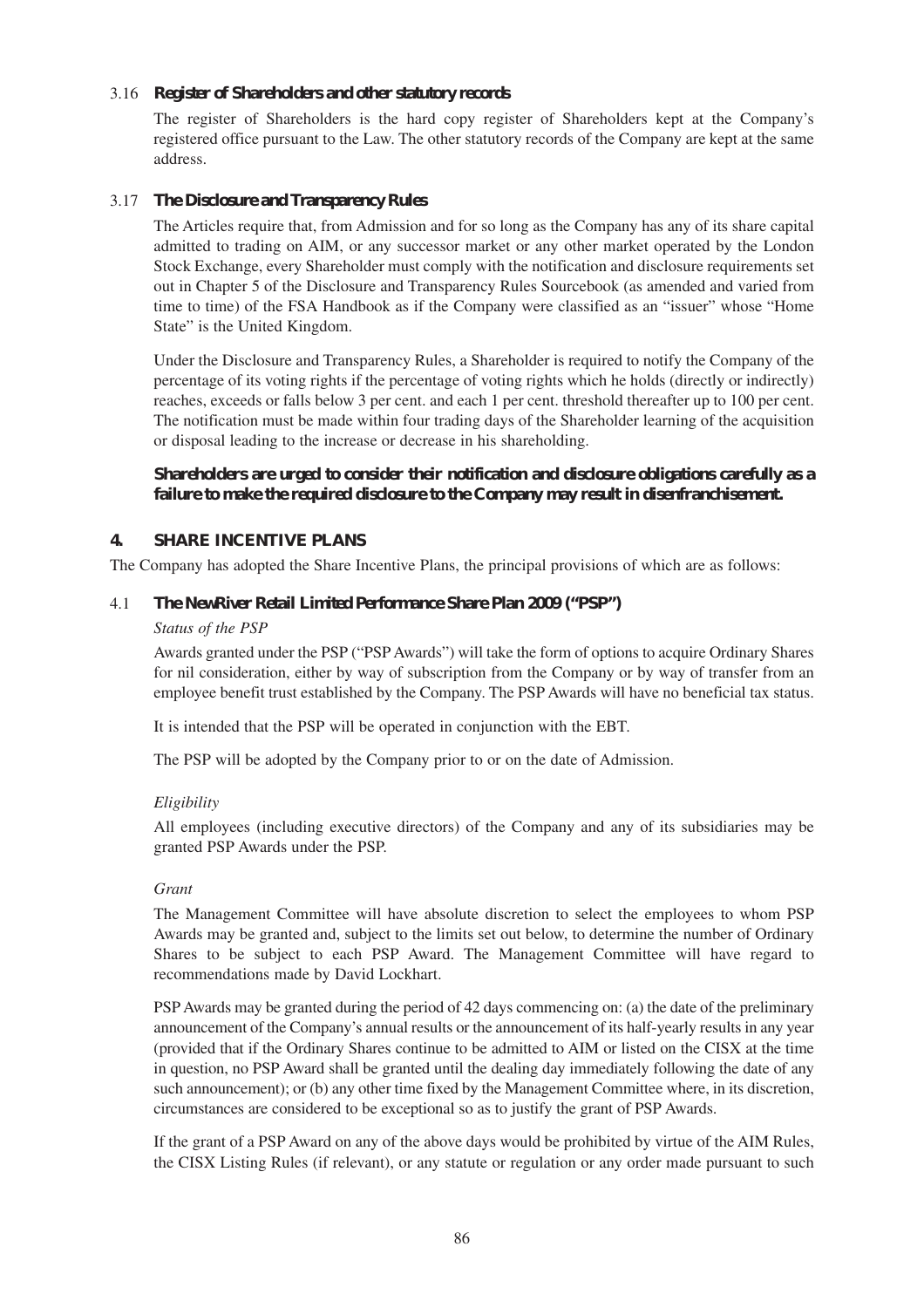statute, then such PSP Award may be granted during the period of 42 days commencing immediately after the time that such prohibition shall cease to have effect.

No consideration is payable for the grant of a PSP Award.

No PSP Award may be made before the first anniversary of Admission unless and until at least £25,000,000 of secondary capital has been raised by the Company after Admission.

# *Plan Limits*

No PSP Award may be granted under the PSP if, as a result, the number of Ordinary Shares issued or issuable pursuant to PSP Awards granted during the previous ten years under the PSP or any other employees' share scheme, profit sharing scheme or employee share ownership plan adopted by the Company or any other member of the Group would exceed ten per cent. of the share capital of the Company in issue on that date.

For the purposes of the limit set out above:

- any Ordinary Shares issued or then capable of being issued pursuant to any options granted on or prior to the date of Admission under any employees' share scheme adopted by the Company (including the Paul Roy Options) shall not count towards the limit set out above;
- any Ordinary Shares issued or then capable of being issued pursuant to any options granted under the CSOP or the Unapproved Plan to the Additional NewRiver Capital Directors within the period of 18 months following the date of Admission shall not count towards the limit set out above, provided that the number of Ordinary Shares under such options, when added to the number of Ordinary Shares under the options described in the preceding bullet point, do not exceed 6.24 per cent. of the issued Ordinary Share capital of the Company at the time that such options are granted (and subject to a cap on the 6.24 per cent. based on an Ordinary Share capital increased by any fundraising or fundraisings post-Admission not exceeding, in aggregate, £125 million); and
- where a PSP Award takes the form of a right to acquire Ordinary Shares from an employee benefit trust established by the Company, such Ordinary Shares will only be counted as "issued or issuable" to the extent to which they have been issued (or there is an intention for them to be issued) by the Company to the trust for the purposes of the PSP or any other employees' share scheme operated by the Company.

# *Individual Limit*

In general, each individual's participation is limited so that, in any one financial year of the Company, the aggregate market value of Ordinary Shares subject to all PSP Awards (calculated as at the date of grant of each PSP Award) granted to the individual under the PSP in that financial year, will not exceed 100 per cent. of the individual's basic salary at the date of grant.

The individual limits referred to above can be exceeded in relation to PSP Awards made to David Lockhart or to Allan Lockhart or in circumstances which the Management Committee considers to be exceptional.

# *Performance Target*

The exercise of PSP Awards will normally be made conditional upon the achievement of a performance target set at the time of grant. Such performance target shall be measured over a performance period (determined by the Management Committee at the time of grant but which shall not, save in exceptional circumstances, be less than three years) ("Performance Period").

PSP Awards will become capable of exercise following a date ("Vesting Date") specified at the time of grant which occurs after the expiry of the relevant Performance Period, subject to the satisfaction of the performance target. The Vesting Date for a PSP Award may not, save in exceptional circumstances, occur before the third anniversary of the date of grant.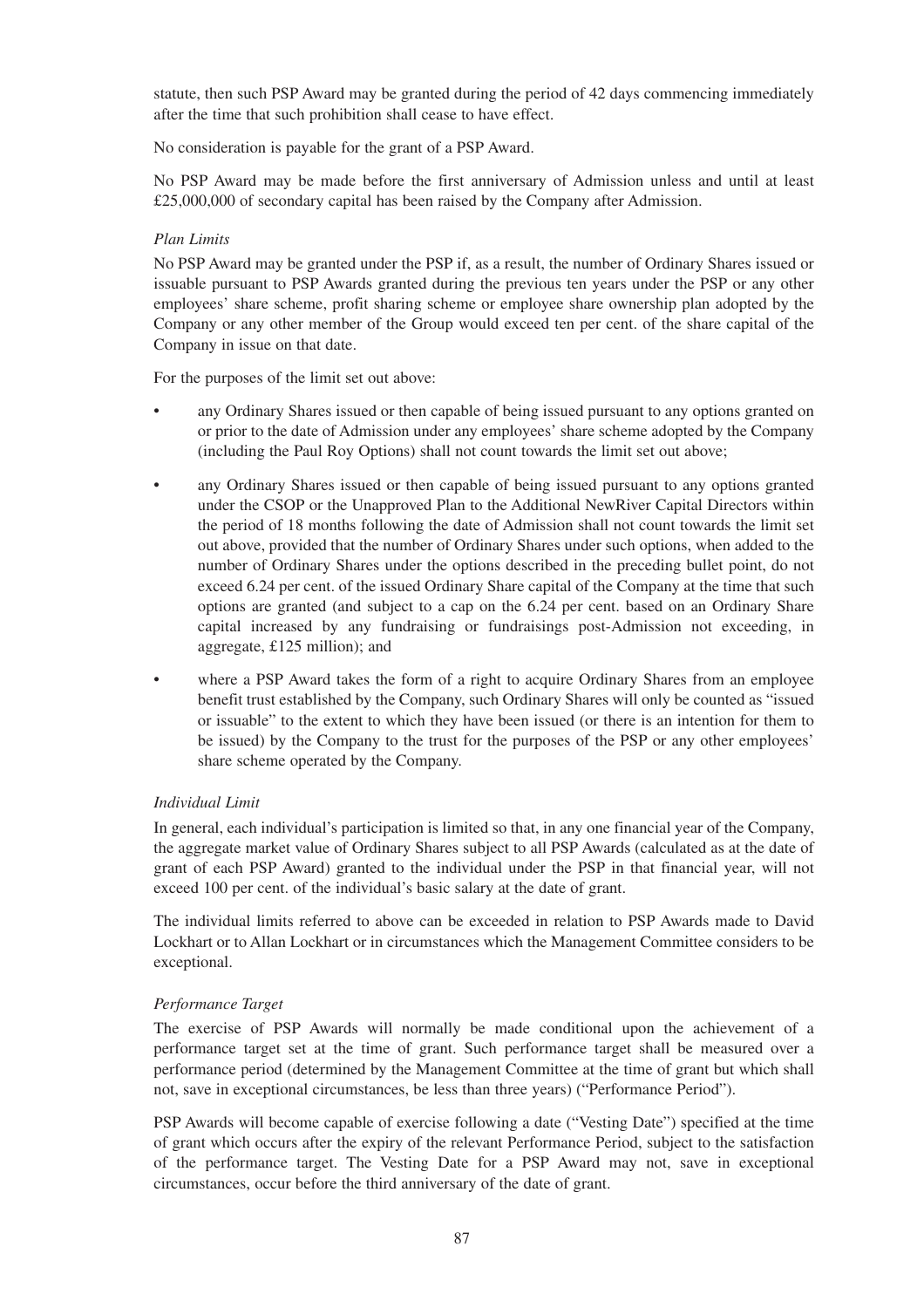If events occur which cause the Management Committee reasonably to consider that a different or amended target would be a fairer measure of performance, the Management Committee may waive or amend the original performance target in such manner as it deems fit provided that any such amended target is not materially more difficult to achieve than the original performance target.

It should also be noted that a performance target, applying to a PSP Award, may be measured over a period that is shorter than the Performance Period in circumstances where an employee ceases to be an employee of the Group before the end of the relevant Performance Period or certain corporate events occur (such as a change of control of the Company) before the end of the relevant Performance Period. In these circumstances such performance target may be modified in such manner as the Management Committee thinks fit so as to be applied over such shortened period.

# *Dividends*

Until a PSP Award has been exercised and the Ordinary Shares subject to such PSP Award have been transferred or issued to the PSP Award holder, the PSP Award holder shall have no entitlement to any dividends or other distributions payable in respect of such Ordinary Shares by reference to a record date preceding the date of such transfer or issue.

If, at any time, a dividend or other cash distribution is paid by the Company in respect of its Ordinary Shares, the number of Ordinary Shares under each PSP Award then subsisting (and in respect of which the Vesting Date has not passed) shall be increased to reflect the value of the dividend. The number of Ordinary Shares to be added to a PSP Award ("Dividend Equivalent Shares") shall equate to such number of Ordinary Shares as could have been purchased, at the share price prevailing on the date the dividend is paid, from an amount equal to the dividend paid on each Ordinary Share multiplied by the number of Ordinary Shares under the PSP Award.

To the extent that a PSP Award does not vest and become exercisable in relation to any Ordinary Shares, the PSP Award shall also cease to be exercisable in respect of a proportionate number of Dividend Equivalent Shares.

Dividend Equivalent Shares that have been issued and any Dividend Equivalent Shares that have been notionally added to a PSP Award shall be taken into account for the purposes of applying the plan limits set out above. Any potential right to receive Dividend Equivalent Shares in the future shall not, however, be taken into account.

# *Exercise of PSP Awards*

A PSP Award may only be exercised in the twelve month period immediately following the occurrence of the Vesting Date to the extent that the performance target has been satisfied and the PSP Award holder is still an employee within the Group.

No PSP Award is capable of exercise more than ten years after its date of grant and will lapse on the tenth anniversary of its date of grant.

PSP Awards may not be exercised during any period prohibited under the AIM Rules or the CISX Listing Rules (if relevant).

If a PSP Award holder ceases to be an employee of the Group before the Vesting Date by reason of injury, incapacity, ill health or disability of the PSP Award holder or his or her spouse or civil partner (evidenced to the reasonable satisfaction of the Management Committee), redundancy, retirement, upon the sale or transfer out of the Group of the company or undertaking employing him or any other circumstance stipulated by the Management Committee as at the date of grant of a PSP Award (including consideration by the Management Committee as to the amount of the Placing proceeds invested by the Company at such time) ("Good Leaver"), his PSP Award shall be exercisable during the twelve month period following the Vesting Date of such PSP Award; if not so exercised, such PSP Award will lapse. In such circumstances, the Management Committee may, in its discretion determine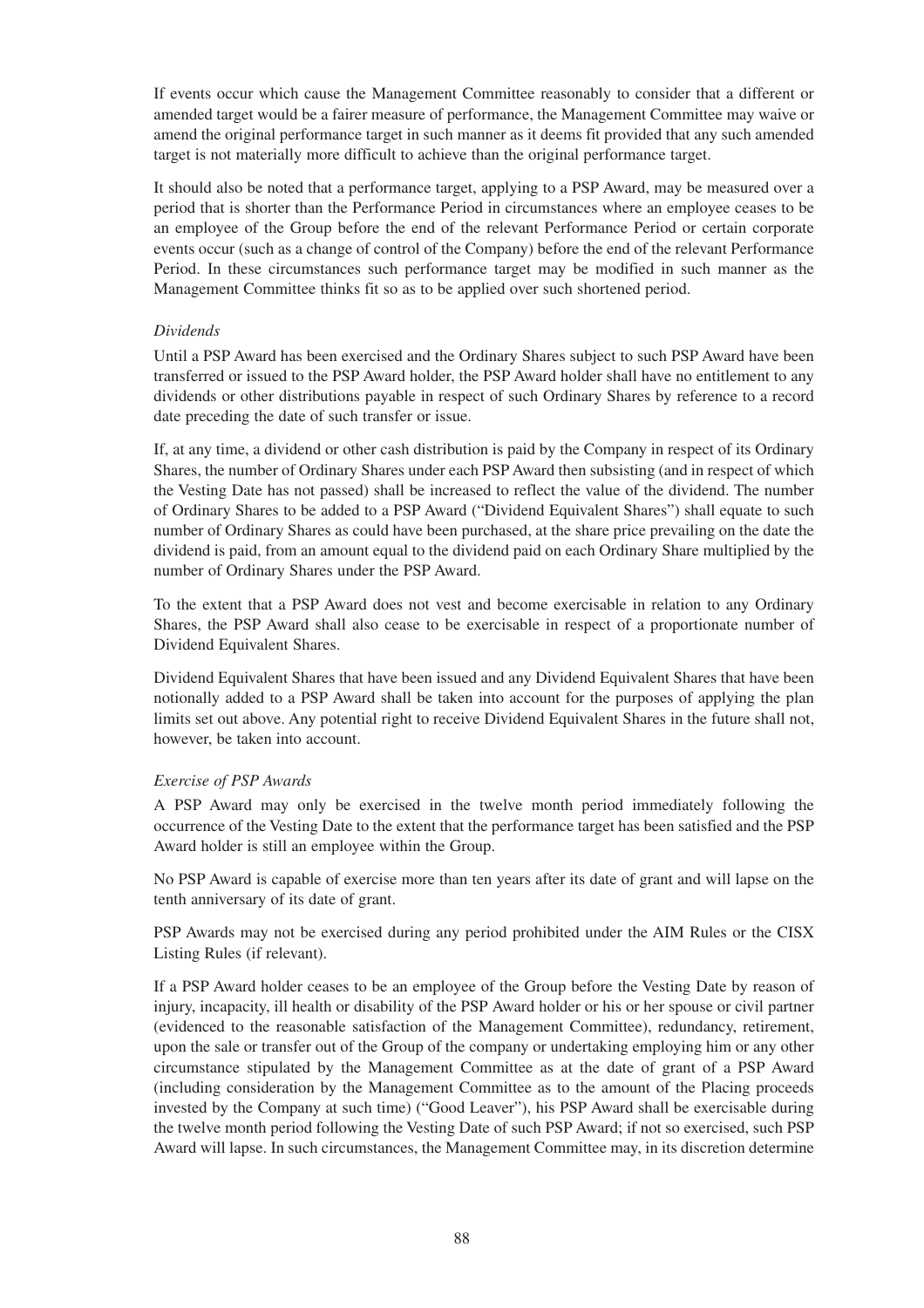that such PSP Award may be exercised for a period of twelve months after the PSP Award holder ceases to be employed within the Group; if not so exercised, such PSP Award will lapse.

In the event of cessation of employment of the PSP Award holder by reason of his death, his personal representatives will be entitled to exercise the PSP Award within twelve months following the date of his death.

If a PSP Award holder ceases to be an employee of the Group for any reason other than those described above, PSP Awards may become exercisable for a limited period at the discretion of the Management Committee.

The PSP Awards granted to David Lockhart or Allan Lockhart (at any time) may be exercised during the twelve months following the date of cessation of employment if the holders of such PSP Awards cease to be an employee of the Group by reason of: (a) being a Good Leaver; or (b) the ill-health, incapacity, injury or disability of such PSP Award holder's spouse or civil partner (evidenced to the reasonable satisfaction of the Management Committee); or (c) at the time of or in anticipation of cessation of employment at the discretion of the Management Committee (including consideration by the Management Committee as to the amount of the proceeds of the Placing invested by the Company at such time), in any other circumstances.

Exercise of PSP Awards is also possible earlier than the Vesting Date in the event of a takeover (whether by way of a general offer, a scheme of arrangement or any other merger or acquisition resulting in a change of control of the Company or otherwise) or the voluntary winding up of the Company. In the case of a takeover of the Company by way of a general offer or the transfer out of the Group of the undertaking employing the PSP Award holder concerned, the Management Committee may allow the PSP Award to be exercised immediately before, but with effect from, the takeover or the transfer of the undertaking concerned.

In all of these circumstances allowing for the exercise of a PSP Award prior to the Vesting Date, the PSP Award may not be exercised unless (subject to any modification of the performance target in accordance with the rules of the PSP) the performance condition, if any, to which it is subject has been satisfied.

Other than in respect of any PSP Awards made to David Lockhart or Allan Lockhart which shall always be capable of exercise in full in the event of cessation of their employment, where a PSP Award is exercised before the occurrence of the Vesting Date as a consequence of the PSP Award holder ceasing to remain an employee within the Group, the maximum number of Ordinary Shares over which any PSP Award is capable of exercise may, at the discretion of the Management Committee, be pro-rated down on a time apportioned basis by reference to the time that has elapsed from the relevant date of grant to the relevant event giving rise to the early exercise of the PSP Award.

When exercising its discretion in connection with PSP Awards and cessation of employment as set out above, the Management Committee shall have regard to the aggregate funds which have been invested into real estate assets by the Company at the time such discretion is exercised.

#### *Other PSP Award terms*

Where a PSP Award has been granted by the Company as a right to subscribe for Ordinary Shares, the PSP provides the facility for the exercise of a PSP Award to be satisfied by either the issue of Ordinary Shares, the transfer of Ordinary Shares held by an existing shareholder who has agreed to satisfy the exercise of the PSP Award or by the transfer of Ordinary Shares held in treasury.

PSP Awards are not capable of transfer or assignment.

Until PSP Awards are exercised, PSP Award holders have no voting or other rights in relation to the Ordinary Shares subject to those PSP Awards.

Ordinary Shares allotted pursuant to the exercise of a PSP Award will rank *pari passu* in all respects with the Ordinary Shares already in issue. Ordinary Shares transferred on the exercise of a PSP Award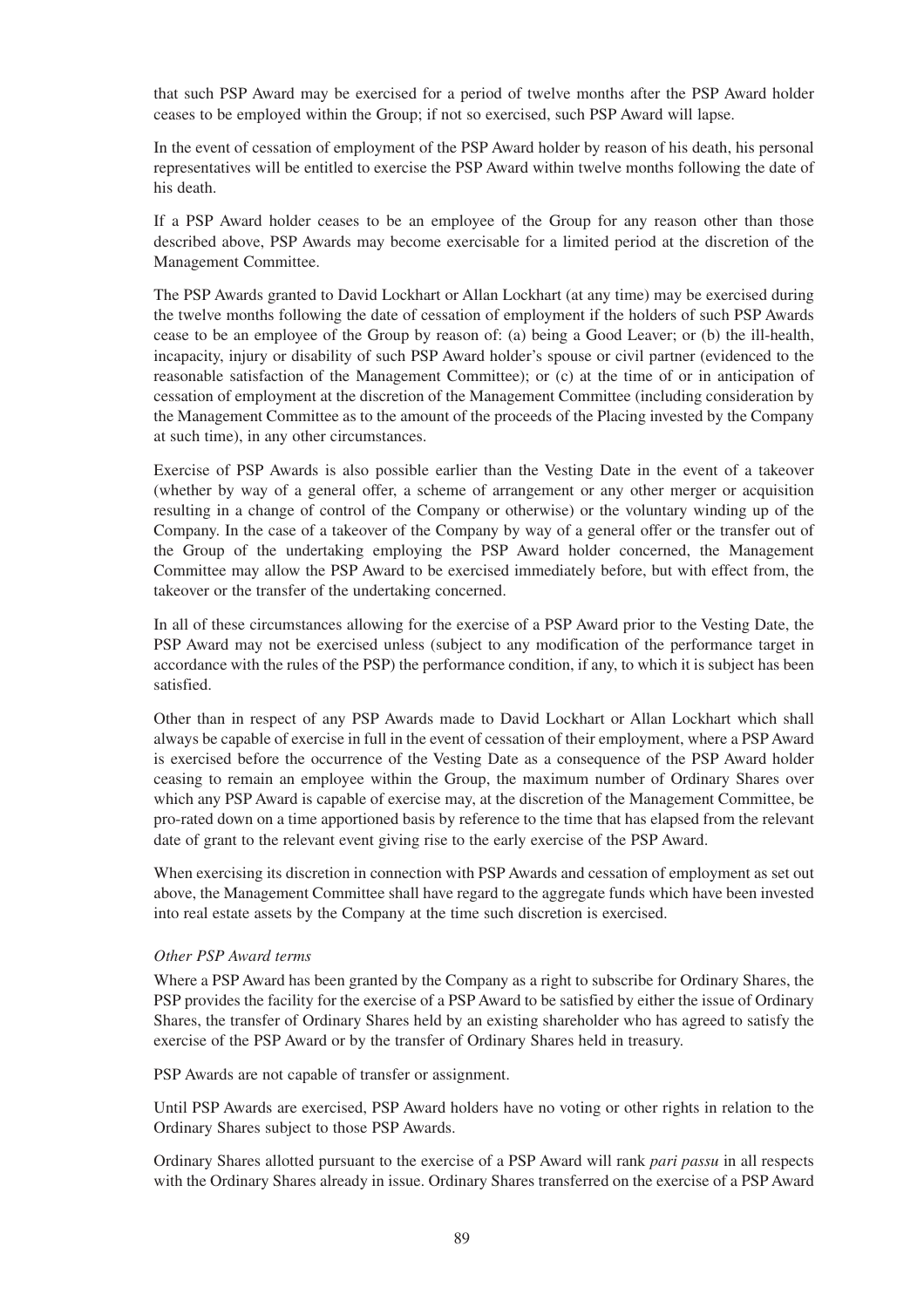shall be transferred without the benefit of any rights attaching to the Ordinary Shares by reference to a record date preceding the date of that exercise. For so long as the Ordinary Shares are traded on AIM and listed on the CISX, the Company will use its best endeavours to procure that the Ordinary Shares issued following exercise of any PSP Awards are admitted to trading on AIM and listed on the CISX as soon as practicable after allotment.

Benefits obtained under the PSP are not pensionable.

# *Adjustment of PSP Awards*

The number of Ordinary Shares under a PSP Award may be adjusted by the Management Committee in the event of any capitalisation issue or rights issue (other than an issue of Ordinary Shares pursuant to a scrip dividend issued by the Company) or rights offer or any other variation in the share capital of the Company including (without limitation) any consolidation, subdivision or reduction of capital.

# *Administration & amendment*

The PSP will be administered by the Management Committee. The Management Committee may amend the terms of the PSP.

The rules of the PSP which relate to:

- the persons to whom Ordinary Shares are provided under the PSP;
- the limits on the number of Ordinary Shares which may be issued under the PSP;
- the maximum entitlement of any PSP Award holder;
- the basis for determining a PSP Award holders entitlement to Ordinary Shares or PSP Awards; and
- the basis for determining the adjustment of any PSP Award following any increase or variation in the share capital of the Company,

cannot be amended to the advantage of any PSP Award holder or potential PSP Award holder without the prior approval of the Company in general meeting except for minor amendments to benefit the administration of the PSP, to take account of any change in legislation or to obtain or maintain favourable tax, exchange control or regulatory treatment for Award holders or any Group company.

# *Termination*

The PSP may be terminated at any time by resolution of the Board and shall in any event terminate on the tenth anniversary of its adoption so that no further PSP Awards can be granted. Termination shall not affect the outstanding rights of existing PSP Award holders.

# 4.2 *The NewRiver Retail Limited Company Share Option Plan 2009 ("CSOP")*

# *Status of the CSOP*

The CSOP is designed to be capable of approval by HMRC under Schedule 4 of ITEPA ("Schedule 4"). The terms of the CSOP are subject to amendment as may be required by HMRC in order to achieve such HMRC approval.

It is intended that the CSOP will be adopted by the Company prior to or on the date of Admission.

# *Eligibility*

All employees (including full time executive directors) of the Company and any of its subsidiaries may be granted options over Ordinary Shares under the CSOP provided that they are not prohibited, pursuant to Schedule 4, from being granted an option by virtue of having, or having had, a material interest in the Company.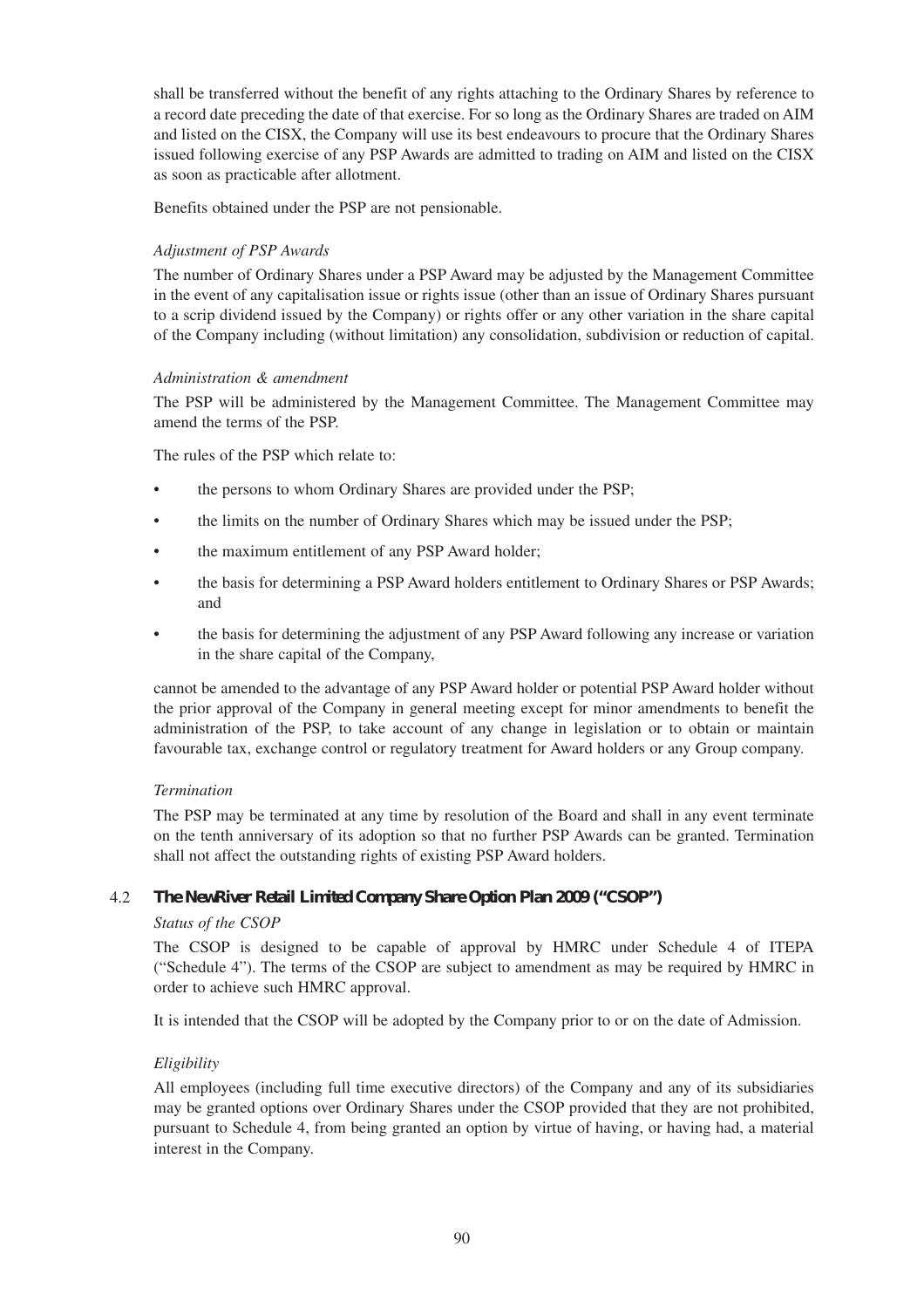# *Grant*

The Management Committee has absolute discretion to select the persons to whom options are to be granted and, subject to the limits set out below, in determining the number of Ordinary Shares subject to each option.

No options may be granted unless and until the CSOP has been formally approved by HMRC under Schedule 4. It is anticipated that this approval will be obtained on or before the date of Admission.

Options may be granted during the period of 42 days commencing on: (a) the date the CSOP is adopted by the Company; (b) the date of the preliminary announcement of the Company's annual results or the announcement of its half-yearly results in any year (provided that if the Ordinary Shares continue to be admitted to AIM or listed on the CISX at the time in question, no option shall be granted until the dealing day immediately following the date of any such announcement); or (c) any other time fixed by the Management Committee where, in its discretion, circumstances are considered to be exceptional so as to justify the grant of options.

If the grant of an option on any of the above days would be prohibited by virtue of the AIM Rules, the CISX Listing Rules (if relevant) or any statute or regulation or any order made pursuant to such statute, then such option may be granted during the period of 42 days commencing immediately after the time that such prohibition shall cease to have effect.

No consideration is payable for the grant of an option.

#### *Plan Limits*

With the exception of the option grants described at paragraph 2.14 of this Part 9, no options may be granted before the first anniversary of Admission unless and until at least £25 million of additional capital is raised by the Company (i.e. in addition to the proceeds of the Placing).

On any date, no option may be granted under the CSOP if, as a result, the number of Ordinary Shares issued or issuable pursuant to options granted during the previous ten years under the CSOP or any other employees' share scheme, profit sharing scheme or employee share ownership plan adopted by the Company or any other member of the Group would exceed ten per cent. of the share capital of the Company in issue on that date.

For the purposes of the limit set out above:

- any Ordinary Shares issued or then capable of being issued pursuant to any options granted on or prior to the date of Admission, (whether under the CSOP or any other employees' share scheme adopted by the Company and including the Paul Roy Options) shall not count towards the limit set out above;
- any Ordinary Shares issued or then capable of being issued pursuant to any options granted under the CSOP or the Unapproved Plan to the Additional NewRiver Capital Directors within the period of 18 months following the date of Admission shall not count towards the limit set out above, provided that the total number of Ordinary Shares issued or then capable of being issued under this bullet point, when added to the total number of Ordinary Shares issued or then capable of being issued under the preceding bullet point, shall not exceed 6.24 per cent. of the Ordinary Share capital of the Company at the time that such options are granted (and subject to a cap on the 6.24 per cent. based on an Ordinary Share capital increased by any fundraising or fundraisings post-Admission not exceeding, in aggregate, £125 million); and
- where an option takes the form of a right to acquire Ordinary Shares from an employee benefit trust established by the Company, such Ordinary Shares will only be counted as "issued or issuable" to the extent to which they have been issued (or there is an intention for them to be issued) by the Company to the trust for the purposes of the CSOP or any other employees' share scheme operated by the Company.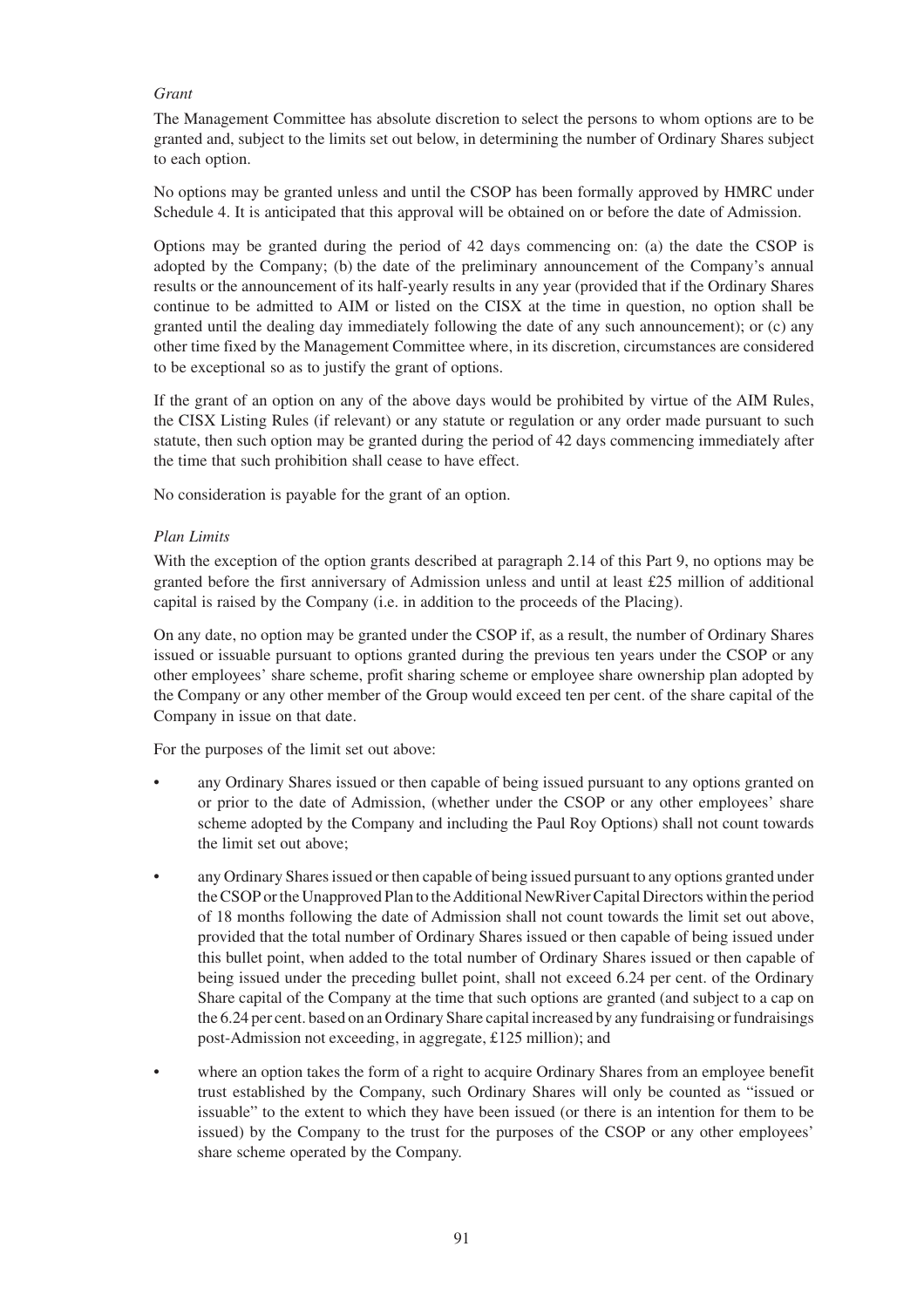The table at paragraphs 2.14 and 2.15 of this Part 9 sets out the options intended to be granted on or before Admission.

# *Individual Limit*

Each individual's participation is limited so that the aggregate market value of Ordinary Shares subject to all options (calculated as at the date of grant of each option) held by that individual and granted under the CSOP or any other HMRC approved company share option plan operated by the Company or any associated company, shall not exceed £30,000 (or such other amount as may be permitted by HMRC from time to time).

#### *Exercise Price*

The exercise price per Ordinary Share under an option is determined by the Management Committee at the time of grant but may not be less than the market value of an Ordinary Share as at the date of grant (as agreed by HMRC's Shares and Assets Valuation).

The exercise price (as well as the number of Ordinary Shares under option) may be adjusted by the Management Committee in the event of any capitalisation issue or rights issue (other than an issue of Ordinary Shares pursuant to a scrip dividend issued by the Company) or rights offer or any other variation in the share capital of the Company including (without limitation) any consolidation, subdivision or reduction of capital. Any such adjustment will require the prior approval of HMRC.

#### *Performance Target*

The exercise of options granted under the CSOP will, in normal circumstances, be conditional upon the achievement of an objective performance target set at the time of grant. Such performance target shall be measured over a performance period (determined by the Management Committee at the time of grant but which shall not be less than three years) ("Performance Period"). Exercise of: (a) the options granted before or on the date of Admission; and (b) the options granted to the Additional NewRiver Capital Directors will be subject to a performance target that either: the Company is subject to a takeover or change of control; or at least £25,000,000 of additional capital is raised by the Company, within 18 months of Admission. Such options will lapse after 18 months in the event that the performance target is not satisfied.

The option will become capable of exercise following a date ("Vesting Date") specified at the time of grant which occurs after the expiry of the relevant Performance Period, subject to the satisfaction of the applicable performance target. The Vesting Date for an option may not occur before the third anniversary of the date of grant.

If events occur which cause the Management Committee reasonably to consider that a different or amended target would be a fairer measure of performance, the Management Committee may waive or amend the original performance target in such manner as it deems fit provided that any such amended target is not materially more difficult to achieve than the original performance target.

It should also be noted that a performance target, applying to an option, may be measured over a period that is shorter than the Performance Period in circumstances where an employee ceases to be a Group employee before the end of the relevant Performance Period or certain corporate events occur (such as a change of control of the Company) before the end of the relevant Performance Period. In these circumstances such performance target may be modified in such manner as the Management Committee thinks fit so as to be applied over such shortened period.

# *Exercise of options*

Normally, an option may only be exercised following the occurrence of the Vesting Date to the extent that the performance target has been satisfied and the option holder is still an employee within the Group.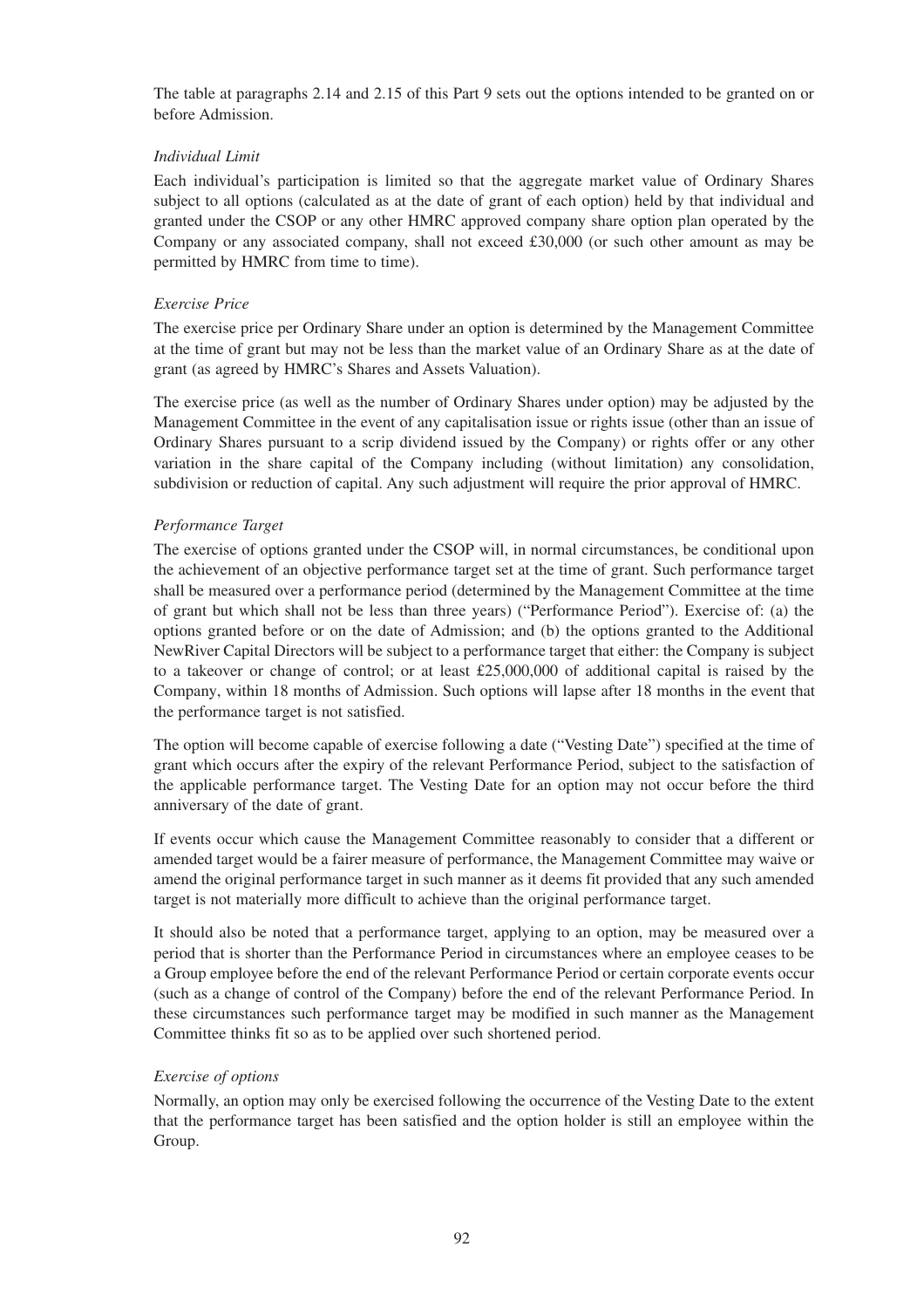No option is capable of exercise more than ten years after its date of grant and will lapse on the tenth anniversary of its date of grant.

Options may not be exercised during any period prohibited under the AIM Rules or the CISX Listing Rules (if relevant).

If an option holder ceases to be an employee of the Group before the Vesting Date by reason of injury, ill health, incapacity or disability of the option holder or his or her spouse or civil partner (evidenced to the reasonable satisfaction of the Management Committee), redundancy or retirement on or after reaching the age of 55 or upon the sale or transfer out of the Group of the company or undertaking employing him, his option shall be exercisable during the six month period following the Vesting Date of such option; if not so exercised, such option will lapse. In such circumstances, the Management Committee may, in its discretion, determine that such option may be exercised for a period of six months after the option holder ceases to be employed within the Group; if not so exercised, such option will lapse.

In the event of cessation of employment of the option holder by reason of his death, his personal representatives will be entitled to exercise the option within twelve months following the date of his death.

If an option holder ceases to be employed within the Group for any reason other than those described above, options may also become exercisable for a limited period at the discretion of the Management Committee.

The options granted on or before the date of Admission and to David Lockhart and Allan Lockhart (at any time) may be exercised during the twelve months following the date of cessation of employment if such option holder ceases to be an employee of the Group by reason of: (a) injury, ill health, incapacity or disability (evidenced to the reasonable satisfaction of the Management Committee); or (b) redundancy; or (c) retirement on or after reaching the age of 55; or (d) upon the sale or transfer out of the Group of the company or undertaking employing him; or (e) the disability, injury, incapacity or ill health of such option holder's spouse or civil partner (evidenced to the reasonable satisfaction of the Management Committee); or (f) any other circumstance stipulated by the Management Committee as at the date of grant of such options; or (g), at the time of or in anticipation of cessation of or after employment at the discretion of the Management Committee (including consideration by the Management Committee as to the amount of the proceeds of the Placing invested by the Company at such time), in any other circumstances; or (h) in respect only of the options granted on or after Admission (in respect only to those options to be granted to David Lockhart and/or Allan Lockhart which are described in paragraph 2.14 of this Part 9) in the event that such option holder is given notice by his employer under his service agreement (other than where such notice is given in circumstances where the option holder's employer may summarily dismiss the option holder in accordance with his service agreement with such employer).

Exercise of options is also possible earlier than the Vesting Date in the event of a takeover (whether by way of a general offer, a scheme of arrangement or otherwise) or the voluntary winding up of the Company. In the case of a takeover of the Company by way of a general offer or the transfer out of the Group of the undertaking employing the option holder concerned, the Management Committee may allow the option to be exercised immediately before, but with effect from, the takeover or the transfer of the undertaking concerned.

In all of these circumstances allowing for early exercise of an option prior to the Vesting Date, the option may not be exercised unless (subject to any modification of the performance target in accordance with the rules of the CSOP) the performance target, if any, to which it is subject has been satisfied.

Other than in respect of options granted on or prior to the date of Admission or to David Lockhart or Allan Lockhart, which shall always be capable of exercise in full in the event of cessation of their employment, where an option is exercised before the occurrence of the Vesting Date as a consequence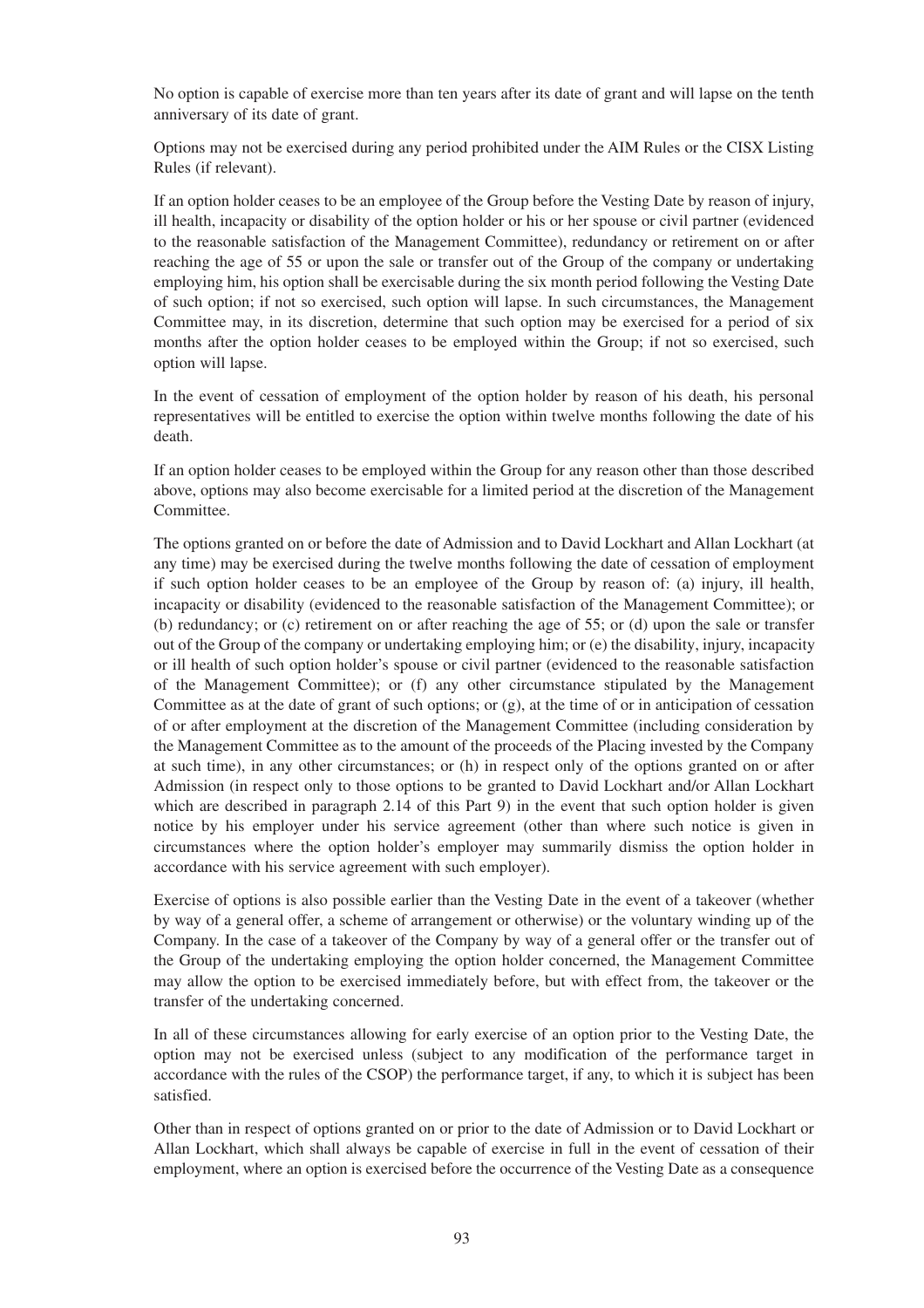of the option holder ceasing to remain an employee within the Group, the maximum number of Ordinary Shares over which any option is capable of exercise may, at the discretion of the Management Committee, be pro-rated down on a time apportioned basis by reference to the time that has elapsed from the relevant date of grant to the relevant event giving rise to the early exercise of the option. In relation to the pro-rating mechanism outlined above, the Management Committee has a discretion, having full regard to all the circumstances surrounding the early exercise of an option, to ignore the prescribed prorating of the Ordinary Shares over which such option may be exercised.

When exercising its discretion in connection with options and cessation of employment as set out above, the Management Committee shall have regard to the aggregate funds which have been invested into real estate assets by the Company at the time such discretion is exercised.

# *Other option terms & issues of Ordinary Shares*

The CSOP provides the facility for the exercise of an option to be satisfied by either the issue of Ordinary Shares, the transfer of Ordinary Shares held by an existing shareholder who has agreed to satisfy the exercise of the option or by the transfer of Ordinary Shares held in treasury.

Options are not capable of transfer or assignment.

Until options are exercised, option holders have no voting or other rights in relation to the Ordinary Shares subject to those options.

Ordinary Shares allotted pursuant to the exercise of an option will rank *pari passu* in all respects with the Ordinary Shares already in issue but shall not rank for any dividends or other distribution payable by reference to a record date preceding the date of such allotment. Ordinary Shares transferred on the exercise of an option shall be transferred without the benefit of any rights attaching to the Ordinary Shares by reference to a record date preceding the date of that exercise. For so long as the Company's Ordinary Shares are traded on AIM and listed on the CISX, the Company will use its best endeavours to procure that the Ordinary Shares issued following exercise of any options are admitted to trading on AIM and listed on the CISX as soon as practicable after allotment.

Benefits obtained under the CSOP are not pensionable.

#### *Administration & amendment*

The CSOP will be administered by the Management Committee. The Management Committee may amend the provisions of the CSOP. However, no amendment to a key feature of the CSOP shall have effect until HMRC has approved such amendment.

The rules of the CSOP which relate to:

- the persons to whom Ordinary Shares are provided under the CSOP;
- the limits on the number of Ordinary Shares which may be issued under the CSOP;
- the maximum entitlement of any option holder;
- the basis for determining an option holders entitlement to Ordinary Shares or options; and
- the basis for determining the adjustment of an option following any increase or variation in the share capital of the Company,

cannot be amended to the advantage of any option holder or potential option holder without the prior approval of the Company in general meeting except for minor amendments to benefit the administration of the CSOP, to take account of any change in legislation or to obtain or maintain favourable tax, exchange control or regulatory treatment for option holders or any Group company.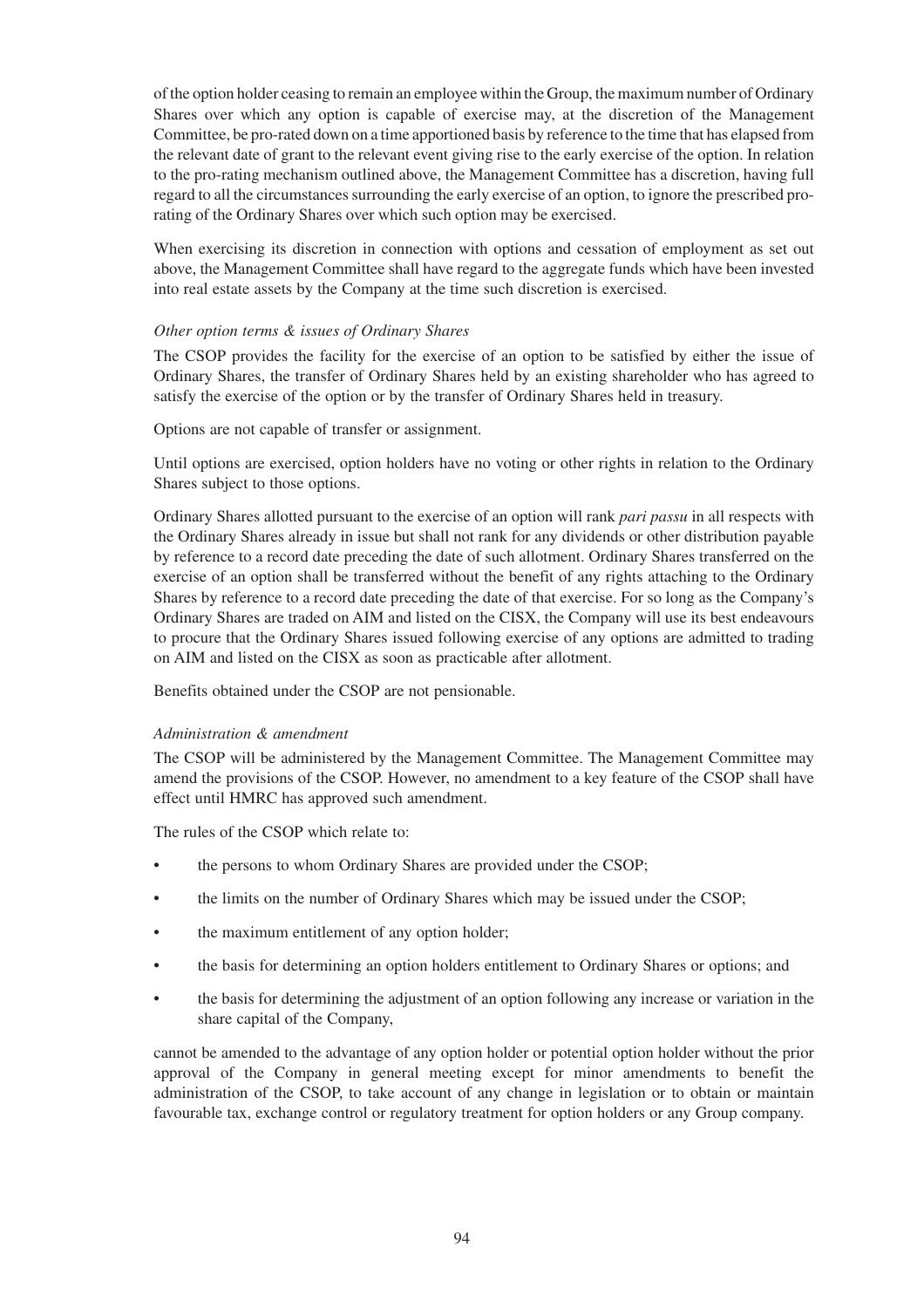#### *Termination*

The CSOP may be terminated at any time by resolution of the Board and shall in any event terminate on the tenth anniversary of its adoption so that no further options can be granted. Termination shall not affect the outstanding rights of existing option holders.

#### 4.3 *The NewRiver Retail Limited Unapproved Share Option Plan 2009 ("Unapproved Plan")*

#### *Status of the Unapproved Plan*

The Unapproved Plan will have no beneficial tax status.

It is intended that the Unapproved Plan will be adopted by the Company prior to or on the date of Admission.

# *Eligibility*

All employees (including executive directors) of the Company and any of its subsidiaries may be granted options over Ordinary Shares under the Unapproved Plan.

#### *Grant*

The Management Committee has absolute discretion to select the persons to whom options are to be granted and, subject to the limits set out below, in determining the number of Ordinary Shares subject to each option. The Management Committee will have regard to the recommendations made by David Lockhart.

Options may be granted during the period of 42 days commencing on: (a) the date the Unapproved Plan is adopted by the Company; (b) the date of the preliminary announcement of the Company's annual results or the announcement of its half-yearly results in any year (provided that if the Ordinary Shares continue to be admitted to AIM or listed on the CISX at the time in question, no option shall be granted until the dealing day immediately following the date of any such announcement); or (c) any other time fixed by the Management Committee where, in its discretion, circumstances are considered to be exceptional so as to justify the grant of options.

If the grant of an option on any of the above days would be prohibited by virtue of the AIM Rules, the CISX Listing Rules (if relevant) or any statute or regulation or any order made pursuant to such statute, then such option may be granted during the period of 42 days commencing immediately after the time that such prohibition shall cease to have effect.

No consideration is payable for the grant of an option.

#### *Plan Limits*

With the exception of the option grants described at paragraph 2.15 of this Part 9, no options may be granted before the first anniversary of Admission unless and until at least £25 million of additional capital is raised by the Company (i.e. in addition to the proceeds of the Placing).

On any date, no option may be granted under the Unapproved Plan if, as a result, the number of Ordinary Shares issued or issuable pursuant to options granted during the previous ten years under the Unapproved Plan or any other employees' share scheme, profit sharing scheme or employee share ownership plan adopted by the Company or any other member of the Group would exceed ten per cent. of the share capital of the Company in issue on that date.

For the purposes of the limit set out above:

any Ordinary Shares issued or then capable of being issued pursuant to any options granted on or prior to the date of Admission (whether under the Unapproved Plan or any other employees' share scheme adopted by the Company and including the Paul Roy Options) shall not count towards the limit set out above;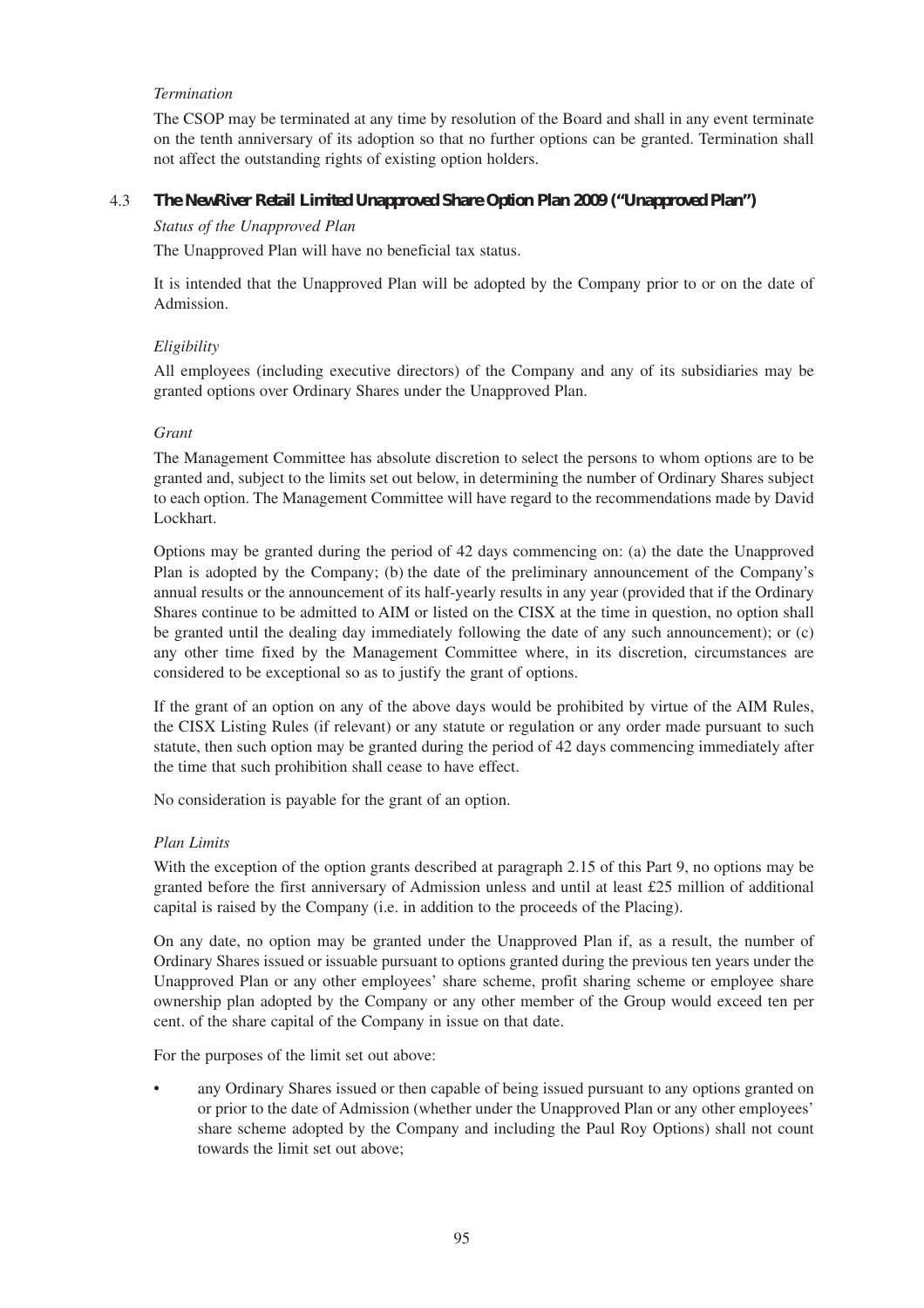- any Ordinary Shares issued or then capable of being issued pursuant to any options granted under the Unapproved Plan to the Additional NewRiver Capital Directors within the period of 18 months following the date of Admission shall not count towards the limit set out above, provided that the total number of Ordinary Shares issued or then capable of being issued under this bullet point, when added to the total number of Ordinary Shares issued or then capable of being issued under the preceding bullet point, shall not exceed 6.24 per cent. of the Ordinary Share capital of the Company at the time that such options are granted (and subject to a cap on the 6.24 per cent. based on an Ordinary Share capital increased by any fundraising or fundraisings post-Admission not exceeding, in aggregate, £125 million); and
- where an option takes the form of a right to acquire Ordinary Shares from an employee benefit trust established by the Company, such Ordinary Shares will only be counted as "issued or issuable" to the extent to which they have been issued (or there is an intention for them to be issued) by the Company to the trust for the purposes of the Unapproved Plan or any other employees' share scheme operated by the Company.

The table at paragraphs 2.14 and 2.15 of this Part 9 sets out the options intended to be granted on or before Admission.

#### *Exercise Price*

The exercise price per Ordinary Share under an option is determined by the Management Committee at the time of grant but may not be less than the market value of an Ordinary Share as at the date of grant.

The exercise price (as well as the number of Ordinary Shares under option) may be adjusted by the Management Committee in the event of any capitalisation issue or rights issue (other than an issue of Ordinary Shares pursuant to a scrip dividend issued by the Company) or rights offer or any other variation in the share capital of the Company including (without limitation) any consolidation, subdivision or reduction of capital.

#### *Performance Target*

The exercise of options granted under the Unapproved Plan will, in normal circumstances, be conditional upon the achievement of an objective performance target set at the time of grant. Such performance target shall be measured over a performance period (determined by the Management Committee at the time of grant but which shall not be less than three years) ("Performance Period"). Exercise of: (a) the options granted before or on the date of Admission; and (b) the options granted to the Additional NewRiver Capital Directors will be subject to a performance target that either: the Company is subject to a takeover or a change or control; or at least £25,000,000 of additional capital is raised by the Company (i.e. in addition to the proceeds of the Placing), within 18 months of Admission. Such options will lapse after 18 months in the event that the performance target is not satisfied.

The option will become capable of exercise following a date ("Vesting Date") specified at the time of grant which occurs after the expiry of the relevant Performance Period, subject to the satisfaction of the applicable performance target. The Vesting Date for an option may not occur before the third anniversary of the date of grant.

If events occur which cause the Management Committee reasonably to consider that a different or amended target would be a fairer measure of performance, the Management Committee may waive or amend the original performance target in such manner as it deems fit provided that any such amended target is not materially more difficult to achieve than the original performance target.

It should also be noted that a performance target, applying to an option, may be measured over a period that is shorter than the Performance Period in circumstances where an employee ceases to be a Group employee before the end of the relevant Performance Period or certain corporate events occur (such as a change of control of the Company) before the end of the relevant Performance Period. In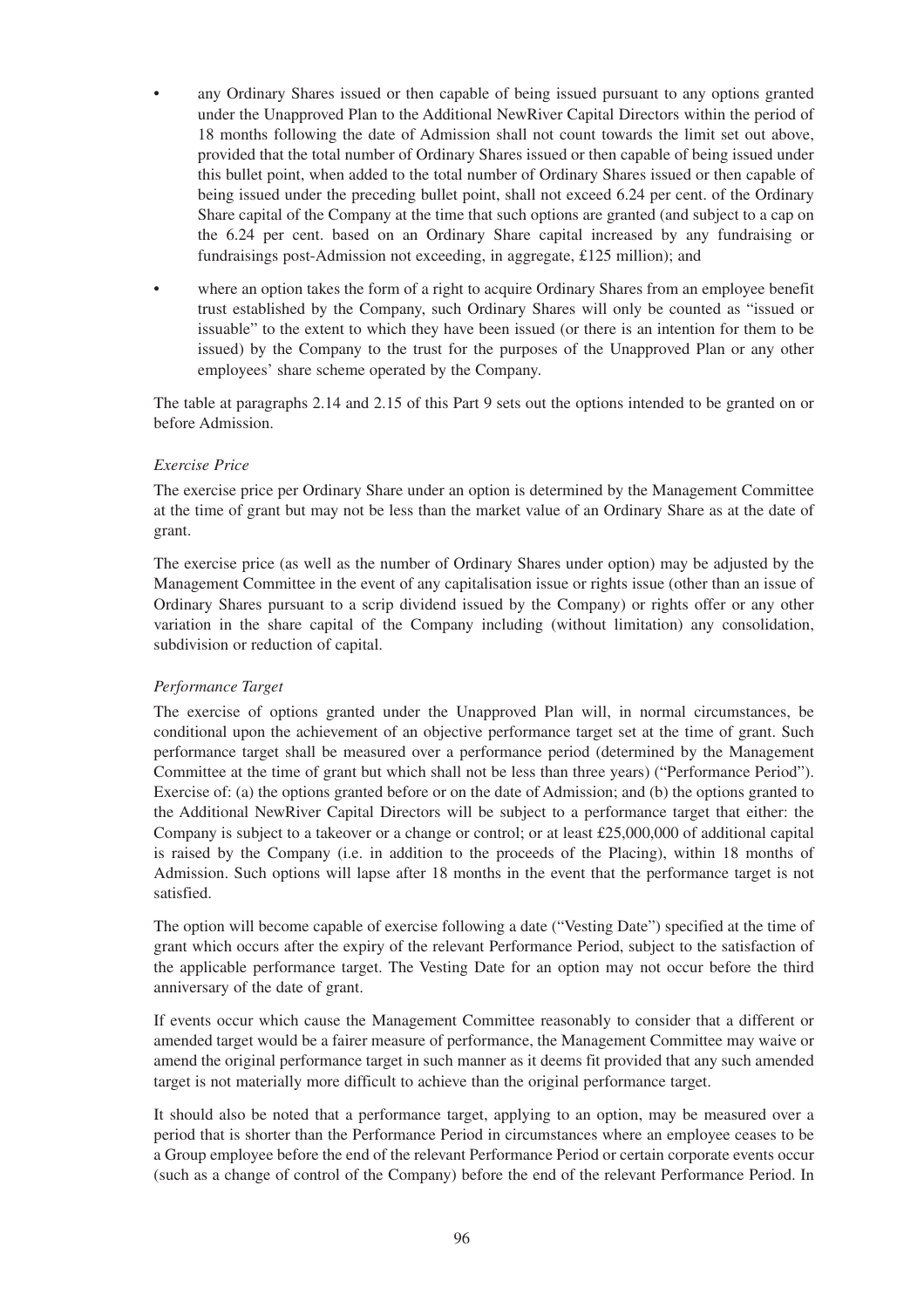these circumstances such performance target may be modified in such manner as the Management Committee thinks fit so as to be applied over such shortened period.

#### *Dividends*

Until the options have been exercised and the ordinary Shares subject to such options have been transferred or issued, optionholders shall have no entitlement to any dividends or other distributions payable in respect of such Ordinary Shares by reference to a record date preceding the date of such transfer or issue.

# *Exercise of options*

Normally, an option may only be exercised following the occurrence of the Vesting Date to the extent that the performance target has been satisfied and the option holder is still an employee within the Group.

No option is capable of exercise more than ten years after its date of grant and will lapse on the tenth anniversary of its date of grant.

Options may not be exercised during any period prohibited under the AIM Rules or the CISX Listing Rules (if relevant).

If an option holder ceases to be an employee of the Group before the Vesting Date by reason of injury, ill health, incapacity or disability of the option holder or his or her spouse or civil partner (evidenced to the reasonable satisfaction of the Management Committee), redundancy or retirement on or after reaching the age of 55 or upon the sale or transfer out of the Group of the company or undertaking employing him, his option shall be exercisable during the six month period following the Vesting Date of such option; if not so exercised, such option will lapse. In such circumstances, the Management Committee may, in its discretion, determine that such option may be exercised for a period of six months after the option holder ceases to be employed within the Group; if not so exercised, such option will lapse.

In the event of cessation of employment of the option holder by reason of his death, his personal representatives will be entitled to exercise the option within twelve months following the date of his death.

If an option holder ceases to be employed within the Group for any reason other than those described above, options may also become exercisable for a limited period at the discretion of the Management Committee.

The options granted on or before the date of Admission and to David Lockhart and Allan Lockhart (at any time) may be exercised during the twelve months following the date of cessation of employment if such option holder ceases to be an employee of the Group by reason of: (a) injury, ill health, incapacity or disability (evidenced to the reasonable satisfaction of the Management Committee); or (b) redundancy; or (c) retirement on or after reaching the age of 55; or (d) upon the sale or transfer out of the Group of the company or undertaking employing him; or (e) the disability, injury, incapacity or ill health of such option holder's spouse or civil partner (evidenced to the reasonable satisfaction of the Management Committee); or (f) any other circumstance stipulated by the Management Committee as at the date of grant of such options; or (g), at the time of or in anticipation of cessation of or after employment at the discretion of the Management Committee (including consideration by the Management Committee as to the amount of the proceeds of the Placing invested by the Company at such time), in any other circumstances; or (h) in respect only of the options granted on the date of Admission to David Lockhart and/or Allan Lockhart which are described in paragraph 2.15 of this Part 9, in the event that such option holder is given notice by his employer under his service agreement (other than where such notice is given in circumstances where the option holder's employer may summarily dismiss the option holder in accordance with his service agreement with such employer); or (i) in respect only of the options granted on the date of Admission to David Lockhart and/or Allan Lockhart which are described in paragraph 2.15 of this Part 9, in circumstances constituting constructive dismissal.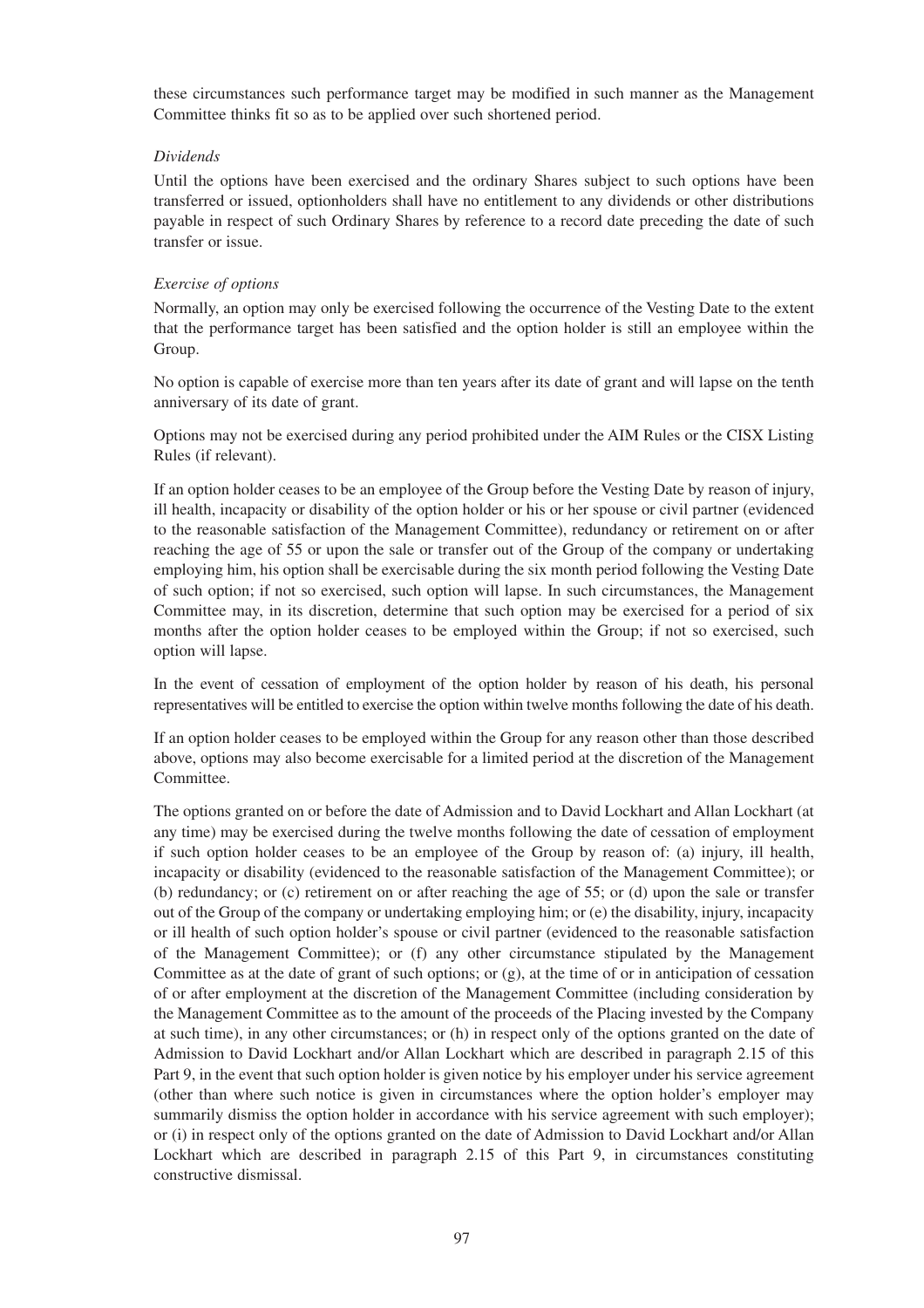Exercise of options is also possible earlier than the Vesting Date in the event of a takeover (whether by way of a general offer, a scheme of arrangement or otherwise) or the voluntary winding up of the Company. In the case of a takeover of the Company by way of a general offer or the transfer out of the Group of the undertaking employing the option holder concerned, the Management Committee may allow the option to be exercised immediately before, but with effect from, the takeover or the transfer of the undertaking concerned.

In all of these circumstances allowing for early exercise of an option prior to the Vesting Date, the option may not be exercised unless (subject to any modification of the performance target in accordance with the rules of the Unapproved Plan) the performance target, if any, to which it is subject has been satisfied.

Other than in respect of options granted on or prior to the date of Admission or to David Lockhart or Allan Lockhart which shall always be capable of exercise in full in the event of cessation of their employment, where an option is exercised before the occurrence of the Vesting Date as a consequence of the option holder ceasing to remain an employee within the Group, the maximum number of Ordinary Shares over which any option is capable of exercise may, at the discretion of the Management Committee, be pro-rated down on a time apportioned basis by reference to the time that has elapsed from the relevant date of grant to the relevant event giving rise to the early exercise of the option.

When exercising its discretion in connection with options and cessation of employment as set out above, the Management Committee shall have regard to the aggregate funds which have been invested into real estate assets by the Company at the time such discretion is exercised.

# *Other option terms & issues of Ordinary Shares*

The Unapproved Plan provides the facility for the exercise of an option to be satisfied by either the issue of Ordinary Shares, the transfer of Ordinary Shares held by an existing shareholder who has agreed to satisfy the exercise of the option or by the transfer of Ordinary Shares held in treasury.

Options are not capable of transfer or assignment.

Until options are exercised, option holders have no voting or other rights in relation to the Ordinary Shares subject to those options.

Ordinary Shares allotted pursuant to the exercise of an option will rank *pari passu* in all respects with the Ordinary Shares already in issue but shall not rank for any dividends or other distribution payable by reference to a record date preceding the date of such allotment. Ordinary Shares transferred on the exercise of an option shall be transferred without the benefit of any rights attaching to the Ordinary Shares by reference to a record date preceding the date of that exercise. For so long as the Company's Ordinary Shares are traded on AIM and listed on the CISX, the Company will use its best endeavours to procure that the Ordinary Shares issued following exercise of any options are admitted to trading on AIM and listed on the CISX as soon as practicable after allotment.

Benefits obtained under the Unapproved Plan are not pensionable.

#### *Administration & amendment*

The Unapproved Plan will be administered by the Management Committee. The Management Committee may amend the provisions of the Unapproved Plan.

The rules of the Unapproved Plan which relate to:

- the persons to whom Ordinary Shares are provided under the Unapproved Plan;
- the limits on the number of Ordinary Shares which may be issued under the Unapproved Plan;
- the maximum entitlement of any option holder;
- the basis for determining an option holders entitlement to Ordinary Shares or options; and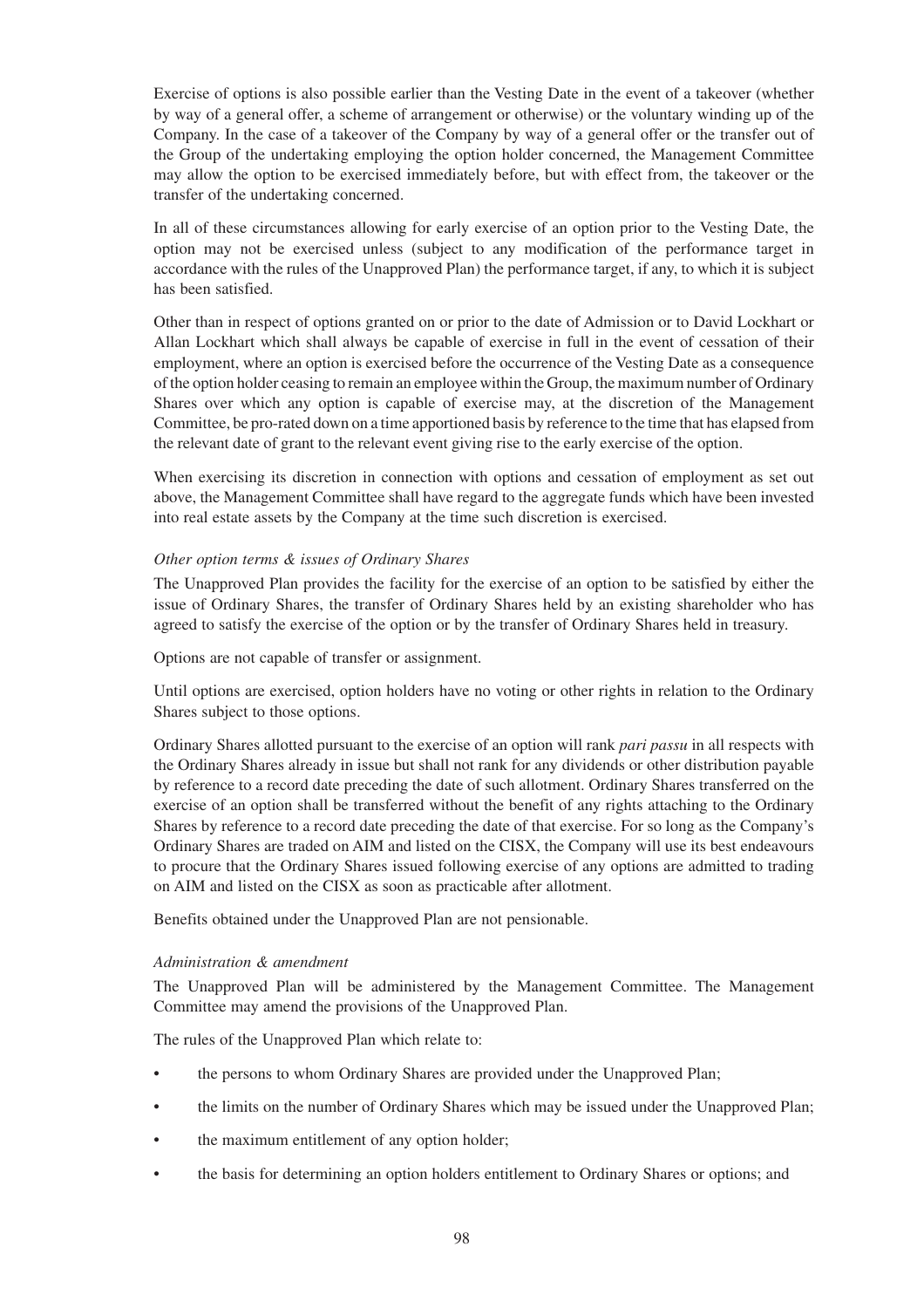• the basis for determining the adjustment of an option following any increase or variation in the share capital of the Company,

cannot be amended to the advantage of any option holder or potential option holder without the prior approval of the Company in general meeting except for minor amendments to benefit the administration of the Unapproved Plan, to take account of any change in legislation or to obtain or maintain favourable tax, exchange control or regulatory treatment for option holders or any Group company.

#### *Termination*

The Unapproved Plan may be terminated at any time by resolution of the Board and shall in any event terminate on the tenth anniversary of its adoption so that no further options can be granted. Termination shall not affect the outstanding rights of existing option holders.

# 4.4 *The Paul Roy Options*

The Paul Roy Options will take the form of an option to acquire Ordinary Shares for an exercise price equal to the Placing Price. The Paul Roy Options will have no beneficial tax status.

# *Grant*

The Paul Roy Options will be granted prior to or on the date of Admission. No consideration is payable for the grant of the Paul Roy Options.

Paul Roy will receive two option grants in respect of the number of Ordinary Shares set out in paragraph 2.16 above.

The exercise of the Paul Roy Options will not be conditional upon the achievement of a performance target.

#### *Vesting*

The Paul Roy Options will vest and become capable of exercise following a date specified as at the date of grant ("Vesting Date"). The table set out at paragraph 2.16 above sets out the Vesting Date for each of the Paul Roy Options.

# *Dividends*

Until the Paul Roy Options have been exercised and the Ordinary Shares subject to such options have been transferred or issued to Paul Roy, he shall have no entitlement to any dividends or other distributions payable in respect of such Ordinary Shares by reference to a record date preceding the date of such transfer or issue.

#### *Exercise*

Normally, the Paul Roy Options may only be exercised in the twelve month period immediately following the occurrence of the Vesting Date provided that Paul Roy is still a director of the Company.

In any event, the Paul Roy Options will lapse on the tenth anniversary of the date of grant.

The Paul Roy Options may not be exercised during any period prohibited under the AIM Rules or the CISX Listing Rules (if relevant).

The Paul Roy Options may be exercised during the twelve months following the relevant Vesting Date in the event that Paul Roy ceases to be a director of the Company by reason of his death, or the injury, ill health, incapacity or disability of Paul Roy or his spouse or civil partner (evidenced to the reasonable satisfaction of the Management Committee), his retirement or, at the discretion of the Management Committee, in any other circumstances; in such circumstances the Management Committee will have discretion to permit exercise of the Paul Roy Options during the twelve month period following the date of such cessation.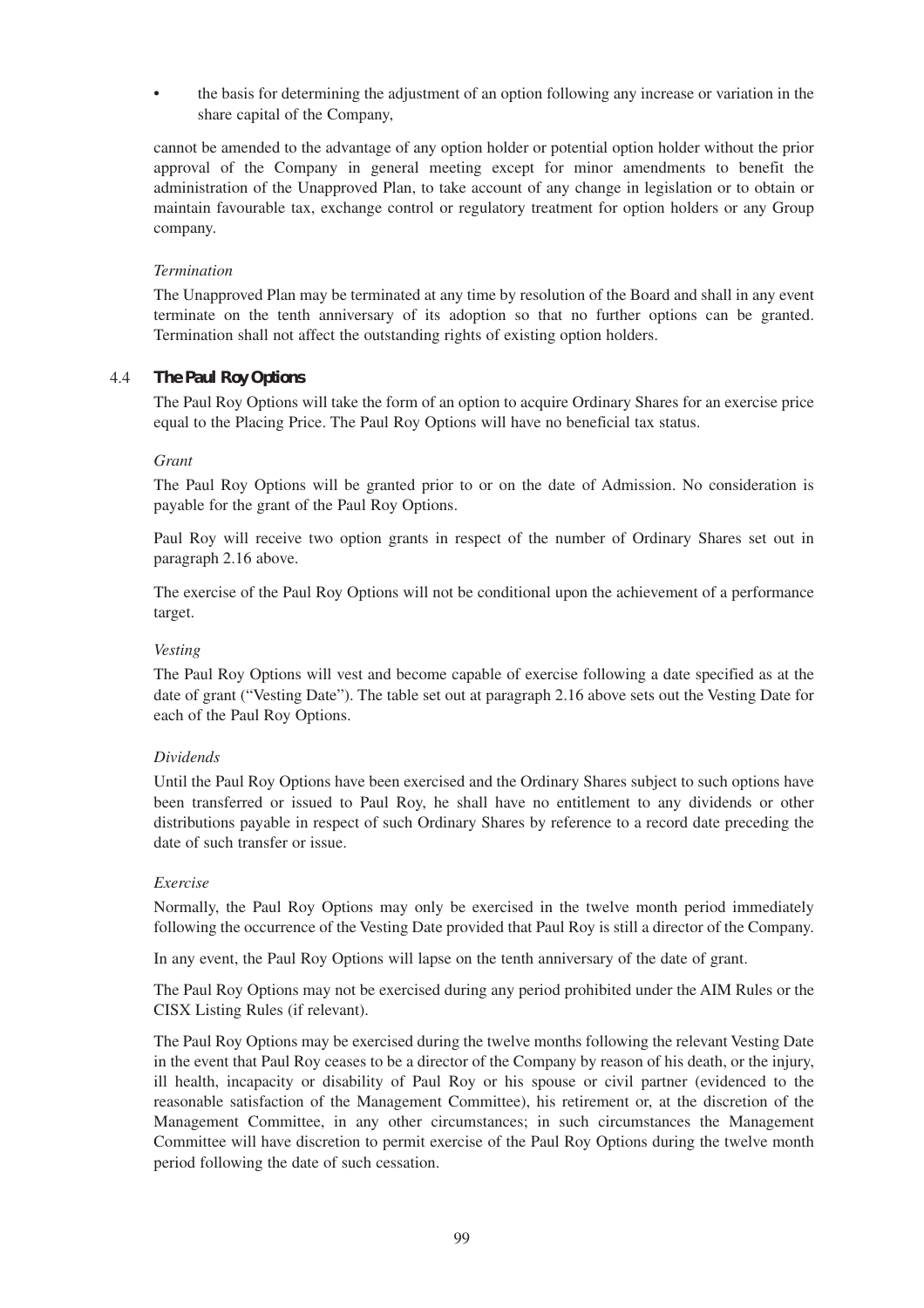Exercise of the Paul Roy Options is also possible earlier than the Vesting Date in the event of a takeover (whether by way of a general offer, a scheme of arrangement or otherwise) or the voluntary winding up of the Company. In the case of a takeover of the Company by way of a general offer the Management Committee may allow the Paul Roy Options to be exercised immediately before, but with effect from, the takeover.

Where the Paul Roy Options are exercised before the occurrence of the relevant Vesting Date as a consequence of Paul Roy ceasing to be a director of the Company, the maximum number of Ordinary Shares over which the Paul Roy Options are capable of exercise may, at the discretion of the Management Committee, be pro-rated down on a time apportioned basis by reference to the time that has elapsed from the relevant date of grant to the relevant event giving rise to the early exercise of the Paul Roy Options.

When exercising its discretion in connection with options and cessation of engagement as a director as set out above, the Management Committee shall have regard to the aggregate funds which have been invested into real estate assets by the Company at the time such discretion is exercised.

#### *Other Paul Roy Options terms*

The Paul Roy Options are not capable of transfer or assignment.

Until the Paul Roy Options are exercised, Paul Roy has no voting or other rights in relation to the Ordinary Shares subject to the Paul Roy Options.

Ordinary Shares allotted pursuant to the exercise of the Paul Roy Options will rank *pari passu* in all respects with the Ordinary Shares already in issue. Ordinary Shares transferred on the exercise of the Paul Roy Options shall be transferred without the benefit of any rights attaching to the Ordinary Shares by reference to a record date preceding the date of that exercise. For so long as the Company's Ordinary Shares are traded on AIM or listed on the CISX, the Company will use its best endeavours to procure that the Ordinary Shares issued following exercise of the Paul Roy Options are admitted to trading on AIM and listed on the CISX (if relevant) as soon as practicable after allotment.

Benefits obtained under the Paul Roy Options are not pensionable.

# *Adjustment of the Paul Roy Options*

The number of Ordinary Shares under the Paul Roy Options may be adjusted by the Management Committee in the event of any capitalisation issue or rights issue (other than an issue of Ordinary Shares pursuant to a scrip dividend issued by the Company to receive shares in lieu of a dividend) or rights offer or any other variation in the share capital of the Company including (without limitation) any consolidation, subdivision or reduction of capital.

# 4.5 *The NewRiver Retail Limited Employee Benefit Trust ("EBT")*

The EBT will be constituted by a trust deed to be entered into between the Company and Lloyds TSB Offshore Trust Company Limited ("Trustee"). The Company will have the power to appoint and remove the Trustee.

The EBT will be a discretionary settlement set up for the benefit of directors, employees and former employees (and their immediate dependants) of the Company and its subsidiaries. The settlement will be created by the vesting of trust property in the Trustee.

The Trustee may either purchase existing Ordinary Shares in the Company in the market or subscribe for new Ordinary Shares in the Company.

The maximum number of Ordinary Shares which may be held by the trustee of the EBT at any time may not exceed 10 per cent. of the Company's issued share capital at that time. It is intended that the trustee of the EBT will not, at any time, hold more Ordinary Shares than are required in order to satisfy awards/options granted under the Share Incentive Plans from time to time.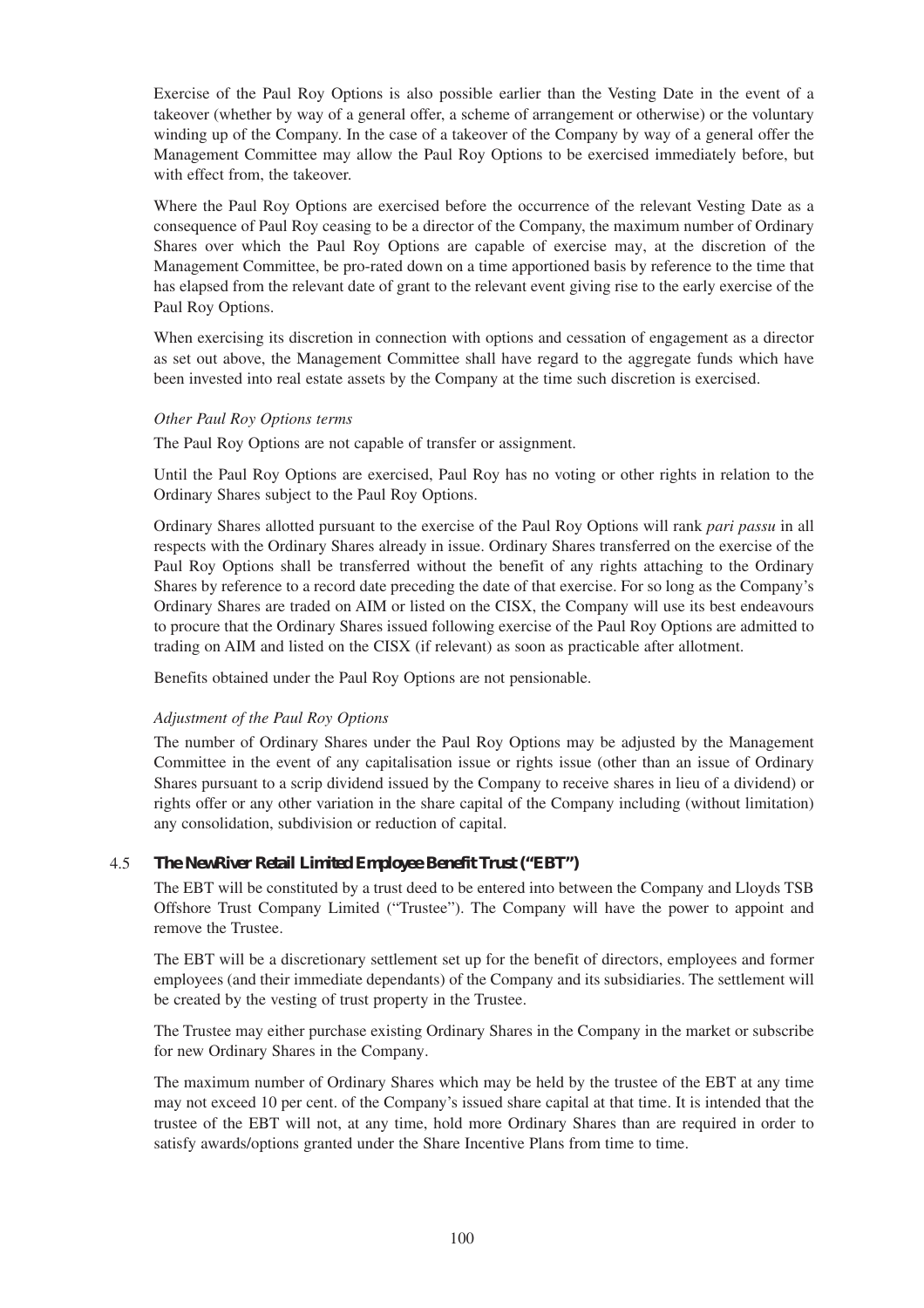# **5. DIRECTORS' AND OTHER INTERESTS**

5.1 The table below sets out the voting rights held by the Directors and members of the NRC Management Team, directly or indirectly, in the share capital of the Company as at 24 August 2009 (being the latest practicable date prior to publication of this document) and immediately following Admission:

|                                          |                           | 24 August 2009 (last practicable |               |                              |  |
|------------------------------------------|---------------------------|----------------------------------|---------------|------------------------------|--|
|                                          | date prior to publication |                                  |               | <i>Immediately following</i> |  |
|                                          | <i>of this document</i> ) |                                  | Admission     |                              |  |
|                                          | % of issued<br>Number of  |                                  | Number of     | % of issued                  |  |
|                                          | Ordinary                  | ( <i>undiluted</i> )             | Ordinary      | ( <i>undiluted</i> )         |  |
|                                          | <i>Shares</i>             | share capital                    | <i>Shares</i> | share capital                |  |
| <b>Directors</b>                         |                           |                                  |               |                              |  |
| Paul $\text{Roy}^{(1)}$                  | $\theta$                  | $\Omega$                         | 300,000       | 3.0                          |  |
| Susie Farnon <sup><math>(2)</math></sup> | $\theta$                  | $\Omega$                         | 20,000        | 0.2                          |  |
| David Lockhart <sup>(3)</sup>            | $\overline{0}$            | $\Omega$                         | 1,460,000     | 14.6                         |  |
| Peter Tom $CBE^{(4)}$                    | $\theta$                  | $\Omega$                         | 20,000        | 0.2                          |  |
| Serena Tremlett $(5)$                    | $\overline{0}$            | $\Omega$                         | 4,000         | 0.0                          |  |
| <b>NRC Management Team</b>               |                           |                                  |               |                              |  |
| Allan Lockhart <sup>(6)</sup>            | $\Omega$                  | $\Omega$                         | 140,000       | 1.4                          |  |
| Others $(7)$                             | $\theta$                  | $\Omega$                         | 100,000       | 1.0                          |  |

(1) Paul Roy intends to invest £750,000 in the Placing, which allocation is expected to be met in full. Paul Roy's investment of £750,000 will be made through his SIPP.

(2) Susie Farnon intends to invest £50,000 in the Placing, which allocation is expected to be met in full. Susie Farnon's investment of £50,000 will be made through her private investment vehicle, Little Lucy Limited.

- (3) David Lockhart intends to invest £3,650,000 in the Placing, which allocation is expected to be met in full. David Lockhart's investment of £3,650,000 in the Company will be made through a company in which David Lockhart is the ultimate majority beneficial owner, which will be investing £3,300,000, with the remaining £350,000 to be invested through his SIPP, "Killik & Co. Trustees Limited re D. Lockhart".
- (4) Peter Tom CBE intends to invest £50,000 in the Placing, which allocation is expected to be met in full.
- (5) Serena Tremlett intends to invest £10,000 in the Placing, which allocation is expected to be met in full.
- (6) Allan Lockhart intends to invest £350,000 in the Placing, which allocation is expected to be met in full.
- (7) Others members of the NRC Management Team intend to invest £250,000 in the Placing, which allocation is expected to be met in full.
- 5.2 Save as disclosed in paragraph 5.1 above, none of the Directors nor any members of the NRC Management Team, directly or indirectly, hold any voting rights in the share capital of the Company.
- 5.3 Save as set out in this Part 9, following Admission, none of the Directors nor any members of the Management Team will have any interest in more than one per cent. of the share capital of the Company.
- 5.4 Save for the subscriber share which will be transferred in the Placing, the Directors are not aware of any person who is interested, directly or indirectly, in three per cent. or more of the issued shares of the Company as at 24 August 2009 (being the latest practicable date prior to publication of this document). The Company is aware of the following persons who are expected, following Admission, to be interested, directly or indirectly, in three per cent. or more of the issued shares of the Company: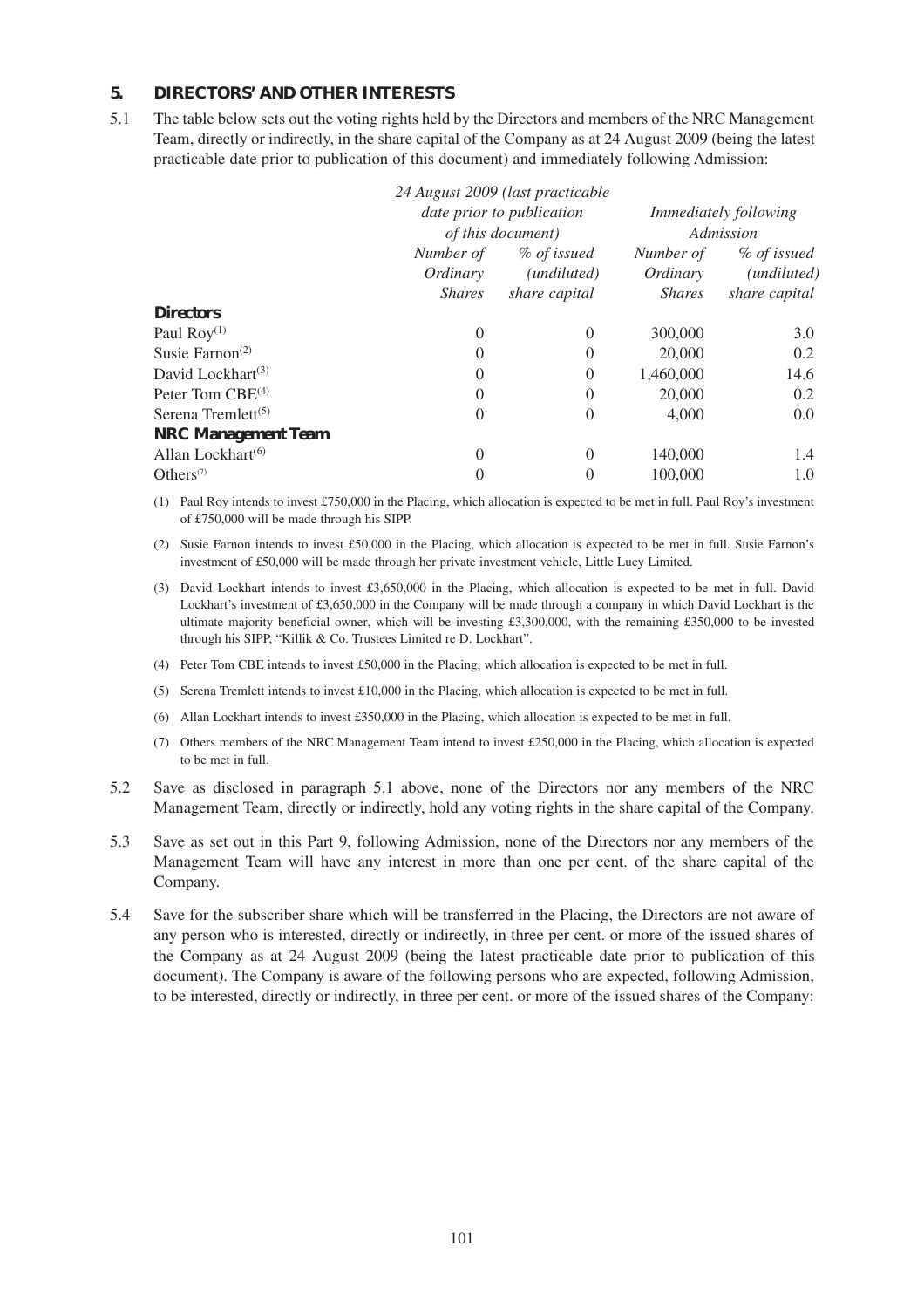|                                                |                                  | 24 August 2009 (last practicable |                              |                      |
|------------------------------------------------|----------------------------------|----------------------------------|------------------------------|----------------------|
|                                                | <i>date prior to publication</i> |                                  | <i>Immediately following</i> |                      |
|                                                | of this document)                |                                  | Admission                    |                      |
|                                                | Number of<br>% of issued         |                                  | Number of                    | % of issued          |
|                                                | Ordinary                         | (undiluted)                      | Ordinary                     | ( <i>undiluted</i> ) |
|                                                | <i>Shares</i>                    | share capital                    | <i>Shares</i>                | share capital        |
| Cenkos Channel Islands Nominee                 |                                  |                                  |                              |                      |
| Company Limited                                | $\theta$                         | $\Omega$                         | 2,000,000                    | 20.0                 |
| David Lockhart <sup>(1)</sup>                  | $\Omega$                         | $\Omega$                         | 1,460,000                    | 14.6                 |
| <b>Clearance Capital LLP</b>                   | $\Omega$                         | $\Omega$                         | 1,000,000                    | 10.0                 |
| <b>Cheviot Capital Nominees Limited</b>        | $\Omega$                         | $\Omega$                         | 900,000                      | 9.0                  |
| Schroder Investment Management Limited         | $\overline{0}$                   | $\theta$                         | 800,000                      | 8.0                  |
| Artemis Investment Management Limited          | $\theta$                         | 0                                | 475,000                      | 4.8                  |
| <b>CBRE Global Real Estate Securities, LLC</b> | $\theta$                         | $\Omega$                         | 416,400                      | 4.2                  |
| Baring Asset Management Limited                | $\Omega$                         | $\Omega$                         | 400,000                      | 4.0                  |
| Thesis Asset Management plc                    | $\theta$                         | $\Omega$                         | 370,000                      | 3.7                  |
| UBS Wealth Management (UK) Ltd                 | $\Omega$                         | $\Omega$                         | 370,000                      | 3.7                  |
| UBS Global Asset Management (UK) Ltd           | $\Omega$                         | $\Omega$                         | 370,000                      | 3.7                  |
| Paul Roy                                       | 0                                | 0                                | 300,000                      | 3.0                  |

(1) David Lockhart will hold 1,320,000 Ordinary Shares through a company ultimately majority beneficially owned by him, with the remaining 140,000 Ordinary Shares held through his SIPP, "Killick & Co. Trustees Limited re D. Lockhart".

5.5 Save as disclosed in paragraph 5.4 above, the Company is not aware of any person who will, immediately following Admission, be interested, directly or indirectly, in three per cent. or more of the issued shares of the Company or could directly or indirectly, jointly or severally, exercise control over the Company.

- 5.6 The Company and the Directors are not aware of any arrangements, the operation of which may at a subsequent date result in a change of control of the Company. The Company and the Directors are not aware of any person who, directly or indirectly, jointly or severally, exercises or could exercise control over the Company.
- 5.7 No Director has or has had any interest in any transactions which are or were unusual in their nature or conditions or which are or were significant to the business of the Company and which were effected by the Company since incorporation or which have been effected by the Company since incorporation and which remain in any respect outstanding or unperformed.
- 5.8 The persons, including the Directors, referred to in paragraphs 5.1 and 5.4 above, do not have voting rights in respect of the share capital of the Company (issued or to be issued) which differ from any other shareholder of the Company.
- 5.9 In addition to their directorships of the Company, the Directors currently hold, and have during the five years preceding the date of this document held, the following directorships and are or were partners in the following partnerships: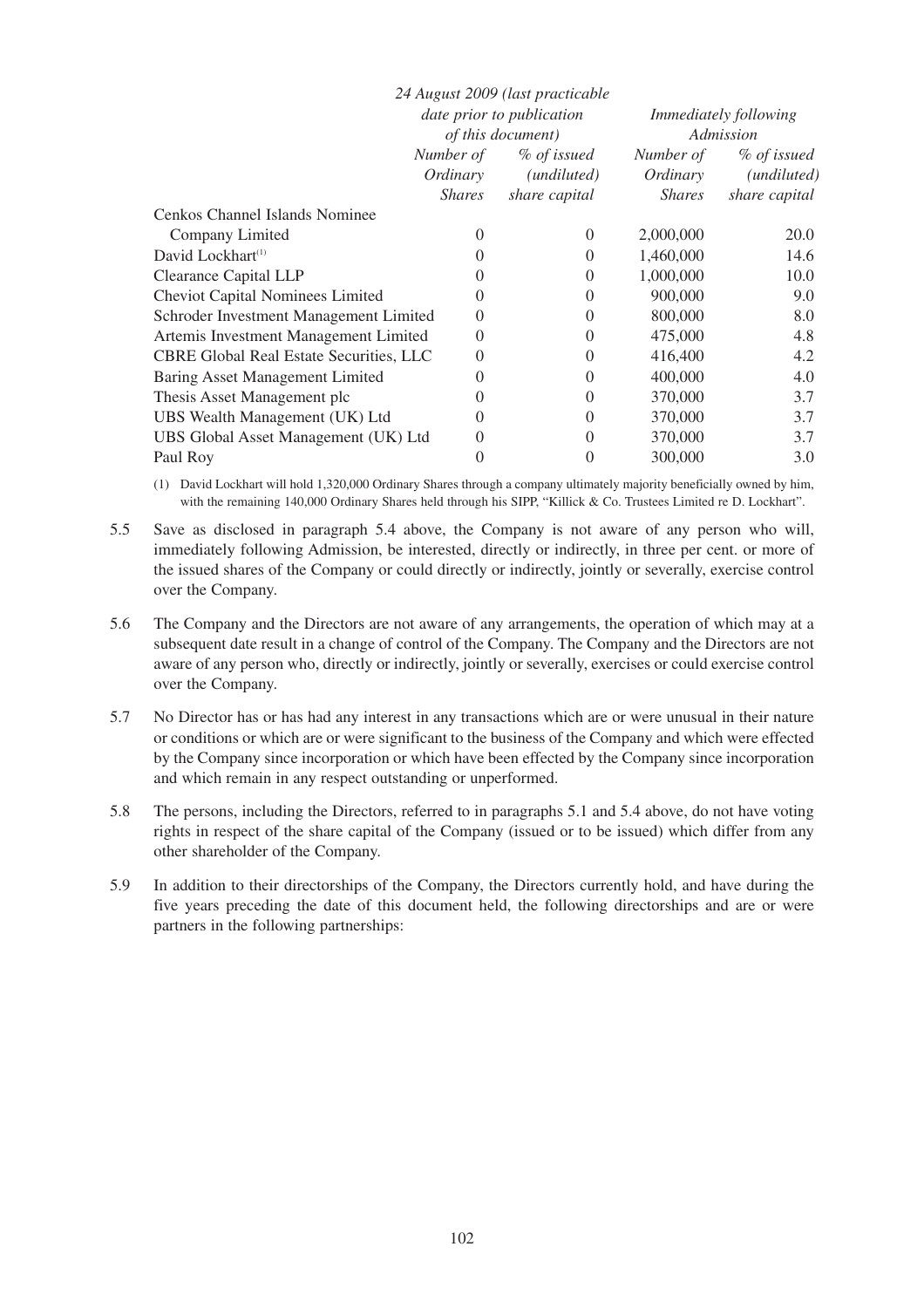*Current Previous Name directorships/partnerships directorships/partnerships* NewRiver Capital Limited Tillmouth & Tweed Salmon Fishings LLP Stockland Holdings Limited Stockland Properties (UK) Limited Stockland Developments (UK) Limited Stockland Property Holdings Limited Stockland Investments Limited Geranium Properties Limited Stockland Investments (London) Limited Stockland Properties (London) Limited Stockland Land Limited Cream (GP) Limited Stockland Developments (Fountain) Limited Stockland Properties (Fountain) Limited Stockland Ventures (London) Limited Stockland Ventures (Hammersmith) Limited Stockland (Harlow Quarter) Limited Stockland Developments Limited Stockland (Billingham) Limited Nevsky Property Advisors Limited Stockland Ventures Limited Tabletop Estates Limited Stockland Ventures (Scotland) Limited Stockland Asset Management Limited Stockland General Partner (Nelson) Limited Oban Bay Properties Limited Stockland Ventures (Brook) Limited Stockland General Partner (Brook) Limited Stockland LP (Nevsky) Limited Stockland (UK) Limited Stockland Services (UK) Limited Createrpearl Limited Draftstripe Limited David Lockhart

Weavemount Limited

Weaveline Limited

Halladale Haworth Carlisle Limited Halladale Haworth Newton Abbot Limited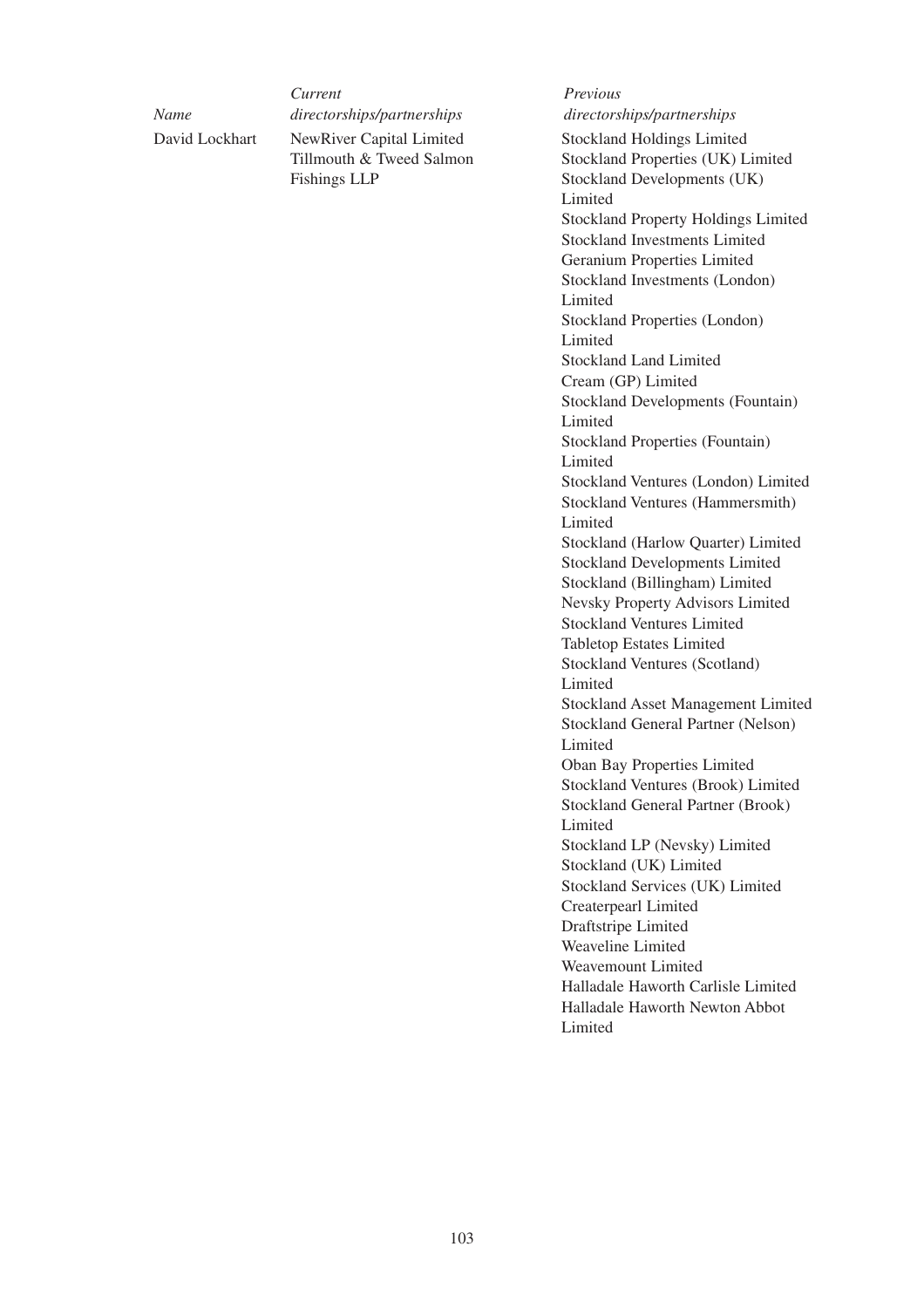| Name<br>Susie Farnon | Current<br>directorships/partnerships<br><b>Baubigny Garage Limited</b><br><b>C&amp;E</b> Launderettes Limited<br>Cash & Carry Limited<br>Cenkos Channel Islands Limited<br>Cenkos Channel Islands Investment<br>Management Limited<br><b>Guernsey Sports Commission LBG</b><br><b>CRW Best Trust (Executor)</b><br>Hawthorn Limited                                                                    | Previous<br>directorships/partnerships<br><b>KPMG LLP</b>                                                                                                                                                                                                                                             |
|----------------------|---------------------------------------------------------------------------------------------------------------------------------------------------------------------------------------------------------------------------------------------------------------------------------------------------------------------------------------------------------------------------------------------------------|-------------------------------------------------------------------------------------------------------------------------------------------------------------------------------------------------------------------------------------------------------------------------------------------------------|
|                      | Interceptor Holdings Limited<br>Little Lucy Limited<br>Rapid Realisations Fund Limited<br><b>Timbertops Limited</b>                                                                                                                                                                                                                                                                                     |                                                                                                                                                                                                                                                                                                       |
| Shelagh Mason        | <b>ARSY Holdings Limited</b><br><b>Atlas Estates Limited</b><br>G.Res 1 Limited<br>Mason & Co.<br>MedicX Fund Limited<br>PFB Data Centre Limited<br><b>Standard Life Investments Property</b><br>Holdings Limited<br><b>Standard Life Investments Property</b><br>Income Trust Limited<br>Third Point Independent Voting<br>Company Ltd<br>Timely Designs (CI) Limited<br><b>Timely Designs Limited</b> | PFB Regional Office Fund Limited<br>(in liquidation)<br>PFB Strategic Land Opportunity Fund<br>Limited<br>Ptarmigan Property Limited<br>Ptarmigan Property II Limited<br>Sage Bhartiya Infrastructure Fund IC<br>Ltd<br>Wood Works Limited                                                            |
| Paul Roy             | <b>British Horseracing Authority Limited</b><br>Horse Race Betting Levy Board<br>Cenkos Securities plc<br>NewSmith Capital Services Limited<br><b>NewSmith Financial Solutions</b><br>Limited<br>NewSmith Capital (Scotland) GP<br>Limited<br>NewSmith Capital GP Limited<br>NewSmith Nominees Limited<br>NewSmith Trustee Limited<br>Tillmouth & Tweed Salmon<br><b>Fishings LLP</b>                   | Cenkos Channel Islands Limited<br>Cenkos Nominee UK Limited<br>Merrill Lynch International<br>Merrill Lynch, Pierce, Fenner &<br>Smith Limited<br>Rock Capital Group plc<br><b>Smith Bros Limited</b><br><b>SNC Securities Limited</b><br><b>Supreme Huntress Limited</b><br>Woodham Merchant Limited |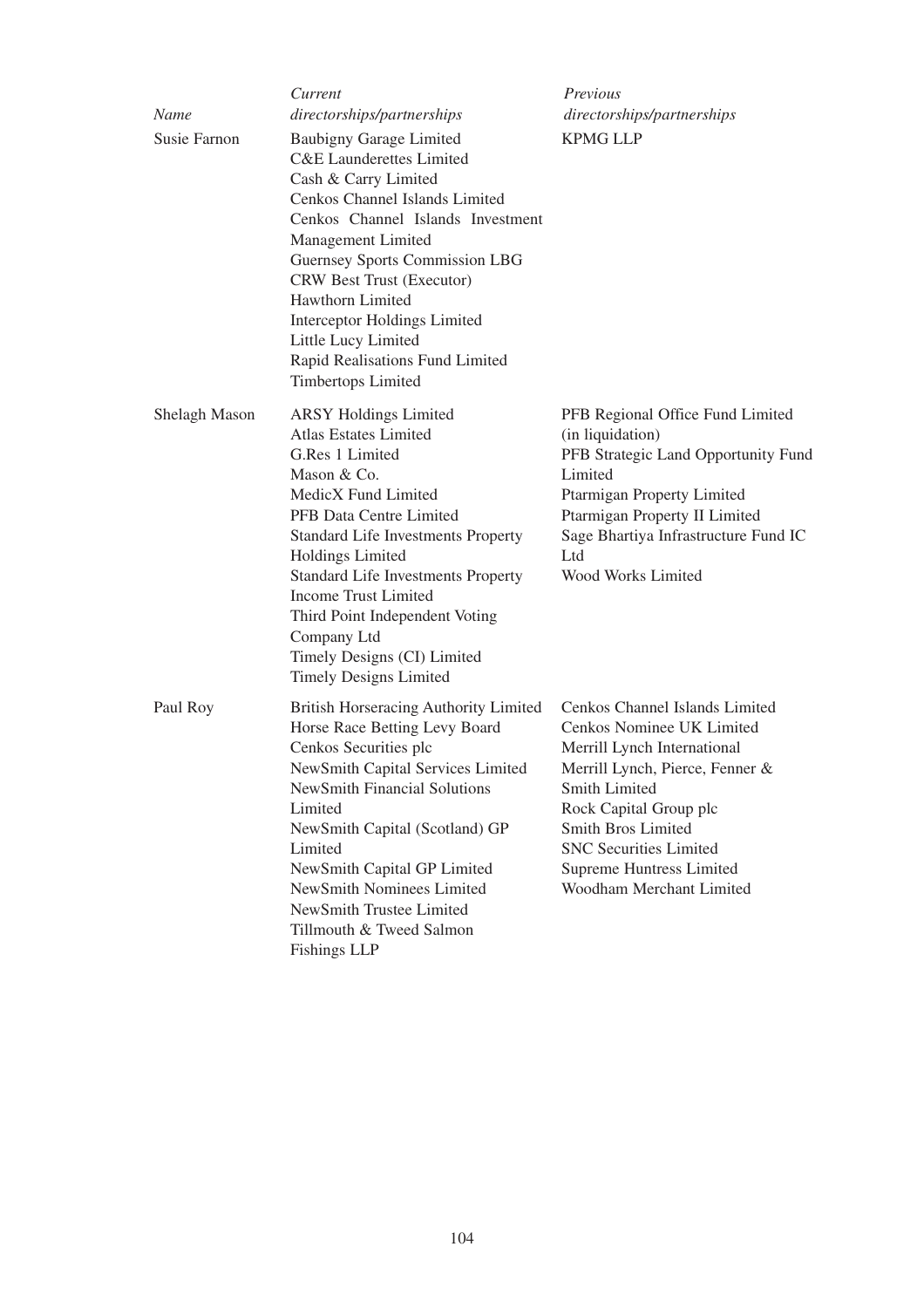|                 | Current                                                                                                                                                                                                                                                                                                                                                                                                                                                                                                                                                                                                                                                                                                                                                                                                                                                                                                                                                                                                                                                | Previous                                                                                                                                                                                                                                                                                                                                                                                                                                                                                                                                                                                                                                                                                                                                                                                                                                                                                                                                                                                                                                                                                                                                                                                           |
|-----------------|--------------------------------------------------------------------------------------------------------------------------------------------------------------------------------------------------------------------------------------------------------------------------------------------------------------------------------------------------------------------------------------------------------------------------------------------------------------------------------------------------------------------------------------------------------------------------------------------------------------------------------------------------------------------------------------------------------------------------------------------------------------------------------------------------------------------------------------------------------------------------------------------------------------------------------------------------------------------------------------------------------------------------------------------------------|----------------------------------------------------------------------------------------------------------------------------------------------------------------------------------------------------------------------------------------------------------------------------------------------------------------------------------------------------------------------------------------------------------------------------------------------------------------------------------------------------------------------------------------------------------------------------------------------------------------------------------------------------------------------------------------------------------------------------------------------------------------------------------------------------------------------------------------------------------------------------------------------------------------------------------------------------------------------------------------------------------------------------------------------------------------------------------------------------------------------------------------------------------------------------------------------------|
| Name            | directorships/partnerships                                                                                                                                                                                                                                                                                                                                                                                                                                                                                                                                                                                                                                                                                                                                                                                                                                                                                                                                                                                                                             | directorships/partnerships                                                                                                                                                                                                                                                                                                                                                                                                                                                                                                                                                                                                                                                                                                                                                                                                                                                                                                                                                                                                                                                                                                                                                                         |
| Peter Tom CBE   | AGA Foodservice Group plc<br>Global Botanical Research Limited<br>Leaf Clean Energy Company<br>Leicester Football Club plc<br>Leicester Rugby Club Limited<br>Leicester Tigers Limited<br>Midlands Conference Centre Limited<br>Nature's Defence (UK) Limited<br>Nature's Defence Investments Limited<br>Rapid Realisations Fund Limited<br>Rise Rocks Ltd<br>The Bardon Mill House Company<br><b>Tigers Events Limited</b><br>True Wellbeing<br>Marwyn Materials Ltd                                                                                                                                                                                                                                                                                                                                                                                                                                                                                                                                                                                  | <b>Aggregate Industries Holdings</b><br>Limited<br>Aggregate Industries Limited<br>Aggregate Industries Pension Trustee<br>Limited<br>Aggregate Industries SLAS Limited<br>Aggregate Industries South West<br>Limited<br>Al Overseas Investments Limited<br>Camas Holdings Limited<br>Camas Limited<br>Camas UK Limited<br>Lodelane Investments<br>Paragon Materials Limited                                                                                                                                                                                                                                                                                                                                                                                                                                                                                                                                                                                                                                                                                                                                                                                                                       |
| Serena Tremlett | Alpha Pyrenees Belgium SA<br>Alpha Pyrenees Luxembourg SARL<br>Alpha Pyrenees Trust Limited<br>Alpha Pyrenees Trust Finance<br>Company<br>Alpha German Property Income Trust<br>Limited<br>Alpha German Property Income Trust<br>SPV 1 Limited<br>Alpha German Property Income Trust<br>SPV 2 Limited<br>Alpha German Property Income Trust<br>SPV 3 Limited<br>Alpha German Property Income Trust<br>SPV 4 Limited<br>Alpha German Property Income Trust<br>SPV 5 Limited<br>Alpha German Property Income Trust<br>SPV 6 Limited<br>Alpha German Property Income Trust<br>SPV 7 Limited<br>Alpha German Property Income Trust<br>SPV 8 Limited<br>Alpha German Property Income Trust<br>SPV 9 Limited<br>Alpha German Property Income Trust<br>SPV 10 Limited<br>Alpha German Property Income Trust<br>SPV 11 Limited<br>Alpha German Property Income Trust<br>SPV 12 Limited<br>Alpha German Property Income Trust<br>SPV 13 Limited<br>Alpha German Property Income Trust<br>SPV 14 Limited<br>Alpha German Property Income Trust<br>SPV 15 Limited | Armside Chemist Limited<br>Asia No. 1 Property Fund Limited<br><b>Assura Diagnostics Limited</b><br><b>Assura Estates Limited (MPF Estates</b><br>Limited)<br>Assura Finance Limited<br>Assura Group Limited (formerly The<br>Medical Property Investment Fund<br>Limited)<br><b>Assura Health and Wellness Centres</b><br>Limited<br>Assura Intelligence Limited (formerly<br>Stream Partners Limited)<br>Assura LIFT Holdings Limited<br>(formerly BHE Holdings Ltd)<br>Assura Management Services Limited<br><b>Assura Medical Limited</b><br><b>Assura Medical Limited Solutions</b><br><b>Assura Mobility Limited</b><br><b>Assura PharmInvest Limited</b><br>Assura Pharmacy Limited<br><b>Assura Properties Limited</b><br>Assura Properties UK Limited<br><b>Assura Property Management Limited</b><br>Assura Retail York Limited<br>Assura (Scotland) Limited<br>AUB CLOF (Jersey) No. 1 Company<br>Limited<br>AUB CLOF (Jersey) No. 2 Company<br>Limited<br><b>AUB MOPUS (Jersey) Company</b><br>(Institutional) Limited<br><b>AUB MOPUS (Jersey) Company</b><br>(Retail Stock) Limited<br><b>AUB MOPUS (Jersey) Company</b><br>(Retail Debt) Limited<br><b>BHE</b> (Heartlands) Limited |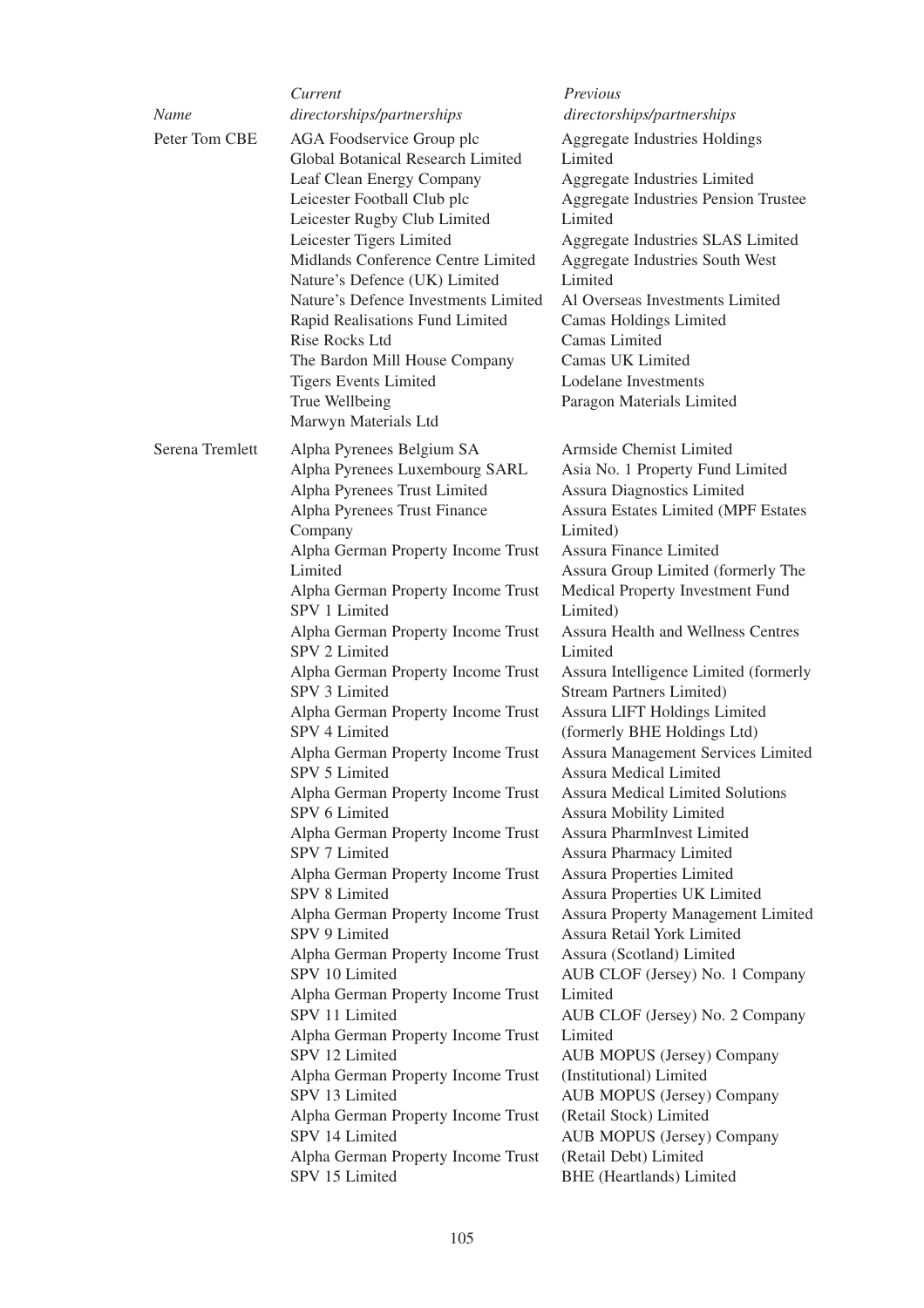|                                | Current                                                                  | Previous                                       |  |  |
|--------------------------------|--------------------------------------------------------------------------|------------------------------------------------|--|--|
| Name                           | directorships/partnerships                                               | directorships/partnerships                     |  |  |
| Serena Tremlett<br>(continued) | Alpha German Property Income Trust<br>SPV 16 Limited                     | BHE (Wand) Limited<br>Clearup Limited          |  |  |
|                                | Alpha German Property Income Trust                                       |                                                |  |  |
|                                | <b>Cystoscope Hire Limited</b><br>SPV 17 Limited<br>DV3 Mid City Limited |                                                |  |  |
|                                |                                                                          | Healthcare Pharmacies Lin                      |  |  |
|                                | Alpha German Property Income Trust<br>SPV 18 Limited                     |                                                |  |  |
|                                | Alpha Pyrenees Alcala S.L.                                               | Platinum (Guernsey) PCC<br>P&L Worsley Limited |  |  |
|                                | Alpha Pyrenees Ecija S.L.                                                | <b>Urosonics Limited</b>                       |  |  |
|                                | Alpha Pyrenees Spain S.L.                                                |                                                |  |  |
|                                | Alpha Tiger Property Trust Limited                                       |                                                |  |  |
|                                | Alpha Tiger Cyprus Holdings Limited                                      |                                                |  |  |
|                                | Alpha Tiger Investments No. 1                                            |                                                |  |  |
|                                | Limited                                                                  |                                                |  |  |
|                                | Alpha Tiger Investments No. 2                                            |                                                |  |  |
|                                | Limited                                                                  |                                                |  |  |
|                                | Alpha Tiger Investments No. 3                                            |                                                |  |  |
|                                | Limited                                                                  |                                                |  |  |
|                                | Alpha Tiger Investments No. 4                                            |                                                |  |  |
|                                | Limited                                                                  |                                                |  |  |
|                                | Alpha Tiger Investments No. 5                                            |                                                |  |  |
|                                | Limited                                                                  |                                                |  |  |
|                                | Alpha Tiger Property Development                                         |                                                |  |  |
|                                | Company (Chennai) Private Limited                                        |                                                |  |  |
|                                | Alpha Tiger Property Development                                         |                                                |  |  |
|                                | Company (Pune) Private Limited                                           |                                                |  |  |
|                                | Morgan Sharpe Administration                                             |                                                |  |  |
|                                | Limited (formerly Berrington Fund                                        |                                                |  |  |
|                                | Management Ltd and Assura                                                |                                                |  |  |
|                                | Administration Limited)                                                  |                                                |  |  |
|                                | Morgan Sharpe Nominees Limited                                           |                                                |  |  |
|                                | (formerly Assura Nominees Limited)                                       |                                                |  |  |
|                                | Assura Pharmacy Holdings Limited                                         |                                                |  |  |
|                                | (formerly MPF Pharmacies Ltd)                                            |                                                |  |  |
|                                | <b>Assura Property Limited (formerly</b>                                 |                                                |  |  |
|                                | MPIF Holdings Limited)                                                   |                                                |  |  |
|                                | <b>Bio City Global Limited</b>                                           |                                                |  |  |
|                                | <b>Endeavour Guernsey Limited</b>                                        |                                                |  |  |
|                                | <b>Endeavour Guildford Limited</b>                                       |                                                |  |  |
|                                | <b>Endeavour Ware Limited</b>                                            |                                                |  |  |
|                                | Goldfinger Limited                                                       |                                                |  |  |
|                                | Moneypenny Limited                                                       |                                                |  |  |
|                                | Park Square Capital Credit                                               |                                                |  |  |
|                                | <b>Opportunities Managing General</b>                                    |                                                |  |  |
|                                | <b>Partner Limited</b>                                                   |                                                |  |  |
|                                | Park Square Capital Credit                                               |                                                |  |  |
|                                | <b>Opportunities Founder General</b>                                     |                                                |  |  |
|                                | Partner GP Limited                                                       |                                                |  |  |
|                                | Park Square Capital Founder Partner                                      |                                                |  |  |
|                                | <b>GP</b> Limited                                                        |                                                |  |  |
|                                | Park Square Capital Managing                                             |                                                |  |  |
|                                | Partner Limited                                                          |                                                |  |  |
|                                | Park Square Capital Partners II                                          |                                                |  |  |

BHE (Wand) Limited Clearup Limited Cystoscope Hire Limited DV3 Mid City Limited Healthcare Pharmacies Limited Platinum (Guernsey) PCC Limited P&L Worsley Limited Urosonics Limited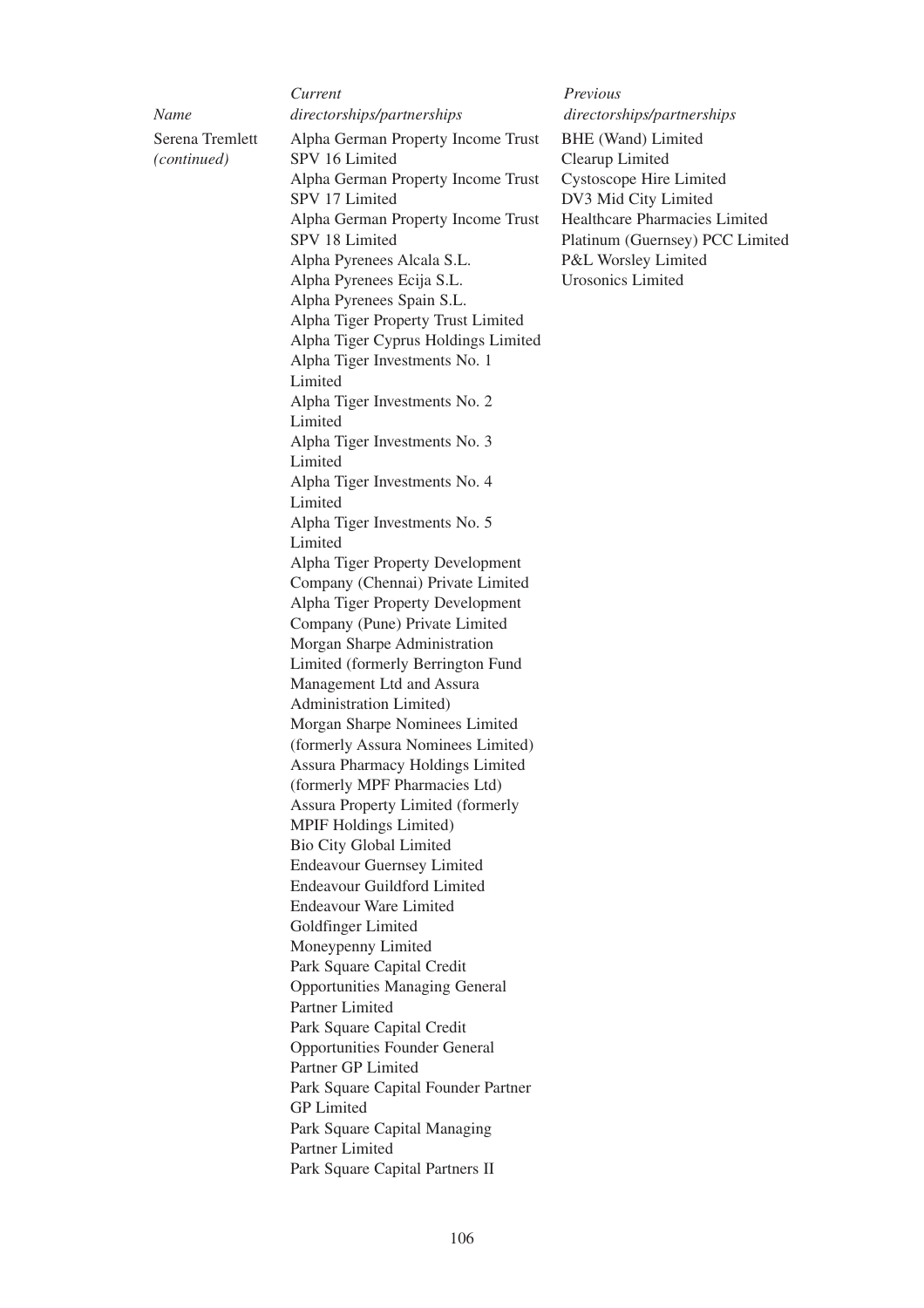|                    | Current                                  | Previous                   |  |  |
|--------------------|------------------------------------------|----------------------------|--|--|
| Name               | directorships/partnerships               | directorships/partnerships |  |  |
| Serena Tremlett    | <b>General Partner Limited</b>           |                            |  |  |
| <i>(continued)</i> | Park Square Capital Partners II          |                            |  |  |
|                    | Founder Partner GP Limited               |                            |  |  |
|                    | <b>PSCP Holdings (Guernsey), Limited</b> |                            |  |  |
|                    | <b>PP</b> Investors Limited              |                            |  |  |
|                    | Starwest (Tottenham Court) Limited       |                            |  |  |
|                    | Westar (Blackpool) Limited (formerly     |                            |  |  |
|                    | WTC Limited)                             |                            |  |  |
|                    | Westbury Schools Limited (formerly       |                            |  |  |
|                    | Westbury Retail Ltd)                     |                            |  |  |
|                    | <b>Westbury Fitness Limited</b>          |                            |  |  |
|                    | <b>WPL Estates Limited</b>               |                            |  |  |
|                    | WPL Investments Limited                  |                            |  |  |
|                    | <b>Westbury Properties Limited</b>       |                            |  |  |
|                    | Ingenious Media Active Capital           |                            |  |  |
|                    | Limited                                  |                            |  |  |

As at the date of this document and save as set out below, none of the Directors has:

- (a) any unspent convictions in relation to indictable offences;
- (b) been bankrupt or entered into any individual voluntary arrangement;
- (c) been a director of any company at the time of or within 12 months preceding the date of its receivership, compulsory liquidation, creditors' voluntary liquidation, administration, company voluntary arrangement or any composition or arrangement with that company's creditors generally or with any class of its creditors;
- (d) been a partner in any partnership at the time of or within 12 months preceding the date of its compulsory liquidation, administration or partnership voluntary arrangement or the receivership of any assets of such partnership, nor have any of their assets been the subject of receivership;
- (e) has had his assets the subject of any receivership or has been a partner of a partnership at the time of or within 12 months preceding any assets thereof being the subject of a receivership; or
- (f) been subject to any public criticism by any statutory or regulatory authority (including any recognised professional bodies) nor has ever been disqualified by a court from acting as a director of a company or from acting in the management or conduct of the affairs of any company.
- 5.10 David Lockhart was formerly a director of Sheraton Caltrust PLC (a wholly owned subsidiary of Sheraton Securities International PLC), which was put into administrative receivership in March/April 1991 as a result of financial difficulties of the parent company. David Lockhart left the Sheraton group on 31 October 1990 and resigned his directorships of Sheraton Caltrust PLC and all subsidiary company boards on which he served at that time.
- 5.11 Shelagh Mason was formerly a director of PFB Regional Office Fund Limited which was put into liquidation on 14 July 2009, from which date Shelagh Mason ceased to be a director.
- 5.12 There are no outstanding loans granted by the Company to any of the Directors nor has any guarantee been provided by the Company for their benefit.
- 5.13 The aggregate of the fees to be paid to the Directors by the Company for the 12 month period from incorporation to 4 June 2010 is not expected to exceed  $\pounds$ 170,000 and the maximum aggregate amount of remuneration payable to the Directors permitted under the Articles is £600,000 per annum.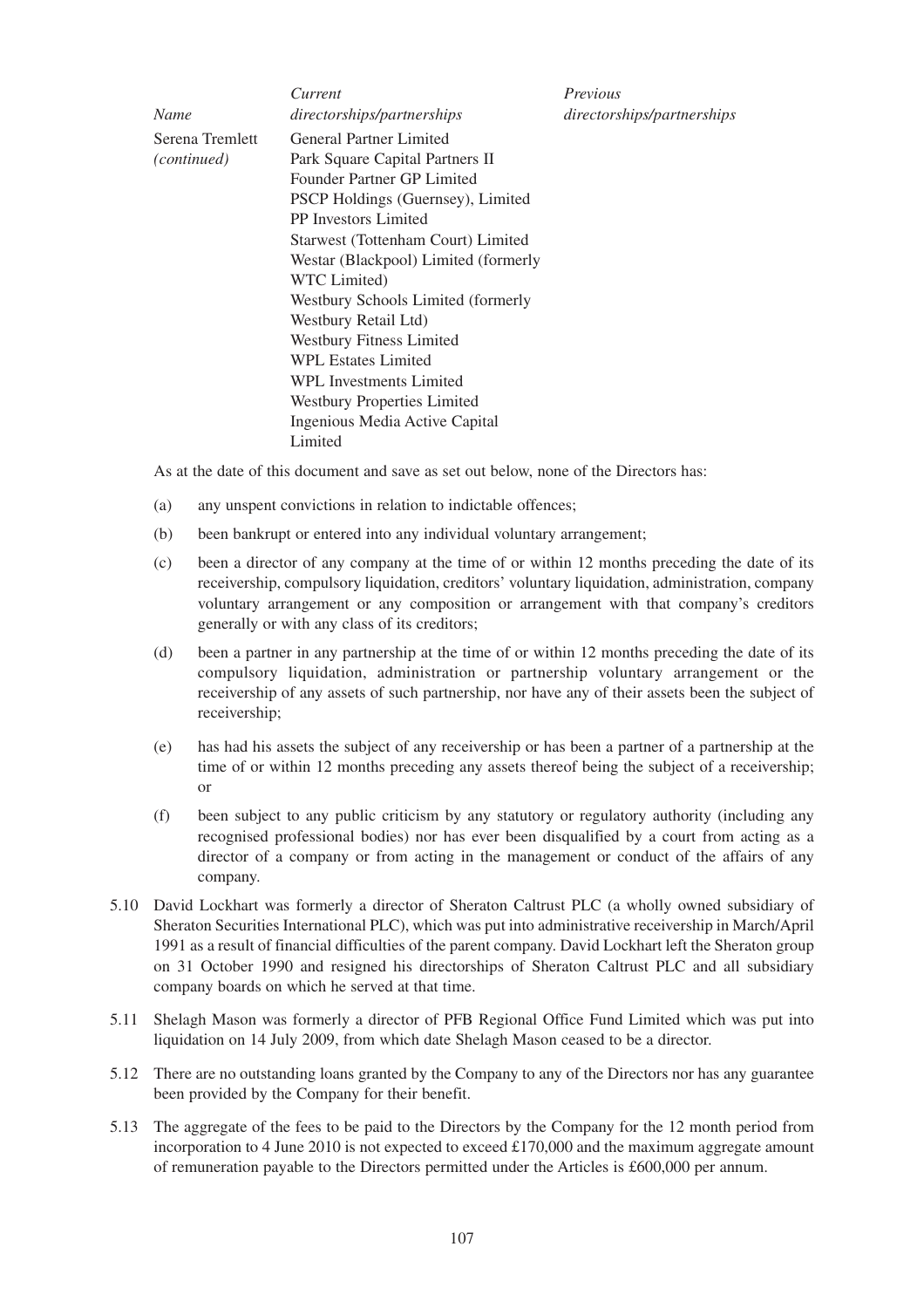- 5.14 There are no existing or proposed service contracts between any of the Directors and the Company.
- 5.15 Serena Tremlett is Managing Director of Morgan Sharpe Administration Limited, a third party fund administrator and the Administrator to the Company. Details of the Administration Agreement are set out at paragraph 6.2 of this Part 9.
- 5.16 Paul Roy is a director of Cenkos Securities plc, which is the ultimate holding company of Cenkos Channel Islands Limited, the Sponsor of the Company's application for admission to the Daily Official List of the CISX. Details of the Sponsorship Agreement are set out in paragraph 6.9 of this Part 9. In addition, Cenkos Channel Islands Limited has been engaged by the Company (in return for a commission expressed as a specified percentage of the proceeds raised by the Company from any placees procured by Cenkos Channel Islands Limited) to find potential investors in the Company in connection with the Placing. See paragraph 6.10 of this Part 9 for further information in relation to this arrangement.
- 5.17 Susie Farnon is a non-executive director of Cenkos Channel Islands Limited, the Sponsor of the Company's application for admission to the Daily Official List of the CISX. Details of the Sponsorship Agreement are set out in paragraph 6.9 of this Part 9. In addition, Cenkos Channel Islands Limited has been engaged by the Company (in return for a commission expressed as a specified percentage of the proceeds raised by the Company from placees procured by Cenkos Channel Islands Limited) to find potential investors in the Company in connection with the Placing. See paragraph 6.10 of this Part 9 for further information in relation to this arrangement.
- 5.18 The services of Paul Roy as a non-executive Director are provided under the terms of a letter of appointment dated 5 June 2009 between the Company and Paul Roy. Paul Roy's appointment is for an initial term of 2 years unless terminated earlier by either party with one year's written notice, such notice not to be given until 1 June 2010 and he is paid a fee of £100,000 per annum for his services. He is also entitled to nil cost share options. Pursuant to a side letter dated 26 August 2009, Paul Roy agreed that he would be paid a reduced fee of £50,000 gross per annum for his services, notwithstanding the foregoing, with effect from Admission until the date on which any additional equity fundraising or fundraisings by the Company is or are completed, subject to a minimum gross amount of £25 million being raised in any such fundraising or fundraisings. In the event that this has not occurred by the date which is 12 months from (and including) the date of Admission, then the Management Committee shall meet to review the fees payable to Paul Roy. In the event that any additional equity fundraising or fundraisings by the Company is or are completed on the basis set out above by the date which is 12 months from (and including) the date of Admission, Paul Roy's fee shall revert to £100,000 per annum. If not, then the amount and payment of his fee shall be as determined by the Management Committee.
- 5.19 The services of Susie Farnon as a non-executive Director are provided under the terms of a letter of appointment dated 15 June 2009 between the Company and Susie Farnon. Susie Farnon's appointment is for an initial term of 2 years unless terminated earlier by either party with one year's written notice, such notice not to be given until 1 June 2010 and she is paid a fee of £40,000 per annum for her services. Pursuant to a side letter dated 26 August 2009, Susie Farnon agreed that she would be paid a reduced fee of £25,000 gross per annum for her services, notwithstanding the foregoing, with effect from Admission until the date on which any additional equity fundraising or fundraisings by the Company is or are completed, subject to a minimum gross amount of £25 million being raised in any such fundraising or fundraisings. In the event that this has not occurred by the date which is 12 months from (and including) the date of Admission, then the Management Committee shall meet to review the fees payable to Susie Farnon. In the event that any additional equity fundraising or fundraisings by the Company is or are completed on the basis set out above by the date which is 12 months from (and including) the date of Admission, Susie Farnon's fee shall revert to £40,000 per annum. If not, then the amount and payment of her fee shall be as determined by the Management Committee.
- 5.20 The services of David Lockhart as a non-executive Director are provided under the terms of a letter of appointment dated 5 June 2009 between the Company and David Lockhart. David Lockhart's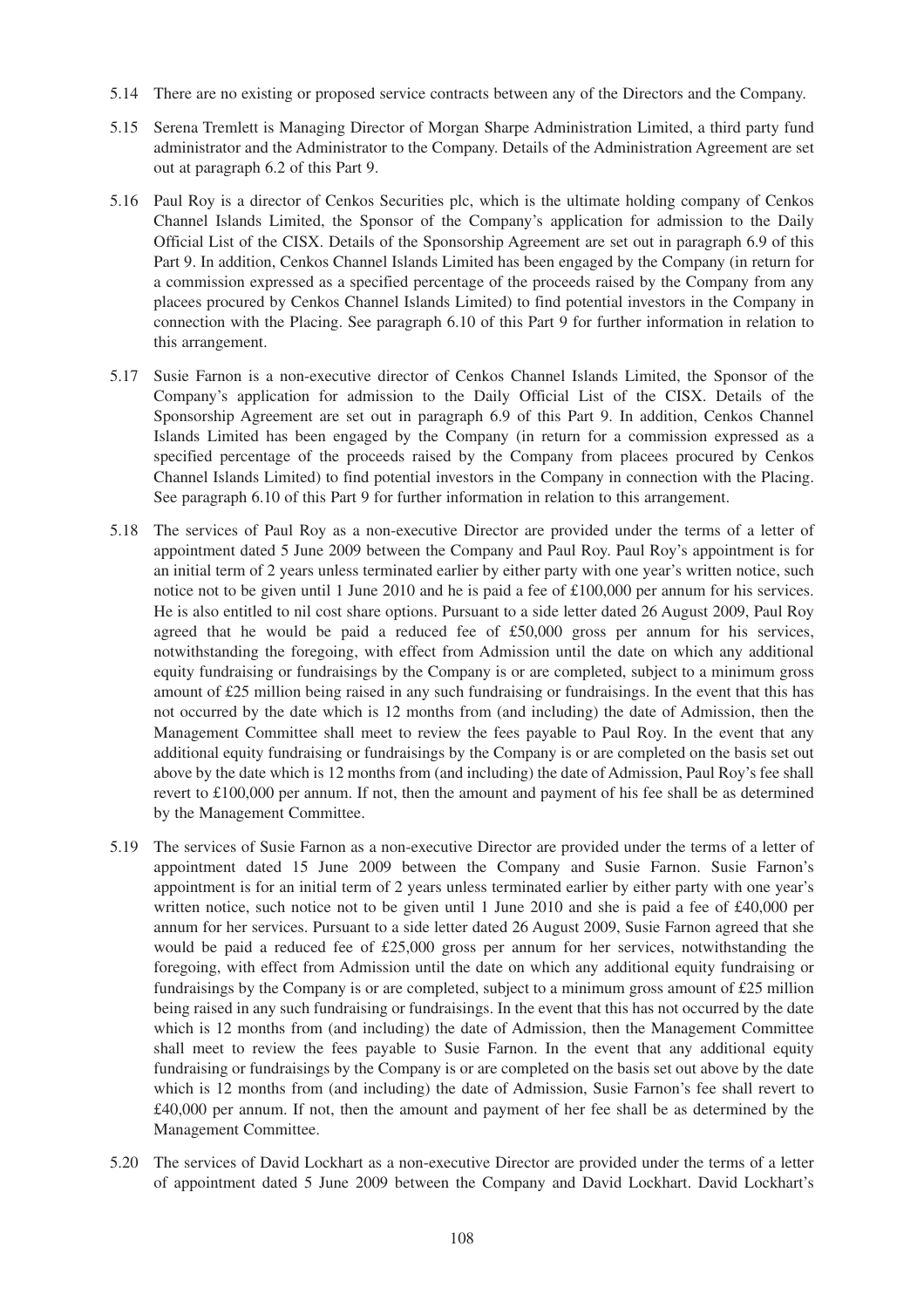appointment continues for as long as he remains a director of NewRiver Capital under the terms of the service agreement dated 15 June 2009 and he is paid a fee of £50,000 per annum for his services. Pursuant to a side letter dated 26 August 2009, David Lockhart agreed that he would be paid a reduced fee of £25,000 gross per annum for his services, notwithstanding the foregoing, with effect from Admission until the date on which any additional equity fundraising or fundraisings by the Company is or are completed, subject to a minimum gross amount of £25 million being raised in any such fundraising or fundraisings. In the event that this has not occurred by the date which is 12 months from (and including) the date of Admission, then the Management Committee shall meet to review the fees payable to David Lockhart. In the event that any additional equity fundraising or fundraisings by the Company is or are completed on the basis set out above by the date which is 12 months from (and including) the date of Admission, David Lockhart's fee shall revert to £50,000 per annum. If not, then the amount and payment of his fee shall be as determined by the Management Committee.

- 5.21 The services of Shelagh Mason as a non-executive Director are provided under the terms of a letter of appointment dated 5 June 2009 between the Company and Shelagh Mason. Shelagh Mason's appointment is for an initial term of 2 years unless terminated earlier by either party with one year's written notice, such notice not to be given until 1 June 2010 and she is paid a fee of £30,000 per annum for her services. Pursuant to a side letter dated 26 August 2009, Shelagh Mason agreed that she would be paid a reduced fee of £20,000 gross per annum for her services, notwithstanding the foregoing, with effect from Admission until the date on which any additional equity fundraising or fundraisings by the Company is or are completed, subject to a minimum gross amount of £25 million being raised in any such fundraising or fundraisings. In the event that this has not occurred by the date which is 12 months from (and including) the date of Admission, then the Management Committee shall meet to review the fees payable to Shelagh Mason. In the event that any additional equity fundraising or fundraisings by the Company is or are completed on the basis set out above by the date which is 12 months from (and including) the date of Admission, Shelagh Mason's fee shall revert to £30,000 per annum. If not, then the amount and payment of her fee shall be as determined by the Management Committee.
- 5.22 The services of Peter Tom CBE as a non-executive Director are provided under the terms of a consultancy agreement dated 13 August 2009 between the Company, Peter Tom and his service company. Peter Tom's appointment is for an initial term of 2 years unless terminated earlier by either party with one year's written notice, such notice not to be given until 1 June 2010 and he is paid a fee of £50,000 per annum for his services. Peter Tom has been appointed as NewRiver Retail's Senior Independent Director. Pursuant to a side letter dated 26 August 2009, Peter Tom agreed that he would be paid a reduced fee of £30,000 gross per annum for his services, notwithstanding the foregoing, with effect from Admission until the date on which any additional equity fundraising or fundraisings by the Company is or are completed, subject to a minimum gross amount of £25 million being raised in any such fundraising or fundraisings. In the event that this has not occurred by the date which is 12 months from (and including) the date of Admission, then the Management Committee shall meet to review the fees payable to Peter Tom. In the event that any additional equity fundraising or fundraisings by the Company is or are completed on the basis set out above by the date which is 12 months from (and including) the date of Admission, Peter Tom's fee shall revert to £50,000 per annum. If not, then the amount and payment of his fee shall be as determined by the Management Committee.
- 5.23 The services of Serena Tremlett as a non-executive Director are provided under the terms of a letter of appointment dated 5 June 2009 between the Company and Serena Tremlett. Serena Tremlett's appointment is for an initial term of 2 years unless terminated earlier by either party with one year's written notice, such notice not to be given until 1 June 2010 and she is paid a fee of £30,000 per annum for her services. Pursuant to a side letter dated 26 August 2009, Serena Tremlett agreed that she would be paid a reduced fee of £20,000 gross per annum for her services, notwithstanding the foregoing, with effect from Admission until the date on which any additional equity fundraising or fundraisings by the Company is or are completed, subject to a minimum gross amount of £25 million being raised in any such fundraising or fundraisings. In the event that this has not occurred by the date which is 12 months from (and including) the date of Admission, then the Management Committee shall meet to review the fees payable to Serena Tremlett. In the event that any additional equity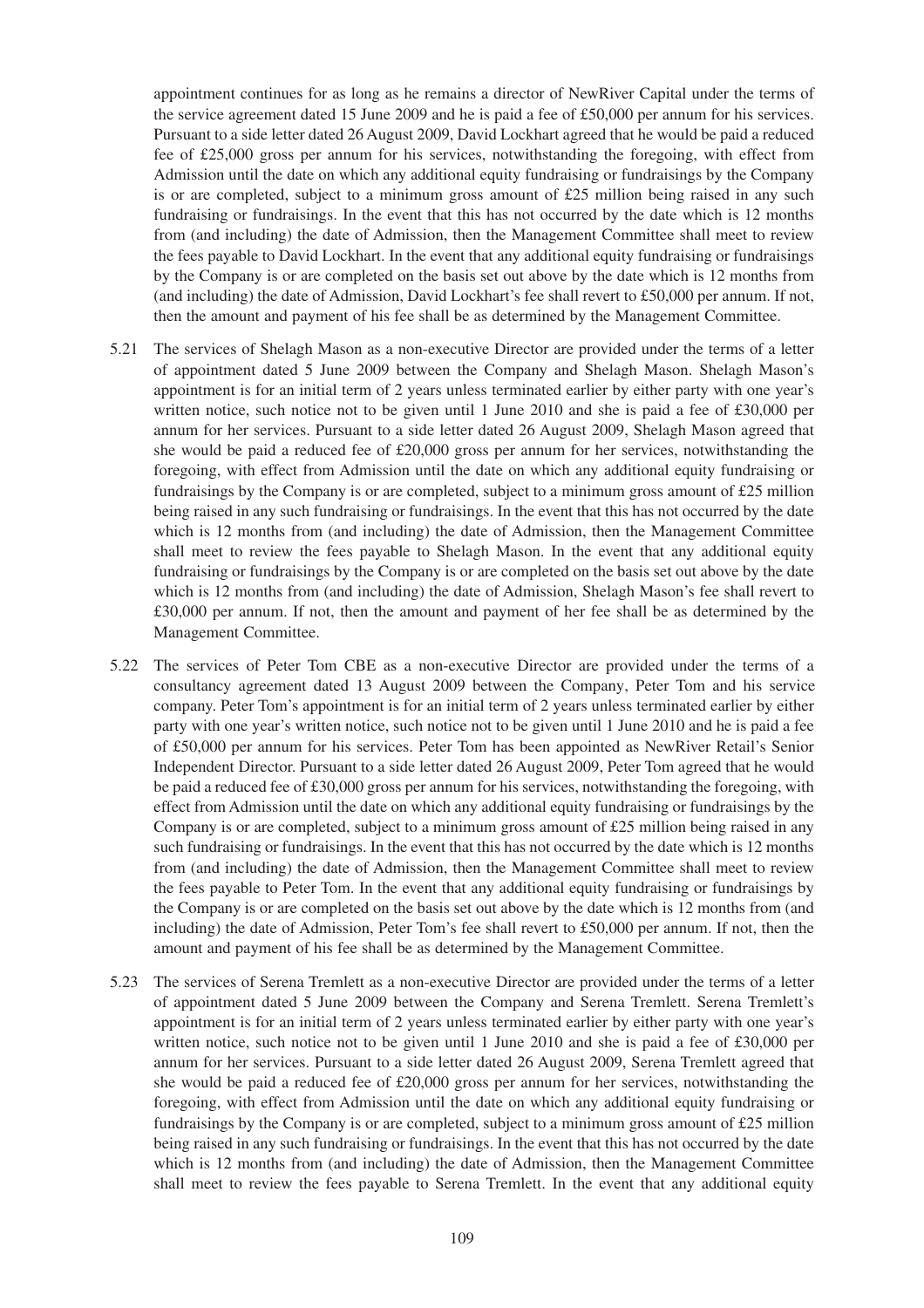fundraising or fundraisings by the Company is or are completed on the basis set out above by the date which is 12 months from (and including) the date of Admission, Serena Tremlett's fee shall revert to £30,000 per annum. If not, then the amount and payment of her fee shall be as determined by the Management Committee.

- 5.24 A Director's appointment can be terminated in accordance with the Articles and without compensation. There is no notice period specified in the Articles for the removal of Directors. The Articles provide that the office of Director shall be terminated, amongst other things if: he becomes bankrupt or makes an arrangement or compromise with his creditors; or he becomes resident for tax purposes in the United Kingdom and, as a result thereof, a majority of the Directors are resident for tax purposes in the United Kingdom; or he is requested by a majority of the other Directors (not being less than two in number) to vacate office; or he is removed from office by an ordinary resolution.
- 5.25 No Director (nor any member of a Director's family) has had a related financial product (as defined in the AIM Rules) referenced to their Ordinary Shares.
- 5.26 The service agreement between David Lockhart and NewRiver Capital dated 15 June 2009 provides for an initial term of three years with a notice period of 12 months not to expire before the fourth anniversary of the commencement of employment applying thereafter. The annual base salary (including all benefits such as pension contributions, motor car, health insurance etc) is set at £300,000 for year 1, £350,000 in year 2 and £400,000 in year three and (as a minimum) thereafter (not including fees as a non-executive Director of New River Retail). He will also participate in the Company's share and cash based long term incentive plans. David Lockhart is permitted pursuant to the terms of his service agreement to hold up to two non-executive directorships in non-competing companies and other non-executive directorships will require approval of the Management Committee, not to be unreasonably withheld. In addition he may continue other outside interests, including unrestricted personal or family investments other than UK property investments. Up to five UK property investments of a transaction value not exceeding £5 million in each case are permitted per annum without prior consent; exceeding these amounts will require consent as above. The payment in lieu of notice ("PILON") clause in the contract provides for base salary and also bonus (average of the past three years or, if fewer than three years' service, the equivalent of 150 per cent. of base salary). David Lockhart may terminate the agreement at any time (before or after the initial term) in the event of his or his spouse's injury, incapacity, ill health or disability as evidenced to the reasonable satisfaction of the Management Committee. He is, in this event, entitled to a 12 months' base salary PILON and 12 months' bonus PILON. In the event that the Company serves notice to terminate after the initial three year term but requires David Lockhart to work all or any of the notice period, David Lockhart may elect to receive a PILON. There is no garden leave option. The restrictive covenants prohibit the solicitation of specific project contracts current at the time of termination and the solicitation of senior members of staff. The restrictive covenants run concurrently with the notice period for a period of 12 months. There are no restrictions on competition or solicitation of clients, however, there are restrictions on the solicitation of contracts existing at the time of cessation of David Lockhart's employment. The agreement provides for liquidated damages (equivalent to the PILON calculation under the Agreement) in the event that the Company terminates the contract in breach of notice provisions or before the end of the initial term. The service agreement does not contain any specific provisions relating to change of control. Pursuant to a side letter dated 26 August 2009, David Lockhart agreed his employment would commence with effect from Admission and that he would be paid an annual base salary (including all benefits such as pension contributions, motor car, health insurance etc) of £150,000 per annum, notwithstanding the foregoing, with effect from Admission until the date on which any additional equity fundraising or fundraisings by the Company, which raises or raise a minimum gross amount of £25 million in aggregate, is or are completed. In the event that this has not occurred by the date which is 12 months from (and including) the date of Admission, then the Management Committee shall meet to review the salary payable to David Lockhart. In the event that any additional equity fundraising or fundraisings by the Company is or are completed on the basis set out above on or before the date which is 12 months from (and including) the date of Admission, then, with effect from the date of such fundraising(s) being completed, David Lockhart's annual base salary shall be £300,000 per annum for the remainder of the first year following the date of Admission (if any) (pro rated in respect of such remaining period), £350,000 in the second year following the date of Admission and £400,000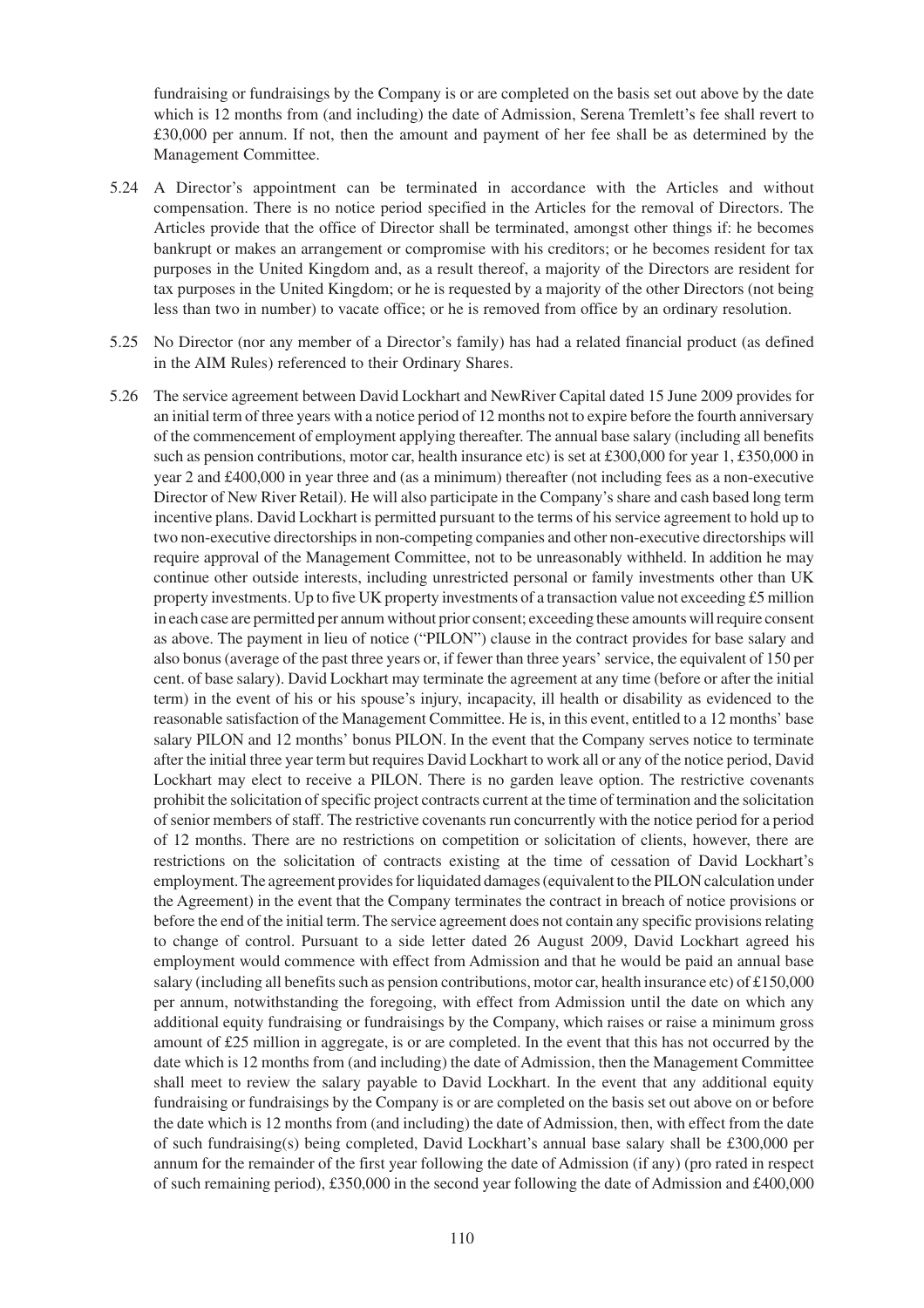in the third year following the date of Admission and (as a minimum) thereafter (not including fees as a non-executive Director of NewRiver Retail). If such fundraising(s) has or have not occurred by such date, then the amount and payment of his salary shall be as determined by the Management Committee.

5.27 The service agreement between Allan Lockhart and NewRiver Capital dated 15 June 2009 provides for an initial term of three years with a notice period of 12 months not to expire before the fourth anniversary of the commencement of employment applying thereafter. The annual base salary (including all benefits such as pension contributions, motor car, health insurance etc) is set at £250,000 for year 1, £290,000 in year 2 and £325,000 in year three and (as a minimum) thereafter. Allan Lockhart also participates in the Company's share and cash based long term incentive plans. The PILON clause in the contract provides for base salary and also bonus (average of the past three years or, if fewer than three years' service, the equivalent of 150 per cent. of base salary). In the event that the Company serves notice to terminate after the initial three year term but requires Allan Lockhart to work all or any of the notice period, Allan Lockhart may elect to receive a PILON. There is no garden leave option. The restrictive covenants prohibit the solicitation of specific project contracts current at the time of termination and the solicitation of senior members of staff. The restrictive covenants run concurrently with the notice period for a period of 12 months. There are no restrictions on competition or solicitation of clients, however, there are restrictions on the solicitation of contracts existing at the time of cessation of Allan Lockhart's employment. The agreement provides for liquidated damages (equivalent to the PILON calculation under the Agreement) in the event that the Company terminates the contract in breach of notice provisions or before the end of the initial three year term. The service agreement does not contain any specific provisions relating to change of control. Pursuant to a side letter dated 26 August 2009, Allan Lockhart agreed that his employment would commence with effect from Admission and that he would be paid an annual base salary (including all benefits such as pension contributions, motor car, health insurance etc) of £125,000 per annum, notwithstanding the foregoing, with effect from Admission until the date on which any additional equity fundraising or fundraisings, which raises or raise a minimum gross amount of £25 million in aggregate, by the Company is or are completed. In the event that any additional equity fundraising or fundraisings by the Company is or are completed on the basis set out above on or before the date which is 12 months from (and including) the date of Admission, then, with effect from the date of such fundraising(s) being completed, Allan Lockhart's annual base salary shall be £250,000 per annum for the remainder of the first year following the date of Admission (if any) (pro rated in respect of such remaining period), £290,000 for the second year following the date of Admission and £325,000 for the third year following the date of Admission and (as a minimum) thereafter. If such fundraising(s) has or have not occurred by such date, then the amount and payment of his salary shall be as determined by the Management Committee.

## **6. MATERIAL CONTRACTS**

The following are the only contracts (not being contracts entered into in the ordinary course of business) which have been entered into by the Company since its incorporation and which are, or may be, material:

6.1 The Company and NewRiver Capital entered into the Property Management and Advisory Agreement on 26 August 2009. The Property Management and Advisory Agreement is conditional on Admission. Under the terms of the Property Management and Advisory Agreement NewRiver Capital has agreed to provide certain property advisory and management services to the Company and any Property Vehicle owned by the Company, subject to the overall supervision of the boards. The services to be provided by NewRiver Capital under the Property Management and Advisory Agreement include, without limitation, advising the Company on the origination, identification and acquisition of new investments that fall within the investment objective, policy and strategy set out in this document; advising on the capital structure of the Group generally as well as financing requirements in relation to such investment opportunities; carrying out due diligence in respect of investment opportunities; subject to the supervision of the Board, negotiating the purchase, joint venture or other terms in relation to property assets with the relevant counterparties; and advising on the management and refurbishment of the Company's and its Property Vehicles' property investments and their realisation, once acquired.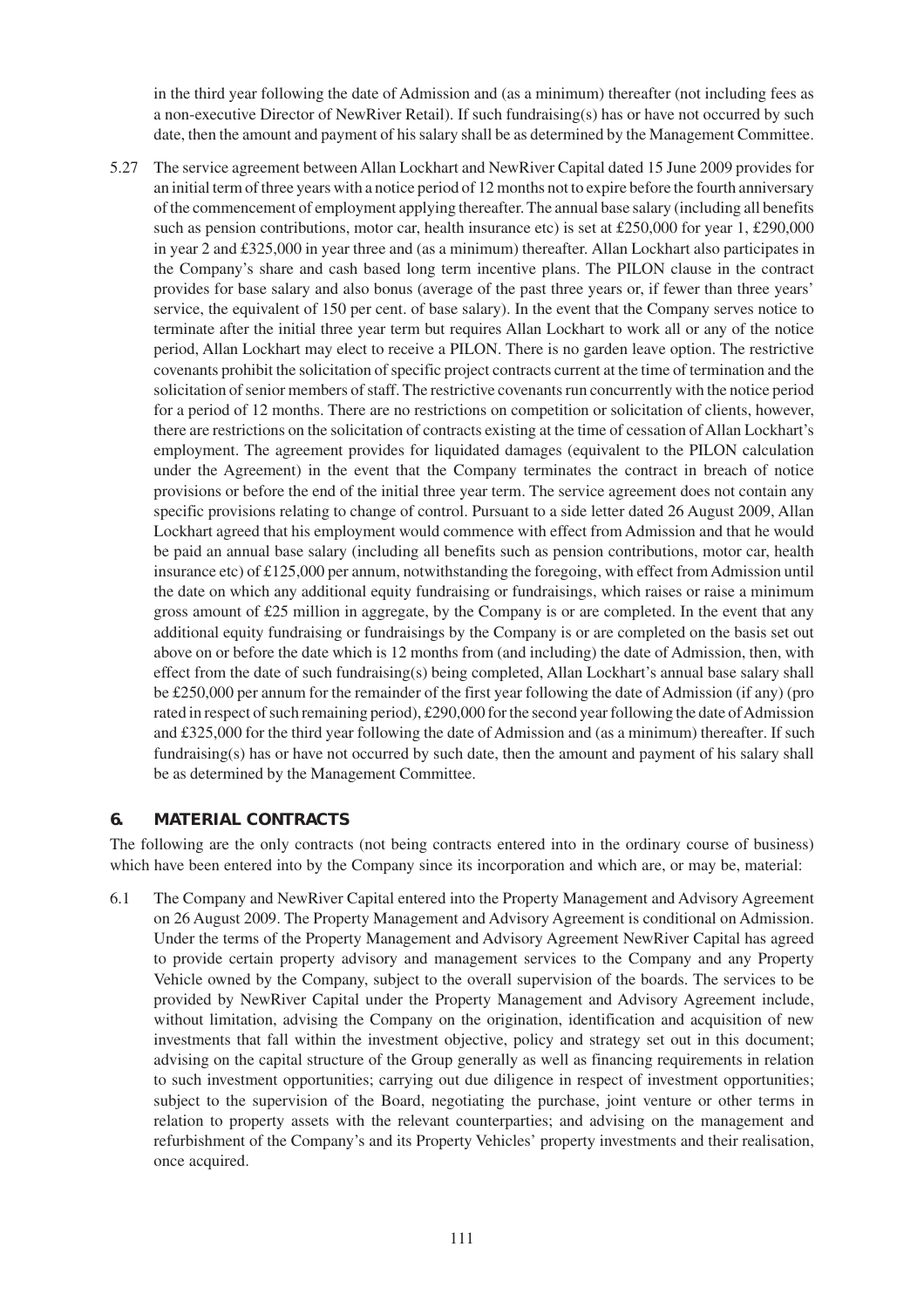Pursuant to the Property Management and Advisory Agreement, NewRiver Capital is entitled to receive a quarterly management fee from all wholly-owned Property Vehicles and the Company totalling an amount per annum equal to 5 per cent. of the Company's Net Asset Value plus any fee agreed with any Property Vehicle which is not wholly-owned by the Company. The Company and NewRiver Capital have agreed that this management fee will be subject to review in the event that the Company completes a further fundraising or fundraisings. The management fee will be payable in sterling quarterly in advance. NewRiver Capital is entitled to a termination fee equal to one year's management fee on termination after the initial five year period of the agreement. NewRiver Capital is also entitled to fees in lieu of notice on termination by the Company without cause during the initial five year period. No other fees (including any performance fees) are payable to NewRiver Capital under the Property Management and Advisory Agreement. All fees are exclusive of VAT.

The Property Management and Advisory Agreement may be terminated by either the Company or NewRiver Capital giving the other party not less than 12 months' written notice to expire no earlier than the fifth anniversary of the date of Admission. In the event that no notice of termination is served, the Property Management and Advisory Agreement shall continue unless otherwise terminated on 12 months' written notice by either party. The Property Management and Advisory Agreement may also be terminated by either party giving the other written notice in the event of an insolvency-type event occurring in respect of the other party or by either party giving the other written notice in the event of a material or persistent unremedied breach of its terms by the other party. The Company may also terminate the Property Management and Advisory Agreement with immediate effect in the event that NewRiver Capital knowingly commits an illegal act which has a material adverse effect to the Company's reputation or which causes NewRiver Capital to be subject to any regulatory or disciplinary action or any fine or other penalty. The mutual termination rights also apply between NewRiver Capital and a relevant Property Vehicle, except that such termination will only terminate the Property Management and Advisory Agreement with that Property Vehicle. A change of control of either the Company or NewRiver Capital shall not constitute an event entitling the other party to terminate the Property Management and Advisory Agreement.

NewRiver Capital will not be liable for any loss to the Company or to any relevant property owning vehicle except to the extent that such loss is due to the gross negligence, wilful default or fraud or material breach of the obligations of NewRiver Capital under the Property Management and Advisory Agreement or of any person to whom NewRiver Capital may have delegated any of its obligations and/or functions under the Property Management and Advisory Agreement or any employee of such person.

The Company and each Property Vehicle have agreed to indemnify NewRiver Capital against all claims by third parties (including employees and agents) which may be made against NewRiver Capital in connection with its services under the Property Management and Advisory Agreement, except to the extent that the claim is due to any material breach of contract, the gross negligence, wilful default or fraud of NewRiver Capital or its employees or any person to whom NewRiver Capital may have delegated any of its obligations and/or functions under the Property Management and Advisory Agreement or any employee of any such person.

The Property Management and Advisory Agreement also contains provisions pursuant to which the Company grants NewRiver Capital a non-exclusive right during the term of the Property Management and Advisory Agreement and for three months thereafter to use the "NewRiver" name.

The Property Management and Advisory Agreement is governed by English law.

6.2 The Administration Agreement dated 5 June 2009 between the Company and the Administrator, whereby the Administrator is appointed to act as administrator and secretary and perform certain safekeeping in respect of the Company's non-property investments.

For these services the Administrator shall receive a fixed initial annualised fee of £78,000, subject to annual review and invoiced monthly in advance, together with a bookkeeping or accountancy fee charged on time basis (if required) plus reasonable third party expenses incurred by the Administrator upon the provision of evidence of payment. The Administration Agreement is terminable by either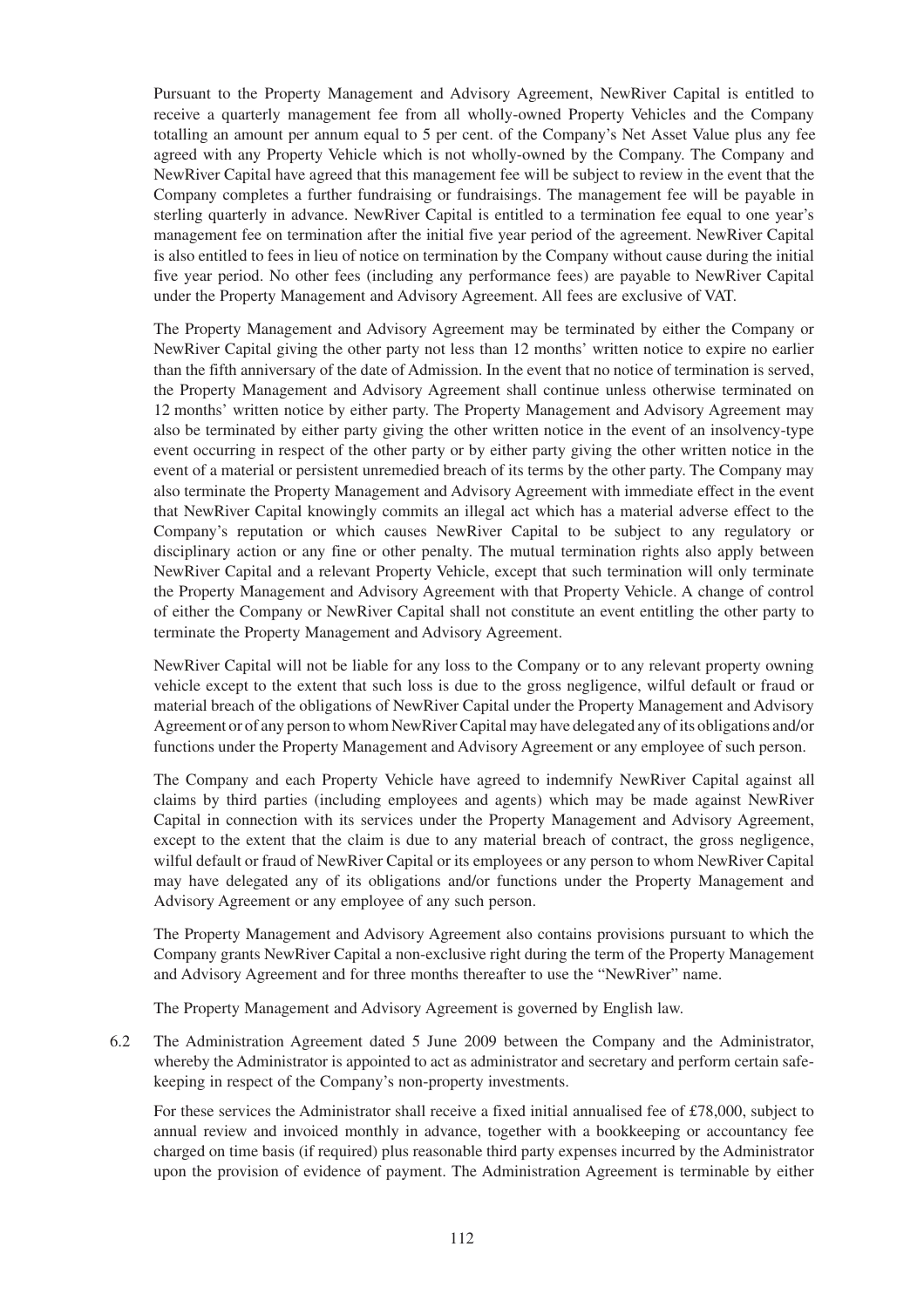party on not less than 90 days' notice, save in certain limited circumstances, in which case the Administration Agreement may be terminated forthwith.

The Administration Agreement is governed by Guernsey law.

6.3 The Company is party to the Registrar Agreement with Capita Registrars (Guernsey) Limited (the "Registrar") dated 26 August 2009, pursuant to which the Registrar will provide registration services to the Company which will entail, among other things, the Registrar having responsibility for the maintenance of the share registers, maintenance of dividend payment instructions and arranging the issue, allotment, transfer and/or purchase of shares in accordance with the Articles (including the receipt and processing of applications for Ordinary Shares).

Under the Registrar Agreement, the Registrar is entitled to receive a basic fee based on the number of Shareholder accounts, subject to an annual minimum charge of £6,500 (payable quarterly in arrear). In addition to the basic fee, the Registrar is entitled to receive additional fees for specific actions as well as reasonable out-of-pocket expenses properly incurred on behalf of the Company in the performance of its duties. The fees will be subject to a minimum annual increase at the rate of the Retail Price Index.

In addition, an abort fee of £750 plus VAT and disbursements is payable in the event that Admission does not occur.

The Registrar Agreement commences on Admission and will continue unless three months' notice to terminate is given by either the Registrar or the Company, in the case of the Registrar, such notice to expire no earlier than the first anniversary of Admission. The Registrar Agreement may be terminated immediately by the Company if the Registrar ceases to be the holder of any licence, consent, permit or registration enabling it to act as a registrar of the Company under any law applicable to it. The Registrar Agreement may be terminated immediately by either party on the occurrence of certain insolvency-related events or if the other party is materially in breach of the Registrar Agreement and fails (in the case of a breach capable of remedy) to remedy such breach within a specified time period.

The Company has indemnified the Registrar and its agents, officers and employees against all and any liabilities which may be suffered or incurred by the Registrar or its agents, officers and employees in connection with the performance of its duties under the Registrar Agreement save to the extent that such liabilities may be due to the fraud, negligence or wilful default of, or material breach of the Registrar Agreement by, the Registrar or its agents, officers or employees.

The Registrar Agreement is governed by Guernsey law.

6.4 The Company has entered into the Placing Agreement dated 26 August 2009 among the Company, NewRiver Capital, the Directors and Merrill Lynch International, pursuant to which, subject to certain conditions, Merrill Lynch International has agreed to use reasonable endeavours to procure subscribers for the Placing Shares at the Placing Price.

The Placing Agreement contains, among other things, the following provisions:

- (a) The Company has appointed Merrill Lynch International as sole bookrunner to the Placing.
- (b) The Placing and investors' participation in it will be conditional on the Placing Agreement becoming unconditional in all respects, and not having been terminated in accordance with its terms. The conditions contained in the Placing Agreement include Admission occurring not later than 8.00 a.m. on 1 September 2009 or such later date as the Company and Merrill Lynch International may agree, not being later than close of business on 30 September 2009. Certain conditions are not capable of waiver.
- (c) If the Placing Agreement does not become unconditional or is terminated in accordance with its terms prior to Admission, the Placing will not proceed and each investor's rights and obligations will cease and no claims will be capable of being made by any investor in respect of the Placing and any payments made by the investor will be returned as soon as possible thereafter without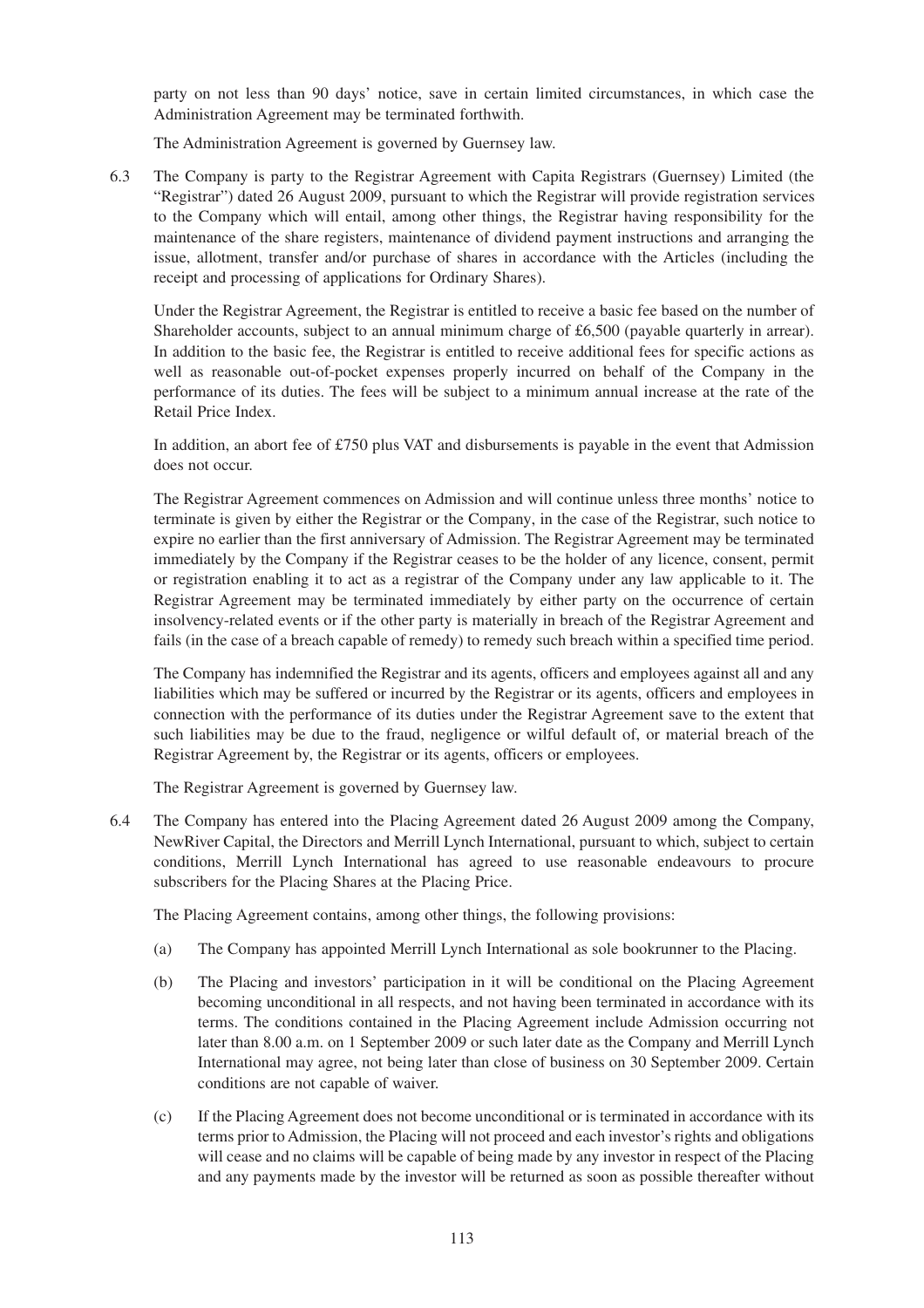interest. Without prejudice to the foregoing, the Company and Merrill Lynch International expressly reserve the right to determine, at any time prior to Admission, not to proceed with the Placing.

- (d) The Company, NewRiver Capital and the Directors have given certain customary representations, warranties and undertakings to Merrill Lynch International including, among others, warranties in relation to the information contained in this document and other documents prepared by the Company in connection with the Placing and warranties in relation to the business of the Company and NewRiver Capital, and their compliance with applicable laws and regulations. In addition, the Company and NewRiver Capital have agreed to indemnify Merrill Lynch International against certain liabilities, including in respect of the accuracy of information contained in this document, losses arising from a breach of the Placing Agreement and certain other losses suffered or incurred in connection with the Placing.
- (e) The liability of the Company and NewRiver Capital under the agreement is unlimited as to time and amount. The liability of the Directors under the agreement is subject to certain limitations as to time and quantum.
- (f) The Company has undertaken to pay or cause to be paid, (together with any applicable VAT) certain costs, charges, fees and expenses relating to the Placing. In addition, the Company has, in certain circumstances and subject to certain exemptions, agreed to pay to and reimburse Merrill Lynch International in respect of all costs and expenses incurred by Merrill Lynch International in connection with the Placing. Merrill Lynch International is not entitled to any other fees (including commission or discretionary fees) pursuant to the Placing Agreement.
- (g) In addition, the Company has agreed with Merrill Lynch International not to issue or agree to issue any Ordinary Shares (or options over Ordinary Shares) for a period of 180 days from Admission without Merrill Lynch International's prior written consent (such consent not to be unreasonably withheld or delayed).
- (h) The Placing Agreement is governed by English law.
- 6.5 A Nomad Agreement dated 26 August 2009 between the Company and Merrill Lynch International pursuant to which Merrill Lynch International has agreed to act as nominated adviser and broker to the Company for the purposes of the AIM Rules for an annual fee. The Nomad Agreement contains certain indemnities and other undertakings given by the Company to Merrill Lynch International and is terminable by either party on not less than three months' written notice.
- 6.6 Lock-in agreements, all dated 26 August 2009, between the Company, Merrill Lynch International and, respectively, certain Directors and certain members of the NRC Management Team (being persons (the "lock-in parties") who will have an interest in Ordinary Shares following Admission) pursuant to which such persons have undertaken to the Company and Merrill Lynch International not to dispose or agree to dispose of any Ordinary Shares or Warrants held by them at any time prior to the first anniversary of Admission.

The undertaking by the lock-in parties not to dispose of Ordinary Shares or Warrants will not apply to:

- (a) an acceptance by the holders of the Company's Ordinary Shares or Warrants of a general offer for the share capital of the Company made in accordance with the City Code, the giving of an irrevocable undertaking in respect of such an offer or otherwise where such offer relates to the entire issued share capital of the Company other than any such capital held by the offeror or persons acting in concert with him for the purposes of the City Code in relation to such offer and such offer is open to all holders of Ordinary Shares and Warrants to which the offer relates;
- (b) any disposal to or by the personal representative of the lock-in party if he or she should die provided that in each case the transferee agrees to enter into a lock-in deed in respect of such Ordinary Shares and Warrants in substantially the same terms as the lock-in party;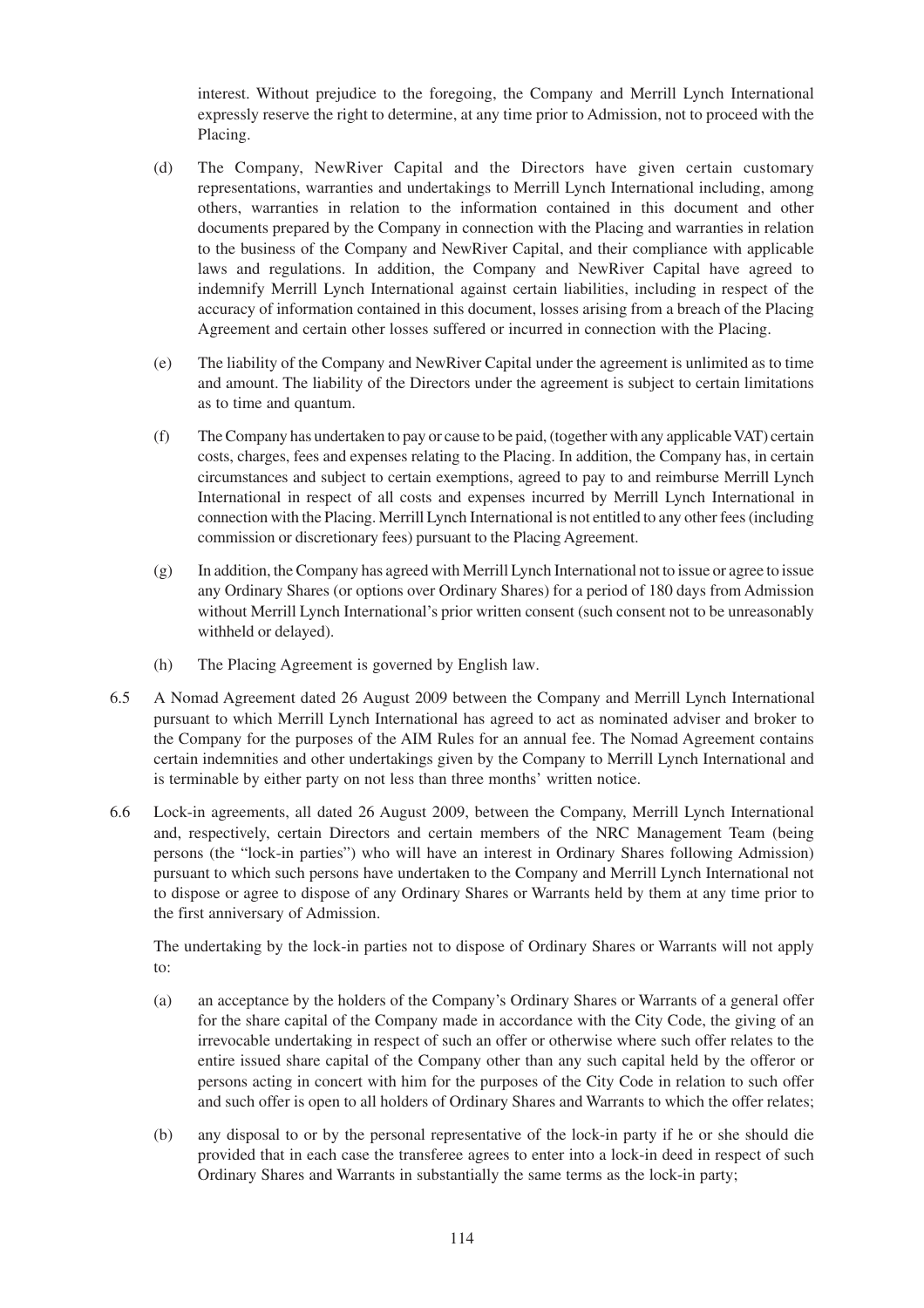- (c) any disposal pursuant to an intervening court order; and
- (d) any disposal pursuant to any scheme of reconstruction in relation to the Company.

In addition, for a further 12 month period following the expiry of the initial 12 month period after Admission, the lock-in parties are subject to customary orderly market provisions in relation to disposals of their Ordinary Shares and Warrants, provided that such orderly market provisions shall not apply in the circumstances set out at (a) to (d) above.

6.7 NewRiver Capital has entered into an Asset Management Agreement with Sackville TCI Property (GP) Limited ("Sackville"), a member of the Scottish Widows group of companies, dated 28 April 2008 relating to the Bury Street Shopping Precinct in Abingdon Oxfordshire (the "Abingdon Management Contract"). The purpose of the Abingdon Management Contract is to maximise the internal rate of return from the property in line with Sackville's business plan.

Pursuant to the Abingdon Management Contract, NewRiver Capital agrees to assist Sackville in maximising the internal rate of return of the property by carrying out various functions including but not limited to identifying and pursuing suitable development opportunities, overseeing the duties of other professionals appointed by Sackville and providing regular reports to Sackville on matters such as projected cashflow and tenancy schedule.

The Abingdon Management Contract runs from 1 October 2008 to 30 September 2010 (the "Initial Period"). After the expiry of the Initial Period, the Abingdon Management Contract shall continue until either party terminates the Abingdon Management Contract by serving not less than one months written notice on the other. Sackville may also terminate the Abingdon Management Contract at any time during the Initial Period by giving not less than three months written notice.

Sackville may terminate the agreement at any time if NewRiver Capital is dissolved, there is a change of management or a change in personnel, the property to which this agreement relates is disposed of or NewRiver Capital fails to perform its obligations under the Abingdon Management Contract.

The Abingdon Management Contract obliges NewRiver Capital to appoint Allan Lockhart to direct and control NewRiver Capital's overall performance under the Abingdon Management Contract. Both Allan Lockhart and David Lockhart are named as key persons in connection with the Abingdon Management Contract. If Allan Lockhart ceases to be involved in the performance of NewRiver Capital's obligations under the Abingdon Management Contract to a level which is unacceptable to Sackville, then Sackville may trigger the change of personnel termination clause. NewRiver Capital may not terminate Allan or David Lockhart's employment with NewRiver Capital without Sackville's consent. Should either Allan or David Lockhart cease employment with NRC then Sackville shall have approval of their replacement.

If the Abingdon Management Contract is terminated in the second year of the Initial Period for reasons other than dissolution or failure to perform, then a termination fee of £6,000 is payable to NewRiver Capital for each complete quarter of the Initial Period remaining.

Sackville shall pay NewRiver Capital a quarterly fee equal to a specified percentage of rents received during the previous accounting period. In addition, performance fees expressed as a fixed sum are payable and these are dependent on certain transactions taking place.

NewRiver Capital shall maintain professional indemnity insurance of not less than £2 million for any occurrence or series of occurrences arising from any one event between the date of the Abingdon Management Contract for seven years after the end of the Abingdon Management Contract.

NewRiver Capital's liability is capped as to time and amount.

6.8 A share transfer agreement in relation to the entire issued share capital of NewRiver Capital between Allan Lockhart, David Lockhart and NewRiver Retail dated 24 August 2009, as more particularly described in paragaraph 2.8 of this Part 9.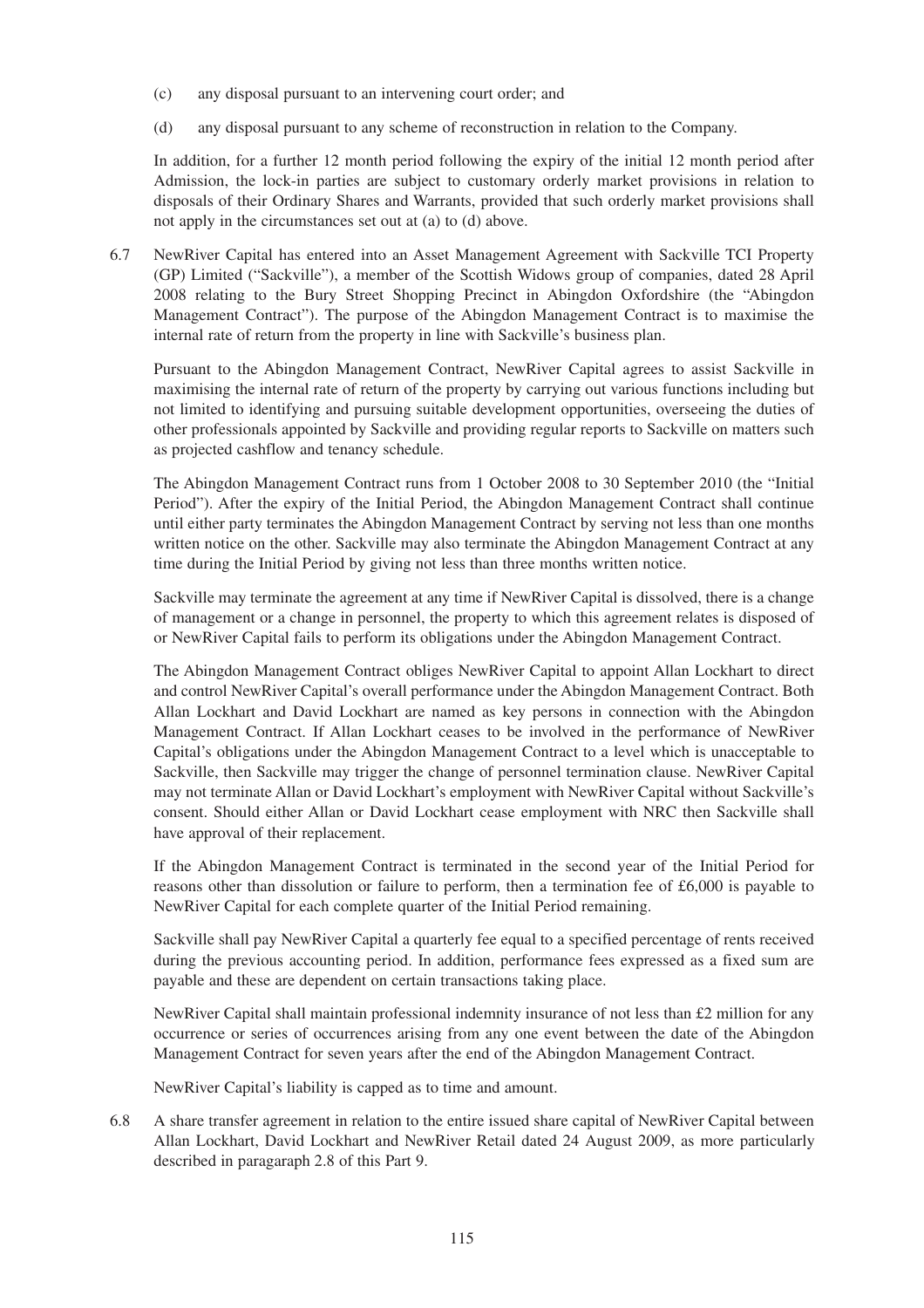6.9 The Company has entered into the Sponsorship Agreement with Cenkos Channel Islands Limited (the "Sponsor") dated 5 June 2009, pursuant to which, the Company appoints the Sponsor as sponsor of the Company's application for admission to listing on the Daily Official List of the CISX.

The Sponsor Agreement contains, among other things, the following provisions:

- (a) The Company has agreed to pay to the Sponsor a fee of £8,000 for the initial listing payable within 30 days of the date of the grant of listing by the CISX and, following the listing, an annual fee of £5,000, payable on each anniversary of the date of the listing.
- (b) The Company has also agreed to reimburse the Sponsor in respect of all costs, charges and expenses properly and reasonably incurred by it in the performance of its duties under the Sponsorship Agreement.
- (c) The Company has agreed to indemnify the Sponsor against certain liabilities or losses that it may incur (i) in respect of the inaccuracy of information contained in this document or the omission of any information herefrom and (ii) in performing its duties or providing the services under the Sponsorship Agreement. This indemnity does not extend to any claims or losses arising from the fraud, bad faith, negligence or wilful default of the Sponsor.
- (d) The Sponsorship continues until terminated by either party (i) giving not less than 60 days' notice in writing at any time; (ii) on notice in the event that the remuneration proposed by the Sponsor for any year is not acceptable to the Company; (iii) on notice in the event that the other party is in material breach of the Sponsorship Agreement and fails to remedy such breach within a specified time period; or (iv) the other party suffers an insolvency-type event.
- (e) The Sponsorship Agreement is governed by Guernsey law.
- 6.10 Pursuant to a letter dated 11 June 2009 between the Company, Merrill Lynch International and Cenkos Channel Islands Limited ("Cenkos"), Cenkos agreed to use its reasonable endeavours to procure subscribers from its private client base for Placing Shares at the Placing Price as part of the Placing in consideration for the payment, by way of commission, of £300,000. Pursuant to the letter, Cenkos gave certain undertakings, representations and warranties to the Company and Merrill Lynch International in relation to its activities in connection with the Placing.
- 6.11 The Company has entered into the Warrant Instrument pursuant to which the Company, conditional upon Admission occurring by no later than 30 September 2009, grants Shareholders subscribing for Placing Shares in the Placing the right to subscribe for, in aggregate, 3 per cent. of the Fully Diluted Share Capital. The Warrants are exercisable at the subscription price per Ordinary Share of £2.50. The Warrants will expire on 1 September 2019, unless previously exercised or lapsed, and shall be of a single class for all purposes. The Warrants contain customary anti-dilution provisions (including in respect of dividends). The Warrants will be exercisable in whole or in part. The subscription price and number of shares for each Warrant will be subject to adjustment in respect of dilution events, including the payment by the Company of dividends, any amalgamation, reorganisation, reclassification, consolidation, merger or sale of all or substantially all of the Company's assets and other dilutive events for which a failure to make any adjustments would not fully protect the purchase rights represented by the Warrants. The Warrants are freely transferable, subject to the transfer restrictions set out in the Warrant Instrument and on each Warrantholder's certificate in respect of Warrants. Further details of the Warrants are set out in Part 8 of this document.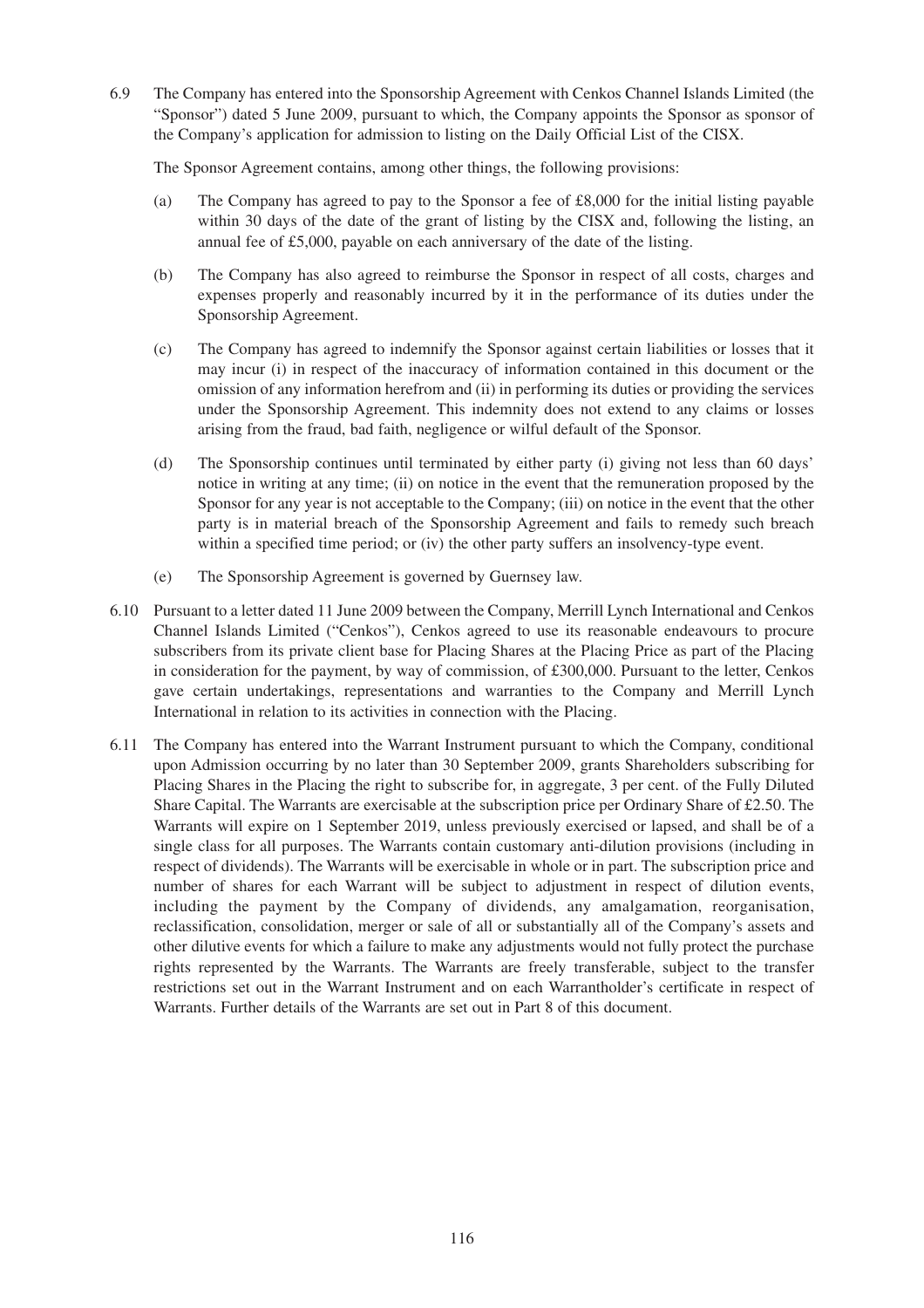## **7. SUBSIDIARIES**

On Admission, the Company will have the following subsidiary undertakings:

| Subsidiary<br>undertaking   | Country of<br>incorporation | Registered<br>office                 | Nature of<br>business                                                                              | capital and voting<br>power to be held<br>on Admission |
|-----------------------------|-----------------------------|--------------------------------------|----------------------------------------------------------------------------------------------------|--------------------------------------------------------|
| NewRiver Capital<br>Limited | <b>England and Wales</b>    | 18 Hanover Square,<br>London W1S 1HX | Provision of<br>property<br>investment and<br>management<br>advice to<br><b>NewRiver</b><br>Retail | $100\%$                                                |

*Proportion of share*

## **8. MANDATORY OFFERS AND SQUEEZE-OUT**

#### *Mandatory Offers*

The City Code on Takeovers and Mergers (the "City Code") will apply to the Company from Admission. Under the City Code, if an acquisition of Ordinary Shares were to increase the aggregate holding of the acquirer and its concert parties to Ordinary Shares carrying 30 per cent. or more of the voting rights in the Company, the acquirer and, depending on the circumstances, its concert parties, would be required (except with the consent of the Panel on Takeovers and Mergers) to make a cash offer for the outstanding Ordinary Shares in the Company at a price not less than the highest price paid for the Ordinary Shares by the acquirer or its concert parties during the previous 12 months. This requirement would also be triggered by any acquisition of Ordinary Shares by a person holding (together with its concert parties) Ordinary Shares carrying between 30 per cent. and 50 per cent. of the voting rights in the Company if the effect of such acquisition were to increase that person's percentage of the voting rights.

#### *Squeeze-out*

Under the Law, if an offeror were to acquire 90 per cent. of the Ordinary Shares within four months of making its offer, it could then compulsorily acquire the remaining 10 per cent. It would do so by sending a notice to outstanding Shareholders telling them that it would compulsorily acquire their Ordinary Shares within two months of the expiry of that four month period. Four weeks later, it would be entitled to execute a transfer of the outstanding Ordinary Shares to it and pay the consideration to the Company, which would hold it on trust for outstanding Shareholders. The consideration offered to the Shareholders whose Ordinary Shares are compulsorily acquired under the Law must, in general, be the same as the consideration that was available under the takeover offer.

There has been no public takeover offer by a third party for all or part of any of the Company's equity share capital since incorporation of the Company for a period up to and including the date immediately prior to the date of this document.

#### **9. FEES INCURRED BY NEWRIVER CAPITAL AND ONGOING OPERATING COSTS**

- 9.1 The total costs and expenses relating to the Placing (including those fees and commissions referred to in paragraph 6 above) payable by the Company are estimated to be approximately £768,900, including any VAT payable. The net proceeds of the Placing will be approximately £24.23 million (assuming that the Placing is subscribed in full). Save as otherwise disclosed in this document, there are no persons (excluding professional advisers otherwise disclosed in this document and trade suppliers) that have (i) received, directly or indirectly, from the Company within the 12 months preceding the date of this document; or (ii) entered into contractual arrangements to receive, directly or indirectly, from the Company on or after Admission any of the following:
	- fees totalling  $£10,000$  or more;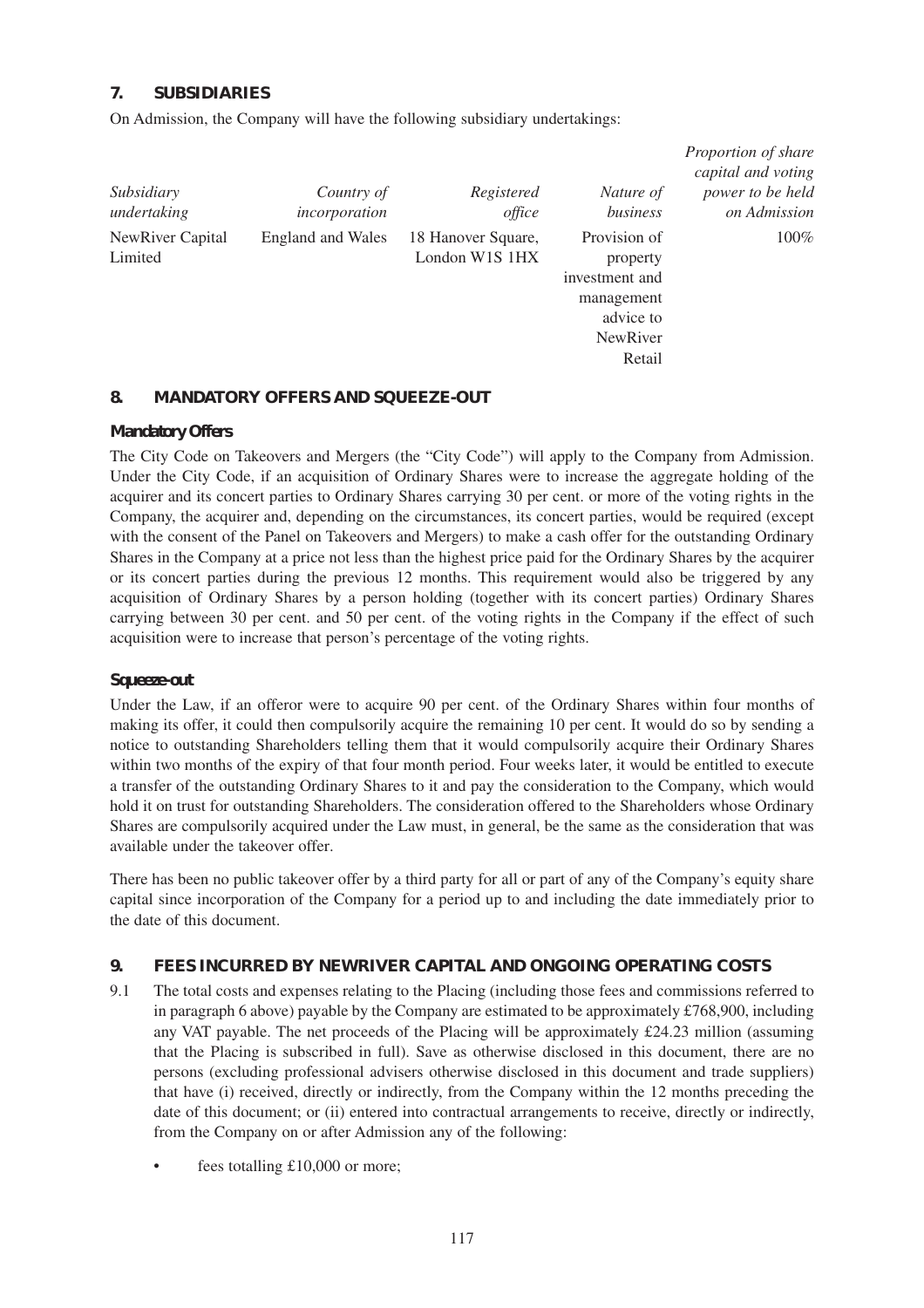- securities in the Company with a value of £10,000 or more; or
- any other benefit with a value of  $£10,000$  or more at the date of Admission.

# **10. WORKING CAPITAL**

The Directors are of the opinion, having made due and careful enquiry, taking into account the resources available to the Group (including the net proceeds of the Placing), that the working capital available to the Group will be sufficient for its present requirements, that is for at least 12 months from the date of Admission.

## **11. LEGAL AND ARBITRATION PROCEEDINGS**

The Company is not, nor has at any time since its incorporation been, engaged in any governmental, legal or arbitration proceedings, and the Company is not aware of any governmental, legal or arbitration proceedings pending or threatened by or against it which may have, or have since incorporation had, a significant effect on the Company's financial position or profitability.

# **12. RELATED PARTY TRANSACTIONS**

From incorporation to the date of this document, no member of the Group has entered into any material transactions with related parties save for; (a) the Property Management and Advisory Agreement between the Company and NewRiver Capital; (b) the establishment fee payable by NewRiver Capital to David and Allan Lockhart referred to in paragraph 6.1 of this Part 9; (c) the service agreements between NewRiver Capital and David and Allan Lockhart; and (d) the share transfer agreement between David Lockhart and Allan Lockhart and the Company relating to the acquisition of the entire issued share capital of NewRiver Capital as referred to in paragraph 2.8 of this Part 9.

# **13. OVERSEAS INVESTORS**

This document does not constitute or form part of any offer or invitation to sell or issue, or any solicitation of any offer to purchase or subscribe for, any Ordinary Shares (i) in any jurisdiction in which such offer, invitation or solicitation is not authorised; (ii) in any jurisdiction in which the person making such offer, invitation or solicitation is not qualified to do so; or (iii) to any person to whom it is unlawful to make such offer, invitation or solicitation or invitation. The distribution of this document and any accompanying documents, and the offer and sale of the Ordinary Shares may be restricted by law. Persons into whose possession this document and any accompanying documents come must therefore inform themselves about and observe any such restrictions. Any failure to comply with these restrictions may constitute a violation of the securities laws of any such jurisdiction. In particular, no document may be distributed, forwarded to or transmitted in, into or from the United States, Australia, Canada, Japan, South Africa or the Republic of Ireland or to any US Person. Any person within the United States and any US Person who obtains a copy of this document must disregard it.

No public offering of the Ordinary Shares is being made in any jurisdiction. No action has been or will be taken by the Company, NewRiver Capital, Merrill Lynch International, Kinmont or their affiliates that would permit the offer or sale of the Ordinary Shares or possession or distribution of this document or any accompanying documents in any jurisdiction where action for that purpose is required.

The offer and sale of the Ordinary Shares and the Warrants have not been, nor will they be, registered under the Securities Act, or with any securities regulatory authority of any state or other jurisdiction of the United States. In addition, the Company has not been, and will not be, registered under the Investment Company Act, and investors will not be entitled to the benefits of that Act. The Ordinary Shares and the Warrants may not be offered, sold, pledged or otherwise transferred or delivered within the United States or to, or for the account or benefit of, any US Person. In connection with the Placing, the Ordinary Shares and the Warrants are being offered and sold only outside the United States to, and for the account or benefit of, non-US Persons in "offshore transactions" within the meaning of, and in reliance on the exemption from registration provided by, Regulation S under the Securities Act.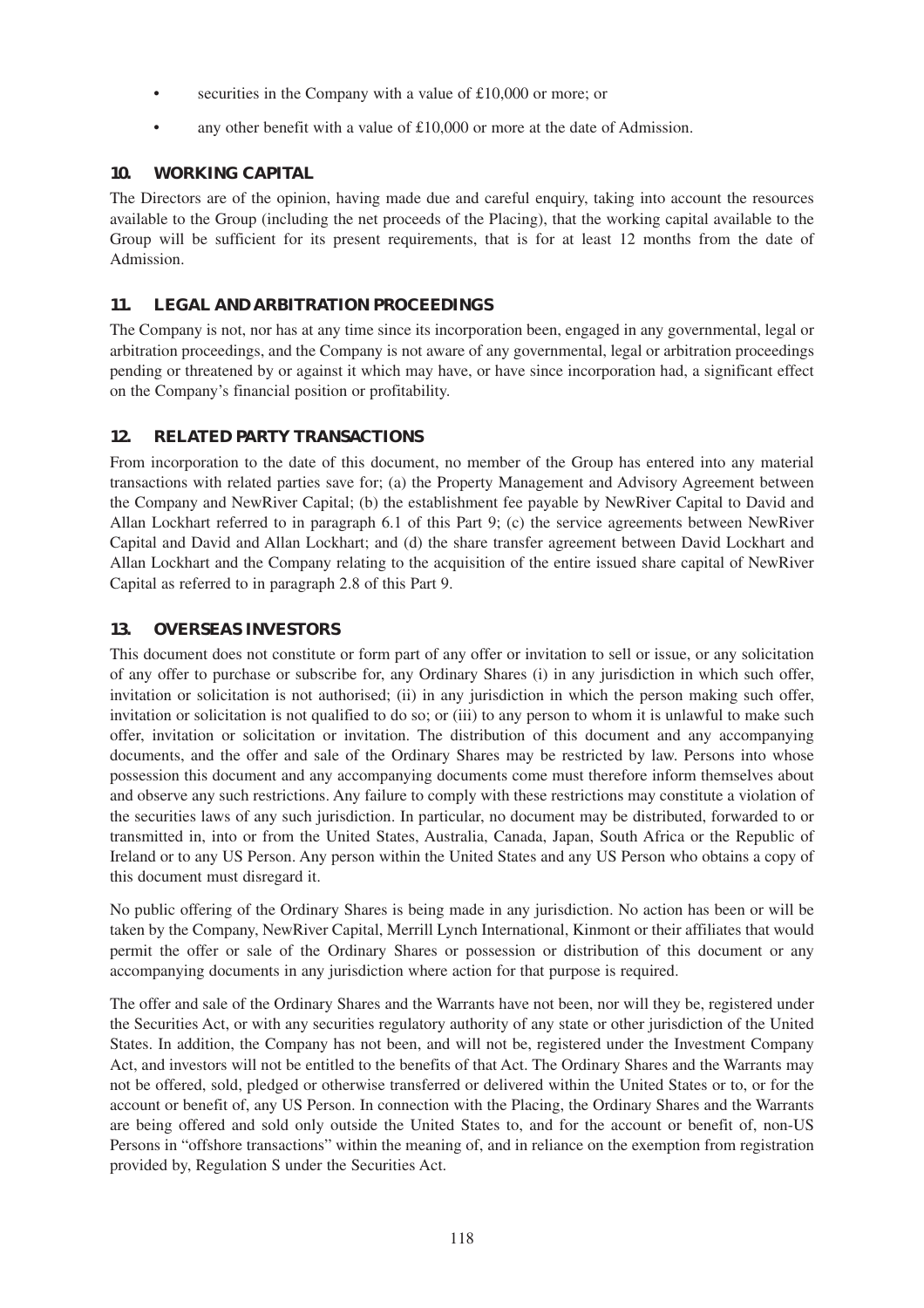The Ordinary Shares and the Warrants have not been approved or disapproved by the US Securities and Exchange Commission, any state securities commission in the United States or any other US regulatory authority, nor have any of the foregoing authorities passed upon or endorsed the merits of the offering of Ordinary Shares or the Warrants or the accuracy or adequacy of this document. Any representation to the contrary is a criminal offence in the United States.

The Ordinary Shares and the Warrants have not been and will be not qualified or registered under the applicable securities laws of Australia, Canada, Japan, South Africa or the Republic of Ireland. Accordingly, the Ordinary Shares and the Warrants may not be offered or sold to within, or to any national, resident or citizen of Australia, Canada, Japan, South Africa or the Republic of Ireland.

The Articles contain provisions designed to restrict the holding of shares by persons where, in the opinion of the Directors, such a holding could cause or be likely to cause the Company some legal, regulatory, pecuniary, tax or material administrative disadvantage.

Prospective investors are referred to the notices for prospective investors at the beginning of this document.

#### **14. MISCELLANEOUS**

- 14.1 In making any investment decision in respect of the Placing, no information or representation should be relied on in relation to the Placing, the Company or the Ordinary Shares, other than as contained in this document. No person has been authorised to give any information or make any representation other than those contained in this document and, if given or made, such information or representations must not be relied on as having been authorised. Neither the delivery of this document nor any subscription made under it shall, under any circumstances, constitute a representation or create any implication that there has been no change in the affairs of the Group since the date of this document or that the information in this document is correct as of any time subsequent to the date of this document.
- 14.2 Merrill Lynch International is registered in England and Wales under number 2312079 and its registered office is at the Merrill Lynch Financial Centre, 2 King Edward Street, London EC1A 1HQ. It has given and has not withdrawn its written consent to the issue of this document with the inclusion of its name and references to it in the form and context in which it appears.
- 14.3 Kinmont is registered in England and Wales under number 03456766 and its registered office is at 5 Clifford Street, London W1S 2LG. It has given and has not withdrawn its written consent to the issue of this document with the inclusion of its name and references to it in the form and context in which they appear.
- 14.4 Deloitte LLP has given and not withdrawn its consent to the inclusion of its report in Section B of Part 4 of this document in the form and context in which it appears.
- 14.5 Sackville TCI Property (GP) Limited has given and not withdrawn its written consent to the issue of this document with the inclusion of its name and references to it in the form and context in which they appear and also to the disclosure of the material terms of the Abingdon Management Contract set out herein.
- 14.6 Where information contained in this document has been sourced from a third party, the Company confirms that such information has been accurately reproduced and, so far as the Company is aware, and is able to ascertain from the information published by that third party, no facts have been omitted which would render the information reproduced inaccurate or misleading.
- 14.7 The Company has not had any employees since its incorporation and does not own any premises which it occupies.
- 14.8 Save for its entry into those material contracts to which it is a party and the acquisition for nominal consideration of NewRiver Capital to become effective as of Admission, the Company has not commenced operations, carried on business, traded nor incurred any borrowings or indebtedness, nor granted any mortgages or charges over any property, nor provided any guarantees. No accounts have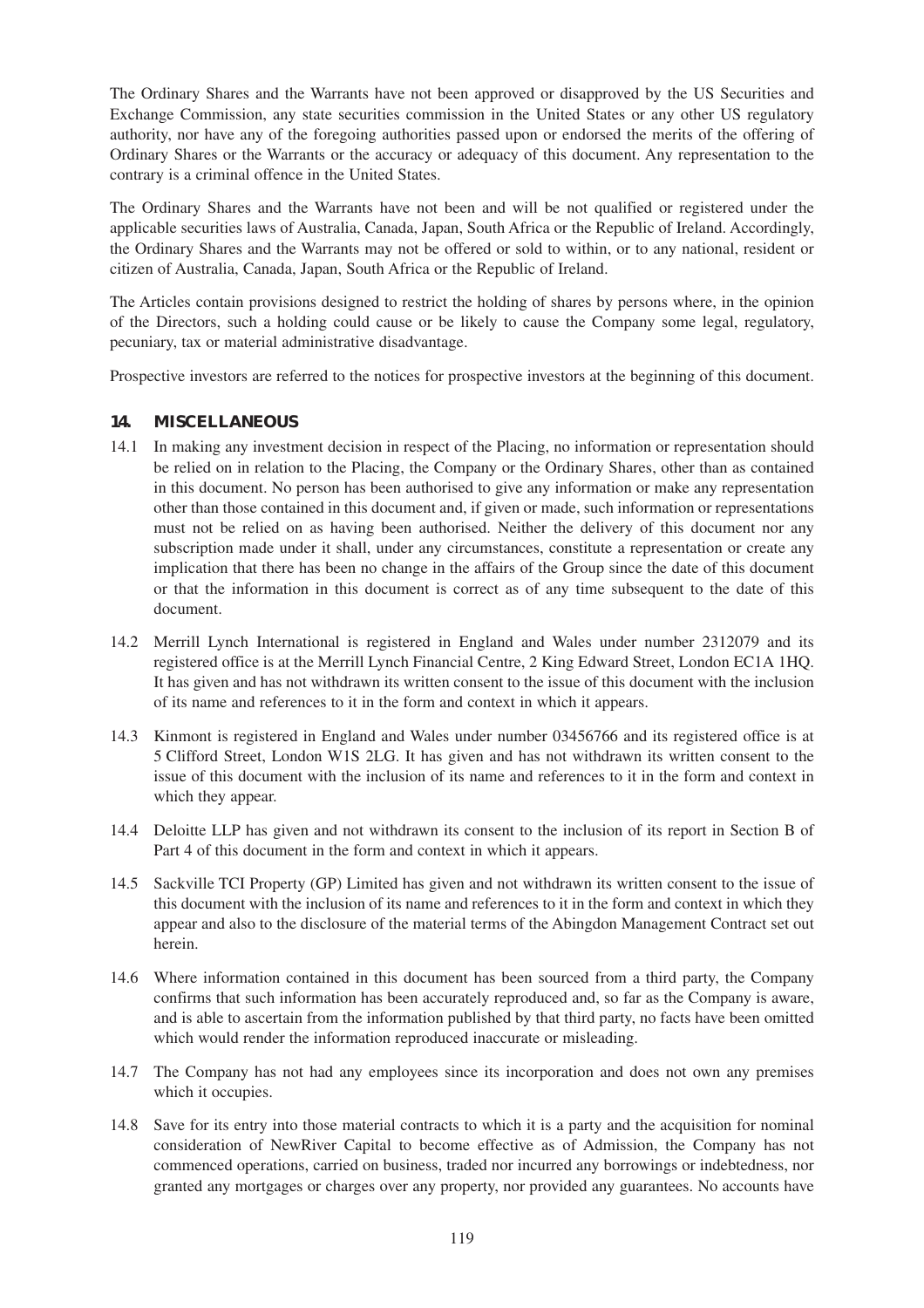been made up and no dividends have been declared by the Company since its incorporation. The Company's accounting period will terminate on 31 March of each year, with the next accounting period ending on 31 March 2010.

- 14.9 Save in respect of its entry into the material contracts summarised in paragraph 6 above and certain non-material contracts, since its incorporation, the Company has not carried on business nor traded nor incurred borrowings or indebtedness, and has not granted any mortgages or charges over any property and has not provided any guarantees.
- 14.10 Deloitte LLP has been appointed auditor of the Company. The annual report and accounts will be prepared according to International Financial Reporting Standards, as adopted by the European Union.
- 14.11 The Ordinary Shares being issued in connection with the Placing are being issued at 250 pence per Ordinary Share.
- 14.12 Other than in the case of David Lockhart, who is a Director and a member of the NRC Management Team; Serena Tremlett, who is Managing Director of Morgan Sharpe Administration Limited, the Administrator; Paul Roy, who is a director of Cenkos Securities plc, the parent company of Cenkos Channel Islands Limited, the Sponsor; and Susie Farnon, who is a director of Cenkos Channel Islands Limited, the Directors are not aware of any conflicts or potential conflicts of interest in relation to their duties to the Company arising from their private interests and/or other duties.
- 14.13 There has been no significant change in the financial or trading position of the Company since 4 June 2009, the date on which it was incorporated and the date to which the report on the financial information of the Company in Section B of Part 4 of this document has been prepared.
- 14.14 NewRiver Capital is or may be the promoter of the Company. Save as disclosed in this document, no amount or benefit has been paid, or given, to the promoter or any of its subsidiaries since the incorporation of the Company and none is intended to be paid or given.
- 14.15 The Company expects a typical investor in the Company will be an institutional investor or high net worth individual with a large portfolio of investments.
- 14.16 The ISIN number of the Placing Shares is GG00B4Z05859.

#### **15. DOCUMENTS AVAILABLE FOR INSPECTION**

Copies of the following documents will be available for inspection at the registered office of the Company and at the offices of Eversheds LLP at One Wood Street, London EC2V 7WS during usual business hours on any weekday from the date of this document (Saturdays and public holidays excepted) for a period of 14 days or until Admission, whichever is the longer period:

- 15.1 the memorandum of incorporation of the Company and the Articles;
- 15.2 the material contracts referred to in paragraph 6 above;
- 15.3 the written consents referred to in paragraphs 14.2 to 14.4 above; and
- 15.4 this document and any supplemental admission documents and circulars.

#### **16. AVAILABILITY OF THIS DOCUMENT**

Copies of this document will be available free of charge to the public from the date of publication of this document for a period of 14 days or until Admission, whichever is the longer period, at the offices of Eversheds LLP, One Wood Street, London EC2V 7WS during usual business hours on any weekday (Saturdays and public holidays excepted), and from the Company's registered office in Guernsey.

**Dated:** 26 August 2009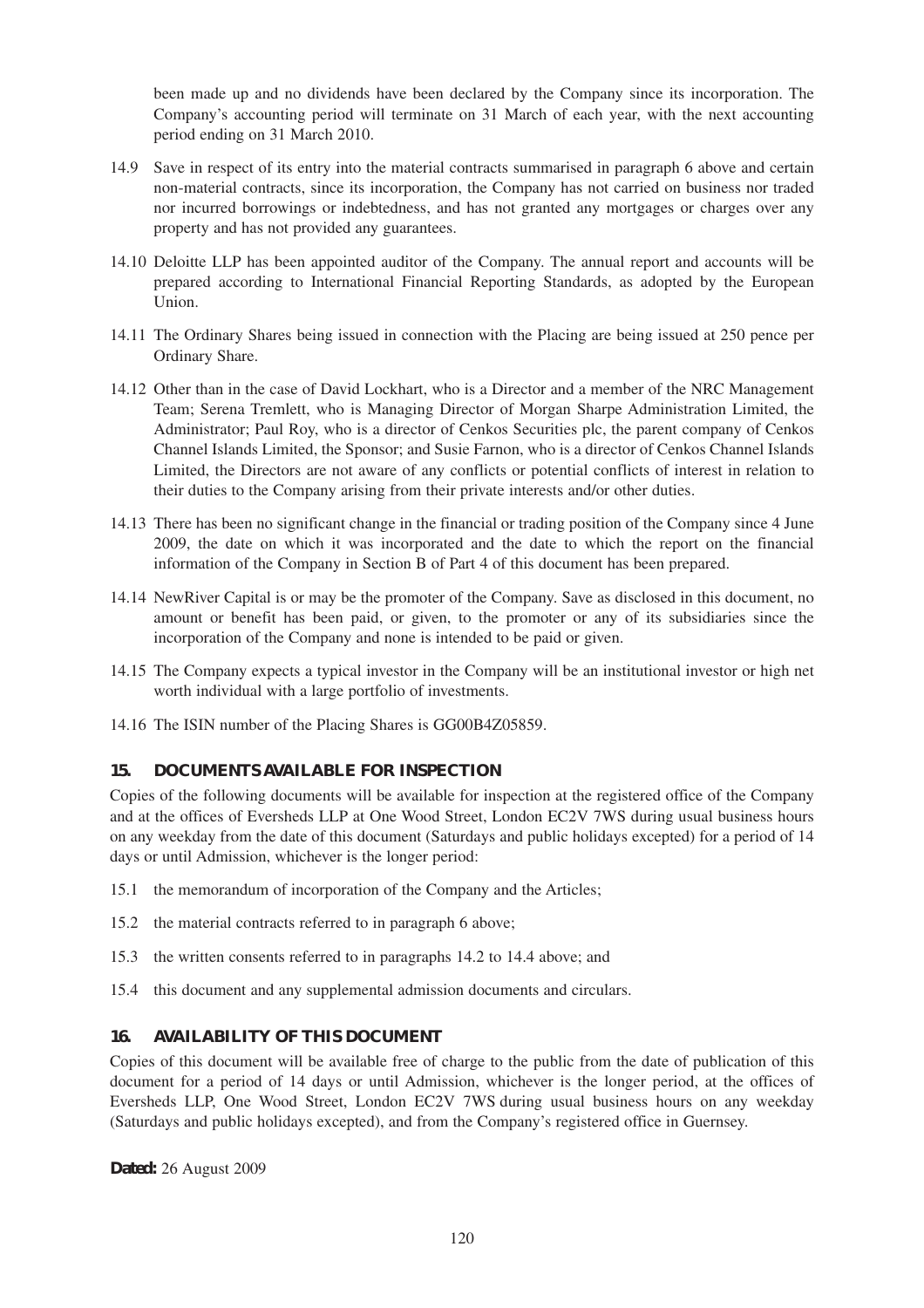# **DEFINITIONS AND GLOSSARY**

References in this document to statutes or government agencies are, unless specifically stated otherwise, to statutes or government agencies in the UK. The following definitions apply throughout this document, unless the context requires otherwise:

| "Additional NewRiver Capital<br>Directors"  | the directors or employees of NewRiver Capital as referred to in<br>paragraph 4 of Part 3 of this document other than David Lockhart<br>and Allan Lockhart                                                                                                                                                                                          |
|---------------------------------------------|-----------------------------------------------------------------------------------------------------------------------------------------------------------------------------------------------------------------------------------------------------------------------------------------------------------------------------------------------------|
| "Administration Agreement"                  | the administration agreement dated 5 June 2009 between the<br>Company and the Administrator, a summary of which is set out in<br>paragraph 6.2 of Part 9 of this document                                                                                                                                                                           |
| "Administrator"                             | Morgan Sharpe Administration Limited                                                                                                                                                                                                                                                                                                                |
| "Admission"                                 | AIM Admission and CISX Admission                                                                                                                                                                                                                                                                                                                    |
| "AIC"                                       | the Association of Investment Companies (formerly the Association<br>of Investment Trust Companies)                                                                                                                                                                                                                                                 |
| "AIC Code"                                  | the AIC Code of Corporate Governance                                                                                                                                                                                                                                                                                                                |
| "AIM"                                       | AIM, a market of that name operated by the London Stock<br>Exchange                                                                                                                                                                                                                                                                                 |
| "AIM Admission"                             | the admission of the Ordinary Shares (issued and to be issued) to<br>trading on AIM pursuant to paragraph 6 of the AIM Rules                                                                                                                                                                                                                        |
| "AIM Rules" or "AIM Rules for<br>Companies" | the AIM Rules for Companies, incorporating guidance notes,<br>published by the London Stock Exchange governing, inter alia,<br>admission to AIM and the continuing obligations of companies<br>admitted to AIM, as amended from time to time                                                                                                        |
| "AIM Rules for Nominated Advisers"          | the AIM Rules for Nominated Advisers to AIM companies<br>published by the London Stock Exchange (including any guidance<br>notes or statements of practice) which govern, inter alia, the<br>eligibility, approval and continuing obligations of Nominated<br>Advisers (as defined in the AIM Rules for Companies), as amended<br>from time to time |
| "Articles"                                  | the articles of incorporation of the Company in force with effect<br>from Admission, a summary of which is set out in paragraph 3 of<br>Part 9 of this document                                                                                                                                                                                     |
| "Board" or "Directors"                      | the directors of the Company from time to time, the names of the<br>directors at the date of this document being set out on page 8 of this<br>document                                                                                                                                                                                              |
| "BofA Merrill Lynch"                        | Merrill Lynch International                                                                                                                                                                                                                                                                                                                         |
| "business day"                              | any day where banks in London and Guernsey are open for business<br>(excluding Saturdays and Sundays and public holidays)                                                                                                                                                                                                                           |
| "certificated" or "in certificated form"    | in relation to a share or other security, a share or other security, title<br>to which is recorded in the relevant register of the share or other<br>security concerned as being held in certificated form (that is, not in<br>CREST)                                                                                                               |
| "CISX"                                      | the Channel Islands Stock Exchange, LBG                                                                                                                                                                                                                                                                                                             |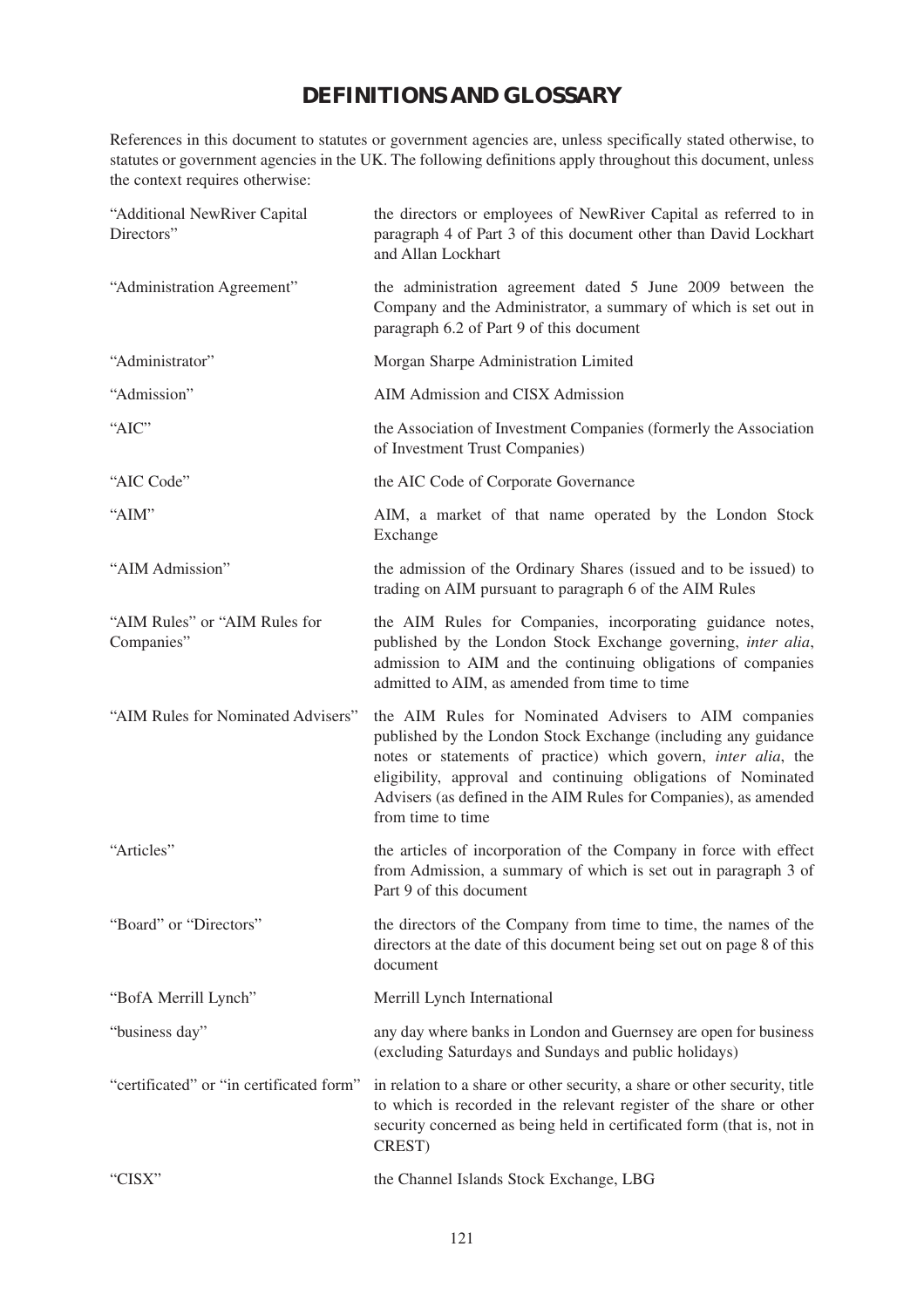| "CISX Admission"                 | the admission of the Ordinary Shares (issued and to be issued) to<br>listing on the Daily Official List of the CISX becoming effective in<br>accordance with the CISX Listing Rules                                                                                                                                                                                                                                                                                                                                                                                                                                                                                                                                                                                   |
|----------------------------------|-----------------------------------------------------------------------------------------------------------------------------------------------------------------------------------------------------------------------------------------------------------------------------------------------------------------------------------------------------------------------------------------------------------------------------------------------------------------------------------------------------------------------------------------------------------------------------------------------------------------------------------------------------------------------------------------------------------------------------------------------------------------------|
| "CISX Listing Rules"             | the listing rules produced by the CISX for companies whose<br>securities are listed on the CISX, as amended from time to time                                                                                                                                                                                                                                                                                                                                                                                                                                                                                                                                                                                                                                         |
| "City Code"                      | the City Code on Takeovers and Mergers                                                                                                                                                                                                                                                                                                                                                                                                                                                                                                                                                                                                                                                                                                                                |
| "Combined Code"                  | the Principles of Good Governance and Code of Best Practice<br>maintained by the Financial Reporting Council                                                                                                                                                                                                                                                                                                                                                                                                                                                                                                                                                                                                                                                          |
| "Company" or "NewRiver Retail"   | NewRiver Retail Limited, a closed-ended investment company,<br>incorporated in Guernsey with registration number 50463                                                                                                                                                                                                                                                                                                                                                                                                                                                                                                                                                                                                                                                |
| "Convertible Securities"         | securities convertible into or exchangable for Ordinary Shares                                                                                                                                                                                                                                                                                                                                                                                                                                                                                                                                                                                                                                                                                                        |
| "CPI"                            | the Consumer Prices Index as published by the Office for National<br>Statistics or the nearest equivalent successor index                                                                                                                                                                                                                                                                                                                                                                                                                                                                                                                                                                                                                                             |
| "CREST"                          | the relevant system (as defined in the Uncertificated Securities<br>Regulations 2001) to facilitate the transfer of title to shares in<br>uncertificated form in respect of which Euroclear UK & Ireland<br>Limited is the operator (as defined in the Uncertificated Securities<br>Regulations 2001)                                                                                                                                                                                                                                                                                                                                                                                                                                                                 |
| "CREST Guernsey Requirements"    | Rule 8 and such other rules and requirements of Euroclear UK &<br>Ireland Limited as may be applicable to issuers as from time to time<br>specified in the document entitled "CREST Reference Manual"<br>issued by Euroclear UK & Ireland Limited                                                                                                                                                                                                                                                                                                                                                                                                                                                                                                                     |
| "CREST Service Provider"         | Capita Registrars (Guernsey) Limited, pursuant to the Registrar<br>Agreement with the Company dated 26 August 2009, a summary of<br>which is set out in paragraph 6.3 of Part 9 of this document                                                                                                                                                                                                                                                                                                                                                                                                                                                                                                                                                                      |
| "CSOP"                           | the NewRiver Retail Limited Company Share Option Plan 2009                                                                                                                                                                                                                                                                                                                                                                                                                                                                                                                                                                                                                                                                                                            |
| "DPS"                            | dividends per share                                                                                                                                                                                                                                                                                                                                                                                                                                                                                                                                                                                                                                                                                                                                                   |
| "EBT"                            | the NewRiver Retail Limited Employee Benefit Trust, the initial<br>trustee of which is Lloyds TSB Offshore Trust Company Limited                                                                                                                                                                                                                                                                                                                                                                                                                                                                                                                                                                                                                                      |
| "EPS"                            | earnings per share                                                                                                                                                                                                                                                                                                                                                                                                                                                                                                                                                                                                                                                                                                                                                    |
| "Euroclear UK & Ireland Limited" | the operator of the CREST system                                                                                                                                                                                                                                                                                                                                                                                                                                                                                                                                                                                                                                                                                                                                      |
| "FSA"                            | the UK Financial Services Authority                                                                                                                                                                                                                                                                                                                                                                                                                                                                                                                                                                                                                                                                                                                                   |
| "FSMA"                           | the Financial Services and Markets Act 2000, as amended                                                                                                                                                                                                                                                                                                                                                                                                                                                                                                                                                                                                                                                                                                               |
| "Fully Diluted Share Capital"    | at any time during the period from (and including) the date of<br>Admission to (but excluding) the date which is 18 months from the<br>date of Admission, the number of Ordinary Shares in issue at the<br>relevant time if: (a) all the outstanding Warrants had been exercised<br>in full; and (b) all Ordinary Shares capable of being issued by the<br>Company pursuant to all outstanding Options, Convertible<br>Securities or other rights to subscribe for shares or securities<br>capable of being issued by way of Share Equivalents (excluding any<br>Ordinary Shares issued pursuant to any employee share options,<br>employee share purchase plans or any other form of equity based<br>compensation granted to employees or officers of the Group) had |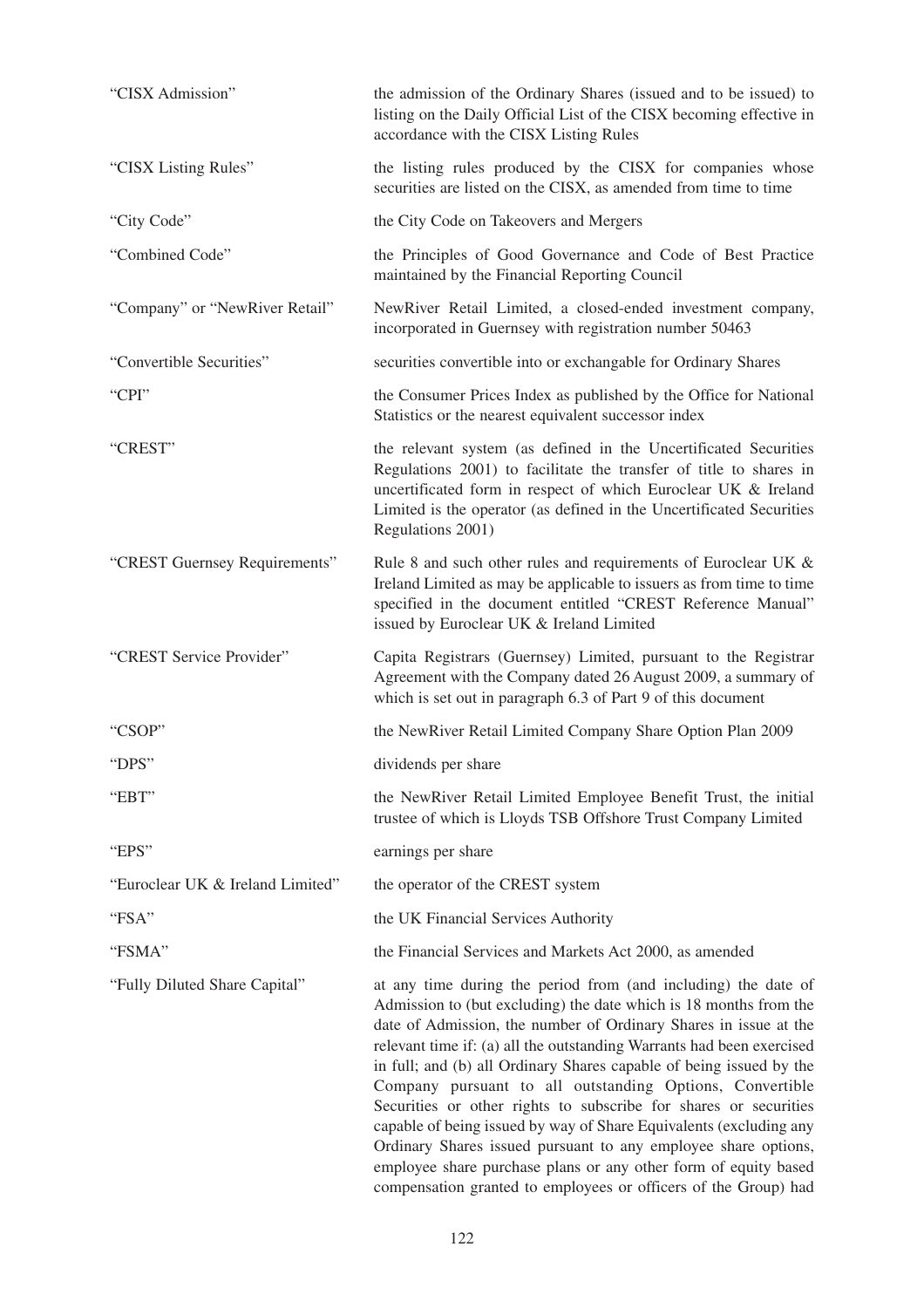|                                                 | been issued, provided that the aggregate value of the Fully Diluted<br>Share Capital shall be capped at £125 million, regardless of the<br>number of Ordinary Shares in issue at the relevant time |
|-------------------------------------------------|----------------------------------------------------------------------------------------------------------------------------------------------------------------------------------------------------|
| "GFSC"                                          | the Guernsey Financial Services Commission                                                                                                                                                         |
| "Gross Asset Value", "Gross Assets"<br>or "GAV" | the aggregate value of the assets of the Group determined in<br>accordance with the accounting principles adopted by the Group<br>from time to time                                                |
| "Group"                                         | the Company and its subsidiaries from time to time                                                                                                                                                 |
| "Halladale"                                     | Halladale Group plc, now part of the Stockland Corporation group<br>of companies                                                                                                                   |
| "HMRC"                                          | Her Majesty's Revenue & Customs                                                                                                                                                                    |
| "ICTA"                                          | the Income and Corporation Taxes Act 1988                                                                                                                                                          |
| "IFRS"                                          | <b>International Financial Reporting Standards</b>                                                                                                                                                 |
| "IRR"                                           | internal rate of return                                                                                                                                                                            |
| "ITEPA"                                         | the Income Tax (Earnings and Pensions) Act 2003                                                                                                                                                    |
| "Kinmont"                                       | Kinmont Limited                                                                                                                                                                                    |
| "Law"                                           | the Companies (Guernsey) Laws, 2008                                                                                                                                                                |
| "London Stock Exchange"                         | London Stock Exchange plc                                                                                                                                                                          |
| "Management Committee"                          | the management committee of the Board (or any other committee<br>appointed by the Board to carry out a similar function)                                                                           |
| "Net Asset Value" or "NAV"                      | the value of the assets of the Group less its liabilities, calculated in<br>accordance with the accounting principles adopted by the Group<br>from time to time                                    |
| "Net Asset Value per Ordinary"<br>Share"        | the Net Asset Value divided by the number of Ordinary Shares in<br>issue or deemed to be in issue at the time of such valuation                                                                    |
| "NewRiver Capital"                              | NewRiver Capital Limited, being, or which will at Admission be, a<br>wholly-owned subsidiary of the Company                                                                                        |
| "NNNAV"                                         | NAV as adjusted for the market value of long-term debt and<br>derivatives and for contingent tax                                                                                                   |
| "Nominated Adviser"                             | Merrill Lynch International                                                                                                                                                                        |
| "NRC Management Team"                           | the management team of NewRiver Capital                                                                                                                                                            |
| "Options"                                       | options, warrants or other rights to purchase Ordinary Shares (other<br>than options or warrants granted to employees or officers of the<br>Group) or Convertible Securities                       |
| "Ordinary Shares"                               | the ordinary shares of no par value in the share capital of the<br>Company                                                                                                                         |
| "Paul Roy Options"                              | the option over Ordinary Shares to be granted to Paul Roy on the<br>date of the Admission                                                                                                          |
| "PBT"                                           | profit before taxation                                                                                                                                                                             |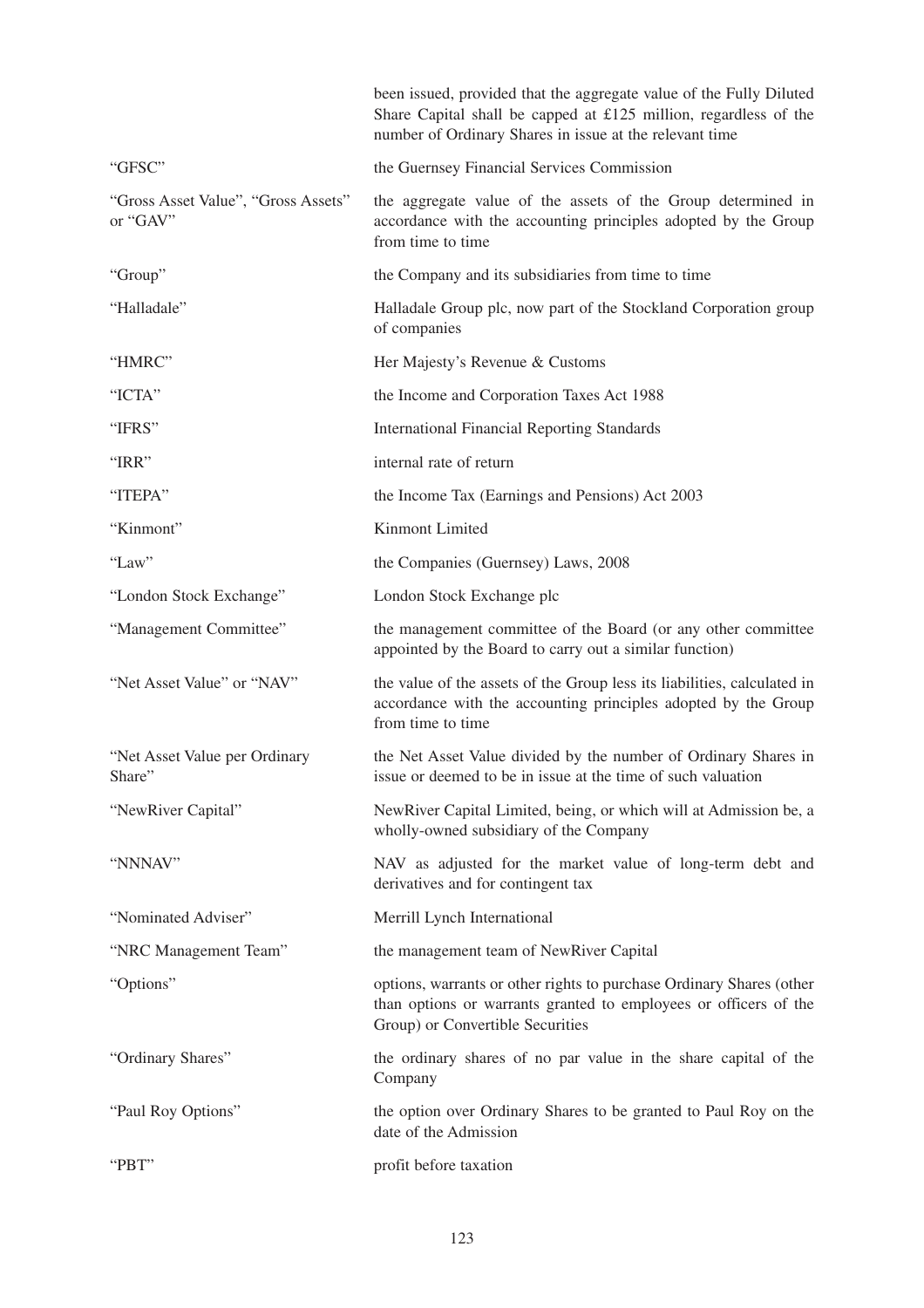| "Placing"                                        | the conditional placing by Merrill Lynch International of the<br>Placing Shares at the Placing Price, pursuant to the Placing<br>Agreement, as described in this document                                                                                                                                                                                                                                                                                                                                                                                                                                                                                                                                                                                        |
|--------------------------------------------------|------------------------------------------------------------------------------------------------------------------------------------------------------------------------------------------------------------------------------------------------------------------------------------------------------------------------------------------------------------------------------------------------------------------------------------------------------------------------------------------------------------------------------------------------------------------------------------------------------------------------------------------------------------------------------------------------------------------------------------------------------------------|
| "Placing Agreement"                              | the placing agreement dated 26 August 2009 between the Company,<br>NewRiver Capital, the Directors and Merrill Lynch International<br>relating to the Placing, summary details of which are set out in<br>paragraph 6.4 of Part 9 of this document                                                                                                                                                                                                                                                                                                                                                                                                                                                                                                               |
| "Placing Price"                                  | 250p per Placing Share                                                                                                                                                                                                                                                                                                                                                                                                                                                                                                                                                                                                                                                                                                                                           |
| "Placing Shares"                                 | up to 10 million Ordinary Shares to be allotted, issued and sold<br>pursuant to the Placing                                                                                                                                                                                                                                                                                                                                                                                                                                                                                                                                                                                                                                                                      |
| "Property Management and Advisory"<br>Agreement" | the property management and advisory agreement dated 26 August<br>2009 between the Company and NewRiver Capital, a summary of<br>which is set out in paragraph 6.1 of Part 9 of this document                                                                                                                                                                                                                                                                                                                                                                                                                                                                                                                                                                    |
| "Property Vehicle"                               | any vehicle, being a body corporate, partnership, unit trust or any<br>other legal entity which, at any time, becomes part of the Group or<br>a vehicle in which the Company can exercise a majority of the<br>voting rights of such vehicle either at board meetings or meetings of<br>the members of such vehicle or any joint venture vehicle in which<br>the Company holds an interest and which vehicle owns all or any<br>part of or any interest in (a) a property or properties or (b) shares or<br>other securities or interests in a body corporate, partnership unit<br>trust or other legal entity which owns a property or properties and<br>which has appointed NewRiver Capital to provide the property<br>management and advisory services to it |
| "Prospectus Rules"                               | the prospectus rules of the UK Listing Authority made in<br>accordance with section 73A of FSMA                                                                                                                                                                                                                                                                                                                                                                                                                                                                                                                                                                                                                                                                  |
| "PSP"                                            | the NewRiver Retail Limited Performance Share Plan 2009                                                                                                                                                                                                                                                                                                                                                                                                                                                                                                                                                                                                                                                                                                          |
| "Registrar Agreement"                            | the registrar agreement dated 26 August 2009 between the<br>Company and Capita Registrars (Guernsey) Limited, a summary of<br>which is set out in paragraph 6.3 of Part 9 of this document                                                                                                                                                                                                                                                                                                                                                                                                                                                                                                                                                                       |
| "Securities Act"                                 | the US Securities Act of 1933, as amended                                                                                                                                                                                                                                                                                                                                                                                                                                                                                                                                                                                                                                                                                                                        |
| "Share Equivalents"                              | (without duplication) rights, warrants, options, Convertible<br>Securities, convertible indebtedness, exchangeable securities or<br>exchangeable indemnities, or any other rights exercisable for,<br>convertible or exchangeable into, directly or indirectly, any<br>Ordinary Shares whether at the relevant time, any time in the future<br>or upon the occurrence of some future event                                                                                                                                                                                                                                                                                                                                                                       |
| "Shareholders"                                   | the holders of Ordinary Shares from time to time                                                                                                                                                                                                                                                                                                                                                                                                                                                                                                                                                                                                                                                                                                                 |
| "Share Incentive Plans"                          | the PSP, CSOP, EBT, the Unapproved Plan and the Paul Roy<br>Options                                                                                                                                                                                                                                                                                                                                                                                                                                                                                                                                                                                                                                                                                              |
| "Sponsor"                                        | Cenkos Channel Islands Limited                                                                                                                                                                                                                                                                                                                                                                                                                                                                                                                                                                                                                                                                                                                                   |
| "Sponsorship Agreement"                          | the sponsorship agreement dated 5 June 2009 between the<br>Company and Cenkos Channel Islands Limited, a summary of<br>which is set out in paragraph 6.9 of Part 9 of this document                                                                                                                                                                                                                                                                                                                                                                                                                                                                                                                                                                              |
| "subsidiary"                                     | as construed in accordance with section 1261 Companies Act 2006                                                                                                                                                                                                                                                                                                                                                                                                                                                                                                                                                                                                                                                                                                  |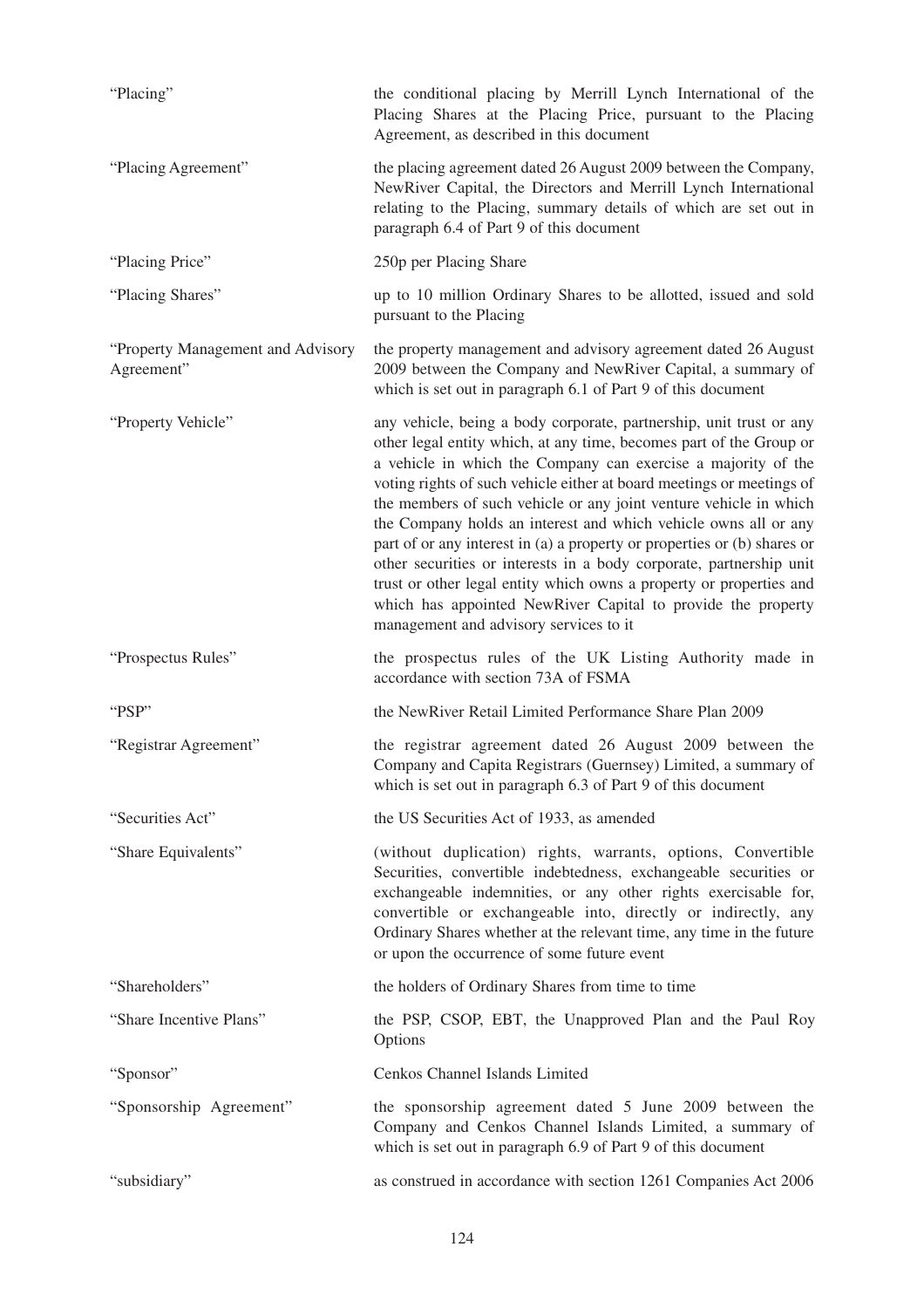| "Total Shareholder Return" or<br>"TSR" | the return on investment a shareholder receives over a specified time<br>frame, taking into consideration the share price appreciation or<br>depreciation and dividends received. The TSR is calculated by<br>adding the DPS to the capital gain or loss and dividing this by the<br>share price and is expressed as a percentage change over time |
|----------------------------------------|----------------------------------------------------------------------------------------------------------------------------------------------------------------------------------------------------------------------------------------------------------------------------------------------------------------------------------------------------|
| "Town Zone A"                          | the rental value of the first 6 metres in depth of floorspace from the<br>shop window of the relevant retail unit                                                                                                                                                                                                                                  |
| "UK" or "United Kingdom"               | the United Kingdom of Great Britain and Northern Ireland                                                                                                                                                                                                                                                                                           |
| "UK Listing Authority"                 | the Financial Services Authority acting in its capacity as the<br>competent authority for the purposes of Part VI of the FSMA                                                                                                                                                                                                                      |
| "Unapproved Plan"                      | the NewRiver Retail Limited Unapproved Share Option Plan 2009                                                                                                                                                                                                                                                                                      |
| "uncertified" or "in uncertified form" | in relation to a share or other security, a share or other security, title<br>to which is recorded in the relevant register of the share or other<br>security concerned as being held in uncertificated form (that is, in<br>CREST) and title to which may be transferred by using CREST                                                           |
| "United States" or "US"                | the United States of America, its territories and provisions, any state<br>of the United States and the District of Columbia                                                                                                                                                                                                                       |
| "US Person"                            | a US person as defined in Regulation S of the US Securities Act of<br>1933, as amended                                                                                                                                                                                                                                                             |
| "Warrant Instrument"                   | the warrant instrument dated 26 August 2009 entered into by the<br>Company constituting the Warrants, a summary of which is set out<br>in Part 8 and paragraph 6.11 of Part 9 of this document                                                                                                                                                     |
| "Warrants"                             | the warrants granted by the Company to shareholders subscribing<br>for Placing Shares in the Placing, further details of which are<br>summarised in Part 8 of this document                                                                                                                                                                        |
| "f" or "pound" or "sterling"           | the lawful currency of the United Kingdom                                                                                                                                                                                                                                                                                                          |